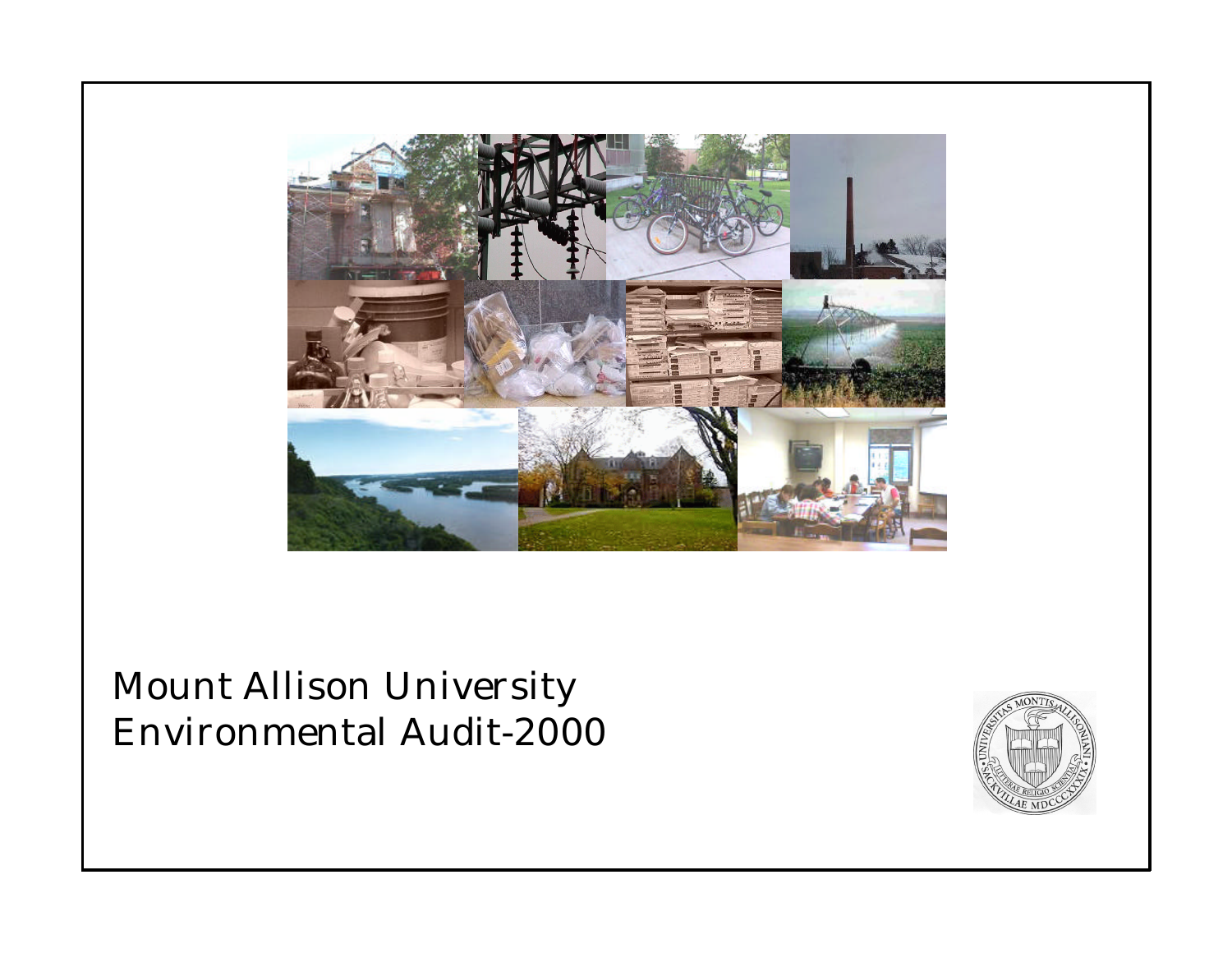#### **Preface**

Two years have passed since the first Environmental Audit was conducted at Mount Allison. In this time, there have been important changes both on the Mount Allison campus and in the outside world. On campus, the steps that have been taken since 1998 include the use of energy and water efficient fixtures, the decision to use paper-saving digital copier machines, increased environmental course offerings and the passing of a university Environmental Policy in May of 1999. But while gradual progress has been made on the Mount Allison campus, global environmental destruction continues at an unrelenting pace. The improvements we have made do not come close to compensating for our environmental impact. As Lester Brown notes in *State of the World 2000*, "As the global economy expands, local ecosystems are collapsing at an accelerating pace."<sup>1</sup> Many environmental problems, such as global warming, cannot be easily detected in the short term. Nevertheless, problems such as the greenhouse effect, the destruction of forested land, acid rain, overflowing landfill sites, the degeneration of our water ways, the loss of biodiversity and desertification are pressing environmental concerns that need to be addressed in the near future. Bill McKibben says in his book, "The End of Nature" "There is no time to just decide we'll raise enlightened children and they'll slowly change the world...*Most* people have to be persuaded, and persuaded quickly, to change."<sup>2</sup> These issues are in need of drastic action on the part of individuals and institutions.

Institutions represent a large number of people and they are therefore an important catalyst for change. Universities, in addition to having the power associated with being large institutions, bring together young people and those who have education and expertise. As such, universities both produce future

leaders and influence a society's current situation. Universities thus have an obligation to provide leadership. Given the urgency of environmental problems, environmental leadership is particularly important. This audit seeks to assess the environmental conditions at Mount Allison and to determine the progress that has been made since the first audit was conducted in 1998. This audit is only a tool; in reporting the current environmental standing of the university it is hoped that this document can support environmental endeavours on this campus and elsewhere. This report will only become valuable when translated into concrete action.

#### **Executive Summary**

Since the first audit was conducted in 1998, there has been a growing recognition on campus of the need for environmental responsibility. However, while progress is being made there is still much to be done in terms of ingraining environmental concern in the university's operations. This tension between a desire for improvement and the need for accelerated change is reflected in each of the areas studied in the report.

A letter grade has been assigned to each chapter according to the progress and overall environmental performance in that area, specifically with respect to the environmental policy performance indicators. The grades, on a scale from A to F, are reflect the effort towards, and the performance in, reducing environmental impact in each area of study. The following legend defines the standards upon which each grade was assigned:

<sup>&</sup>lt;sup>1</sup> Brown, Lester "Challenges of the New Century" State of the World 2000 p.4

<sup>2</sup>McKibben, Bill The End of Nature, New York: Doubleday 1989, p. 204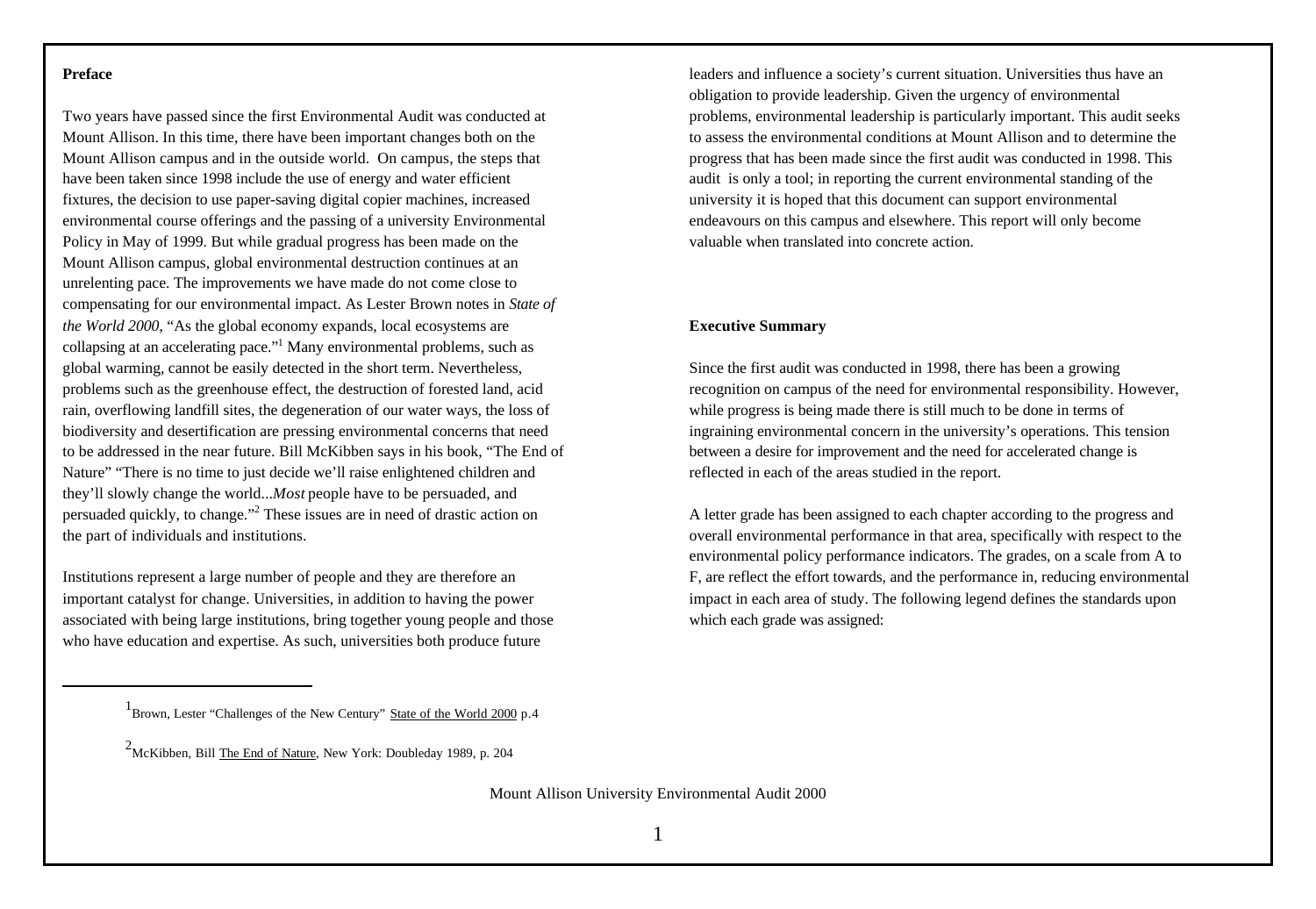| Grade | Standard                                                                                                                                                                                                   |
|-------|------------------------------------------------------------------------------------------------------------------------------------------------------------------------------------------------------------|
| A     | All aspects of the environmental policy are adhered to and<br>exceeded; Substantial effort is made to improve environmental<br>practice and to incorporate environmental concerns into decision-<br>making |
| R     | Significant effort has been made both to improve environmental<br>practice and to incorporate environmental concerns into decision-<br>making.                                                             |
|       | Steps have been taken to improve environmental practice and<br>consideration is given to environmental concerns in decision-<br>making                                                                     |
| D     | Environmental practice has not changed.                                                                                                                                                                    |
| F     | Environmental practice has worsened.                                                                                                                                                                       |

These grades appear in the executive summaries and at the end of each chapter in the report.

#### **Buildings**

There are a total of 43 buildings on campus. In the two years since the last audit was conducted, there have been a number of notable changes to campus buildings, including some significant renovations and repairs, as well as demolitions. In keeping with the policy, when renovating and repairing existing buildings and when constructing new ones, the university now aims, wherever possible, to make use of environmentally-friendly technology. For example, the new Dunn Building(formerly the PEG) uses triple layered

insulation, recycled paint on the interior walls, and Wattstopper technology in the bathrooms. In addition, much of the waste from the renovation was recycled. It is recommended that the university, prior to approval of renovations or construction on any existing or future structures on campus, require that an environmental impact analysis be completed and presented to Senior Administration and the Director of Facilities Management, as per the policy. This analysis would consider the type and efficiency of materials used, the damage to local flora and fauna, the energy efficiency of the design and its ability to maximize renewable environmental resources.

Grade Assigned: C

#### **Energy**

Between June 1, 1998 and May 31, 1999, 11 754 265.7 kilowatt hours of electricity were consumed at Mount Allison. These totals show a 1 620 936.7 kilowatt hour increase in annual consumption compared to 1997-1998 totals. The university's oil consumption has decreased since 1998 by approximately 255 012 litres in 1998-1999 fiscal year and 430 628 litres in 1999-2000. The reduced heating oil consumption is primarily due to milder winters. Facilities Management has made conscious efforts to improve the efficiency of the energy consuming systems on campus. Projects such as making the central heating system leak free and the use of more sophisticated thermometers to control the temperature have been undertaken these past years. It is recommended that all members of the university community take steps to decrease their energy consumption. It is also recommended that the university's administration seriously consider the use of wind, solar and geothermal energy sources wherever possible, in order to achieve the holistic approach to energy use laid out in the policy.

Grade Assigned: C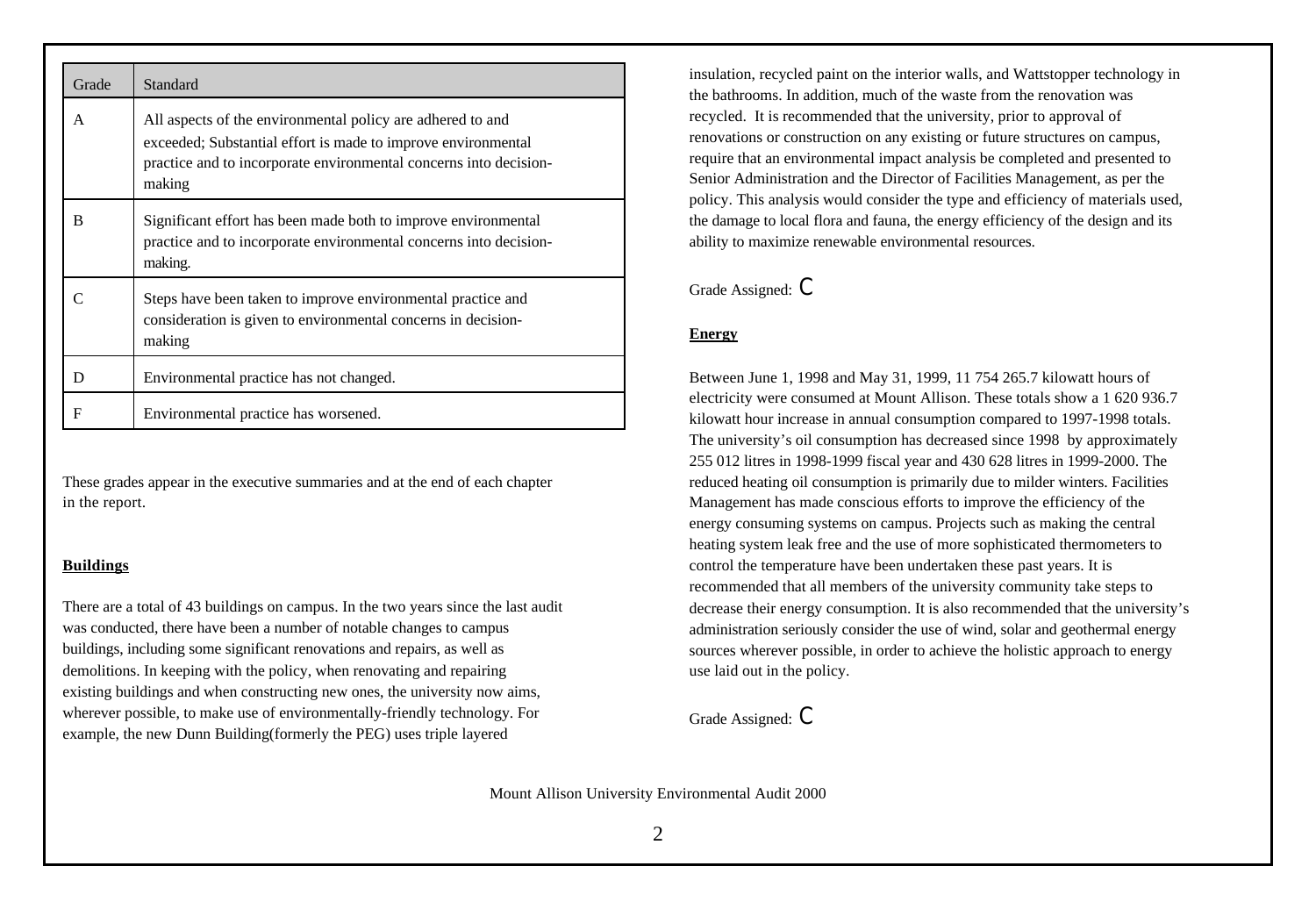#### **Transportation**

The university fleet has increased by one vehicle since 1998. The amount of use these vehicles get has not changed significantly in the last two years. There has been one bike rack installed since the last audit and there are plans to install another this year. In terms of individual transportation, the breakdown of people who walk, cycle, or drive to work is virtually unchanged since 1998. It is recommended that the university explore alternative means of transportating goods on campus (foot, bike trailers) and that "green" vehicles are purchased when replacing vehicles in the fleet.

# Grade Assigned: D

#### **Air Quality**

Between 1997 and 1998, an estimated 13 312 290.89 kg of greenhouse gases were emitted through electricity consumption and combustion of fossil fuels to heat the campus<sup>3</sup>. Between 1998 and 1999, this amount decreased to approximately 13 105 480.1 kg of emissions. The significant drop in the amount of emissions can be attributed to the relatively milder winters that the area has been experiencing in the past two years (heating oil consumption almost halved during this period). This is a significant improvement in Mount Allison's emission levels attributed to the use of electricity and heating oil. However, the use of vehicles on campus and their related emissions has increased. This is because vehicle use has remained constant while the number of vehicles has increased. The university does not currently have a section in the policy specific to air quality. Air quality is addressed as an energy issue. It is recommended that the university adopt a policy that will commit the

Mount Allison University Environmental Audit 2000

institution to an emissions reduction program that would meet or exceed Canada's Kyoto Protocol commitment. Such a program would begin by installing the measuring devices needed to establish a baseline for university emissions.

# Grade Assigned: D

#### **Hazardous Materials**

Because the sources and volume of hazardous materials being used in an intricate system such as a university are often hard to track, no comparison with the 1998 audit on the amount of hazardous waste can be made. The first performance indicator for this section of the policy is thus not being met. There does not appear to be any important increase or decrease in the amount of hazardous materials used and disposed of in the various departments examined in this chapter. The university continues to dispose of these materials according to the appropriate regulations. It is recommended that the university make funds available for the use of alternatives to chemical herbicides/insecticides in the area of turf maintenance; the purchasing of cleaning materials be based on environmental indicators beyond that of human health; the university make funds available for a silver recovery program in the fine arts department; the university establish a means of monitoring the purchase, use, and disposal of all hazardous materials on campus.

Grade Assigned: D

<sup>&</sup>lt;sup>3</sup>This amount of gases differs from the amount noted in the 1998 audit because the methods of calculation were not the same. The 2000 audit method of calculation was used for both years for comparative purposes.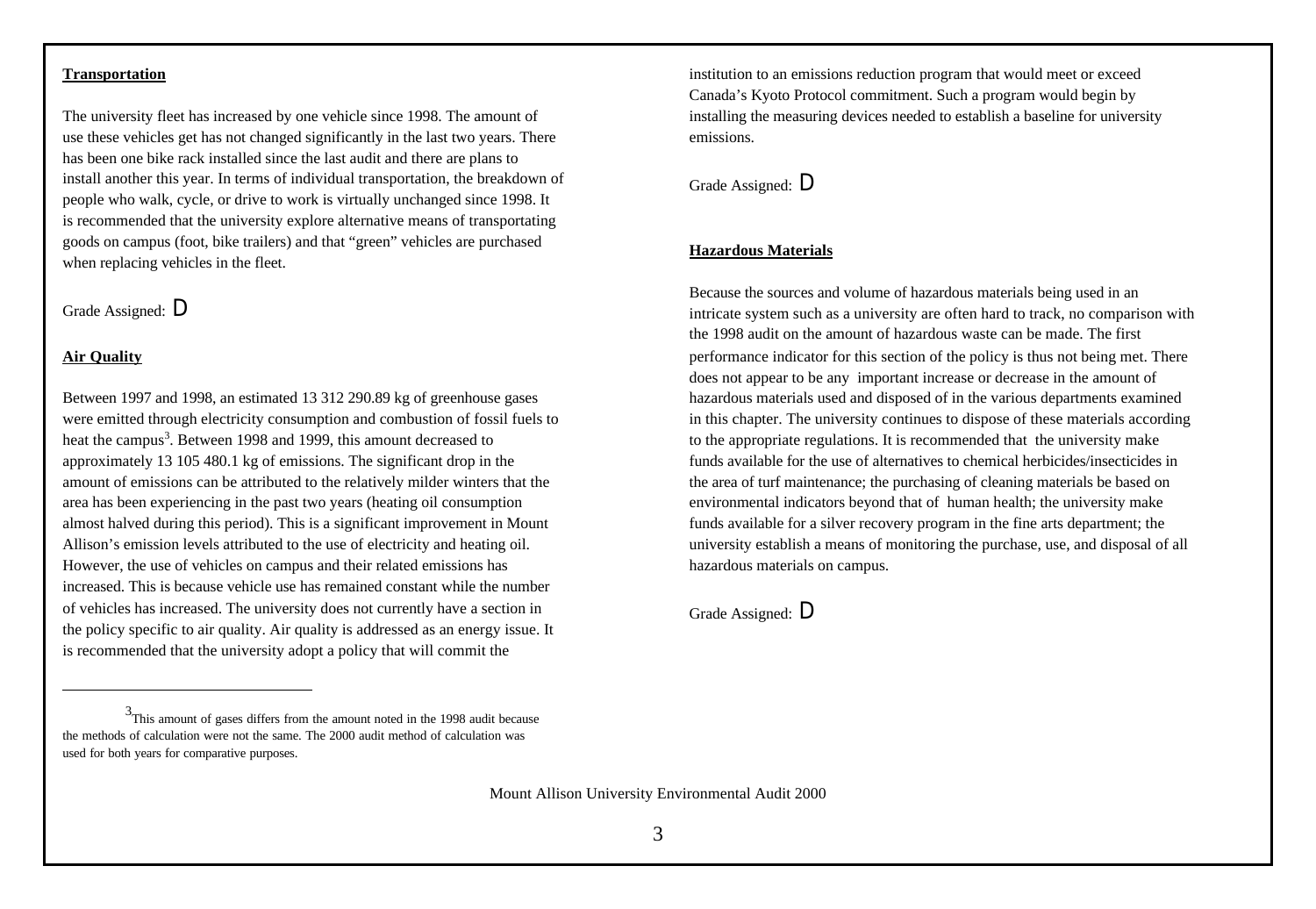#### **Solid Waste**

Since the time of the last audit, little effort has been made to minimize the amount of solid waste produced by the universty. Between September 1998 and September 1999, Mount Allison sent approximately 305.7 tonnes of garbage to landfill. This shows a significant increase from the previous year, when 224- 269 tonnes were sent<sup>4</sup>. Unfortunately, the university does not have an accurate means of measuring the volume of waste, and these figures are estimates at best. The recycling program has not changed since 1998 and participation is still limited, thus failing to meet the performance indicator on recycling. A random sample of a day's worth of garbage showed that approximately 50 percent of garbage consists of materials that can be recycled in the current program. Efforts are currently being made to improve recycling on campus by increasing the amount of recycling bins and creating better signage to accompany these bins. It is imperative that all members of the university strive to minimize the amount of waste produced in their daily lives. It is recommended that the university make funds available for the purchase of a scale with which to measure the volume of solid waste before it leaves the campus, and that the Wet Dry Solid Waste program be implemented on campus within a one year period.

Grade Assigned: D

## **Paper**

Mount Allison's paper consumption has increased since the 1998 audit, which reported that 4 498 218 sheets of paper were consumed between 1997 and 1998. The total paper consumed in 1998-1999 was approximately 6 450 000 sheets. This increase is due to the inclusion of specialty paper in this year's

total, as well as increased business at Reprographics. Some progress has been made in reducing paper wastage on campus. The library has recently switched to an electronic notice system for overdue books. The new contract for printers and photocopiers will result in further savings due to the fact that double siding will be a default setting. In keeping with the performance indicator contained in the Purchasing section of the policy, recycled paper is purchased and made available to the university community, though the recycled and post-consumer content remains relatively low. It is recommended that the university include a section on paper in the Environmental Policy and that it make recycled paper more widely available to various academic and administrative departments.

Grade Assigned: C

#### **Food**

In 1999-2000, the Mount Allison community consumed approximately 10 205.77 kilograms per week of food and beverages. The addition of beverages in year's total makes it higher than that reported in the last audit. However, the consolidation of two meals halls into one has reduced wastage overall. It is recommended that Sodex'ho Alliance offer an organic options for at least one meal per week and that this be implemented in the near future. It should be noted that the organization of the Food chapter differs from the last audit and from the policy. Details on solid waste, cleaning products, and packaging at Sodex'ho Alliance are addressed in the Solid Waste and Hazardous Materials chapters in this year's report.

Grade Assigned: C

#### **Water**

In 1999 Mount Allison was billed for 178 382 000 litres of water. Due to a change in the metering and billing system since the time of the last audit, it is

<sup>&</sup>lt;sup>4</sup>There is a discrepancy between the volume of garbage listed in the 1998 audit which states 224 tonnes, and the figures contained in a report produced by the Grounds Manager in April 1998 which states 269.87 tonnes.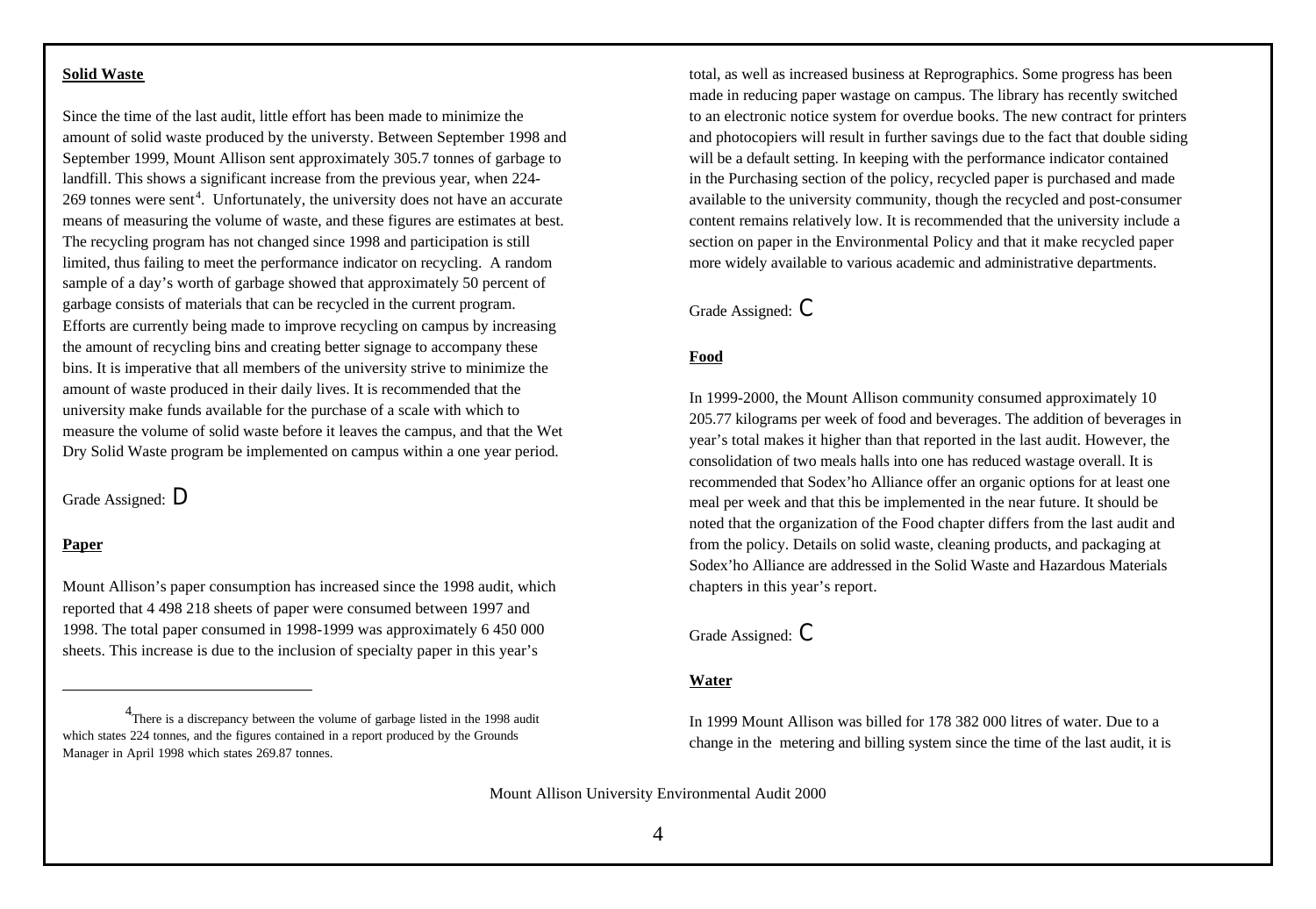difficult to make any comparison between the two volumes reported. In keeping with the performance indicator for this section, efforts have been made to reduce water consumption on campus, including the repair of water leaks in the heating system and the retrofitting of fixtures with more efficient ones. It is recommended that alternatives that further reduce water usage or eliminate it altogether (e.g. composting toilets) be investigated.

Grade Assigned: C

#### **Finances**

There has been virtually no change in the environmental practice or performance in the university's finances, although the level of awareness about the need to include environmental concern in this area of operation has perhaps increased. Mount Allison does not yet have an environmental purchasing policy, although some efforts are made to include environmental concerns when spending money from the university budget. A contract was signed with Canon to lease photocopiers and printers with double-sided as the default option. In addition, recycled paper is now available at the bookstore. None of the university's investments are ethically screened. It is recommended that the university pass an environmental purchasing policy in order to ensure that the stipulations contain in the Environmental Policy govern purchasing in the future. It is recommended that the university make the current investments portfolios available to the public. It is also recommended that an ethical fund be established for the pension plan.

Grade Assigned: D

#### **Education**

The state of environmental education at Mount Allison has advanced significantly since 1998. The Environmental Science major was improved and

Mount Allison University Environmental Audit 2000

reintroduced. The Environmental Studies program now offers both major and minor. A director's position was created to oversee the program and ensure its development. Much has been done to raise the profile of the Environmental Policy, passed in May, 1999. However, many members of the university community remain uninformed about the efforts being made to make Mount Allison a leader in environmental conduct. It is recommended then, that a mandatory first year course be created to ensure that all students graduate having completed at least one course in environmental issues. In keeping with the performance indicators for this section of the policy, a Green Certificate should also be established to acknowledge those students who have completed a number of courses with environmental content.

Grade Assigned: B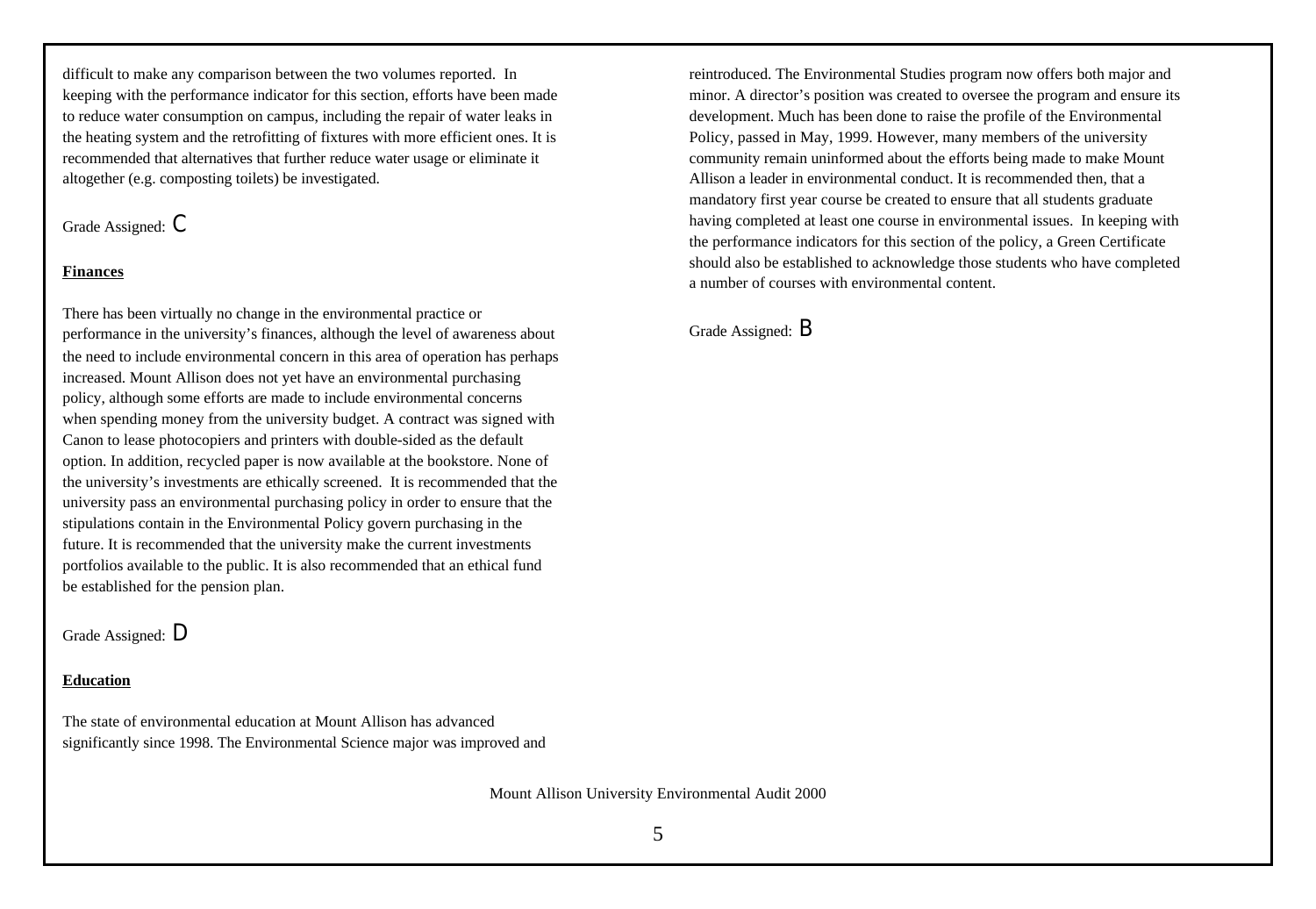#### **Acknowledgements**

Mount Allison University's second Environmental Audit report was made possible through the help and advice of numerous people:

The Environmental Issues Committee for ensuring that the audit process begun in 1998 was continued. Jeff Lamb for his advice on just about everything. Perry Eldridge for continuing to serve as the man behind the machine that is Mount Allison. Sarah O'Keefe, Hillary Lindsay, and Yuill Herbert for recalling long-forgotten details of the last audit.

The following people must be thanked for their help with all the details contained in the report: Audrey Kenny, Deanne Ward, Pamela Lusas, Alix Mann, Debby Wynberg, Wendell Richards, Jamie Scott, Jean-Guy Godin, Michelle Strain, Sarah Lochhead, the UBC Bicycle Co-op, Carl Brothers, Jay Rees, John Read, Roger Smith, Roger Embree, Dale Creelman, Cindy Allan, Jeff Good, Shane Carroll, Erik Edson, Dan Steeves, Thaddeus Holownia, Bryan Mattix, Jeff Ollerhead, Brad Walters, Brian McNally, Roxie Ibbitson, Ralf Bruning, Mark Henchey, Noel Baldwin, Anamitra Deb, Ted Rutland, Charlie Hunter, Peter Ennals, Mark Doucet, Michelle Chase, Cathy Pettipas, Dave Stewart, Gord Grace, and Wheaton's Recycling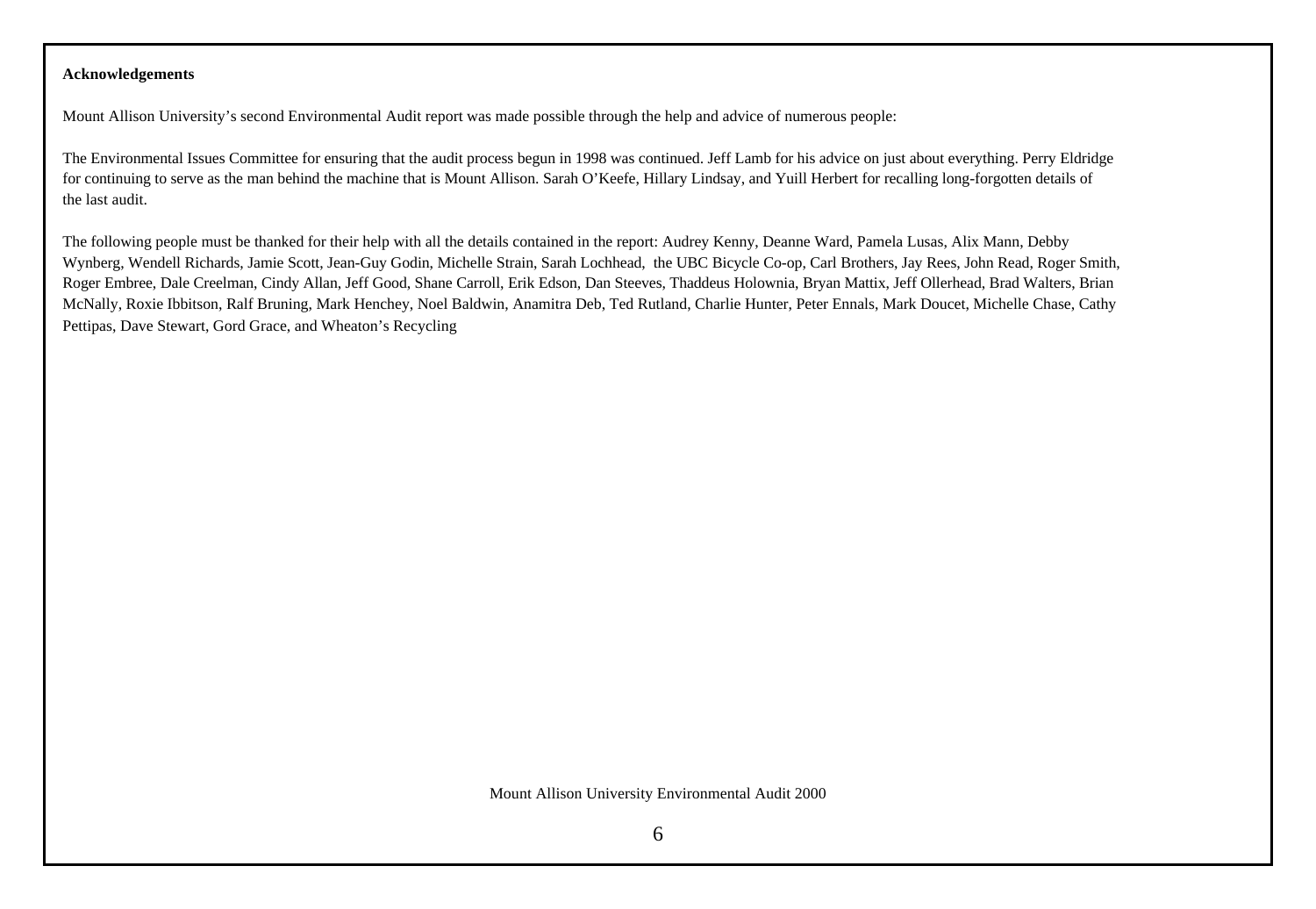# **Table of Contents**

| Table of Contents      |  |  |
|------------------------|--|--|
| $\mathbf{1}$ .         |  |  |
| $\mathcal{D}_{\alpha}$ |  |  |
| $\mathcal{R}$          |  |  |
| $\overline{4}$ .       |  |  |
| .5.                    |  |  |
| 6.                     |  |  |
| $7_{\cdot}$            |  |  |
| 8.                     |  |  |
| $Q_{.}$                |  |  |
| 10.                    |  |  |
| 11.                    |  |  |
| 12.                    |  |  |
| 13.                    |  |  |
| 14                     |  |  |
| 15.                    |  |  |
| 16.                    |  |  |
| 17.                    |  |  |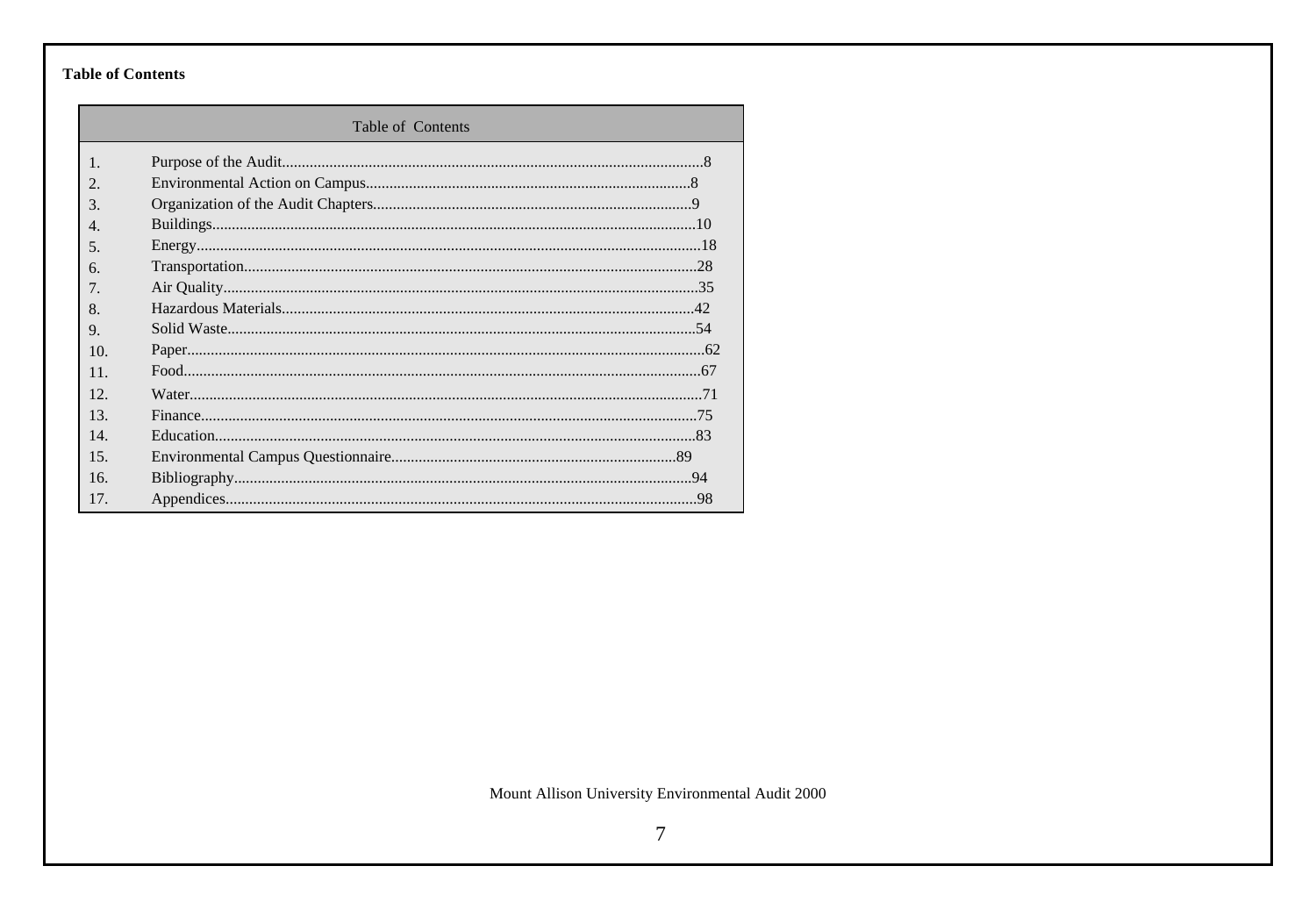#### **Purpose of the Audit**

This report is the second biannual environmental audit of Mount Allison University. The first audit was conducted in the summer of 1998 by two students, Hillary Lindsay and Sarah O'Keefe. The purpose of that audit was fourfold:

1) To account for the resources which flow through Mount Allison University.

2) To compile comprehensive environmental data from the various sectors of the university community.

3) To educate the administration, students, staff, faculty and community.

4) To initiate changes leading to a more environmentally sustainable campus.

Under the direction of the Environmental Issues Committee, three students, Jacques Breau, Kate Kennedy, and Anna Kirkpatrick, were hired to conduct the second audit during the summer of 2000. The second report is intended to act not only as a comprehensive update of Mount Allison's environmental accountability since the 1998 report, but also as an assessment of the performance indicators of each article in the university's Environmental Policy. The policy was created as a means of ensuring that the various levels of responsibility in the university community continue to work towards making Mount Allison a leader in environmental performance. Subsections within each chapter of this report identify the performance indicators pertaining to that area of concern, and gauge the extent to which those indicators are being met. In some cases, the performance indicators of the current policy were found by the auditors to be ineffective measures of progress or were not fully researched. In these cases, changes have been suggested. Wherever possible, this year's auditors have tried to expand the scope of the research done in each chapter in order to provide the most comprehensive view of the university's

actions as possible.

#### **Environmental Action on Campus**

Since 1998, environmental action on the Mount Allison campus has been centred primarily on the Environmental Policy and a number of campaigns by the Blue-Green Society, the leading environmental group on campus. The goal of these projects has been to raise the level of environmental literacy while actively minimizing environmental impact.

The Environmental Policy concept emerged prior to the last audit and was developed by the Environmental Issues Committee. In May, 1999 the policy was passed by the Board of Regents. It contains a general policy and a set of performance indicators in each of the nine areas: Curriculum, Energy, Hazardous Materials, Transportation,Water Consumption, Solid Waste, Food, Purchasing and Buildings. The policy does not contain time frames or regulatory mechanisms, but instead focuses on achievable goals that can be used as a measure of progress in each area. It states that these goals are to be fulfilled "on an ongoing basis as resources become available and technology improves". In September 1999, the Blue-Green Society and the Orientation Committee created "Green Orientation" to inform incoming students of the policy and to encourage them to adopt environmentally friendly living habits, such as recycling and reducing consumption of water, energy, and paper. Reusable mugs were given to each student and china used at the outdoor barbecue. Two students gave a presentation on the policy and its dependence on individual commitment at one of the evening events during the week. In the spring of this year, three students were hired as "Green Ambassadors". Their job was to raise the profile of the policy amongst staff and students through formal and informal presentations around campus, and to gain a general impression of how the policy has been received by members of the university community.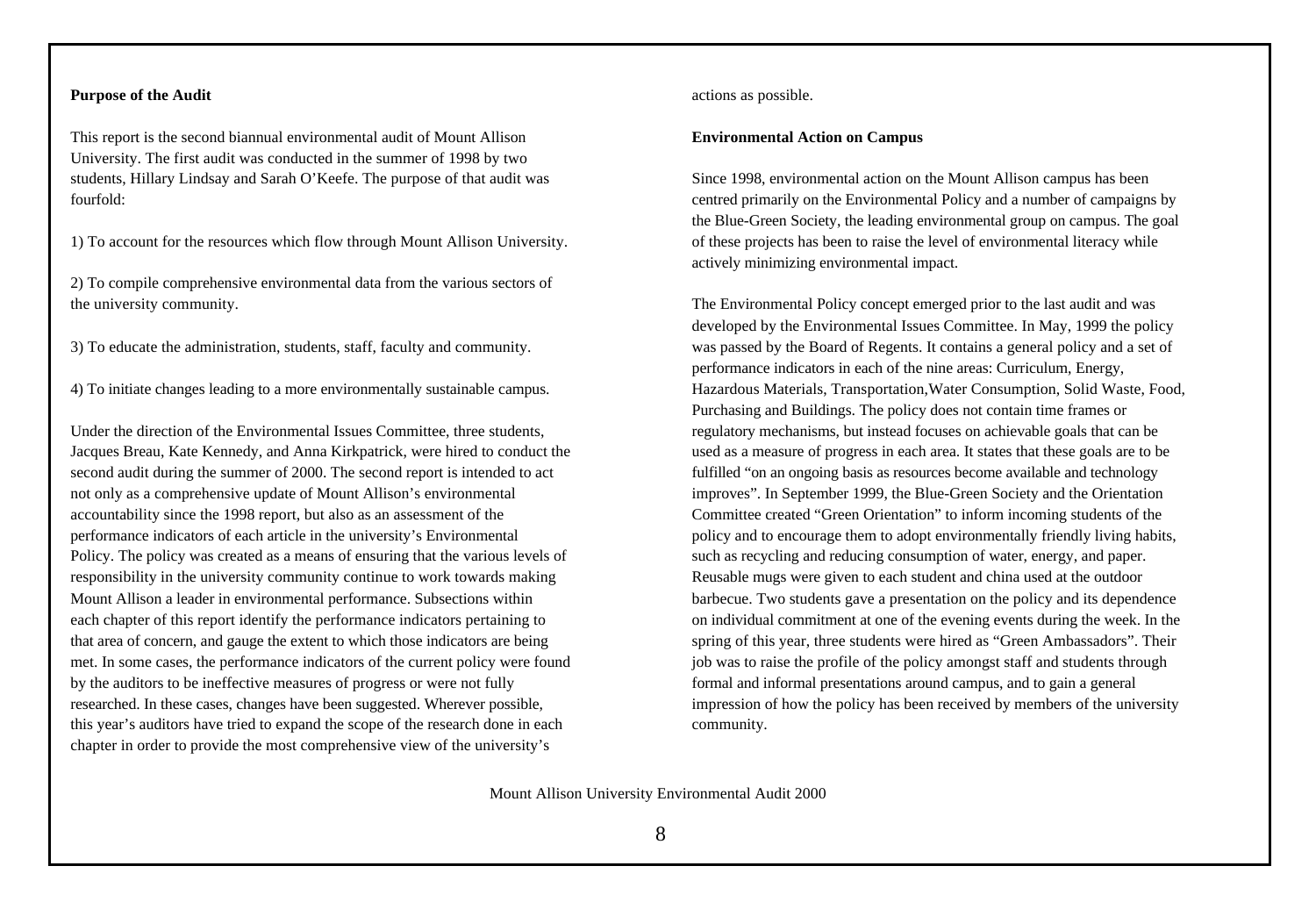The Blue-Green Society's work since the last audit has been focussed on various campus greening projects, the provincial Protected Areas Strategy campaign, and raising awareness about the World Trade Organization. The campus greening group has worked to install paper recycling bins in all residences, improving the level of recycling and reuse of paper in the library.

The Protected Areas Strategy was built around the report drafted by Dr. Louis LaPierre to designate up to twelve protected areas in the province. Public consultation formed a significant part of the process, allowing members of the Blue Green Society to voice their opinions on the importance of selecting large and diverse areas of land for protection. Students also coordinated flyovers of the province to show MLAs, media and other interested individuals the extent of logging and mining in the region. Since then, a multi-stakeholder committee has created a report which proposes eight of the twelve areas be protected. It is expected that this will be approved by the provincial government by the end of the summer.

The students working to raise awareness about the World Trade Organization (WTO) in the fall of 1999 created a series of informative posters, a question and answer session, and a booth at the Student Centre where information on the organization and its past disregard for environmental, social, and cultural concerns was given, and students were invited to sign a banner that read "MTA Students Say No to the WTO". This banner was taken to the third ministerial meeting of the WTO in Seattle Washington by four students who protested the organization in November, 1999.

Efforts to minimize environmental impact on this campus have not been limited to the Blue-Green Society. In March 2000, the Amnesty International group at Mount Allison hosted the third annual Amnesty International Human Rights Festival. In all of their communications, recycled paper and envelopes were used. Even more impressive was the group's effort to ensure that almost all food provided at the conference came from organic or local sources. Many foods were ordered in bulk through Jacob's Larder or from organic farms in the

area.

Environmental action at Mount Allison has traditionally been limited to grassroots or individual initiatives. Though the push for stronger environmental accountability in the university is still very much driven by these groups, the recognition that environmental concerns must be part of the daily operation of this institution has certainly increased in the last few years since the concepts of environmental auditing and policy-making were first introduced on campus.

#### **Organization of the Audit Chapters**

The organization of this report is essentially identical to that of the 1998 audit in terms of the division of chapters and the subsections contained within, with a few changes: A subsection entitled **Overview of Performance Indicators** has been added for the purpose of evaluating the current environmental policy, the progress made since it was passed, and changes to these indicators that could potentially improve the effectiveness of the policy. The presentation of information in each **Audit** subsection has been adapted from the last report only where it was felt that the clarity could be improved upon. Any fundamental changes to the methodology or information contained in specific areas of research is indicated at the beginning of that chapter. The chapters are organized as follows:

The **Introduction** gives a brief synopsis of the major improvements (or lack thereof ) since 1998, including the total use or disposal of particular materials as a means of gauging the basic impact of the university in each area of resource flow.

**Environmental Significance** provides information on the current supply or scarcity of a resource, and the impact of human use of this resource on the local and global environment. Although many of these subsections have changed little since the last report, significant changes to policy or breakthroughs in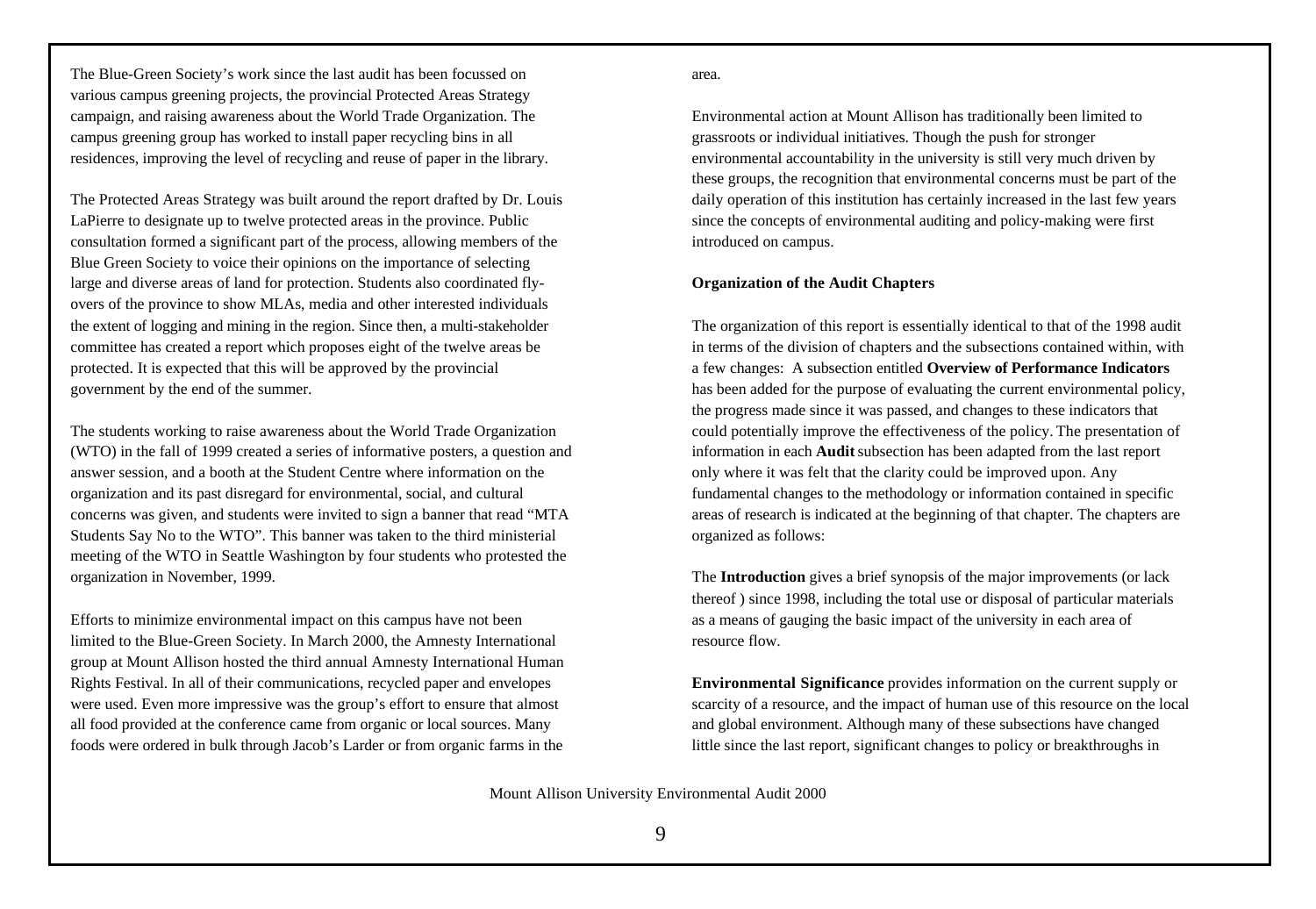human understanding of the various issues since 1998 have been included.

**Current Environmental Policy** quotes the section of the Environmental Policy that pertains to that chapter.

**Responsible Parties** identifies the organization and personnel responsible for the management of a particular resource on the Mount Allison campus. In a few cases, these parties are explained more fully in this report.

The **Audit** subsection comprises the bulk of each chapter and addresses the current state of the environmental resource and its use at Mount Allison. In a few chapters, this subsection has been significantly altered from the last report in terms of the type or extent of data collected. This is indicated at the beginning of this subsection within each chapter. This year, the food chapter deals exclusively with food; details of the cleaning products and solid waste associated with Sodex'ho are included in the hazardous waste and solid waste chapters.

**Case Studies** provide examples of environmentally responsible actions taken by other universities or institutions to manage a particular resource. Wherever possible regional or Canadian examples were selected.

**Recommendations** outline the concrete actions that can be taken by various members of the university community. Many recommendations have been taken from the last report simply because no action was taken by the respective parties. Recommendations that, upon further research, proved ineffective, have been amended or omitted. In addition, a number of new recommendations were made based on the current management of each resource. In each chapter, recommendations are made for:

> **Senior Administration Staff Faculty**

**Students**

**Review of Current Environmental Policy** is presented as a chart in each chapter. It is designed to provide a quick synopsis of the performance indicators that accompany each section of the current Environmental Policy, the progress made in each of these areas, and changes that might make these indicators more accurate measures of progress. In many cases the auditors found the performance indicators themselves to be satisfactory and no change is proposed.

**Letter Grades** are explained in the Executive Summary of the report. They are designed to give the briefest possible synopsis of the university's performance in each of the areas studied by the auditors. They appear at the end of each chapter.

N.B. All direct references made in the text are footnoted and a complete bibliography of sources used for the report is contained after the last chapter. As much as possible, data collected for the audit was integrated into the text of the report. In instances where extensive data was collected, a note of it is made in the text with directions to an appendix. All appendices are located at the end of the report.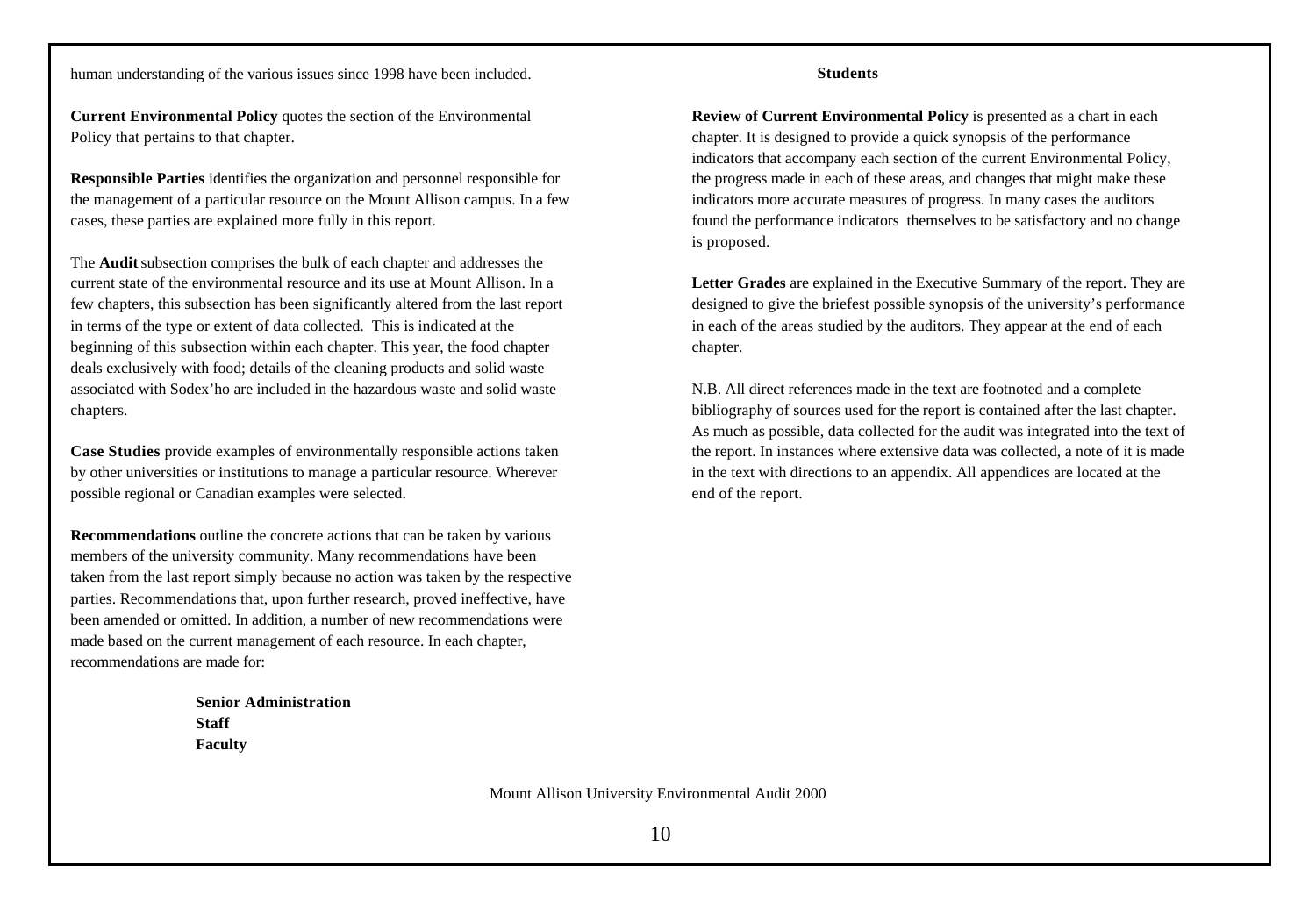

#### **Buildings**

#### **Introduction**

There are a total of 43 buildings on campus. In the two years since the last audit was conducted, there have been a number of notable changes to campus buildings. Over this period, two buildings, French House and 16 Rectory Lane, have been demolished. Significant renovations and repairs have been performed on the heating plant, Barclay building, Centennial Hall, the Athletic Centre, Hart Hall, the Tantramarsh Club, Bigelow House, the CLT, Jennings and the PEG. When renovating and repairing existing buildings, and when constructing new ones, the university aims, wherever possible, to make use of environmentally-friendly technology. For example, the new Dunn

Building(formerly the PEG) uses triple layered insulation, recycled paint on the interior walls, and Wattstopper technology in the bathrooms. In addition, much of the waste from the renovation was recycled.

#### **Environmental Significance**

On a global scale, human-built structures have a major impact on the natural environment. Buildings have the potential to influence the environment in a number of ways. The materials from which they are constructed as well as their overall design contribute to a building's environmental impact. Materials used in building construction are one source of risk to the environment. Use of some materials, such as tropical woods, results in the depletion of scarce resources. Other materials, such as asbestos and lead have the potential to contaminate the areas where they are found. The way a building is constructed also has the potential to influence the environment. Poorly designed buildings that do not take environmental concerns into consideration (that, for example, do not make provisions for recycling facilities) and are not built to last can result in unnecessary environmental damage. Buildings designed to be long-lasting will ultimately be better for the environment and more cost-efficient than those which must be replaced after a relatively short time. Thus, more sustainable buildings are those made from environmentally sound materials and designed to last.

While buildings have an undeniable impact on the natural environment, there are a number of steps that can be taken to improve a building's environmental standing. These include using products such as recycled bricks, "lumber"made from recycled plastic, and recycled or low-toxicity paint. Design features such as positioning buildings to take advantage of passive solar heating, using energy efficient lighting and heating systems and providing adequate insulation will also help to minimize environmental impact. The environmental impact of some building materials can be found in figure 4.1.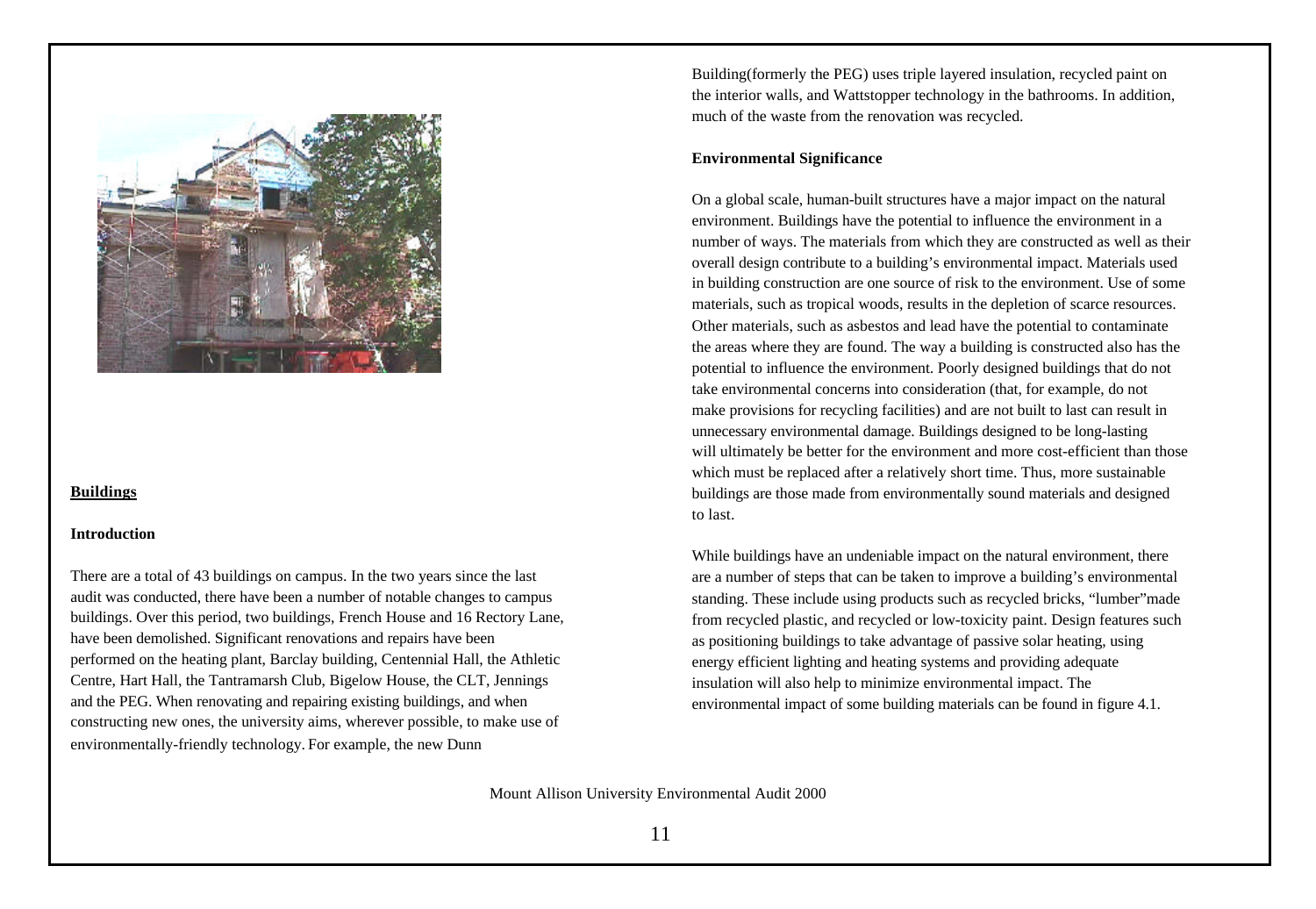## **Figure 4.1-Environmental Impact of Common Building Materials**

| <b>Substance</b>                     | <b>Found In</b>                                                                               | <b>Environmental Impacts</b>                                                        |
|--------------------------------------|-----------------------------------------------------------------------------------------------|-------------------------------------------------------------------------------------|
| Asbestos                             | Concrete Additive, Plaster, Insulation, Panels and<br>Decking, Ceiling and Wall tiles, Siding | Mutagen                                                                             |
| Poly Chlorinated<br>Biphenyls (PCBs) | Transformer Oil Capacitors in Fluorescent lights                                              | Acts as an endocrine imitator causing numerous<br>genetic defects including cancer. |
| Chlorofluorocarbon (CFCs)            | Air Conditioners, Refrigerator coolant (Freon)                                                | Ozone Depletor, Greenhouse Gas                                                      |
| Lead                                 | Solder, Old Piping and paints                                                                 | Poison; causes organism damage and death                                            |
| Petroleum Products                   | <b>Storage Tanks</b>                                                                          |                                                                                     |
| Mercury                              | <b>HVAC</b> controls                                                                          | Diminishes oxygen and biodiversity                                                  |
| <b>Tropical Wood</b>                 | Plywood, Siding, Wall frames                                                                  | Destruction of rainforests                                                          |
| Asphalt/Tar                          | Roofing                                                                                       | Irritant, possible carcinogen                                                       |

## **Current Environmental Policy**

"The University will endeavour, under the supervision of Facilities Management, to minimize the ecological impact of the construction, maintenance and operation of the buildings on campus."

The performance indicators for this section are as follows:

- "Response time for building maintenance and repairs is monitored and minimized. Neglected maintenance tasks generally increase energy use and potential harm to the environment.
- Prior to new building projects, an environmental impact analysis is completed and such impact is minimized through appropriate selection of materials or design elements.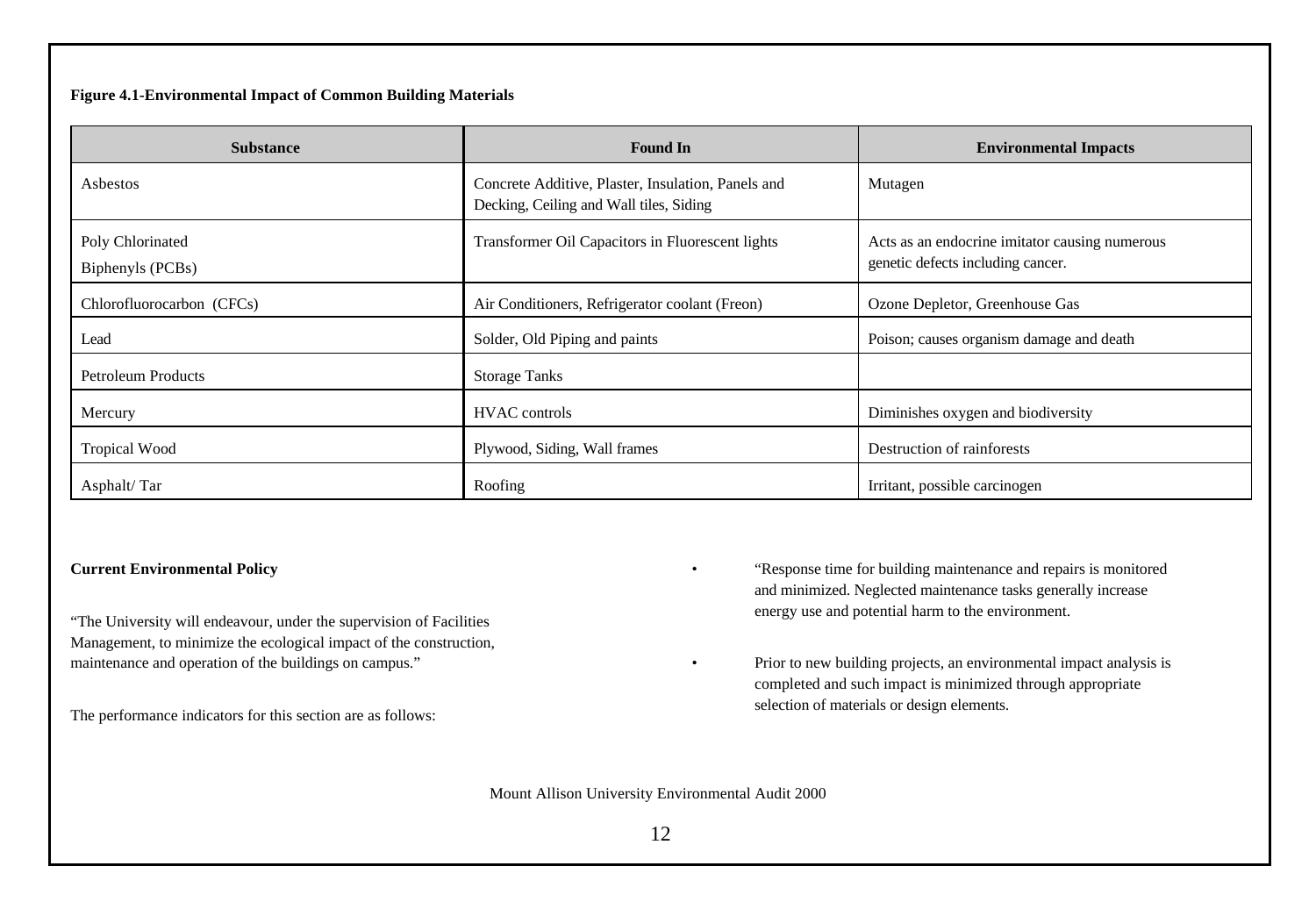• Building construction or renovation makes use of environmentally friendly materials and disposal procedures."(Section 2.9, Mount Allison University Environmental Policy, www.mta.ca/environment/)

#### **Responsible Parties**

The maintenance and repair of campus buildings is the responsibility of the Facilities Management department. The mandate of this department is to "provide students, employees and the university community with a safe, clean and comfortable environment which supports the educational, residential and extracurricular goals of the university, while acting in a financially responsible fashion." (Facilities Management Mission Statement) This work is carried out by 5 carpenters, 2 plumbers, 1 electrician, 4 stationary engineers, 1HVAC technician and assistant, 2 utility workers and 43 custodians (there are also a number of casual custodians). The activities of these staff members are overseen by the Director, the Technical Services Manager, the Custodial Senior Supervisor, the Trades Supervisor and the Project Manager. The need for repairs, renovations, or construction of new buildings is reported to the director. When there are sufficient funds available, the director requests design proposals from architects. The contract is then awarded to the lowest bidder.

#### **Audit**

During the 1999-2000 academic year, Facilities Management spent approximately \$2 436 465 on minor repairs and major renovations to campus buildings. In 1998-1999, approximately \$2 416 080 was spent on repairs and renovations. Full details of projects undertaken since 1998 are included in Appendix A. A number of projects were listed in the 1998 audit as awaiting funding. Of these, renovations on the PEG and the changeover from the McConnell meal hall to the new Jennings meal hall have been completed.

In the past two years, the university has done a great deal of work in improving the buildings on campus so that they abide by federal building regulations as well as environmental standards. Under the direction of the Technical Services Manager, an extensive process of upgrading the heating systems and energy efficiency of the entire campus has begun. As is mentioned in the Energy chapter, a number of buildings have been fitted with upgraded heating controls that allow for fine tuned temperature control. The system has also had numerous leaks patched and had better insulation added to the pipes so as to minimize energy and heat loss. Recaulking the windows and joints of various buildings has also helped to prevent moisture and cold air from infiltrating through the envelope of these structures. An asbestos abatement project has been underway at the university for some time now, directed by the Project Manager, Ron Eickholt. No specific information on the program was supplied to the auditors. When buildings are built or extensive renovations done, all energy and water fixtures installed are efficient models. Beyond this, individual retrofits are considered only where significant wastage is noted.

Some of the companies contracted by the university include Siemens, Arsenault Architecture Firm. The International Chamber of Commerce (ICC) drafted 16 Principles of Environmental Protection. Siemens became a signatory to this ICC Charta in July 1992, thus committing the company to implement these principles. The 16 Priciples can be found at www.iccwbo.org/sdcharter/charter/principles/principles.asp.

The university does not yet adhere to a policy of hiring contractors on the basis of environmental practices, and an environmental impact analysis is not yet a standard procedure. However, advances have been made on the part of Facilities Management to ensure that environmental considerations are stipulated in contracts before they are tendered. This has been demonstrated recently with the renovation of the PEG building. Efforts are being made to recycle as much of the waste materials from the project as possible. While solar panels were considered for the new structure, funding was not secured for this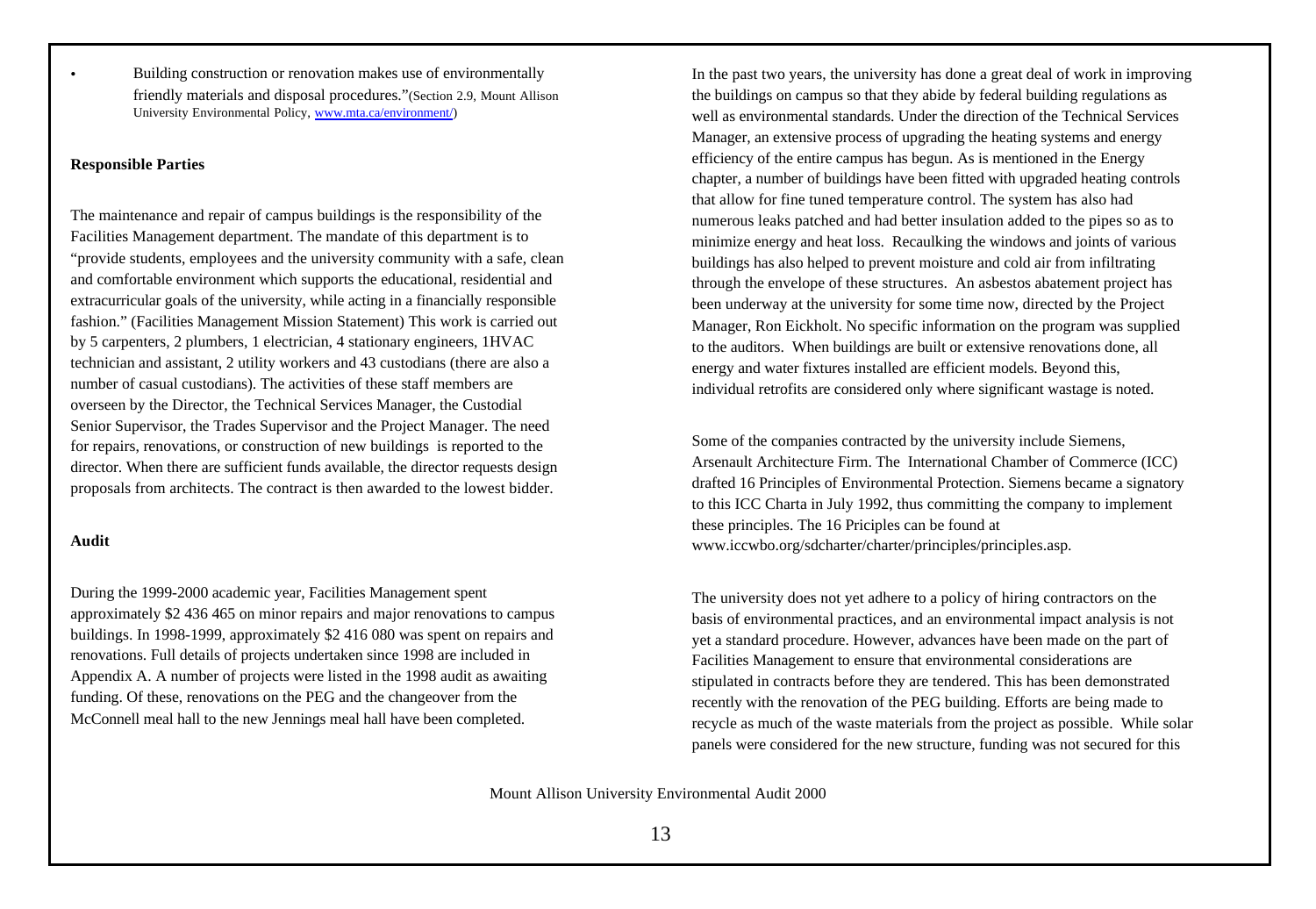feature and it was hence abandoned. The insulation installed in the new building is a multi-layered system that includes a moisture barrier between three inches of rigid insulation and the inner brick wall. The heat retention qualities of the insulation augments exponentially the thicker the material gets, three inches being the optimal thickness. The building design has also incorporated double paned windows, high efficiency light fixtures and motion detectors for washroom lighting controls.

Day to day maintenance of campus buildings is performed by the Technical Services department. This staff consists of plumbers, electricians, and HVAC technicians working under the direction of the Technical Services Manager, while the carpenters work under the Trades Supervisor. The carpentry shop continues to use water based paints and less toxic materials whenever possible. The materials used in general maintenance are disposed of as they were at the time of the last audit, with most solid waste being transported to the Westmorland-Albert facility. Two major exceptions to this are untreated wood scraps, which are burned off site, and oil paint which is taken to Westmorland Albert's Hazardous Materials facility once a year. (More information on the handling of such materials can be found in the Hazardous Materials chapter.)

Currently, the procedure for maintaining buildings at Mount Allison, beyond day to day maintenance work, is as follows: when it is recognized that a building is in need of repairs a project file is started and a member of the Facilities Management team is designated to oversee the job. The extent of a repair or renovation is assessed, along with an estimate of the cost. The project is then included in the master list of projects to be considered in a given year. If ample funding can be allocated, a job contract is drawn up and bid on by interested companies. It is at this stage that environmental concerns can be addressed and potentially included in the stipulations for winning a bid. Details such as the type and components of materials used, recycling of waste generated in the project, and installation of energy efficient models can be tailored to minimize the environmental impact of a project. If a project cannot

be granted the necessary funding to be completed, it is deferred until a later date, with the urgency determining the level of priority granted. Economic factors play an important role in determining this priority; Facilities Management aims to address problems before they become more expensive to repair. While this method of prioritizing is often consistent with addressing environmental concerns, it is essential that environmental urgency not be a secondary consideration. For example, upgrading the university's heating system is currently a priority as heat loss results in a direct financial loss. Installation of solar panels, on the other hand might be deferred simply because it demands a start-up cost much higher than that demanded by hooking a building into the NB Power grid. However, the university is making significant progress on this front. Facilities Management is presently considering the installation of solar shingles on the roof of the University Centre, simply because it means reducing Mount Allison's environmental impact. This type of approach is integral to making environmental concerns paramount in building maintenance on this campus.

As was mentioned in the previous audit, a strategic plan for building maintenance and erecting of new buildings on the Mount Allison campus is still pending. In the 1999-2000 school year, the "Strategic Planning Process" took buildings as one of the fundamental aspects of a comprehensive vision for the university. To this end, A.J. Diamond, Donald Schmitt and Company were hired to identify facility deficiencies and analyse the building's conditions in order to produce a coherent building plan to be released this fall.

For information regarding the type of materials composing some of the university buildings, refer to Appendix B.

#### **Case Studies**

In the fall of 1998, Northland College (approximately 800 students) in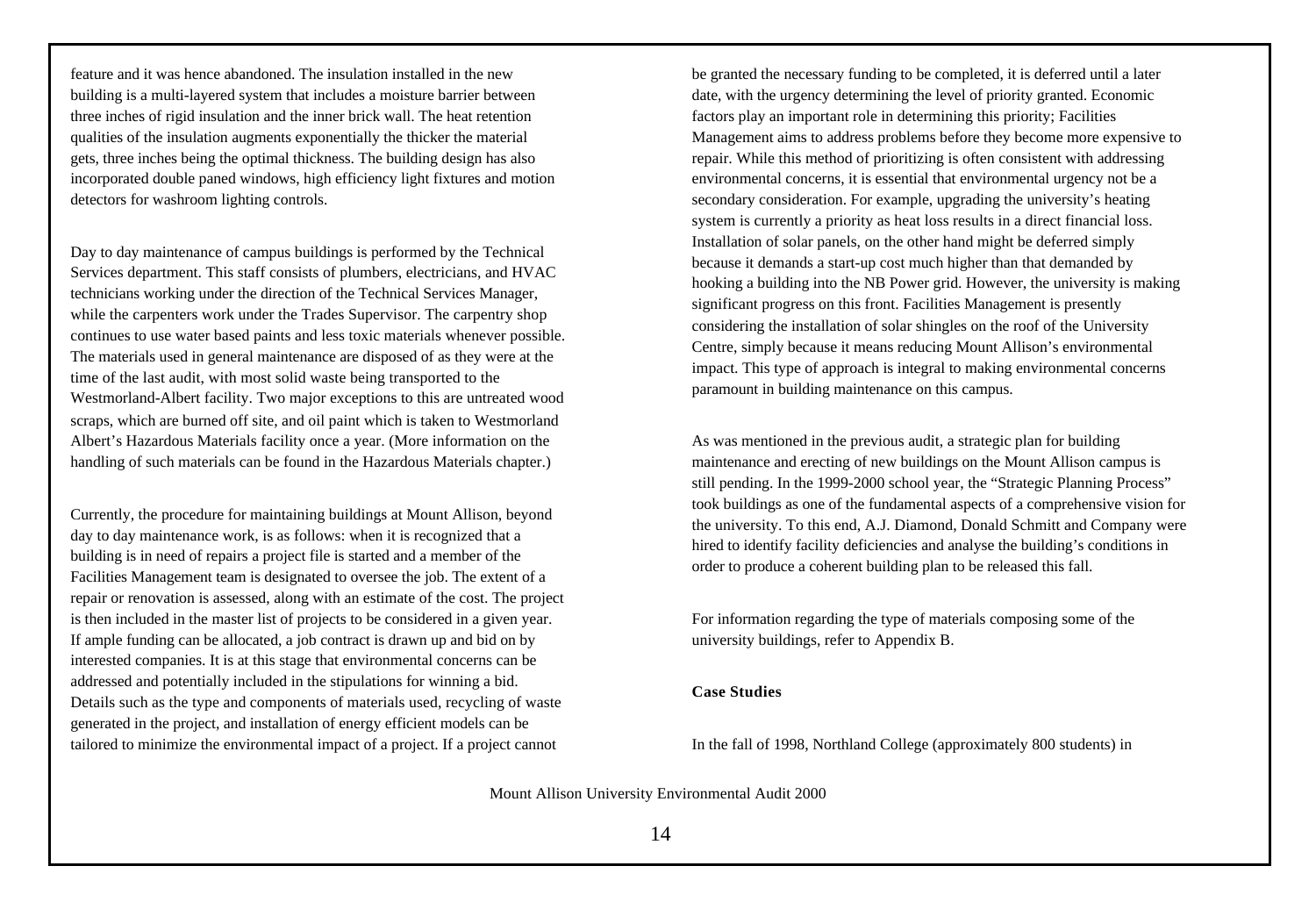Ashland, Wisconsin opened its Environmental Living and Learning Centre. This building, designed to house 114 students, incorporates a wide range of environmental principles into its design. "Among the special environmental features is a 120-foot 20 kilowatt wind tower to be located at the northeast corner of the building. Three photovoltaic arrays will provide efficient active solar energy collection and help study the efficiency -- one array is stationary, a second one tracks the sun's path horizontally, and the third tracks both horizontally and vertically to maximize solar gain. Fourteen solar panels placed on the roof of the south wing will preheat hot water for use by residents. Composting waterless toilets in two of the apartments will provide a demonstration of their function and efficiency. The apartments have passive solar design and share two greenhouses. Cedar shakes on exterior walls were not transported from western states, but grown in the nearby northern forests of Michigan's Upper Peninsula. Other structural wood components were similarly grown and milled in the nearby region to reduce the impact of transportation on the environment." The building has "low flow, water saving fixtures throughout building and two waterless, composting toilets in the south wing". In addition, the building has made use of a wide variety of environmentallyfriendly materials:

- "Organic based linoleum flooring instead of petroleum-based vinyl
- Cellulose (recycled paper) attic insulation with a R-value of 45 and fiberglass and foam insulation with a R-value of 25 for exterior walls
- Furniture made from recycled milk jugs and recycled steel
- A bio-composite material for countertops in south wing
- Windows have low-emissivity coated glass, Hp-4 for south facing, and Hp-5 for the other thermopanes"

The college plans to integrate the sustainable residence into its academic offerings by introducing a course called "Sustainable Living in a College Community." (Northland Collage Environmental Living and Learning Centre http://www.northland.edu/studentlife/ELLC/index.html)

#### **Recommendations**

#### **For Senior Administration**

- 1. Prior to approval of significant renovations or construction on any existing or future structures on campus require that an environmental impact analysis be presented to the President. This analysis would consider the type and efficiency of materials used, the damage to local flora and fauna, the energy efficiency of the design and its ability to maximize renewable environmental resources.
- 2. Encourage the reduction of toxic building materials by providing funds for the purchase of non-toxic alternatives.
- 3. Establish a long term building plan for the university. This should include tentative construction dates for future buildings and those needing replacement within the next 30 years. Set goals on capacity, energy use, building quality and design. Begin a long-term building fund.
- 4. Make a commitment to eliminate purchases of all old growth wood products.

#### **For Staff:**

5. Demand full corporate disclosure of all products and procedures used by companies entering or under contract with the university. The disclosed material and processing information should then be made available to all concerned individuals.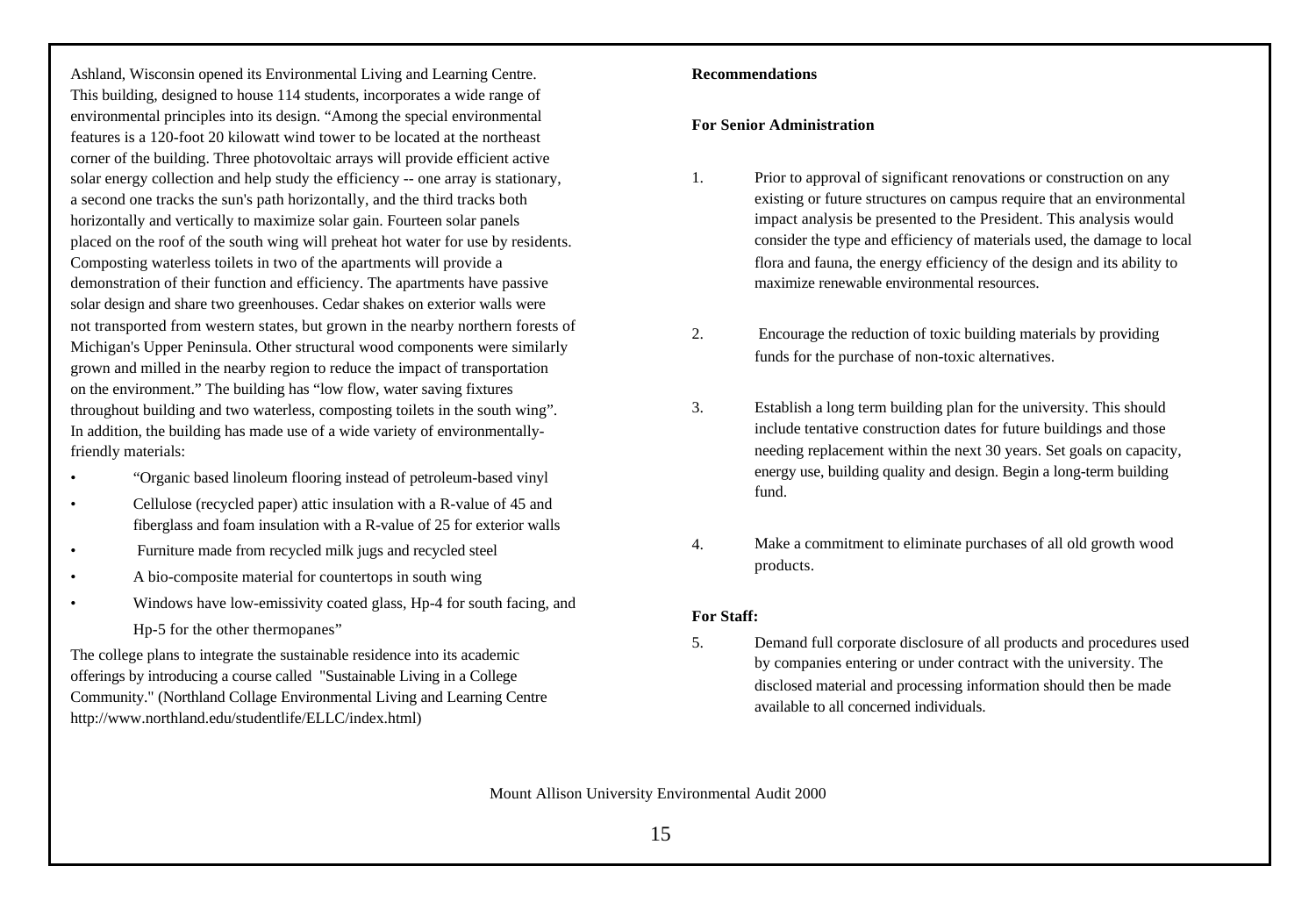| б. | Make a commitment to favour structural designs which have a smaller<br>environmental impact when these designs are less than 5% more<br>expensive than alternative proposals and are compatible with the<br>architectural makeup of the campus. Favoured designs would include: |
|----|---------------------------------------------------------------------------------------------------------------------------------------------------------------------------------------------------------------------------------------------------------------------------------|
|    | a) Plans sized for optimal use of building materials                                                                                                                                                                                                                            |
|    | b) Space for recycling containers                                                                                                                                                                                                                                               |
|    | c) Recycled products (eg: carpet, tile, furniture)                                                                                                                                                                                                                              |
|    | d) Low toxicity floor and wall coverings                                                                                                                                                                                                                                        |
|    | e) Efficient energy and light fixtures                                                                                                                                                                                                                                          |
|    | f) Optimal use of passive energy from shade and sun using<br>windows                                                                                                                                                                                                            |
|    | g) Insulation which significantly exceeds existing building<br>codes                                                                                                                                                                                                            |
|    | h) High quality ventilation system                                                                                                                                                                                                                                              |
|    | i) All contract agreements include a clause outlining the<br>treatment of solid waste by the contracted company. This<br>agreement would demand that a concerted effort be made by<br>the company to:                                                                           |
|    | j) maximize the efficiency of all materials used                                                                                                                                                                                                                                |
|    | k) use recycled and environmentally friendly materials<br>whenever they are less than 5% more expensive than the<br>non-recycled alternatives.                                                                                                                                  |
|    | I) sort and recycle all recyclable solid waste.                                                                                                                                                                                                                                 |
| 7. | Encourage the reduction of waste in the carpentry shop by providing<br>funds for the removal of recyclable waste (wood, metal) to recycling<br>centres.                                                                                                                         |
| 8. | Establish a data base to record and address maintenance issues as                                                                                                                                                                                                               |

Mount Allison University Environmental Audit 2000

quickly as possible. This should be assessable to all staff, students and faculty for input. A well maintained building is generally less harmful to the environment, and observations made in existing buildings can help in designing better buildings in the future. Continue to keep accurate and accessible records of building maintenance done.

- 9. When replacing building materials, recommend the use of environmentally friendly alternatives (e.g: paint, lights, ventilation etc.)
- 10. Make an effort to recycle waste such as wood and metal. Reduce the use of toxic chemicals whenever possible. Buy nontoxic alternatives.

## **For Faculty:**

11. Take the initiative to kindly report any facility defects you find to Facilities Management by e-mailing fixit@mta.ca

#### **For Students:**

12. Take the initiative to kindly report facility defects you notice to Facilities Management staff, by phone or by e-mailing fixit@mta.ca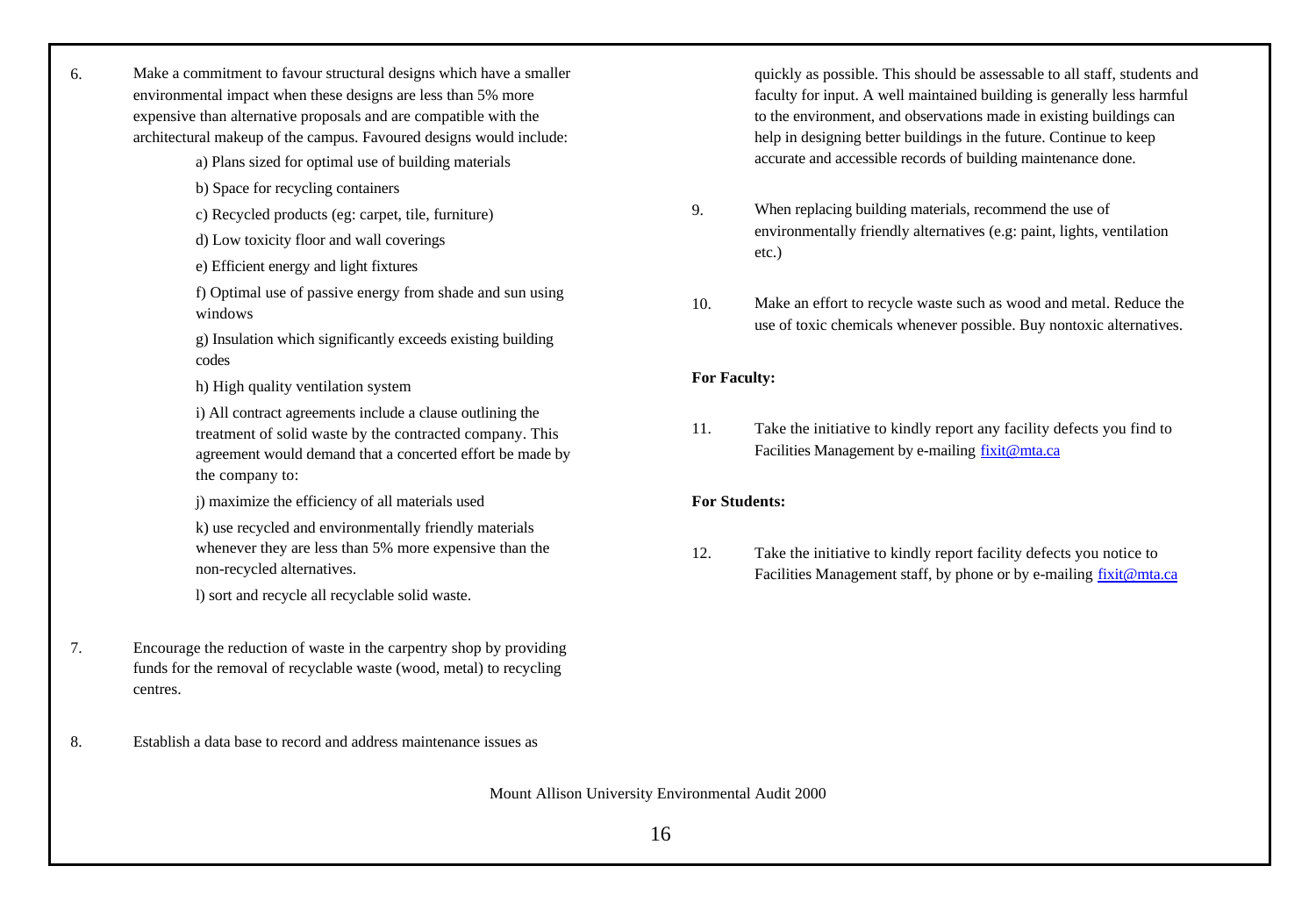# **Figure 4.2 Review of Current Environmental Policy**

| Current Performance Indicator                                                                                                                                                            | <b>Current State of Affairs</b>                                                                                                                                                                                             | Proposed Change to Performance Indicator                                                                           |
|------------------------------------------------------------------------------------------------------------------------------------------------------------------------------------------|-----------------------------------------------------------------------------------------------------------------------------------------------------------------------------------------------------------------------------|--------------------------------------------------------------------------------------------------------------------|
| Response time for building maintenance and<br>repairs is monitored and minimized. Neglected<br>maintenance tasks generally increase energy use<br>and potential harm to the environment. | This is the general case with most repairs. Some<br>repairs take priority over others and therefore some<br>get bumped down the priority list. There has recently<br>been a system established to better track work orders. | No change proposed.                                                                                                |
| Prior to new building projects, an environmental<br>impact analysis is completed and such impact is<br>minimized through appropriate selection of<br>materials or design elements.       | Environmental impact analyses are conducted in<br>some but not all cases                                                                                                                                                    | Require that environmental impact analyses be<br>conducted prior to all new construction and major<br>renovations. |
| Building construction or renovation makes use of<br>environmentally friendly materials and disposal<br>procedures.                                                                       | While the use of such materials is not yet the norm<br>some headway has been made on this issue.                                                                                                                            | Define what environmentally friendly materials and<br>disposal procedures are.                                     |

**Letter Grade:** C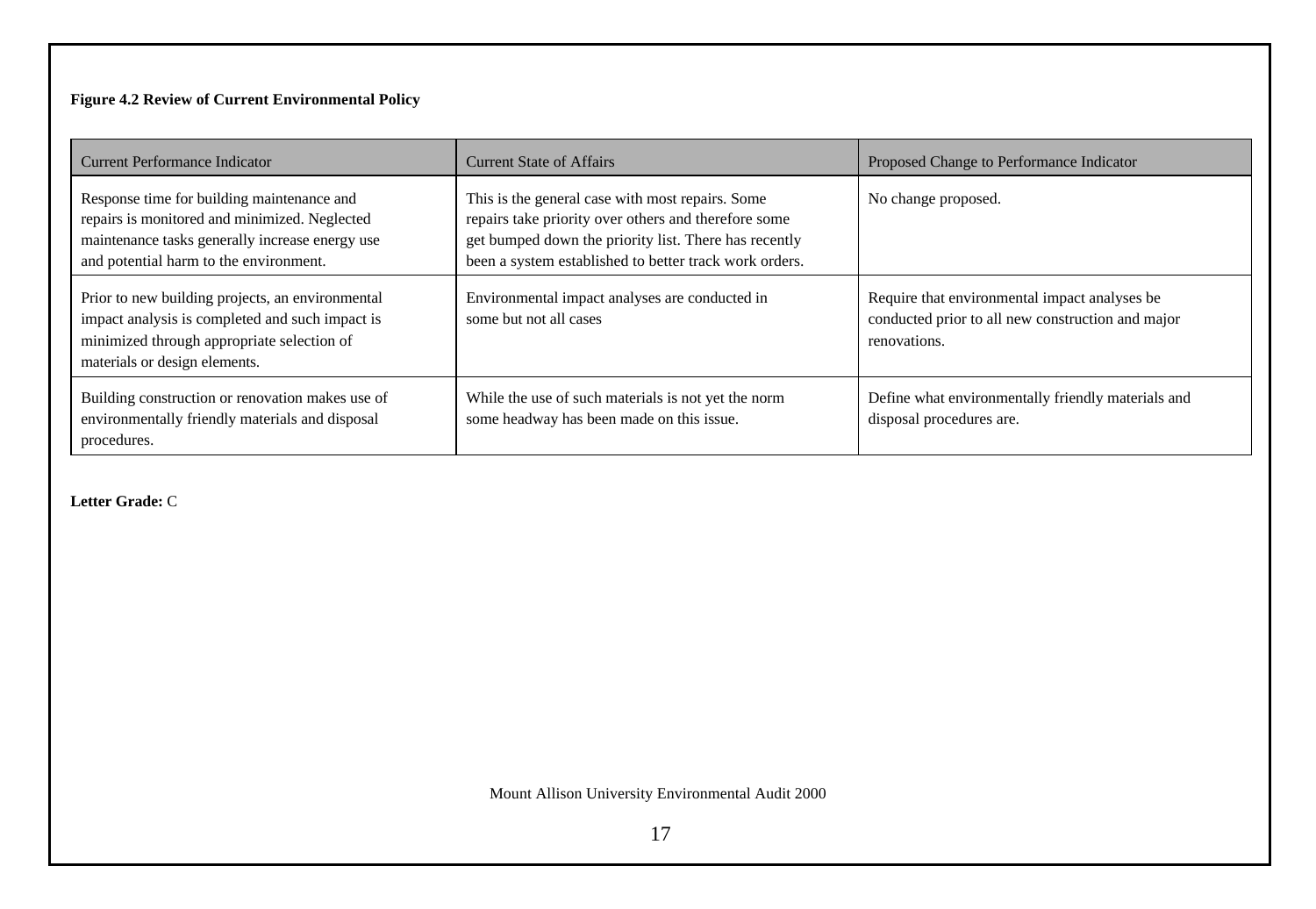

## **Energy**

#### **Introduction**

Between June 1, 1998 and May 31, 1999, 11 754 265.7 kilowatt hours of electricity were consumed at Mount Allison. These totals show a 1 620 936.7 kilowatt hour increase in annual consumption compared to 1997-1998 totals. Although energy efficiency has increased on the campus through maintenance of various systems, building renovation, and an energy conservation program begun in the 1980's, the overall energy consumption has also increased. This increase can be attributed to a larger number of energy users. The university's oil consumption has decreased since 1998 (the oil consumption in the 1997-1998 fiscal year was 2 537 648 litres) by approximately 255 012 litres in 1998-1999 fiscal year and 430 628 litres in 1999- 2000. The drop in oil consumption can be partially attributed to more efficient systems, but it is primarily due to milder winters.

# **Environmental Significance**

The production and consumption of energy is the source of numerous environmental concerns. "Canadians consume more energy per capita than any other country"<sup>1</sup> and though this is typically attributed to the cold winters, there are in fact a number of other factors contributing to this ranking. As a typical first world nation, we have a tendency to view energy as a limitless resource and consequently make very few efforts to limit our usage. To be effective, energy conservation requires changes in individual habits, as well as ensuring that appliances and fixtures are making the most efficient use of the energy being supplied. An 18 watt compact fluorescent light bulb has a lifespan ten times longer than that of a 100 watt incandescent bulb and costs approximately \$0.90 less in energy per month. Opening the curtains instead of turning on the lights, and ensuring that when the lights are turned on, the bulbs are an efficient model (ie. compact fluorescent) will reduce energy wastage not only at Mount Allison, but globally.<sup>2</sup>

Mount Allison purchases its electricity from NB Power, whose net generating capacity of 4006 megawatts is derived from a variety of resources, mainly nonrenewable, throughout the province. These include burning of fossil fuels such as oil and coal, hydro, nuclear, combustion, and purchases from outside the province<sup>3</sup>. When fossil fuels are burned they emit greenhouse gases into the atmosphere. The accumulation of these gases creates a blanket effect, trapping heat from the sun and causing an unnatural increase in global temperatures. Though hydro-electricity is often considered an environmentally friendly alternative to fossil fuels, and is often classified as a renewable energy source, the dams built to harness the energy from

 $3$ This break down and the percentages contained in the accompanying pie graph are taken from NB Power's annual report for 1998-99 at www.nbpower.com/en/about/corpinfo/statistics5\_eng.pdf

<sup>&</sup>lt;sup>1</sup>Information obtained from www.davidsuzuki.org/hugeenergyappetite.htm

 $2$ This assumes that the cost of energy is \$0.05 per KWh. Information obtained from the Residential Energy Efficiency Database at www.its-canada.com/reed/savings/lighting.htm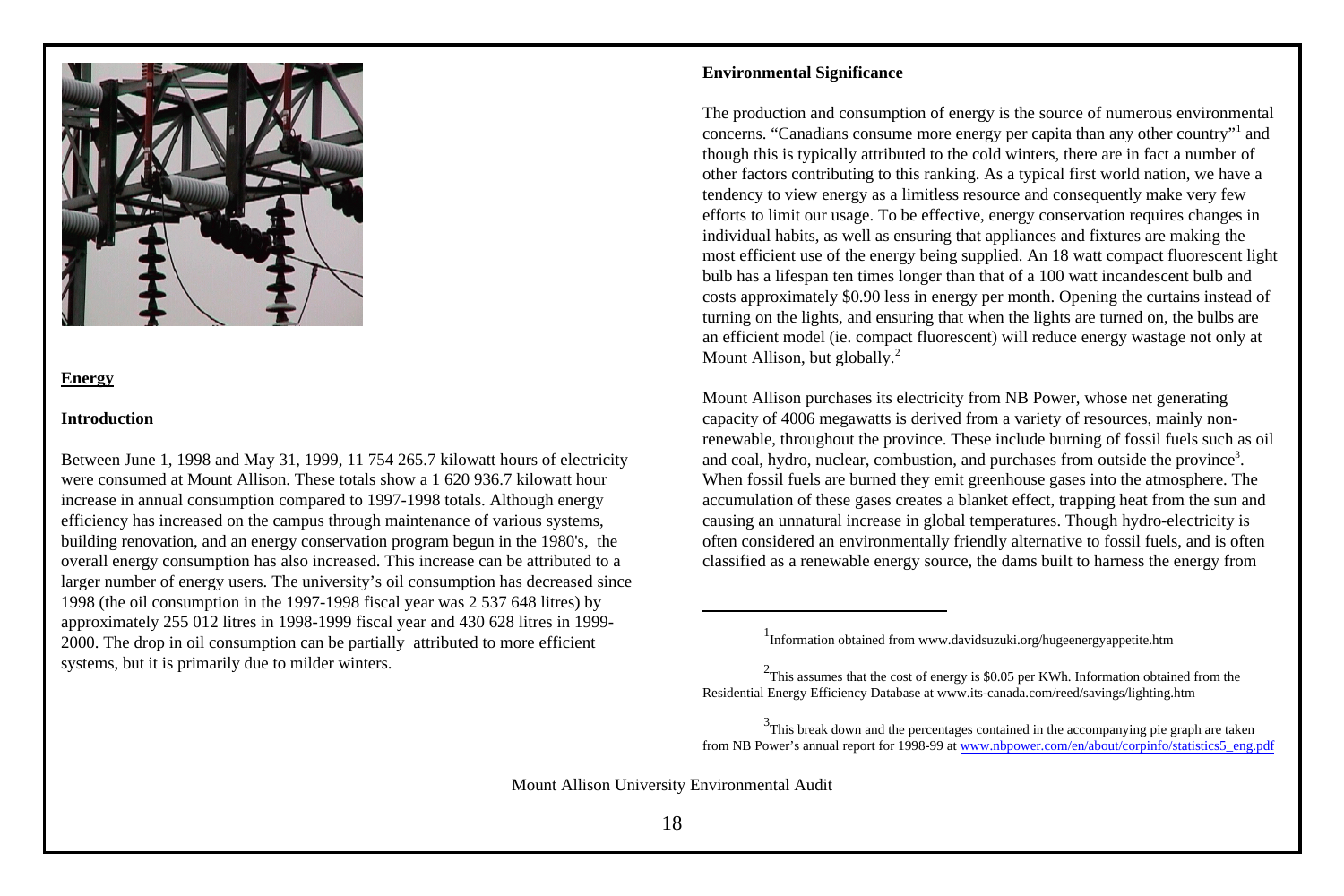moving water have contributed to the destruction of wildlife habitat and forests, as well as displacing large numbers of people, as was the case at the Three Gorges Dam on the Yangtze River. "Recent data suggests that when a new hydroelectric facility is designed to impound water in a large, relatively flat forested or vegetated area, the amount of methane

released by the breakdown of rotting vegetation may place it up there with gas, oil or coal-power electricity as a source of greenhouse gas emissions."<sup>4</sup> Nuclear energy, like hydro, is often considered a clean alternative to fossil fuels. Yet environmental disasters like the Chernobyl incident on April 25, 1986, wherein the testing of a reactor at the Ukrainian plant created a series of



**Sources of Energy at NB Power**

explosions that blew the lid off the reactor causing radioactive contamination to spread over a 20 mile radius around the town. In addition, nuclear power is far from being a clean energy source. In 1995, NB Power's Point Lepreau nuclear facility had over 1 300 000 kilograms of nuclear fuel waste in storage at the site. This waste has a half-life of up to 15.8 million years<sup>5</sup> While a number of countries have sought to phase out nuclear power, Canada continues to expand this source instead of seeking

out cleaner and more renewable means of generating energy. Currently, the only alternative being actively sought out by NB Power is natural gas. Natural gas, while more clean-burning than other fossil fuels, nevertheless comes with its share of greenhouse gas emissions. Renewable energy sources, such as solar, wind, and geothermal are rapidly becoming more efficient and more accessible alternatives. In order to take advantage of the technologies that harness these types of energy, it is imperative that industry and suppliers, such as NB Power make the transfer early so as not to postpone the payback period.

# **Current Environmental Policy**

"Under this policy, the University will endeavour, through the supervision of the Department of Facilities Management, to minimise energy consumption, reduce emissions and reduce the consumption of fossil fuels.

The performances indicators for this section are as follows:

- A baseline has been established as a standard against which improvements in energyconsumption can be measured.
- Projects to increase energy efficiency or decrease pollution have been undertaken wherever there was an acceptable payback period of the costs required to undertake the project.
- A holistic approach to utilities management is used. A holistic approach implies that energy costs should be analysed by taking into account all energy types rather than examining individual systems or energy types in isolation
- Buildings not in used during the summer are closed.
- Government initiatives are monitored to ensure participation in relevant programs in the areas of pollution reduction and energy efficiency.

<sup>4</sup> http://www.earthfuture.com/climatesofchange/#6

<sup>5</sup> Iodine129 has a half-life of 15.8 million years. ("Top 10 Myths of the Nuclear Industry", Action Group on Nuclear Issues, Sussex, NB, 1997)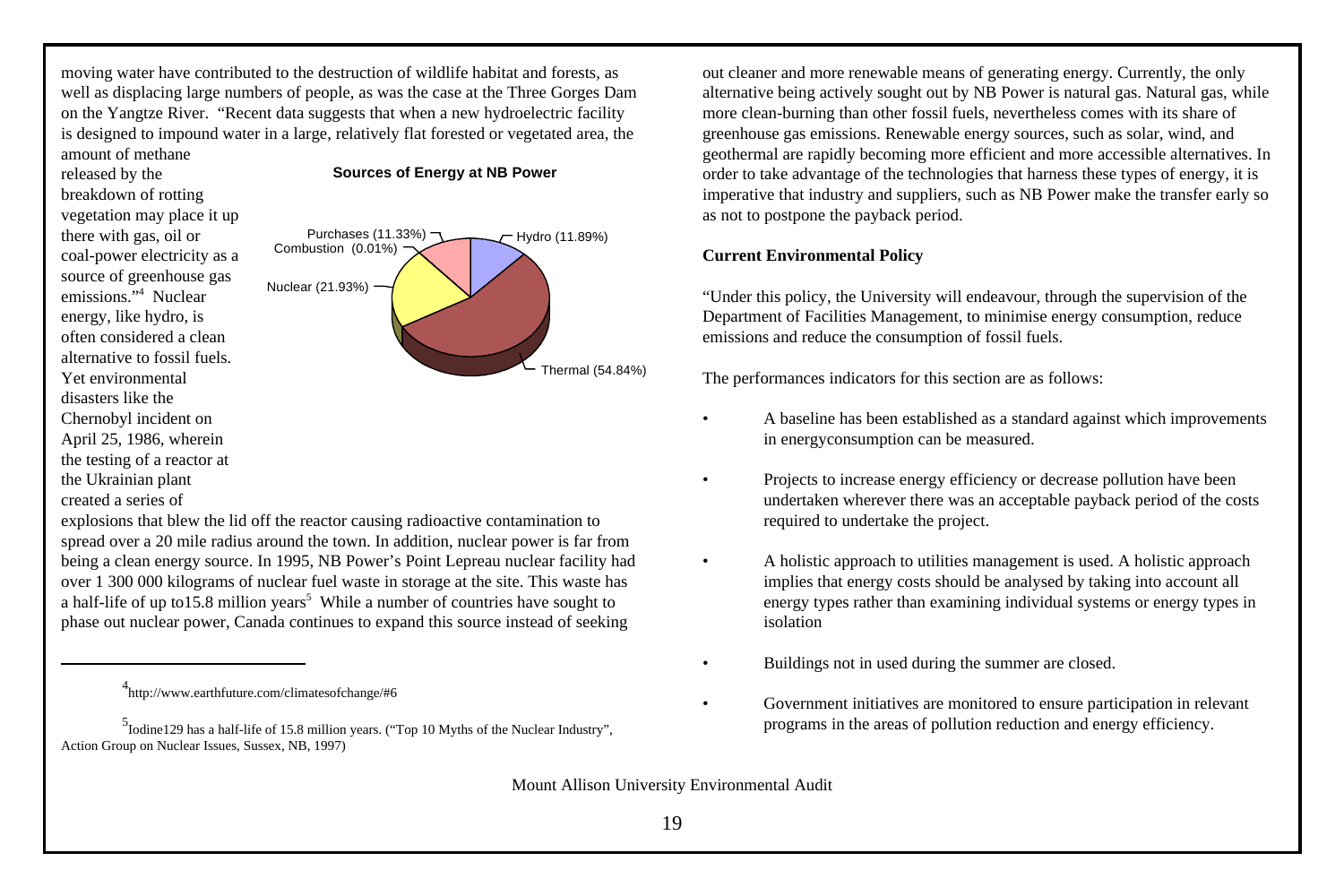• Buildings are constructed incorporating energy efficiency and renewable energy technologies." (Section 2.2, Mount Allison University Environmental Policy, www.mta.ca/environment/)

# **Responsible Parties**

Perry Eldridge, Technical Services Manager in the Department of Facilities Management, is responsible for managing energy systems on campus.

## **Audit**

Mount Allison University purchases electricity solely from NB Power, the provincially owned and operated utility company. Between June 1, 1998 and May 31, 1999, Mount Allison consumed 11 754 265.7 kilowatt hours of electricity which cost the university \$845 068.7. These totals show a 1 620 936.7 kilowatt hour increase in annual consumption compared to 1997-98 totals. Energy consumption reaches its peak in September, followed closely by the winter months and April. During the winter, the demand for heating in those buildings heated by electricity (Sprague, Central Stores, Bermuda, Carriage, Cuthbertson, and Facilities Management) can account for the increased consumption, though the figures for the months of September and April are more difficult to justify.

As was the case in 1998, NB Power bills the university for both energy and demand. Energy charges are the standard charges (approximately 7.56 cents) for each kilowatt hour of energy consumed. The demand charge is an additional fee for the highest amount of energy demanded by the consumer for a period longer than fifteen minutes. This fee allows the supplier to charge for the assurance that this amount of energy will be made available to the consumer, though it is by no means the average rate of consumption. There are 18 buildings owned by the university that are

metered individually, most of which are off the main campus<sup>6</sup>. The main campus is metered centrally through the Physical Plant. Though individual metres were recently installed in the remaining buildings, this system is still being set up and readings are not yet available. As a result, it is not yet possible to obtain accurate data on the amount of energy consumed per building. When the readings become available, it will be possible to establish a precise baseline for the university and base future energy conservation efforts on this data. Nonetheless, there are a number of buildings known to be major consumers simply because they contain equipment that demands large amounts of energy. These include Barclay, and the Athletic Centre.

Buildings at Mount Allison are heated one of three ways: electrically, light oil, and bunker oil. The buildings heated by each type of energy have not changed since the last audit<sup>7</sup> and are as follows:

- Electricity: Sprague, Central Stores, Bermuda, Carriage, Cuthbertson, Facilities Management.
- Light Oil: Hess House, Baxter, Black, Canadian Studies, Colville, Cranewood, McGregor, Pavillion Bousquet.
- Bunker Oil: all other buildings

In the seven buildings that are heated electrically, approximately two thirds of the monthly energy bill is devoted to heating. Prior to renovation, the PEG's oil heating was supplemented with electricity where pipes could not be attached to the system<sup>8</sup>.

 $<sup>6</sup>$ The energy consumption data for these buildings and for the main campus can be found in</sup> Appendix C.

<sup>&</sup>lt;sup>7</sup> French House has been taken off the list as it was torn down in the summer of 1998. The monastery is now called the Pavillion Bousquet.

<sup>&</sup>lt;sup>8</sup> Complete details on the PEG renovations, that took place in the summer and fall of 2000, are contained in the Buildings chapter.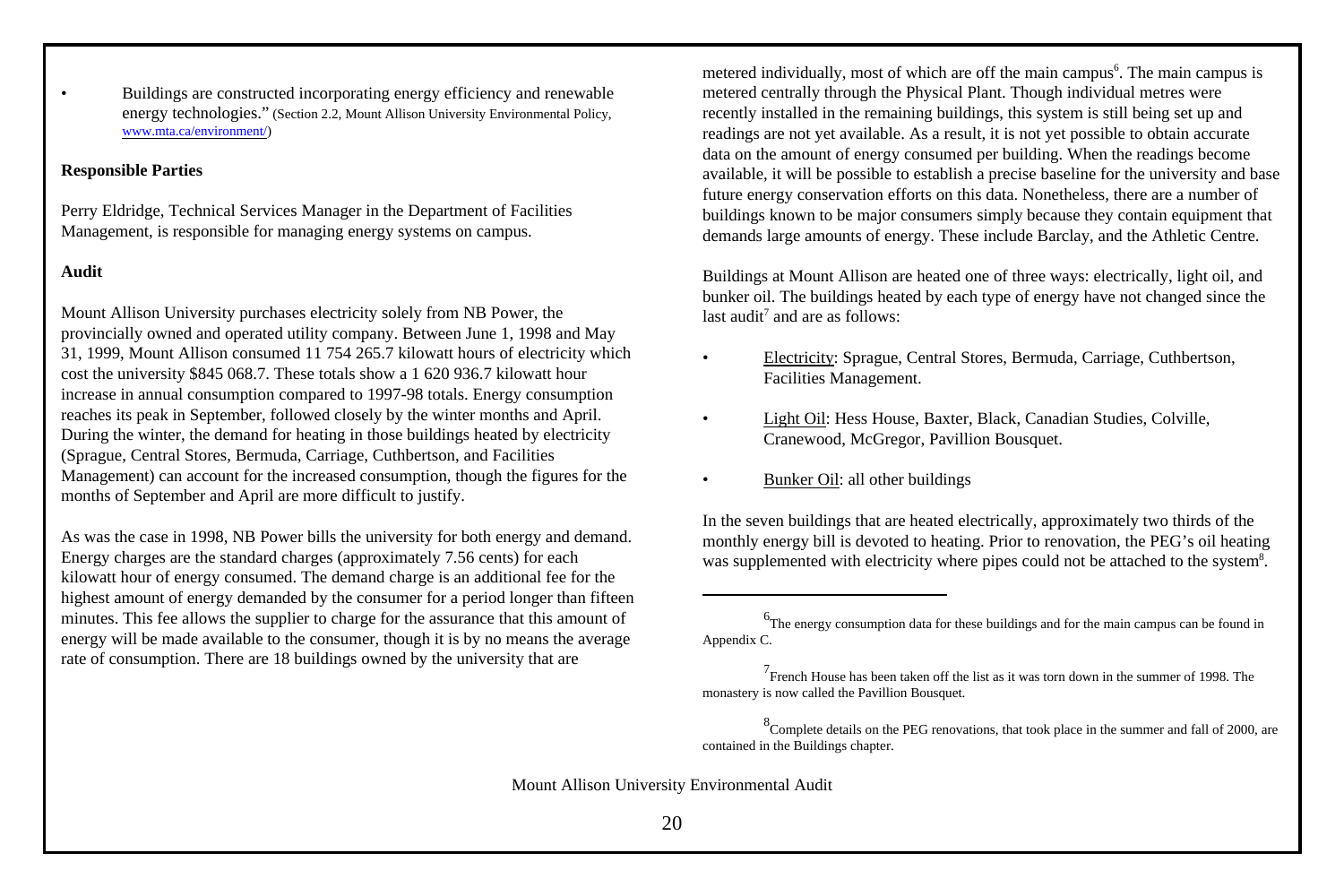The buildings heated with light oil make use of a furnace on the premises. This system works as would any domestic oil furnace, the oil is brought on site and is burnt inside the furnace and the resulting heat is used to heat the air which is pumped through air ducts. Between May1, 1998 and April 30, 1999 Mount Allison purchased 151 481 litres of Light Oil at an average of 13 cents per litre. In the following year, the consumption was reduced by nearly half to 84 220 litres, but at an average cost of 37 cents per litre. This drastic drop in consumption is likely due to a milder winter. A breakdown by month for light oil consumption can be found in Appendix D.

The central heating system is run from the Heating Plant in the Facilities Management building. The system works by heating water to its boiling point to produce steam. The water is heated using bunker oil number 5. The oil is mixed with air, atomized and injected into the boiler to be burnt, and to produce enough energy to boil the water. Once the water is evaporated the steam is put under 45 pounds per square inch of pressure and sent through the pipes towards the buildings that are to be heated. When the steam arrives at the desired building it is slowed down to 15 pounds per square inch of pressure and then travels through a heat exchanger which heats water from a closed loop that is inside the building. As the steam cools off in the heat exchanger it condenses and the remaining water runs back to the Heating Plant to be put through the cycle again. The water that has been heated in the heat exchanger moves through pipes inside the building and progressively heats the surrounding air.

Over the last three years, Mount Allison has been consuming progressively less Bunker A Oil, as can be seen in Figure 11.3. A month by month breakdown of bunker oil consumption can be found in Appendix E. Between May 1, 1998 and April 30, 1999 Mount Allison University purchased 2 131 155 litres of Bunker A oil which cost a total of \$337 913.75 (at approximately 12-15 cents per litre). This is a total of 360 245 litres less than what was purchased between May 1 1996 and April 30 1997. Between May 1, 1999 and April 30, 2000 2 022 800 litres were purchased at \$490 090.51. This irregularity in the ratio of quantity to price emerging last year is due to the doubling in oil prices this winter. Mount Allison is currently investigating

using natural gas as a more economical and cleaner burning alternative for providing heat on campus. The central boilers on campus are fashioned in such a way that they can effectively burn bunker oil or natural gas. As of yet, any action on this front is dependent on availability of the gas via a pipeline from Sable Island.

#### **Bunker A Oil Consumption Per Year**



Under the direction of the Technical Services Manager, Mount Allison has undertaken a number of projects to increase energy efficiency and decrease energy consumption on campus. The heating system is now almost entirely leak free and fully insulated to ensure minimal heat loss as the steam travels through the pipes circulating heat through the buildings and back to the boiler. Heating in buildings has also been the target of improvements recently, with radiant technology replacing less

efficient methods. Radiant heating works to heat the objects in a room as opposed to the air. The floor is heated, the heat then radiates to the objects in the room, and from there radiates to the air circulating through the room. This method has proven more efficient as it works through the objects which normally "steal" heat from the air. Renovations to Jennings and to the PEG both included radiant heating system. Increasing the efficiency of existing heating systems has been achieved in a few buildings, including Harper Hall and the library, by installing computerized thermostat controls that take into account both indoor and outdoor temperatures to fine tune heating in order to avoid waste. This means that if it is cold outside, but the indoor temperature remains comfortable, the heat will not automatically be turned to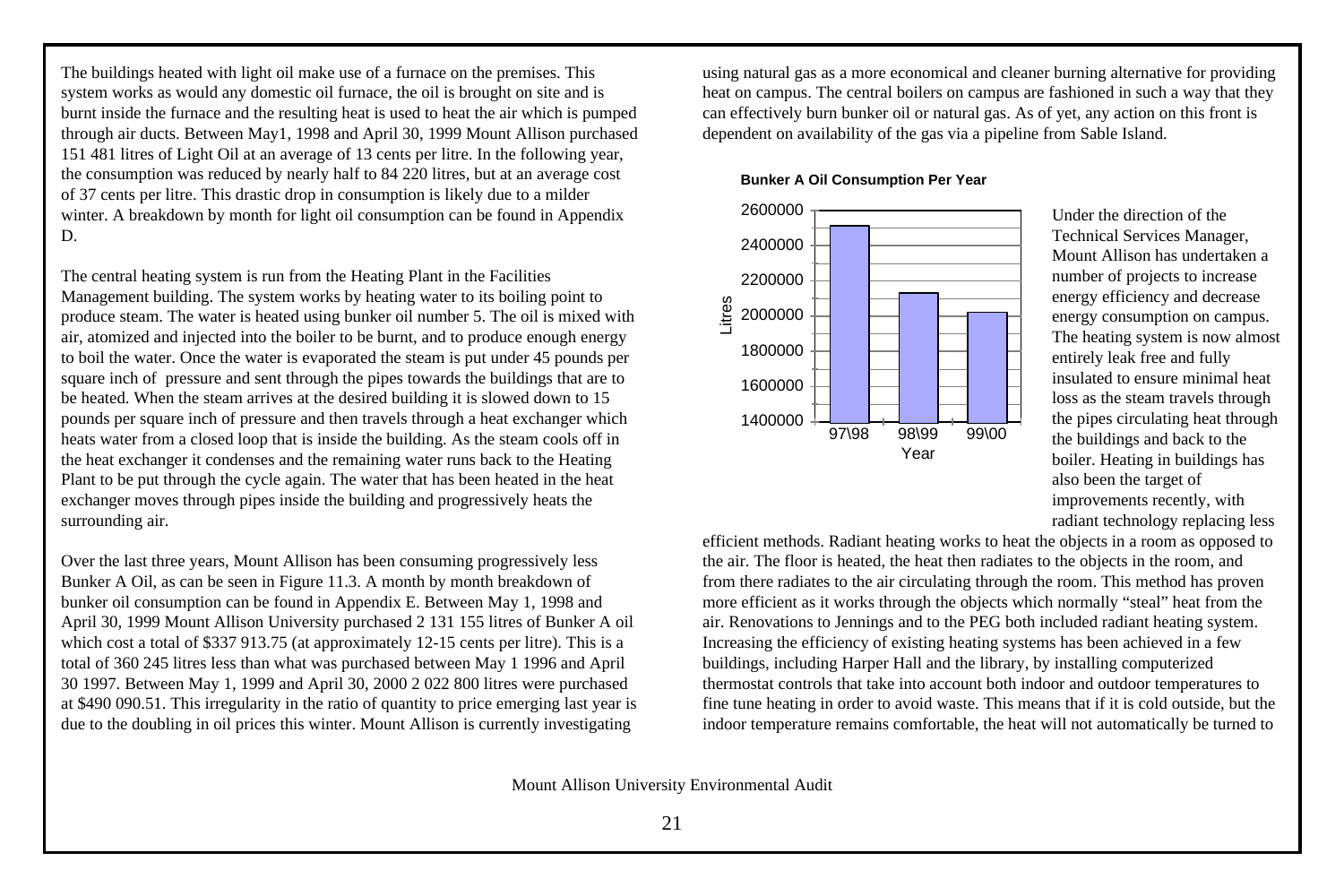# a standard winter setting.

Ventilation systems are also major consumers of energy, particularly where they are not well-suited to the air flow of the building or the demands resulting from fumes. In 1998, the Fine Arts building underwent improvements in its ventilation system. Since then, plans have been made to bring other buildings on campus up to standard. Currently, ventilation in the Barclay building is being upgraded with better controls, and more energy efficient exhaust fans. Information on ventilation and heating systems found withhin buildings on campus can be found in Appendix F.

Air conditioning also requires input of energy to cool the buildings. There are a variety of cooling systems on campus, including cooling coils, air cooled chillers, water cooled chillers, and roof top units. Barclay, Crabtree, the Library, the Owens, and the PEG, (both old and new), the Library's being the largest system. A number of the bathrooms on campus have exhaust fans, as do Barclay and the Fine Arts building. Exhaust systems operate from fans on the roofs of these buildings.

Many of the T12 fluorescent lights have been replaced with T8 models, which use 12 watts less energy per bulb. In addition, control systems monitored by heat and motion sensors automatically turn off lights when no one is in an area for a set amount of time (generally 15 minutes). These systems, made by *Wattstopper* have been installed in the computer labs, classrooms, and washrooms of Avard Dixon and have halved the energy consumption in these areas. Typically, energy efficient fixtures are installed when a building or section of a building is renovated, when a new building is erected, and on a fixture-by-fixture basis when it is economically feasible. While no records are kept of random retrofits, the energy survey done in 1998 has been updated to include retrofits done in all recorded renovations in the two years since then.

An additional effort to reduce energy consumption at Mount Allison has been made on the part of the security staff, as the auditors discovered when accompanying officer Roger Embree on one of his shifts. During their nightly lock up procedure, the university's security officers turn off all hall and washroom lights not required

for emergency lighting, thereby saving the school money and energy. Almost all vacated buildings had hall and bathroom lights left on, while most office lights had been turned off. In addition, many computers had been left on, with only the automatic screen turn off feature saving energy. This might be a result of a misunderstanding as to how this mechanism works, and not a blatant disregard for energy conservation. All photocopiers and fax machines are left on at night to avoid having to reset them each morning.

#### Energy Survey

As part of the 1998 audit, an extensive energy survey was conducted. What resulted was a comprehensive listing of the number of each type of energy consuming fixture or equipment on university property. By estimating the number of hours a day and the rate at which each item was consuming energy, the auditors were able to arrive at a total per building to compare against the actual metered amount that appeared on monthly invoices from NB Power. Consumption was also calculated in terms of kilowatt hour per square foot of floor space or per resident, with the Athletic Centre and Thornton House emerging as the biggest consumers. Changes to total energy consumption are extremely difficult to pinpoint with most of the main buildings still being billed through a central meter at the Heating Plant. In addition, there are a number of factors contributing to a potential reduction in energy consumption since 1998, including retrofits of individual fixtures, improvements to insulation, improvements in the HVAC (Heating, Ventilation, Air Conditioning) systems, renovations, and, of course, better energy conservation habits amongst members of the university community. On the other hand, there are a number of factors that might account for the increased amount of kilowatt hours purchased by the university in the last two years, including a larger student body, the growing concern for safety which has justified a need for more lamp posts and an upgraded emergency lighting system in Avard Dixon, Centennial Hall, the Library, and the Chapel. It is for these reasons that the energy survey was not repeated in full, but was instead used as a guide for rating consumption in university buildings. A complete tally of fixtures, et cetera is contained in the 1998 audit, while Appendix G shows a list of alterations that have likely increased or decreased Mount Allison's energy consumption since the time of the last audit. It is understood that when the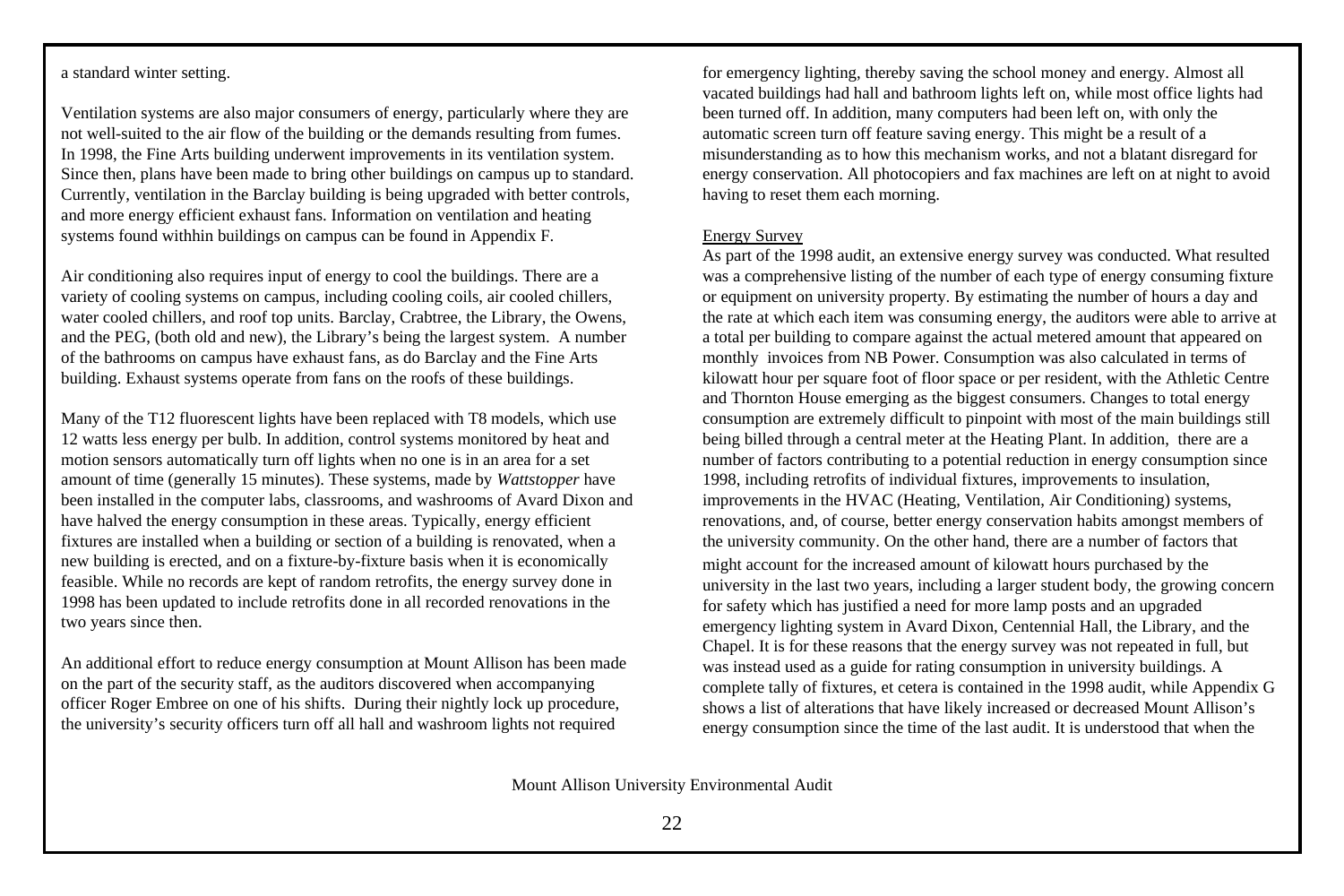metering system is fully operational, these figures can be used to locate discrepancies between the energy load demanded by the various equipment in these buildings and the consumption measured by the meters.

# Alternative Energy Sources

Since the last audit, renewable sources of energy such as solar, wind, and geothermal have become more accessible as the number of suppliers of this equipment has increased and the efficiency of the technology has improved. Mount Allison has begun to take advantage of these technologies with a proposal to install solar shingles into the roof of the Student Centre, though this decision is subject to outside funding being secured. The auditors also followed up on the research done in 1998 on the feasibility of supplementing the university's current energy supply with energy generated by a wind turbine that would take advantage of the strong winds on the Tantramar marsh. A more complete description of solar and wind technologies and the logistics of implementing these alternatives at Mount Allison is contained below. The question: "Do you support the introduction of alternative energy sources (wind turbines, solar panels, et cetera) as a means of supplementing the current energy sources used on campus" was asked in the Environmental Audit Campus Questionnaire; 116 out of 118 respondents answered yes, although many people are only willing to support it if it is deemed financially feasible.

## *Solar*

Solar power is created by harnessing the low-energy radiation of the sun. Solar power can be divided into two main categories: solar thermal power, which harnesses the heat of the sun, and photovoltaic (PV) power, which transforms the sun's light into energy. Solar thermal power can be used on a small scale for "water heating systems by using a flat plate collector to capture heat from the sun."<sup>9</sup> On a small scale, Photovoltaic cells can provide electricity for a wide variety of uses. "PV systems are easy to operate, rarely need maintenance and do not pollute the

environment."<sup>10</sup> Mount Allison could make use of solar thermal power by installing a solar water heater in one building. If the project was successful, it could be implemented in other buildings. The university is already investigating ways to utilize photovoltaic power. Projects under consideration include the addition of solar panels to the newly-renovated P.E.G building and using solar shingles when repairs are made to the roof of the Student Centre this summer. In the case of both solar thermal power and photovoltaic power, there would higher costs associated with setup. However, after this initial stage, costs would be off-set by savings on energy bills and government support.

## *Wind*

"Almost all wind turbines producing electricity consist of rotor blades which rotate around a horizontal hub. The hub is connected to a gearbox and generator, which are located inside the nacelle. The nacelle is where all the electrical components are located, the electrical switch boxes and the control system, and this is the large part at the top of the tower. Most wind turbines have three blades which face into the wind; the wind turns the blades round, this spins the shaft, which connects to a generator and this is where the electricity is made. A generator is a machine that produces electrical energy from mechanical energy, as opposed to an electric motor which does the opposite. Wind turbines start operating at wind speeds of 4 to 5 metres per second (around 10 miles an hour) and reach maximum power output at around 15 meters/second (around 33 miles per hour). At very high wind speeds, i.e. gale force winds, (25 metres/second, 50+ miles/hour) wind turbines shut down."<sup>11</sup>

In discussions with a number of people (at Mount Allison, NB Power, and the Atlantic Wind Energy Test Site, among others) the auditors assessed the feasibility of supplementing the power bought from NB Power with wind energy. The Tantramar marsh has been identified as one of the top two sites in the province in terms of the wind regimes necessary to generate power using a wind turbine. The

9 http://solstice.crest.org/renewables/re-kiosk/solar/solar-thermal/theory/index.shtml

<sup>10</sup>http://solstice.crest.org/renewables/re-kiosk/solar/pv/overview.shtml

<sup>11</sup>http://www.bwea.com/primer/faq.html#madeof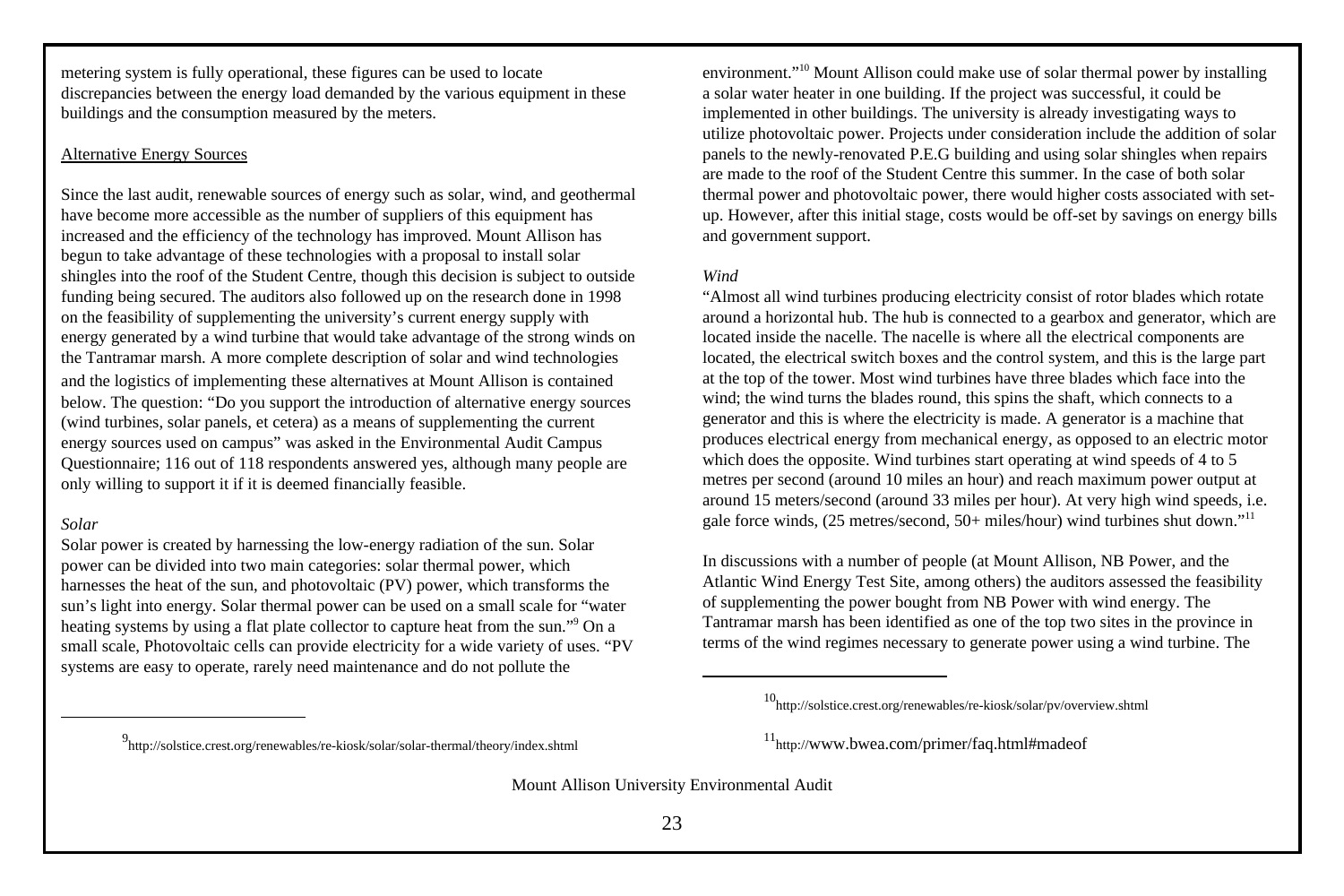university farm property has been identified as a potential site for a turbine as it would require no leasing of land, and is relatively close to the campus. Connecting the turbine to the campus would have to be considered, a buried wire was suggested as one possibility. Connecting the smaller turbine into the main university power system might not be as advantageous as using it to power a single building. This is because it would be hard to measure the actual savings in kilowatt hours if the energy generated by the turbine were included in the total figures. These figures reflect a number of factors including other energy saving measures like retrofits, as well as increases in overall demand as more equipment such as computers are brought onto the campus each year with the increase in student population. By using the turbine to power a single building, results would be more easily measurable. As the farm is closest to the Satellite houses, it might be most feasible to begin by connecting to one of these residences. A second option is the new residence which would be an ideal way to institute renewable energy without the complication of switching over from the current energy source. This residence is to be located on the corner of York and Salem (where Hillcrest House currently stands) and is thus within reasonable proximity to the farm.

One major consideration when studying the prospects of wind energy at Mount Allison is the school's dealings with the current energy supplier, NB Power. At the time of the last audit, the supplier was unwilling to consider allowing the school to disconnect a building from the energy grid because it would mean losing business while the turbine was running and having to provide back-up energy when it was not. NB Power customers were and still are permitted to produce a maximum of 375 kilowatt hours (500 Horse Power) of energy at a time. Presently, NB Power is awaiting what they anticipate to be significant changes in policy with the provincial meeting on energy policy this September. The auditors were informed that this meeting would assess the state of energy sources in the province and at this time the introduction of renewable sources would likely be considered with potential changes to New Brunswick's policy on supply from these sources. Ettienne Roussell, a representative of NB power, assured the auditors that should the university choose to further investigate the feasibility of a wind turbine, NB Power would be willing to work toward a compromise.

*Geothermal*

Geothermal heating technologies take advantage of the constant temperatures below the earth's surface. A heating system of this type requires a heat source or sink (in the form of a water well or a closed loop running through the ground), a heat exchanger (which works on the same principle as a refrigerator), and duct work to circulate the air inside the building. Maritime Geothermal Ltd. is located in Peticodiac New Brunswick. This local company manufactures and instals heat pumps.

# **Case Studies**

# Wind and Solar

The Environmental Living and Learning Center at Northland College makes use of a variety of alternative energy sources. The centre is a college residence designed to accommodate 114 students. Among the building's "special environmental features is a 120-foot 20 kilowatt wind tower to be located at the at the northeast corner of the building. Three photovoltaic arrays will provide efficient active solar energy collection [...] One photovoltaic array is stationary, a second one tracks the sun's path horizontally, and the third tracks both horizontally and vertically to maximize solar gain. Fourteen solar panels placed on the roof of the south wing will preheat hot water for use by residents." The building's layout also allows one wing to take advantage of passive solar heating.

(http://www.northland.edu/studentlife/ELLC/index.html)

# Geothermal

Baie-Ste-Anne is located on the shore of north-eastern New Brunswick in a climate that is comparable to the one in the Sackville area. In 1989 the local Caisse Populaire (credit union), located in a 1700 square foot building, was renovated and expanded to the current size of 4000 square feet. After consulting with NB Power on heating systems and having seen the comparison of cost for both an electrical baseboard heating system and a geothermal heating system the institution decided to instal a groundwater heat pump. Although the heat pump cost approximately \$1400 more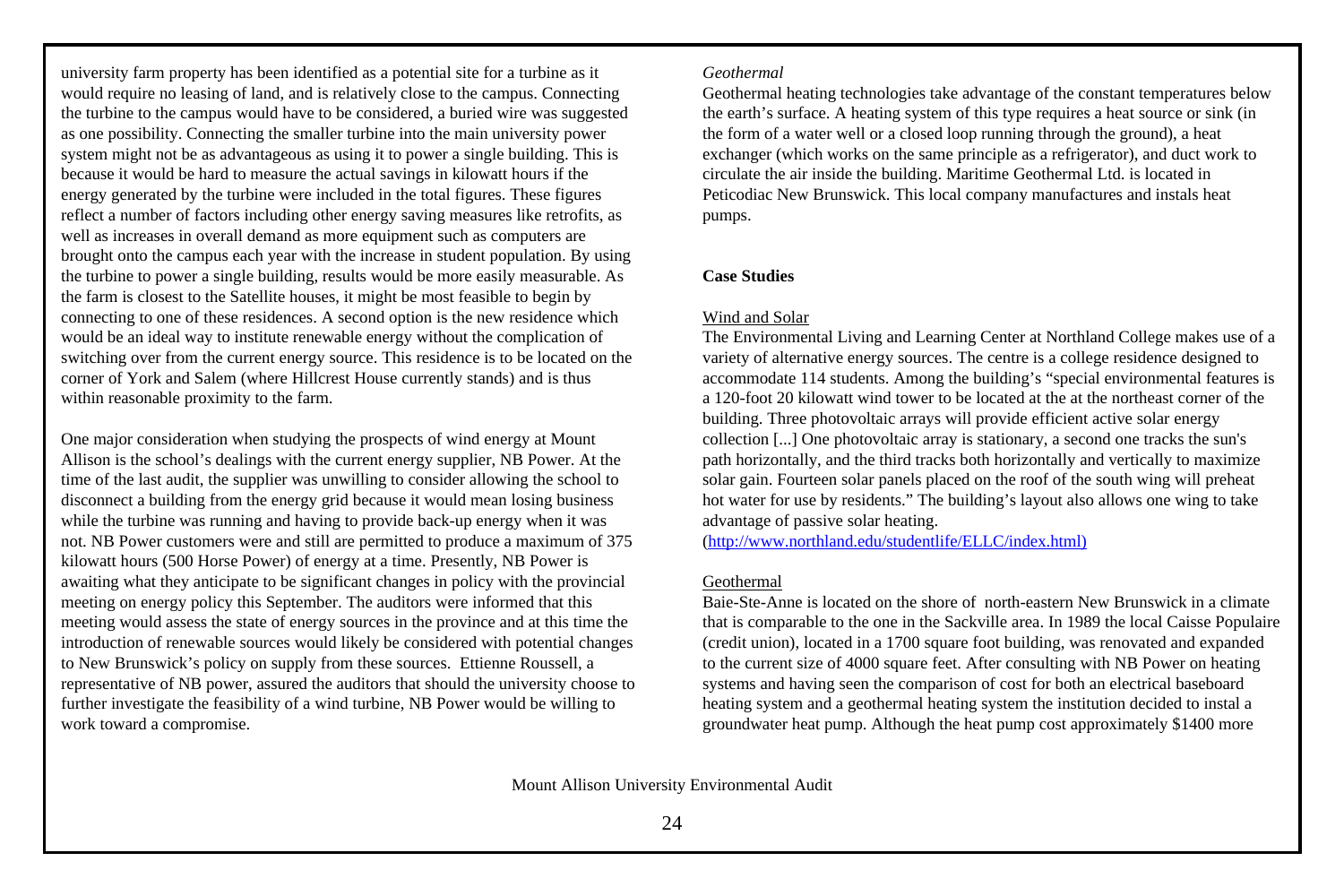than the conventional system, the payback period was less than one year. The payback occurred through energy savings. Additional cost for the duct work was in this case not an issue since air conditioning was going to be installed regardless. Even though the building has more than doubled in size the electric bill is only \$633 more than the charge for the previous building. Other energy conservation measures were also installed during the renovation, such as T8 flourescent light fixtures, passive solar design ideas, good insulation and Low E glass for windows.

## **Recommendations**

# **For Senior Administration:**

- 1. Develop a policy to use alternative energy sources whenever possible.
- 2. Secure funds to hire a student to seriously research the possibilities of wind energy use on campus, perhaps in the form of a feasibility study.
- 3. Create a policy that limits what students can bring into their dorms, eg all mini fridges must meet *Energuide* guidelines, only one fridge per room, etc.
- 4. Indicate to NB Power a desire to purchase renewable energy.

# **For Staff:**

- 5. Test out the effectiveness of a solar hot water heater by installing one in one of the satellite houses (ie Cuthbertson). If successful, future installations should be considered.
- 6. Equip more rooms with *Wattstopper* technology.
- 7. If you notice a classroom or office not being used with the lights on, turn them off.
- 8. Post signs or small stickers beside light switches in academic buildings and residences (including bathrooms) requesting people to turn lights off when leaving the room.
- 9. Post signs in the computer labs reminding students that if they are working past lock up time to turn off the computers when they leave.
- 10. Records of retrofits should be kept as a means of monitoring the results of energy and water conservation efforts. This would enable the university to better understand fluctuations in energy and water consumption.

# **For Faculty:**

- 11. When not using your personal computer for a half hour or more, turn it off. Turn off the monitor whenever it is not in use. This saves energy and is better for the computer.
- 12. On sunny days consider if it is necessary to have lights on. If you teach in a classroom with more than one light switch use a few of the overheads as possible (without compromising the students' eyes)
- 13. Report overheating, over lighting, etc. to Facilities Management.
- 14. If applicable to your class, assign projects that would consider feasibility of alternative energies on campus.

# **For Students:**

- 15. When not using your personal computer for a half hour or more, turn it off. Turn off the monitor whenever it is not in use. This saves energy and is better for the computer.
- 16. When working in the computer lab during low traffic periods, take the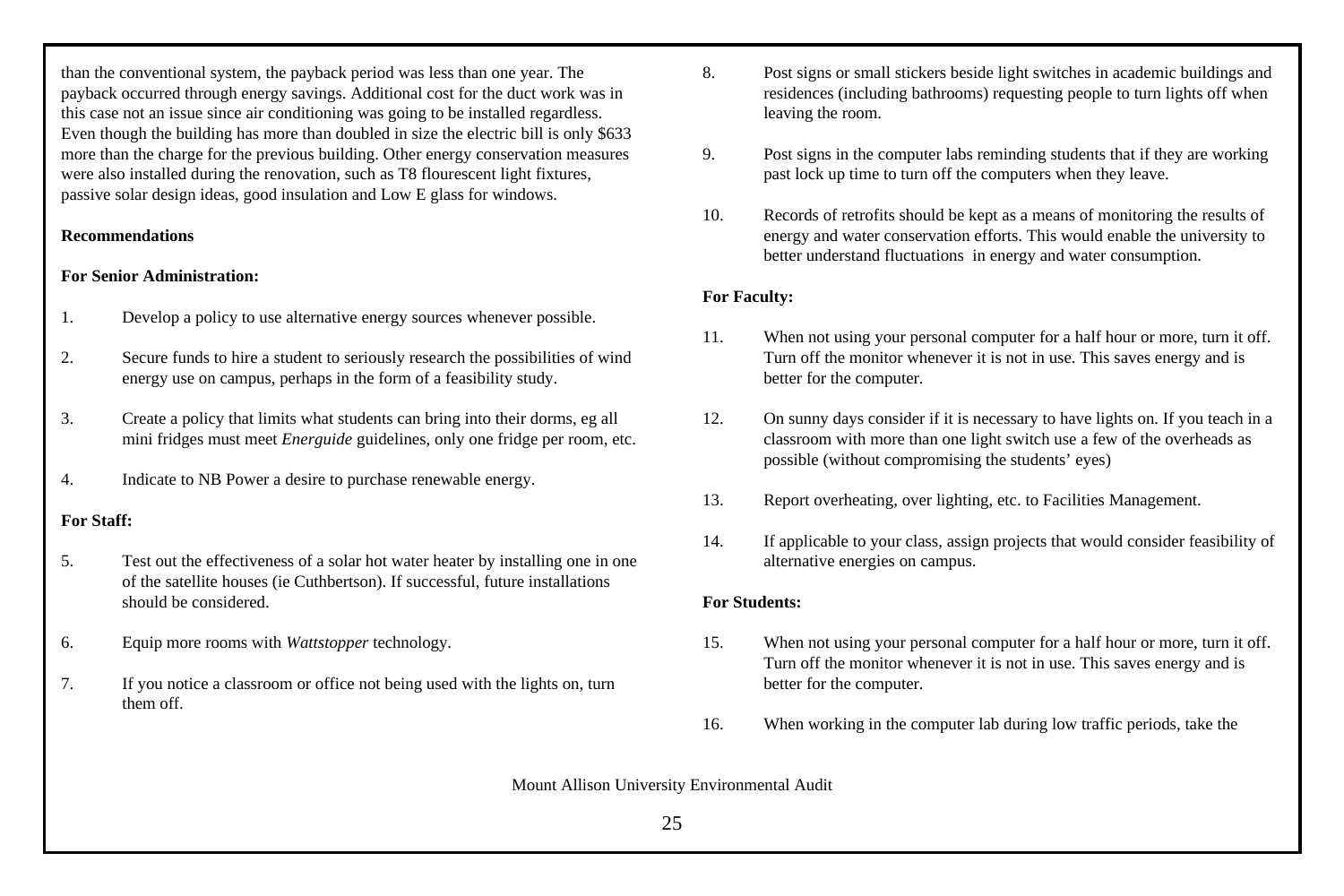initiative to turn some unused computers off; new arrivals can easily turn them on again.

# **For Administration, Staff, Faculty and Students:**

- 17. If you have heating controls in your room, use them responsibly. Consider putting on a sweater rather than turning up the heat.
- 18. Always remember to turn lights off whenever leaving the room. It is a myth that turning lights on and off uses more energy than leaving them on.
- 19. When working at your desk, use the desk lamp rather than lighting up the entire room.
- 20. If you see any heating or electrical problems, let Facilities Management know through fixit@mta.ca so that the problem can be fixed.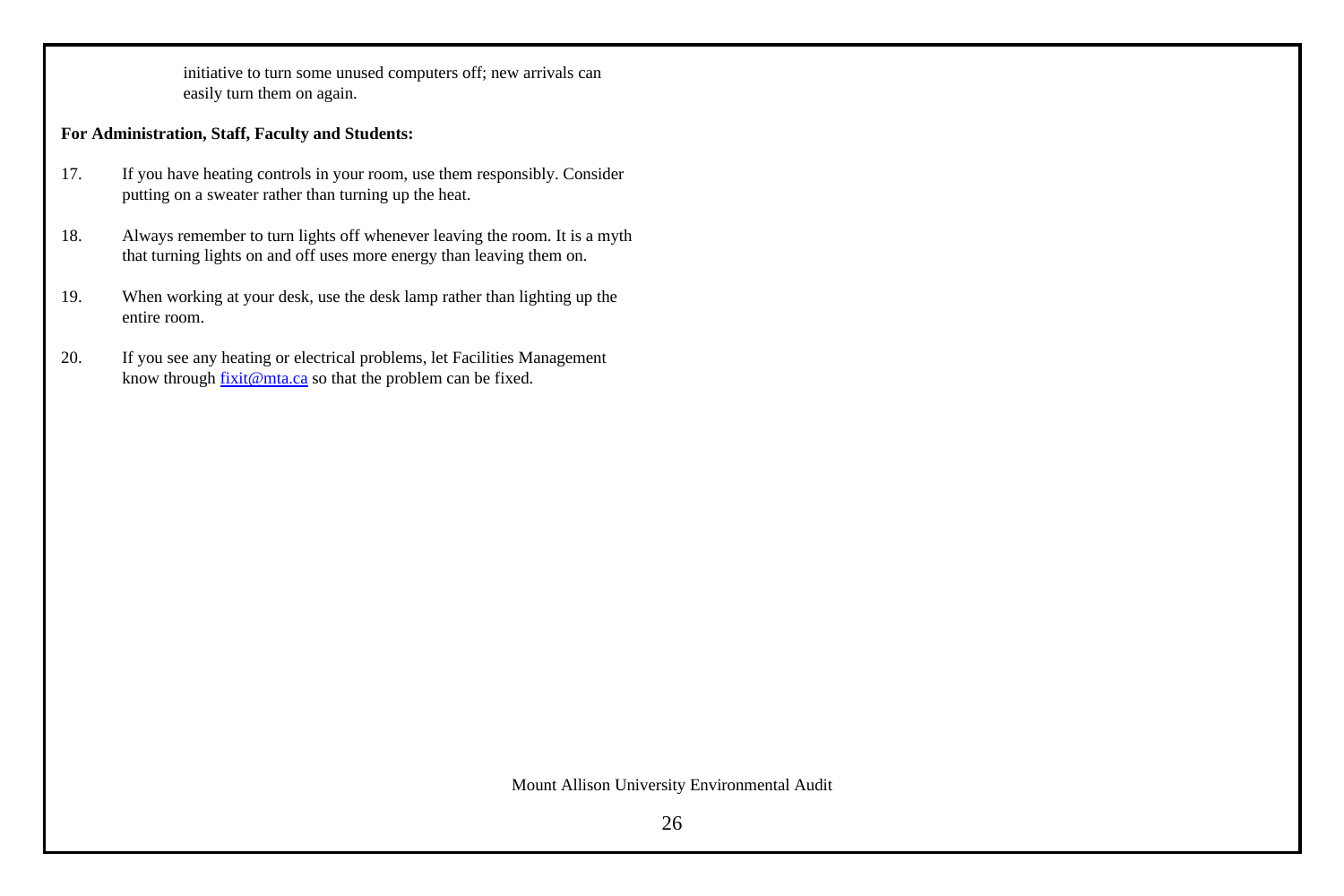# **Figure 5.1- Review of Current Environmental Policy**

| <b>Current Performance Indicator</b>                                                                                                                                                                                                            | <b>Current State of Affairs</b>                                                                                                                                                                                                          | Proposed Change to Performance Indicator |
|-------------------------------------------------------------------------------------------------------------------------------------------------------------------------------------------------------------------------------------------------|------------------------------------------------------------------------------------------------------------------------------------------------------------------------------------------------------------------------------------------|------------------------------------------|
| A baseline has been established as a standard against<br>which improvement in energy consumption can be<br>measured.                                                                                                                            | The meters required to establish a baseline have been<br>installed, but are not yet running. When readings can<br>be taken, a baseline will be established.                                                                              | No change proposed.                      |
| Projects to increase energy efficiency or decrease<br>pollution have been undertaken wherever there were an<br>acceptable payback period of the costs required to<br>undertake the project.                                                     | A number of steps have been taken to improve energy<br>efficiency including retrofitting of fixtures, energy<br>saving features on computers and lights.                                                                                 | No change proposed.                      |
| A holistic approach to utilities management is used. A<br>holistic approach implies that energy costs should be<br>analysed by taking into account all energy types rather<br>than examining individual systems or energy types in<br>isolation | The university has begun investigating alternative<br>energy sources including solar shingles, despite the<br>cost difference. More research needs to be done on the<br>feasibility of using renewable energy sources on this<br>campus. | No change proposed.                      |
| Buildings not in used during the summer are closed.                                                                                                                                                                                             | Most buildings are used during the summer. Residence<br>buildings are frequently used for conferences and other<br>buildings often undergo repairs or renovation and<br>would be in need of the utilities.                               | No change proposed.                      |
| Government initiatives are monitored to ensure<br>participation in relevant programs in the areas of<br>pollution reduction and energy efficiency.                                                                                              | Government initiatives are monitored by the staff in<br>the Facilities Management department.                                                                                                                                            | No change proposed.                      |
| Buildings are constructed incorporating energy<br>efficiency and renewable energy technologies.                                                                                                                                                 | Newly constructed buildings on campus do not yet<br>take full advantage of energy efficiency and renewable<br>energy technology.                                                                                                         | No change proposed.                      |

**Letter Grade:** C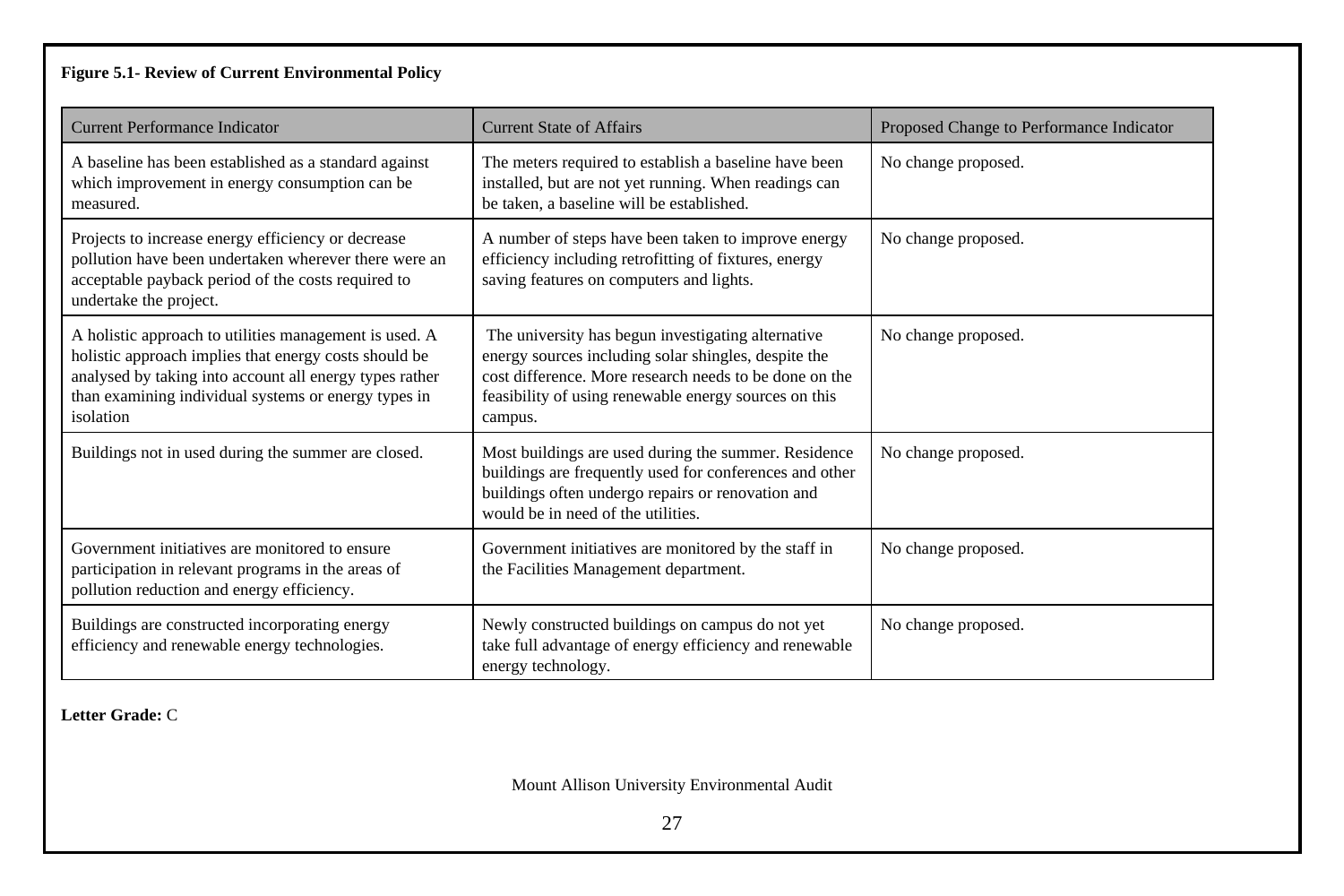

## **Transportation**

#### **Introduction**

While the university fleet has increased by one vehicle since 1998, the amount of use these vehicles get has not changed dramatically since then. One bike rack has been installed since the last audit and there are plans to install another this year. Of the students, staff and faculty who responded to the Environmental Audit Campus Questionnaire, 27.73% most commonly travelled to and from the university by car.

#### **Environmental Significance**

Fossil fuel propelled forms of transportation impact our natural environment in many ways: infrastructure, sound pollution, and air pollution. Transportation also generates waste, both from oil and in the body of the automobile. It also affects our personal health and environment by making us less active (driving instead of walking or cycling).

"In 1995, fossil fuel propelled forms of transportation were responsible for more than 27 percent of Canada's total greenhouse gas emissions. For individual Canadians, transportation accounts for almost half of greenhouse gas emissions, primarily due to automobile use."<sup>1</sup> The most notable greenhouse gas emitted from the use of automobiles is carbon dioxide. When carbon dioxide is released into the atmosphere in quantities that cannot be naturally regulated by the earth's coping devices, it combines with other greenhouse gases trapping heat in the atmosphere. This phenomena is called the greenhouse effect and causes global warming, "an increase in the near surface temperature of the Earth."<sup>2</sup> By using our cars less and choosing instead to walk or bike we can significantly reduce our effect on the planet's climate.

Today, the demand for gasoline is at its highest ever. As demands continue to rise, world supplies of this nonrenewable resource are steadily approaching depletion. This spring, gasoline prices surged as high as 85 cents per litre when the Organization of Petroleum Exporting Countries limited production of petroleum. Natural gas prices are also on the rise and it is anticipated that supplies will not be sufficient to meet current demand.. By reducing our dependency on automobiles, and by switching to alternatives to these fuels, we can secure a more sustainable means of transportation for the future.

With less traffic congestion in the municipality and around campus, the concentration of emissions is reduced. Figure 12.1 is a chart of the top three pollutants emitted from automobiles, along with health and environmental impacts <sup>3</sup>

<sup>3</sup>3Adapted from the Automobile Emissions, Individual Health and the Environment chart on Environment Canada's Greenline website: www.ec.gc.ca/emission/2- 6e.html

<sup>1&</sup>lt;sub>http://www.davidsuzuki.org/</sub>

<sup>2</sup> http://www.epa.gov/globalwarming/glossary.html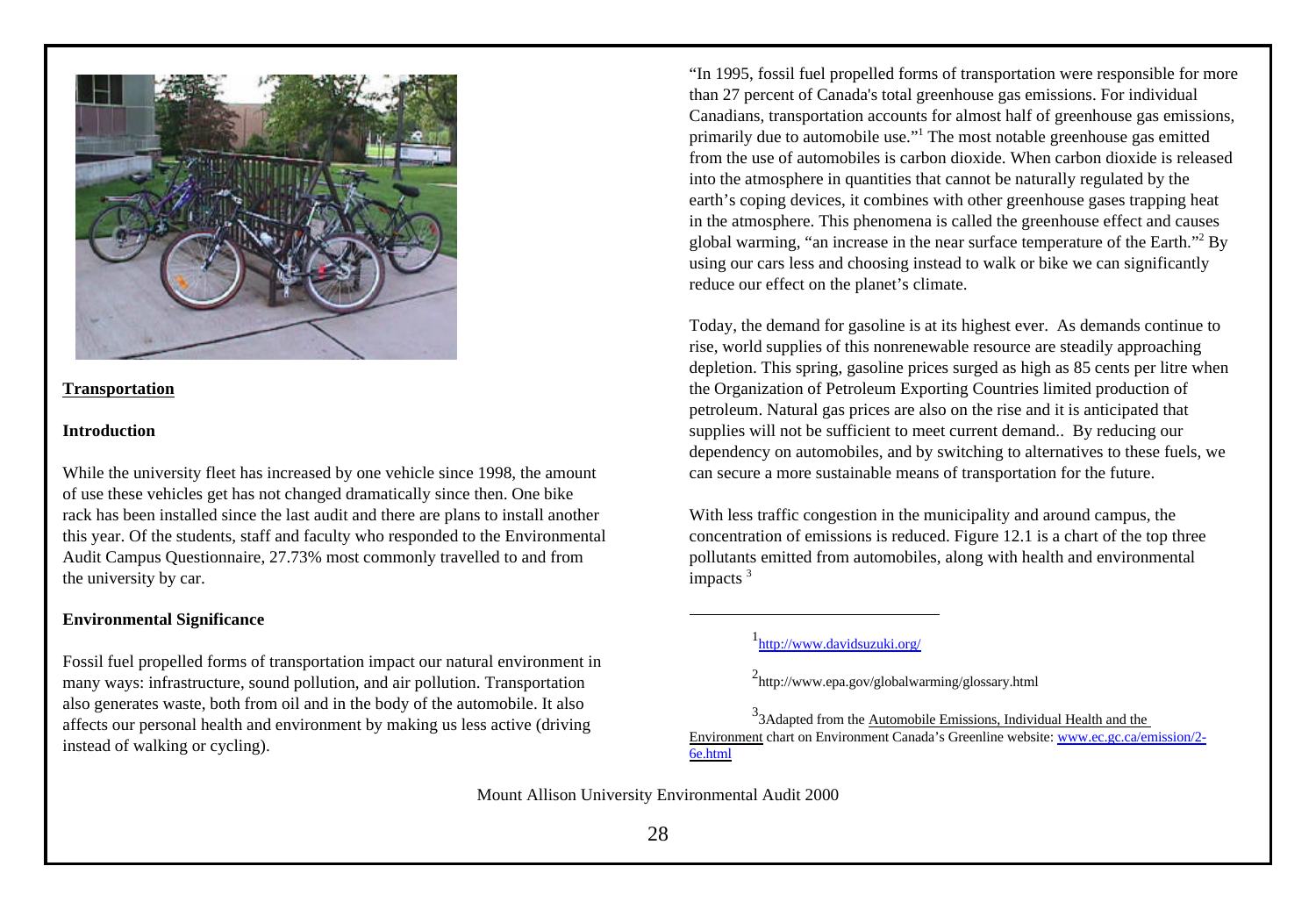# **Figure 6.1 Automobile Emissions and the Environment**

| <b>Pollutants</b><br><b>From Automobiles</b> | What It is                                                                                                                                                                                                                                                                                                                                                                         | <b>Environmental Impacts</b>                                                                                                                                                                                                                                                                                                                                                                                                                      |
|----------------------------------------------|------------------------------------------------------------------------------------------------------------------------------------------------------------------------------------------------------------------------------------------------------------------------------------------------------------------------------------------------------------------------------------|---------------------------------------------------------------------------------------------------------------------------------------------------------------------------------------------------------------------------------------------------------------------------------------------------------------------------------------------------------------------------------------------------------------------------------------------------|
| Nitrogen Oxides<br>(NOx)                     | Nitric Oxide (NO) is the<br>major NO <sub>x</sub> component<br>and oxidizes into nitrogen dioxide (NO2) in the presence of<br>hydrocarbons and sunlight. NO2 reacts with hydrocarbons to form<br>ozone or with water to form nitrate<br>(NO3), a significant source of acid rain.                                                                                                  | NO2 reacts with water vapour to form nitrate (NO3), a source of<br>acid rain. Acid rain accounts for an annual loss of<br>\$197 billion in commercial forest wood products and a further<br>\$1.3 billion due to recreation and wildlife habitat<br>destruction<br>- corrosion of metals and degradation of textiles, rubber and<br>polyurethane<br>- suppressed vegetation growth<br>ground-level ozone formation, stratospheric ozone depletion |
| Carbon Monoxide (CO)                         | CO is a colourless, odourless and tasteless gas produced through<br>the incomplete combustion of organic materials. Personal vehicles<br>are one of the main sources of CO, accounting for 54% of<br>total CO emissions. Cars operating at colder temperatures (during<br>winter or engine warm-up) produce<br>significant quantities of this poisonous gas.                       | CO released into the atmosphere depletes the<br>atmosphere's supply of OH (hydroxyl radical) which is the main<br>natural cleansing agent of the atmosphere. As<br>a result, CO emissions contribute to increases in<br>methane, partially halogenated CFCs and the formation of ozone<br>under certain NO <sub>x</sub> conditions.                                                                                                               |
| Carbon Dioxide (CO2)                         | CO2 is a gas that comes from the decay of materials, respiration of<br>plants and animal life and the natural and human-induced<br>combustion of materials and fuels. Since the industrial revolution,<br>the natural of release and absorption of CO2 in the atmosphere has<br>become unbalanced due to an increase in human-produced CO2<br>which contributes to global warming. | CO <sub>2</sub> is the most significant<br>greenhouse gas contributing to global warming                                                                                                                                                                                                                                                                                                                                                          |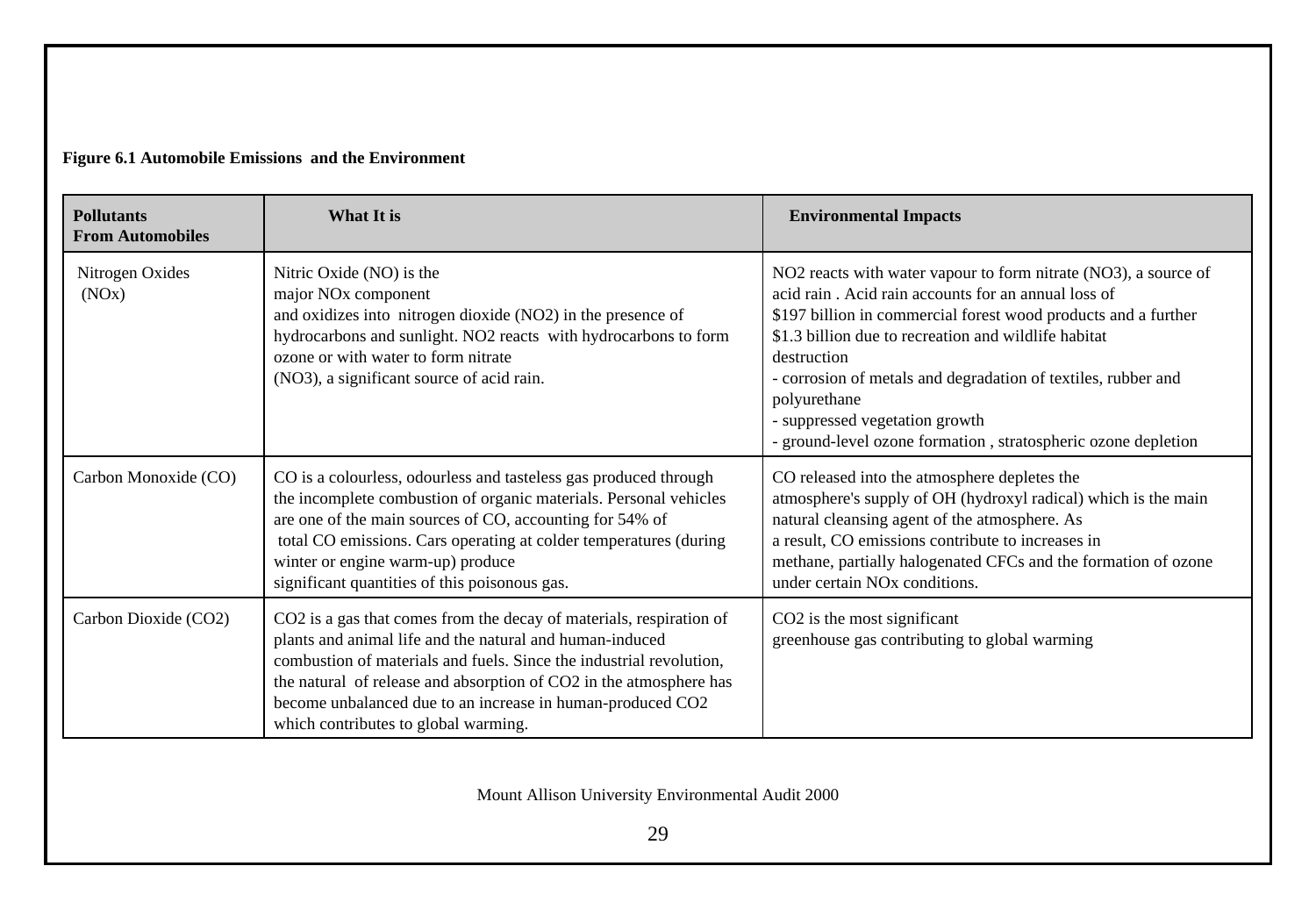By reducing our dependence on automobiles as a means of transportation for distances that can easily be walked or cycled, we can slow the accumulation of these pollutants and thus reduce the environmental and health impacts caused by nitrogen oxide, carbon monoxide, carbon dioxide, and others.

# **Current Environmental Policy**

"Under this policy, the university will endeavour, through the supervision of Facilities Management, to minimise energy consumption and to reduce emissions and the consumption of fossil fuels.

The performance indicators for this section are as follows:

- 1. Bike racks are available at academic and residence buildings.
- 2. Emission levels are taken into consideration in the purchase of vehicles" (Section 2.4, Mount Allison University Environmental Policy, www.mta.ca/environment)

# **University Vehicles**

## **Responsible Parties**

The University vehicle fleet is the responsibility of the Director of Facilities Management.

#### **Audit**

The Mount Allison University campus is a designated pedestrian area which is accessed only by university vehicles. No public vehicles are allowed to travel on campus grounds. However this is not always the case, many members of the university community park their vehicles on campus or are dropped off next to their respective buildings (this sometimes occurs for medical reasons).

There have been three new vehicle purchased by the University since 1998. The use of University vehicles is as follows:

- 3. Garbage/Moving truck
- 4. 4X4 truck used for snow plowing and miscellaneous tasks in the summer
- 5. Three pick-up trucks to transport plumbing, carpentry and custodial tools and supplies
- 6. Two vans to transport electrical and carpentry tools and supplies
- 7. One van for the Heating and Ventilation crew
- 8. Support Services van for delivering mail
- 9. Sodex'ho Alliance van for delivering food

All of the vehicles are powered by gasoline except for the garbage truck which is powered by diesel.

The recent increase in gas prices, coupled with a growing awareness about the impact of fossil fuels on the global climate, has led to a variety of alternatives to fossil fuel burning engines being introduced on the vehicle market. In the past year, the range of technologies has soared with the manufacturing and testing of electric cars, clean-burning diesel engines, hybrids and fuel-cells.

A variety of automobile manufacturers have seized upon these new technologies. This spring Daimler-Chrysler, GM, Ford, and Toyota all unveiled "green" vehicle models for sale at prices significantly lower than was anticipated just a few years ago. The majority of these alternatives are being installed in compact cars based with the understanding that smaller automobiles use less resources to create and run and are thus more environmentally friendly overall.

Among the selection of clean-burning diesel fuel technologies is Westport Innovations Inc. of Vancouver, British Columbia. This concept "attempts to cut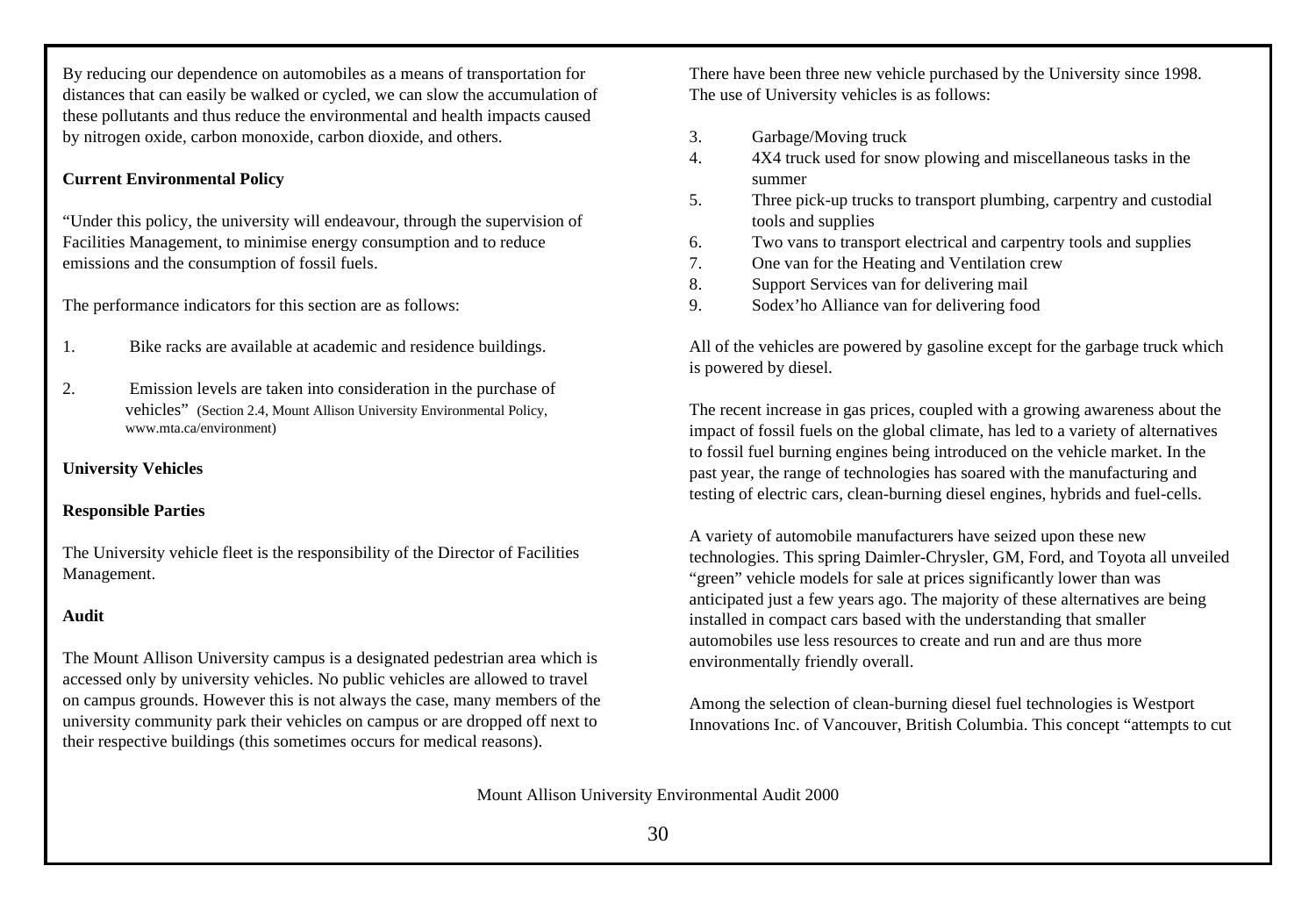air pollution by allowing diesel engines to run on clean-burning natural gas"<sup>4</sup>. Because Mount Allison's vehicle fleet is comprised of vans and trucks, as opposed to compact cars, clean-burning fuels and more efficient engines are likely the most feasible alternatives in the range of "green" transportation technology on the market today.

# **Case Studies**

# Diesel

Biodiesel is fuel which is made from regular diesel and biological oils such as vegetable oil or soy bean oil. This alternate fuel can either be used at a 100% pure level or mixed (usually at 20%) with traditional diesel. "Biodiesel can be operated in any diesel engine with little or no modification to the engine or the fuel system."<sup>5</sup>

"Deer Valley School District, located in Phoenix, Arizona, has over 120 buses running on B20 (20% biodiesel, 80% diesel), and are about to consolidate with another district and expand the program."<sup>6</sup>

"All 64 vehicles in the ARS (Agriculture Research Service, United States Department of Agriculture) fleet in Beltsville, Maryland are running on B20. The vehicles are all high usage versus high miles and are used regularly over the 6,700 acres of ARS property. The vehicles include tractors, dump trucks, tractor trailers, bucket trucks, combines, choppers, small riding mowers, and the visitor shuttle bus."<sup>7</sup>

## Propane

Propane is a by-product of the oil refining process and of natural gas extraction. There is a propane refuelling station in Memramcook, and the possibility of constructing a small refuelling station in Sackville. A gasoline engine can be easily retrofitted to run on propane by a certified expert. This conversion requires only five new parts: a converter, which is a combination vaporizer and pressure regulator; an air-gas mixer, similar to a carburetor, that mixes air and propane; a dual-control processor, which is a small computer that adjusts fuel delivery; a lock-off filter/valve, which stops the flow of fuel to the engine; and a propane tank.

For the last 10 years, Manistee County, in Michigan's Lower Peninsula, has operated a fleet of buses on propane. Today, 20 of its 23 buses run on propane. Richard Strevey, the county's fleet manager, states, "Propane is a very cost-effective fuel. I have yet to see the downside of using propane."

Although the primary reason that the county chose propane was the low cost of the fuel, there have been operation and maintenance cost reductions as well. Says General Manager Strevey, "The propane engines run cleaner than the diesel engines, so we have much less maintenance on the engines." For as long as Strevey has managed the fleet, there hasn't been a single engine failure in the propane buses.<sup>8</sup>

2000.

<sup>4</sup> "Westport drives toward clean-burning diesel engines", Globe and Mail, May 9,

5<br>http://www.biodiesel.org/fuelfactsheets.htm#IS

6 http://www.biodiesel.org/deervalley.htm

7<br>http://www.biodiesel.org/AgResearch.htm

8 http://www.eren.doe.gov/cities\_counties/cleanbu.html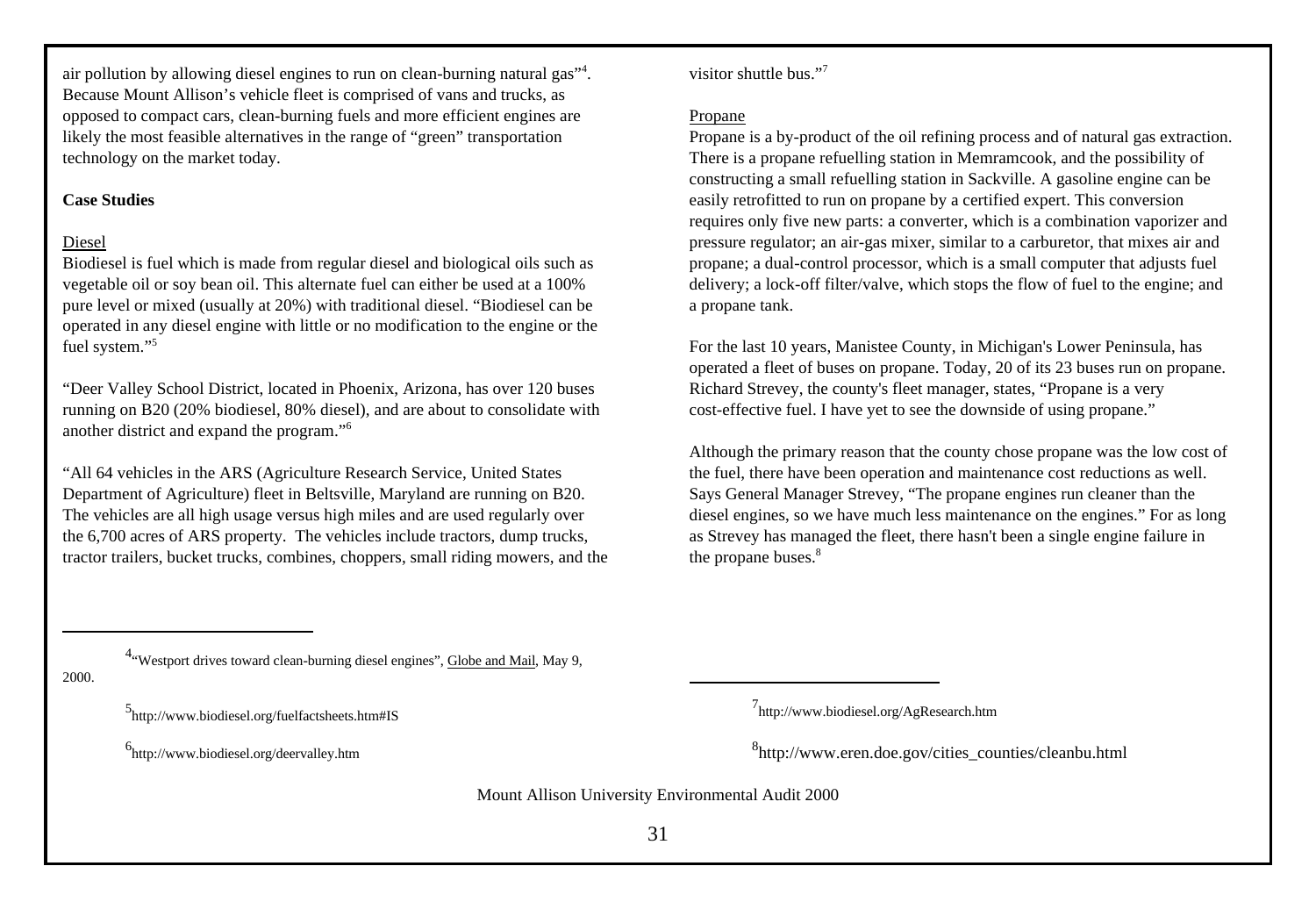# **Recommendations**

#### **For Senior Administration:**

1. Support, through allocation of funds, the purchasing of "green" vehicles.

## **For Staff:**

- 2. Explore alternatives to current use of university vehicles:
	- make small deliveries on foot/bicycle
	- consider the possibility of using cleaner burning fuels (eg biodiesel, propane)
	- consider purchasing "green" vehicles
- 3. When possible, arrange to use one vehicle for multiple tasks (eg custodial deliveries combined with carpentry deliveries).

# **For Staff, Faculty and Students:**

4. Unless absolutely necessary, all members of the university community should avoid driving their vehicles onto the campus.

#### **Cyclists and Pedestrians**

# **Responsible Party**

The installation of new bicycles racks and the repair of grounds damaged by pedestrian traffic is the responsibility of the Grounds Supervisor in the Facilities Management department.

#### **Audit**

Because of its relatively small size, Sackville is ideal for cyclists and pedestrians. The university itself is a mere five minute walk from downtown. Yet many people in the municipality and the university community insist on driving short distances around town and even on campus. According to the Environmental Audit Campus Questionnaire, 27.73% of staff, students and faculty use a car to get to work, 4.20% bicycle to work, 62.18% walk to work and 5.88% use a combination of these methods to get to work. In the last audit, 49% drove, 36% walked or cycled and 15% used a combination of car a walking or cycling. The discrepancy between the current numbers and those collected in 1998 can be attributed to the fact that this year students were included in the survey. Many students live on campus or are within close walking distance. Of the survey respondents who lived within five kilometres from campus, 77.08% walked, 14.58% drove, 15.21% bicycled and 3.13% used a combination of methods. Of those who responded to the survey, 9.65 % carpooled, 25.44 % did not carpool and 64.91% responded "N/A" to this question. In certain cases, a response of "N/A may be understandable (for example, those living on campus, or those who cycle or walk). However, there should be a greater effort made by those who drive to car pool whenever possible. To facilitate this effort, there is an informal drive board in the Student Centre. The drive board is most commonly used to arrange rides on an individual basis. Ideally, Students, staff and faculty could also use the board to make long-term carpool arrangements.

The Mount Allison campus was designed with pedestrians and cyclists foremost in mind, with paved walkways leading to all buildings. However members of the university community often prefer to cut across the grass to save time when walking or cycling between buildings. Though this practice may not initially appear environmentally degrading, frequent traffic has been detrimental to the vegetation, weakening the grass and wearing it away in some areas, and compressing the root systems of the trees. In 1997 an oak tree had to be cut down as a result of this compression. Although no trees have been killed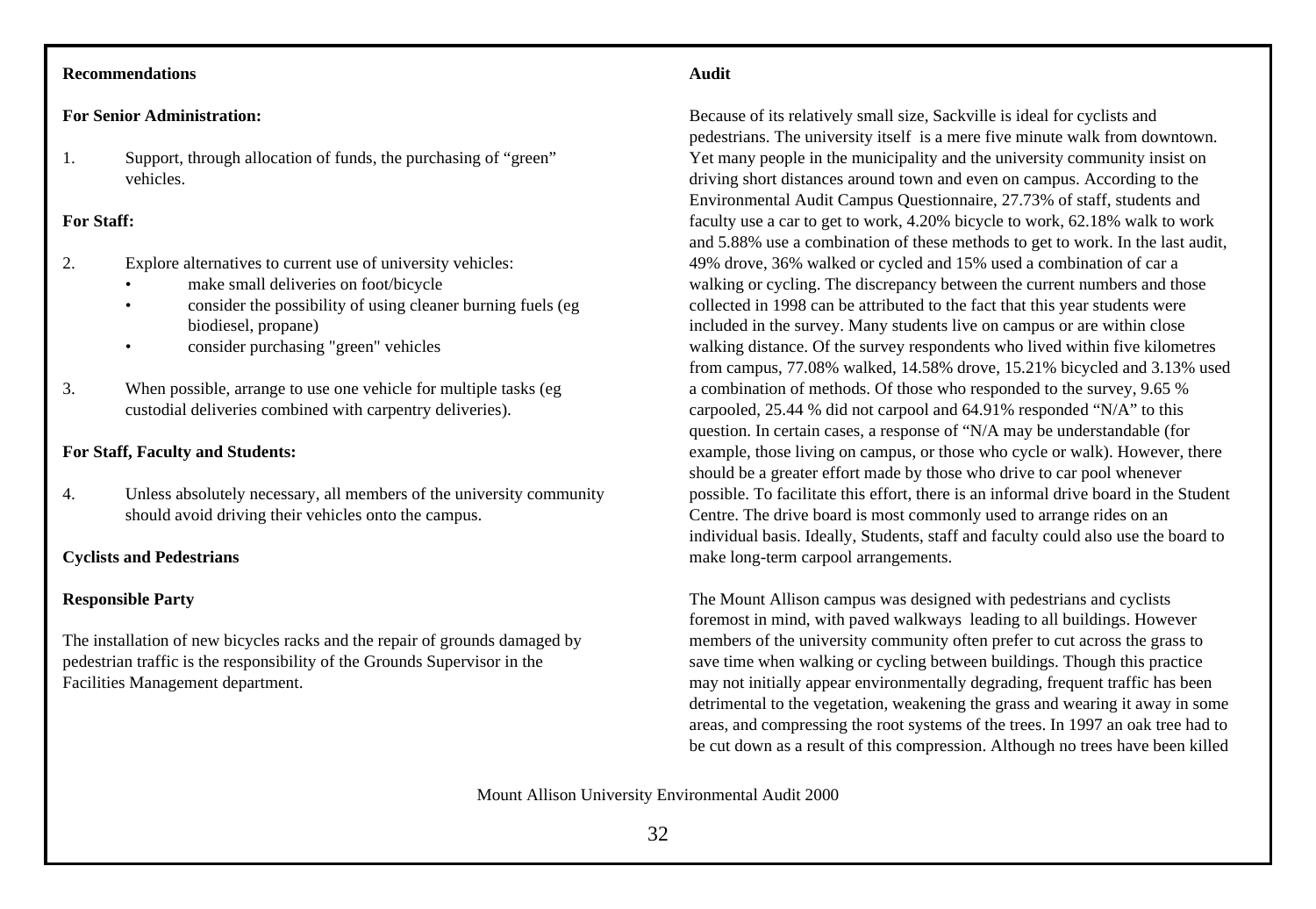since then, approximately \$4000 is spent each year repairing and replacing turf damaged by pedestrian traffic on the lawns. In order to preserve the vegetation, it is imperative that pedestrians and cyclists keep to the walkways.

# **Case Study**

"The Purple and Yellow Bike Project is a fleet of used bikes that are available for use on the University of British Columbia campus. Bikes are locked with same keyed locks, giving all members access to all bikes. Whenever you see a bike, you are free to unlock it and ride it away. And the person that left it there will have to find another one."<sup>9</sup> This project is currently in its second year of operation with as many as 400 participants.

The relatively small size of the Sackville area makes it ideally suited for a similar program that might expand beyond the campus and into the surrounding town area. The UBC project works on a co-op style system where members join for a minimal fee and have access to the services that the co-op provides, which include bike repair, bike repair workshops and the use of the purple and yellow bicycles.

# **Recommendations**

# **For Staff:**

- 5. Plant hedges in areas where people cut corners to prevent the problem of pedestrian damage to the turf and tree roots.
- 6. Install a bicycle rack at the entrance of the Barclay building.

# **For Staff, Faculty and Students:**

- 7. The university community should be encouraged to car pool, and to use the drive board in the University Centre.
- 8. For those staff, faculty and students who live 5 km or less from the university campus, cycling or walking to work or class is a realistic possibility for most months of the year.
- 9. Because neither the grass nor the root structures of the trees on campus are strong enough to support regular pedestrian traffic, all members of the university community should try to keep to the walkways in order to preserve this vegetation.

<sup>9</sup> http://www.ams.ubc.ca/clubs/bikecoop/indexh.html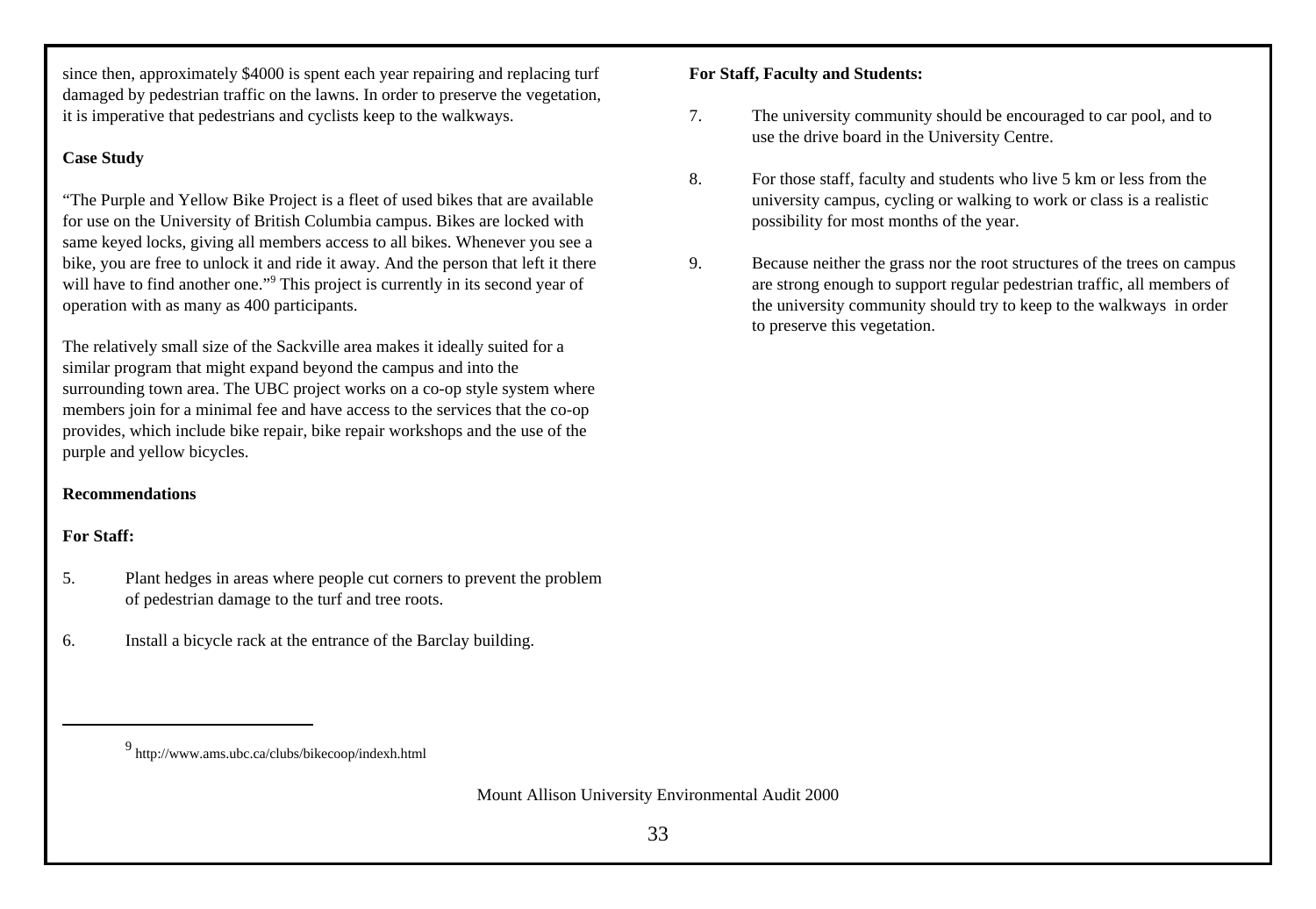# **Figure 12.2 Review of Current Environmental Policy**

| <b>Current Performance Indicator</b>                                        | <b>Current State of Affairs</b>                                                                                        | Proposed Change to Performance Indicator |
|-----------------------------------------------------------------------------|------------------------------------------------------------------------------------------------------------------------|------------------------------------------|
| Bike racks are available at academic and residence<br>buildings.            | There are no bike racks at any of the residence<br>buildings, and some academic buildings still do not<br>have a rack. | No change proposed.                      |
| Emission levels are taken into consideration in the<br>purchase of vehicles | The university has purchased three new vehicles<br>since the last audit and they run on diesel fuel and<br>gasoline.   | No change proposed.                      |

**Letter Grade:** D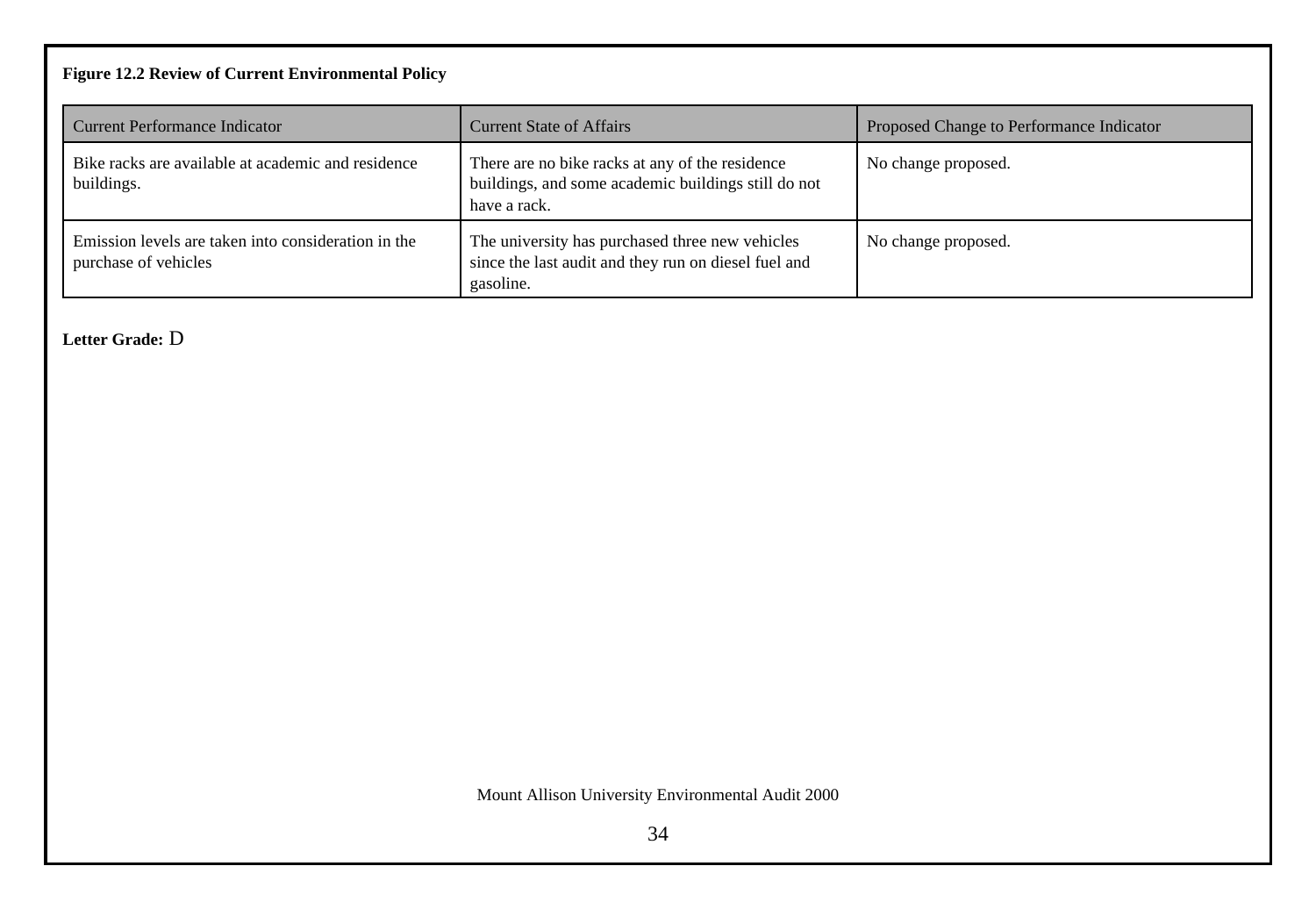

## **Air Quality**

#### **Introduction**

In 1998, 13 312 290.89 kg of greenhouse gases were emitted through electricity consumption and combustion of fossil fuels to heat the campus<sup>1</sup>. A one year period between 1998 and 2000 produced about 5 654 472.9 kg of greenhouse gas emissions. The significant drop in the amount of emissions can be attributed to the relatively milder winters that the area has been experiencing in the past two years (heating oil consumption was almost halved during this period). In 1998, it was reported that the nine vehicles in the university fleet produced  $49\,420$  kg of  $CO<sub>2</sub>(11)$  kg per 3.79 litres of gasoline burnt). The amount of gasoline used by the fleet (now ten vehicles) was unavailable for the 1998-2000 period, but a number was found using a rough estimate of kilometres driven and fuel efficiency for the vehicles. Approximately 33 166 kg was emitted. The amount emitted in the 98-00 period is significantly lower than the 1998 total, reasons for this being the imprecision of the numbers used to calculate the emission levels and a different method of calculation.

## **Environmental Significance**

Sackville is fortunate in that it enjoys relatively clean, unpolluted air. This is due in large measure to the fact that the town is located in close proximity to the Tantramar marshes. Marshes serve as natural filters, storing air-borne carbon dioxide. The nature of air pollution is such that it can travel great distances. As such, our air quality can be influenced by pollution from far away, and likewise, our pollution can influence those far away. According to Environment Canada, "in the southern Atlantic region...air pollution from the Eastern United States... contributes to between 50% and 80% of the

region's smog." (http://www.ec.gc.ca/envpriorities/cleanair\_e.htm) Poor air quality can be attributed to a wide variety of activities. The fossil fuels we consume for energy and transportation, the wastes we send to landfills and the manufactured goods we purchase all directly or indirectly influence air quality. The substances we emit into the atmosphere can have a variety of environmental consequences.

When sulphur dioxide  $(SO_2)$  and nitrous oxides  $(NO_x)$  are released by the burning of fossil fuels, they combine with water and oxygen in the atmosphere to form acid rain. Acid rain causes serious damage to water bodies and forests, and can threaten human health. In addition, high levels of  $SO_2$  and  $NO_x$  are associated with increased rates of lung disorders, such as asthma and bronchitis.

The release of chlorofluorocarbons (CFCs) and other substances such as hydrochlorofluorocarbons (HCFCs), halons, methyl bromide, carbon tetrachloride, and methyl chloroform into the atmosphere contributes to the destruction of the ozone layer. These chemicals, by destroying ozone, reduce the ability of the ozone

<sup>&</sup>lt;sup>1</sup>This amount of gases is different from the amount noted in the 1998 audit because the methods of calculation were not the same. The 2000 audit method of calculation was used for both years for comparative purposes.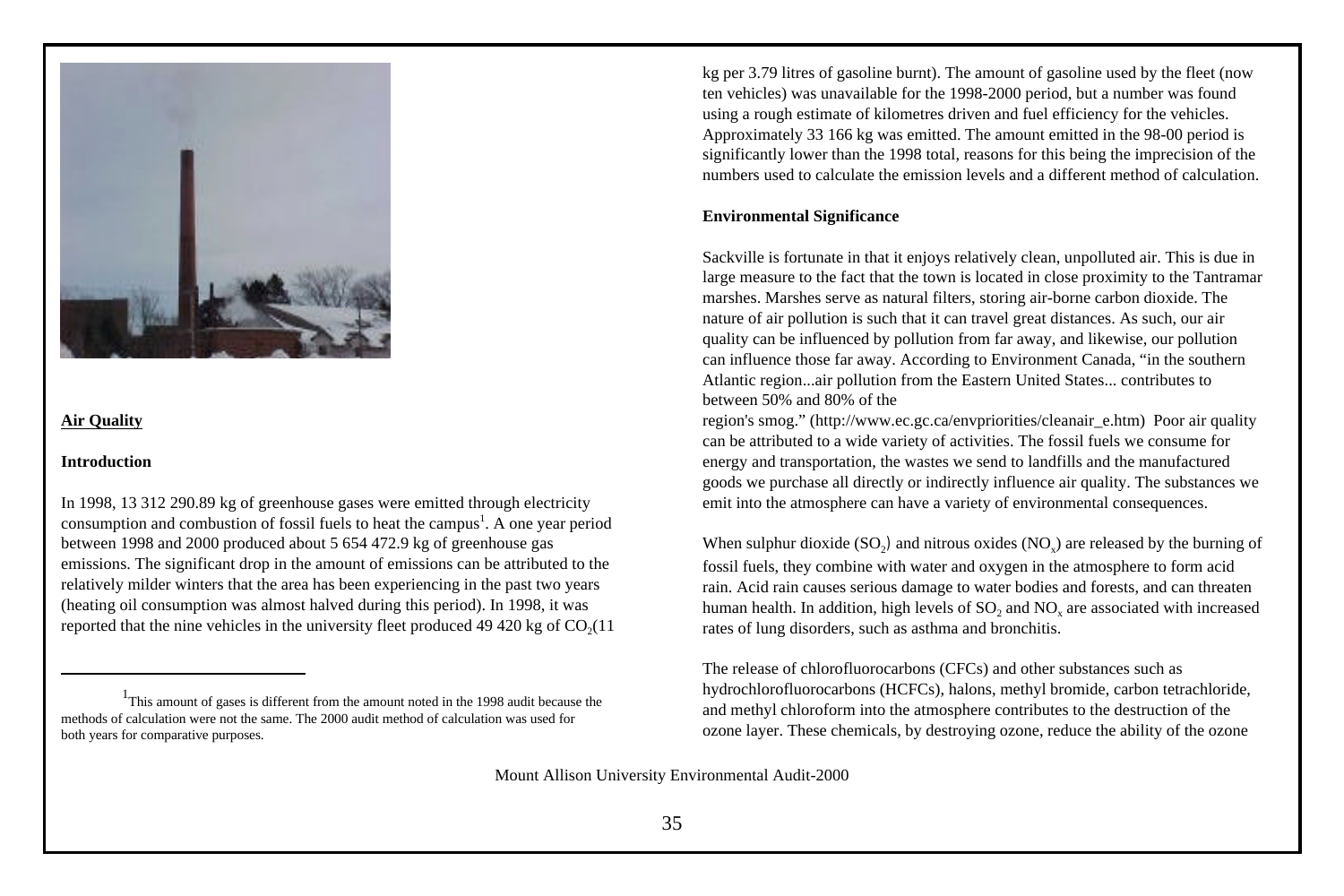layer to filter ultraviolet radiation. Increased radiation can threaten plants, animals, oceans and human health (http://www.epa.gov/ozone/).

Climate change has also be attributed to the release of chemicals into the atmosphere. The burning of fossil fuels for energy and transportation, agriculture, industry and decomposition of solid waste all contribute to emissions of greenhouse gases such as methane, carbon dioxide and nitrous oxides. Accumulations of greenhouse gasses in the atmosphere serve to trap heat on the earth's surface. The long term consequences of climate change are numerous and include flooding of coastal areas, severe weather conditions, and drought.

The warming of the climate is having a number of adverse effects on our natural surroundings:

- The melting of the polar ice caps due to the warming is threatening the extinction of the polar bear. The ice is thinner and the bears can no longer walk onto the ice to feed on the seals. As a result, they are not ingesting enough food and are producing fewer young.
- The Maldive Islands, located in the Indian Ocean, are also being threatened by the melting of the ice caps. "Given that 80 % of the land area [in the Maldives] is less than 1 metre above sea level the Government is understandably concerned about the potential impacts of climatic change and sea level rise"<sup>2</sup>
- "Drier conditions causing grassland expansion into Prince Albert National Park [Saskatchewan] could negatively affect sensitive wildlife habitat. This could endanger Canada's only protected

breeding colony of American white pelicans."<sup>3</sup>

Of course, the most proactive way to reduce the dangerous effects of air pollution is to reduce our emissions of harmful chemicals (a list of harmful chemicals and their impacts can be found in figure 13.1). Oceans and forests also act to filter pollutants from the air. By protecting these natural sinks, the effects of air pollution can be diminished.

<sup>2</sup> http://www.undp.org/missions/maldives/environ.htm <sup>3</sup>

http://www.ec.gc.ca/climate/primer/s6-know.htm

Mount Allison University Environmental Audit-2000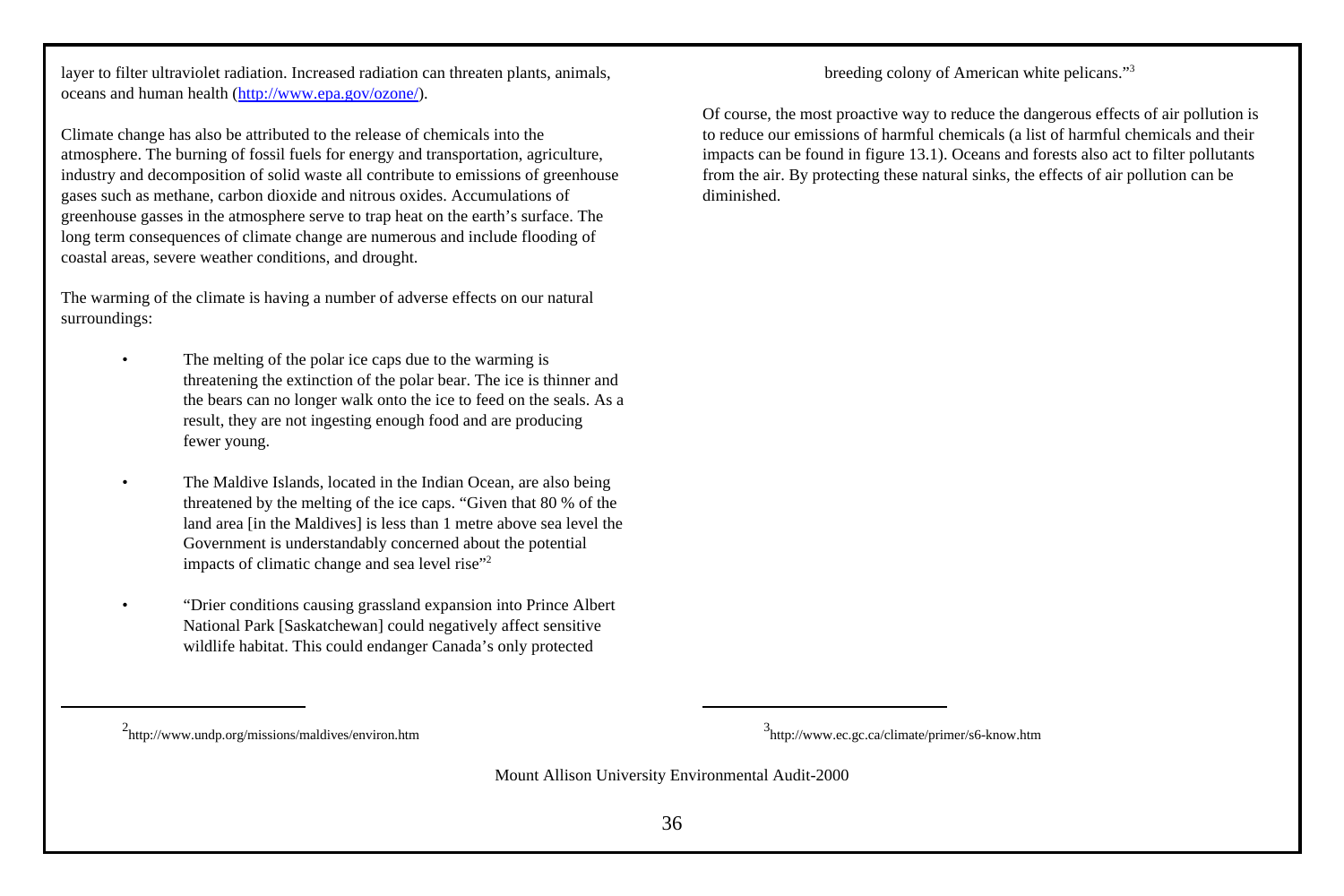| Figure 7.1                                   |                                                                                                                                                                                                     |                                                                                                                                                                                                                                                                                                                                                                                                                                                                           |
|----------------------------------------------|-----------------------------------------------------------------------------------------------------------------------------------------------------------------------------------------------------|---------------------------------------------------------------------------------------------------------------------------------------------------------------------------------------------------------------------------------------------------------------------------------------------------------------------------------------------------------------------------------------------------------------------------------------------------------------------------|
| <b>Chemical</b>                              | <b>Common Sources</b>                                                                                                                                                                               | <b>Impact</b>                                                                                                                                                                                                                                                                                                                                                                                                                                                             |
| Methane $(CH_4)$                             | Emitted during the production and transport of coal,<br>natural gas, and oil. Methane emissions also result from<br>the wastes in municipal solid waste landfills, and the<br>raising of livestock. | A greenhouse gas. 20x more effective in trapping heat than $CO2$ .<br>Annual growth rate is 2%.                                                                                                                                                                                                                                                                                                                                                                           |
| <b>Nitrous Oxides</b><br>$(NO_x)$            | Combustion of fossil fuels and solid waste, agricultural<br>and industrial activity                                                                                                                 | Destroys ozone and causes acid rain. Increasing at a rate of 0.3% per<br>year and is currently 29% of earth's atmosphere. All cars release<br>approximately 10.7 million tons per year.                                                                                                                                                                                                                                                                                   |
| Chloroflourocarbo<br><sub>ns</sub><br>(CFCs) | Refrigerants, solvents, and foam blowing agents                                                                                                                                                     | Contributes to the greenhouse effect. Traps heat 20,000x more<br>effectively than CO <sub>2</sub> . It is not destroyed or dissolved by an natural<br>substance and is therefore indestructible. One CFC molecule can<br>destroy over 10,000 molecules of ozone. It has an atmospheric growth<br>rate of 5-7% per year.                                                                                                                                                   |
| Carbon<br>Dioxide<br>(C0 <sub>2</sub> )      | Combustion of solid waste, fossil fuels (oil, natural gas,<br>and coal), and wood and wood products                                                                                                 | Blamed for 50% of all global warming. Levels have risen 25% in the<br>last 150 years, and now compose 0.3% of atmosphere. Rainforest<br>consumes 1-2kg of carbon per square metre per year. A field of crops<br>consumes only $0.5\text{kg/m}^2/\text{a}$ . Annual rate of increase is 0.4% per year, or<br>10 to the tenth metric tons. Caused by burning fossil fuels. Electrical<br>generation accounts for approximately 35% of all US emissions of CO <sub>2</sub> . |
| <b>Sulphur Dioxide</b><br>(SO <sub>2</sub> ) | Produced from burning sulphur-containing coal and<br>smelting sulphur-containing ore                                                                                                                | Contributes to smog; combines with water in the atmosphere to form<br>sulphuric acid.                                                                                                                                                                                                                                                                                                                                                                                     |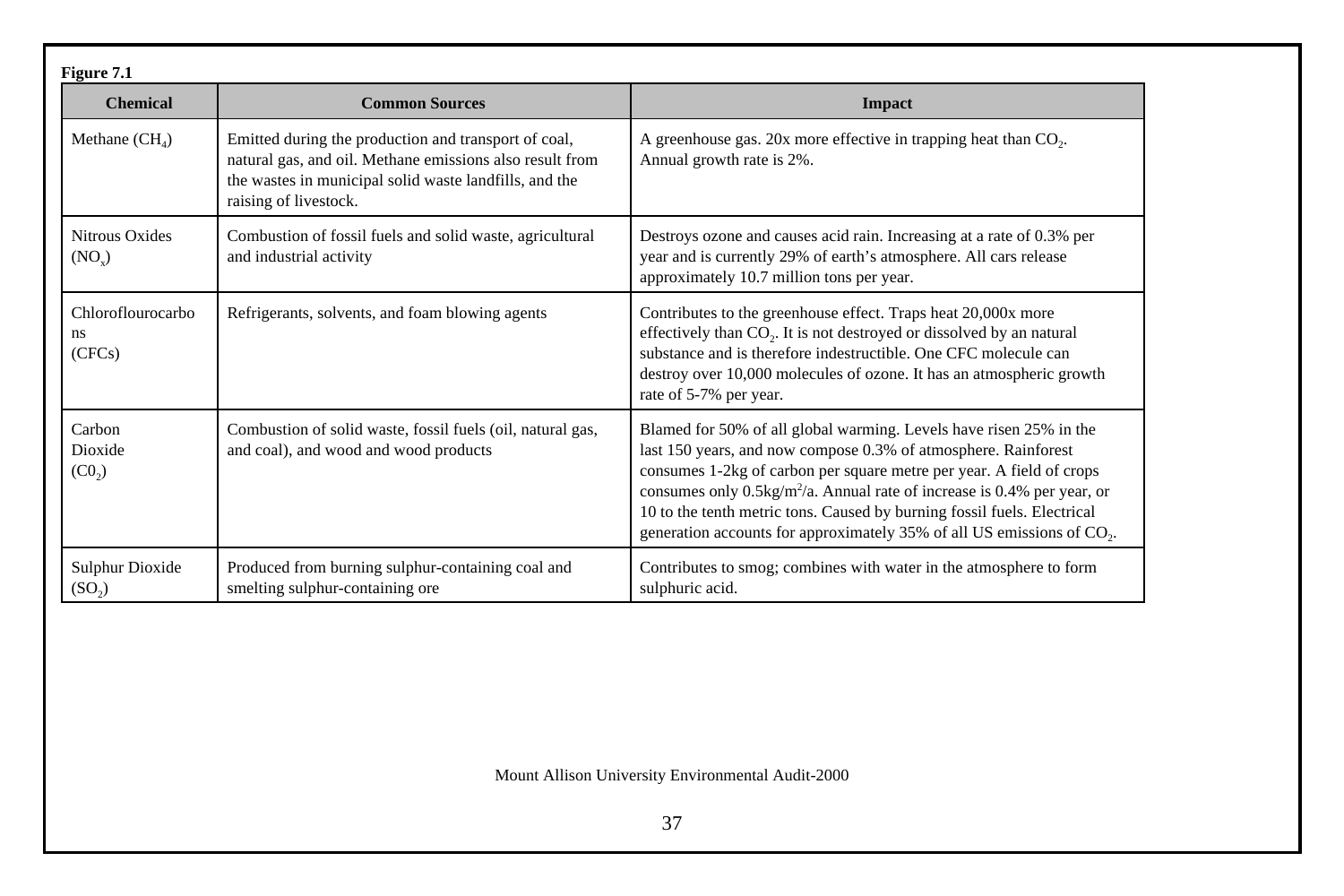# **Current Environmental Policy**

The university currently has no policy concerning air quality.

### **Responsible Parties**

The Mount Allison community influences air quality in a number of ways. Consumption of fossil fuels for heating and electricity, the wastes sent to landfill and the fuels consumed by university vehicles all contribute to air quality.

### **Audit**

Air quality at Mount Allison is loosely governed by the New Brunswick Clean Air Act, which regulates the amount of potentially harmful gases an individual, corporation, or institution can emit into the air.

After the completion of a Greenhouse Gas Emission Questionnaire<sup>4</sup> a rough estimate of the emissions (in kilograms) produced by Mount Allison in a two year period (1998-2000) was calculated. The gases examined in the survey are carbon dioxide, sulphur dioxide and methane. This questionnaire was created by the Canadian Mortgage and Housing Corporation and was published in the Calgary Herald (Saturday, May 20, 2000)<sup>5</sup>. The questionnaire investigated four different sources of greenhouse gases: buildings, transportation, waste and food. A copy of the questionnaire can be found in Appendix H.

### Buildings:

Buildings emit greenhouse gases both in the construction stages and in the operation stages. The embodied energy is the energy used to construct the structure, transport building materials and fabricate building materials. The emissions corresponding to this aspect of buildings was calculated using the total square footage of all university buildings. The total emissions from embodied energy on campus is roughly 560 803.62 kg.

The operation of buildings obviously requires a significant amount of electricity and, in our case, heating oil. Electricity bought by the university is derived mainly from hydro, nuclear and thermal sources (refer to figure 11.1 in the energy chapter), all of these energy sources are non-renewable sources (here hydro electricity is considered non-renewable because it is on a macro scale and results in the flooding of vast, mostly forested areas and its consequences on the natural environment: habitat loss, methane emissions from decomposition, loss of carbon sinks; nuclear is not considered renewable because of the amount of waste it produces). Since none of the power supplied to Mount Allison is from renewable energy sources all power supplied to the university results in emissions. The amount of emissions was calculated using the kilowatt hours that appeared on the electricity bills for each building on campus. The resulting emissions are approximately 10 935 752.55 kg.

Oil used to heat buildings is either burnt in the central heating plant or in the individual houses that are off the main campus. The university, in this case, is a direct emitter of harmful greenhouse gases. The emissions resulting from the total oil burnt is 373 193.25 kg.

The total emissions for buildings calculated using this questionnaire amounts to 11 869 749.42 kg. According to the questionnaire, "a typical Canadian household of two adults and two children in a 2,500sq-ft house with one car would score about 27 650kg per yer."

<sup>&</sup>lt;sup>4</sup>This questionnaire was constructed using information from various other questionnaires and studies.

<sup>&</sup>lt;sup>5</sup>This questionnaire is only a working version; a final version will be available in the fall of 2000.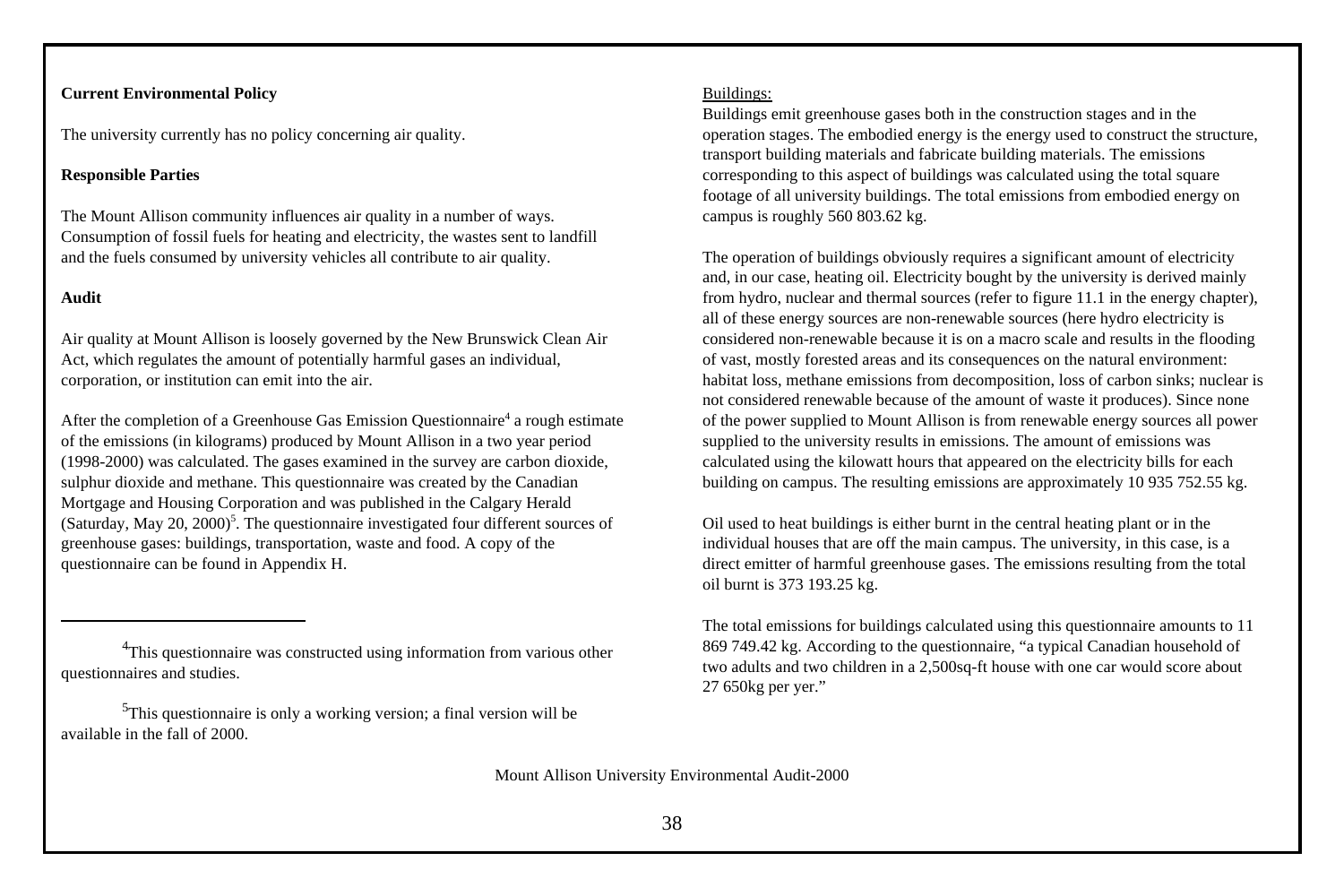### Transportation:

The university operates ten vehicles in their fleet. Since a new work-order system that requires the logging of mileage has just recently been established there is no exact account of kilometres driven by the fleet vehicles. The auditors were able to tabulate a four month period for three utility vehicles: the electrical van, the plumbing truck and the HVAC truck. These entries were then made into a rough monthly average of 427.83 kilometres. Fuel efficiency was found on the United State's Environmental Protection Agency's fuel efficiency web site (www.fuelefficiency.gov). With fuel efficiency and the rough estimate of mileage it was possible to determine the approximate amount of emissions produced by the operation of the service vehicles on campus. The total emissions calculated for the use of university vehicles is 33 166 kg.

The university operates both hand pushed and ride-on lawn mowers as well as weedwackers. All of these require gasoline for there operation. The amount of fuel or the fuel efficiency is not known and therefore the emissions from these can not be determined. This manufacture of this equipment also requires a certain amount of embodied energy which could not be determined from this survey.

A significant amount of energy, and therefore emissions, is required to manufacture and distribute vehicles. The embodied energy within a vehicle corresponds directly to the size of the vehicle: the bigger it is the more energy is needed to produce it. The spare parts required by a vehicle are another potential source of embodied energy. The total embodied energy for the university fleet is 3 625 kg.

The total emissions from transportation amounts to 36 791 kilograms.

#### Waste:

Energy is used to create the items that eventually become part of the solid waste stream. The embodied energy from our solid waste comes from the manufacturing, storing and transportation of the product before it reaches the commercial sector. After the product has served its intended purpose and is discarded more energy is needed to transport, sort and dispose of the item. In addition, wastes in landfills are

source of methane gas. Recycled materials are also included in this calculation since they also have embodied energy from the manufacturing process and will also need to be transported to a facility which will further process the items. The total emissions released amounted to approximately 185 775 kilograms.

#### Food:

In the years following the green revolution, high production agriculture has become a large source of energy consumption. Fuel to run farm equipment; energy required to manufacture chemical fertilizers and herbicides/pesticides; energy, paper, and plastic used to package foods and energy required to process foods all contribute to green-house gas emissions. Food energy obtained from animal sources requires more energy inputs than a vegetarian diet would. Eating local and organic foods also lowers emission levels. Approximately 1 050 people eat in the Sodex'ho Alliance meal hall at Mount Allison, resulting in the release of approximately 1 806 000 kilograms of green house gases since 1998.

According to the calculations made using the Greenhouse Gas Emission Questionnaire, Mount Allison University has emitted a total of 13 889 995.42 kilograms of greenhouse gases between June 1, 1998 and May 31, 2000.

In 1998, the Mount Allison University campus had approximately 955 trees, including three groves of birch and sugar maple. Although these numbers are from two years ago, there have only been a few trees that have been cut down. Trees are a carbon sink and therefore offset some of the emissions produced by Mount Allison. The auditors have no information on the amount of  $CO_2$  absorbed by the trees on campus. The S.A.C. is currently working with the Tree Canada Foundation in developing a tree planting project that would take place on the old university farm property. This project would focus on planting species native to this area.

In 1998 a stack emissions study was started by Facilities Management. The goal of this study was to assess the amount and quality of emission put into the atmosphere while heating the campus with the university's two boilers located in the physical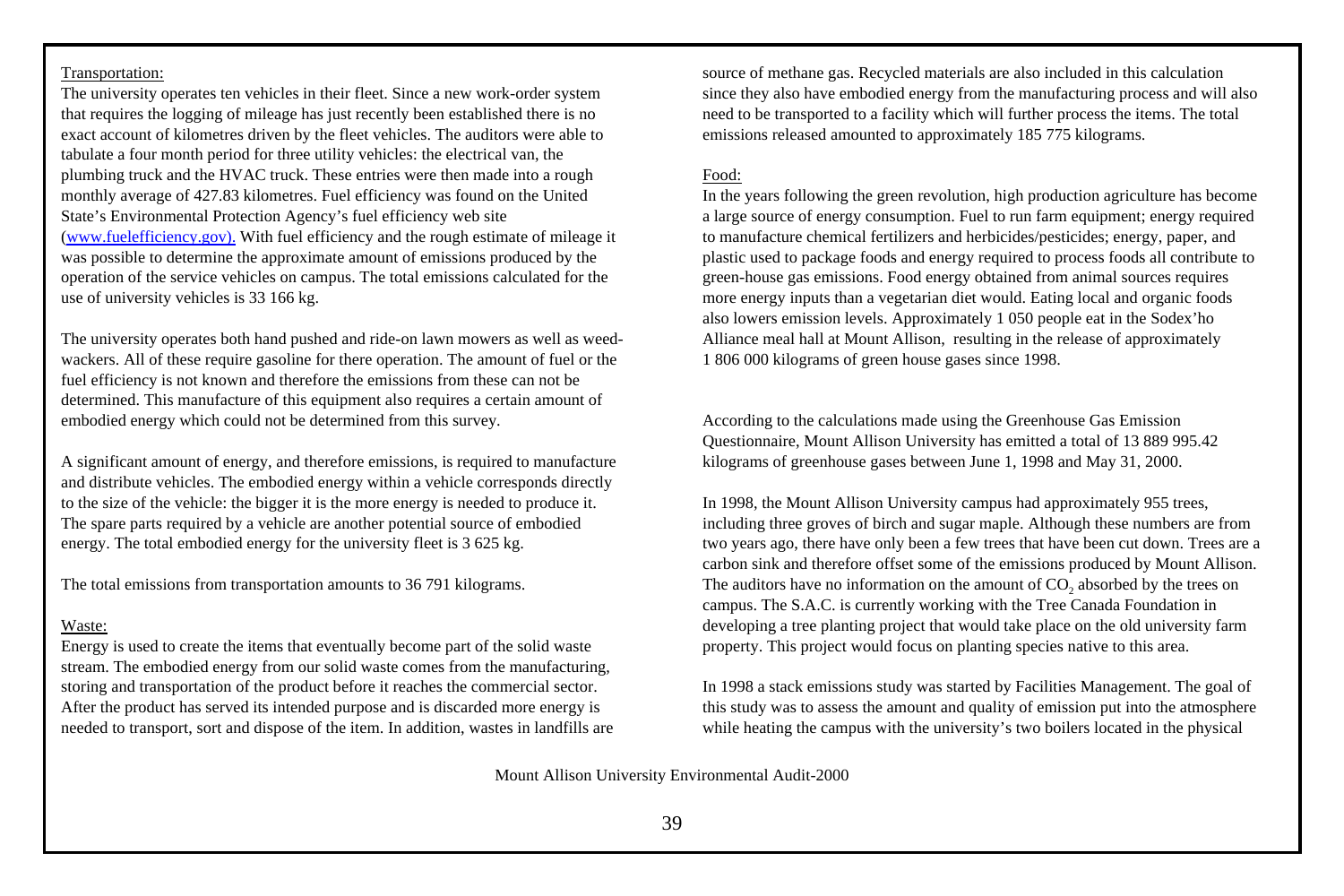plant. This study was not completed due to warmer than average temperatures this winter. The study it should be available in the spring of 2001, pending a cold winter this year.

The ventilation systems in the Science, Hart Hall and Fine Arts buildings pump all circulated air to the outside air without any sort of filtration. The systems in both the Fine Arts and Hart Hall buildings discharge their fumes on the ground level. This is not a major problem in the case of Hart Hall since the exit area is removed from high traffic walkways. This is not the case for the Gairdner Fine Arts building where the vents exits on the ground level next to a walkway leading to the library. The ventilation systems in the science buildings discharge their fumes on the roofs of the buildings in question. The fumes collected come from the fume hoods located in the research and teaching labs.

# **Case Study**

"The Tufts Climate Initiative (TCI) was launched in 1998 to steer Tufts University on a cleaner energy path that will enable it to "meet or beat" the target set for the United States under the Kyoto Protocol on global warming."<sup>6</sup> By reducing the amount of emissions produced by the electricity consumed, the university will greatly improve air quality. The Kyoto Protocol signed by the United States says that the government will cut greenhouse gases by 7% of 1990 levels. To meet this commitment the university established a strategic plan which laid the groundwork for the project. The first step in implementing the Climate Initiative was to conduct an inventory of 1990 emission levels to enable them to set the required emissions target. An inventory of the current levels of greenhouse gases was also conducted so that a reduction plan could be established. The decrease in emissions that was established by the two emission inventories was brought about by energy efficient retrofits and the use of alternative energy sources. The reduction of harmful greenhouse gases improves air quality.

### **Recommendations**

### **For Senior Administration:**

- Create a section on air quality in the Environmental Policy, complete with performance indicators.
- Commit funds to implementing energy sources which do not create air pollution (e.g wind and solar energy) where economically feasible.
- 6. Make funds available for the purchase of zero emission vehicles.

## **For Staff:**

- 7. Establish an emissions reduction target that meets or surpasses Canada's Kyoto Protocol commitments.
- 8. Continue to restrict the use of automobiles on campus.
- 9. Implement systems to reduce energy consumption such as those suggested in the energy audit.

# **For Staff, Faculty and Students:**

- 10. Bike or walk whenever possible.
- 11. Consider car pooling whenever driving is necessary. Car pooling in pairs travelling 14 km per day reduces emissions by 50% and eliminates 34 kilograms of hydrocarbons, 13.6 kilograms of nitrous oxides, 249.5 kilograms of carbon monoxide and 4490.5 kilograms of carbon dioxide every two weeks.
- <sup>6</sup>http://www.secondnature.org/programs/profiles.nsf/ProfByInst 12. Support the implementation of alternative energy forms which do not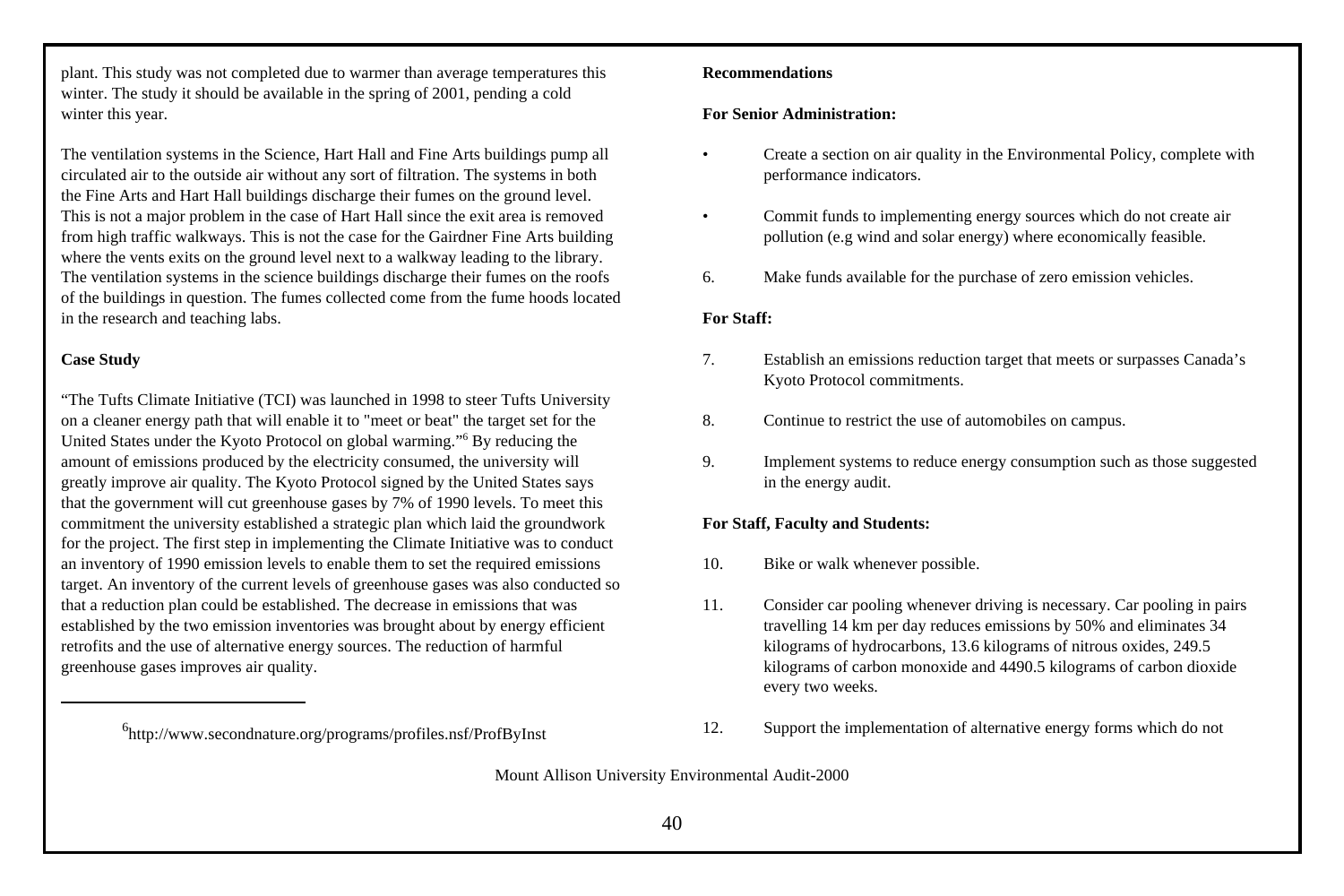pollute the atmosphere.

13. Reduce energy and heat consumption whenever possible. (See chapter on Energy)

**Letter Grade:** D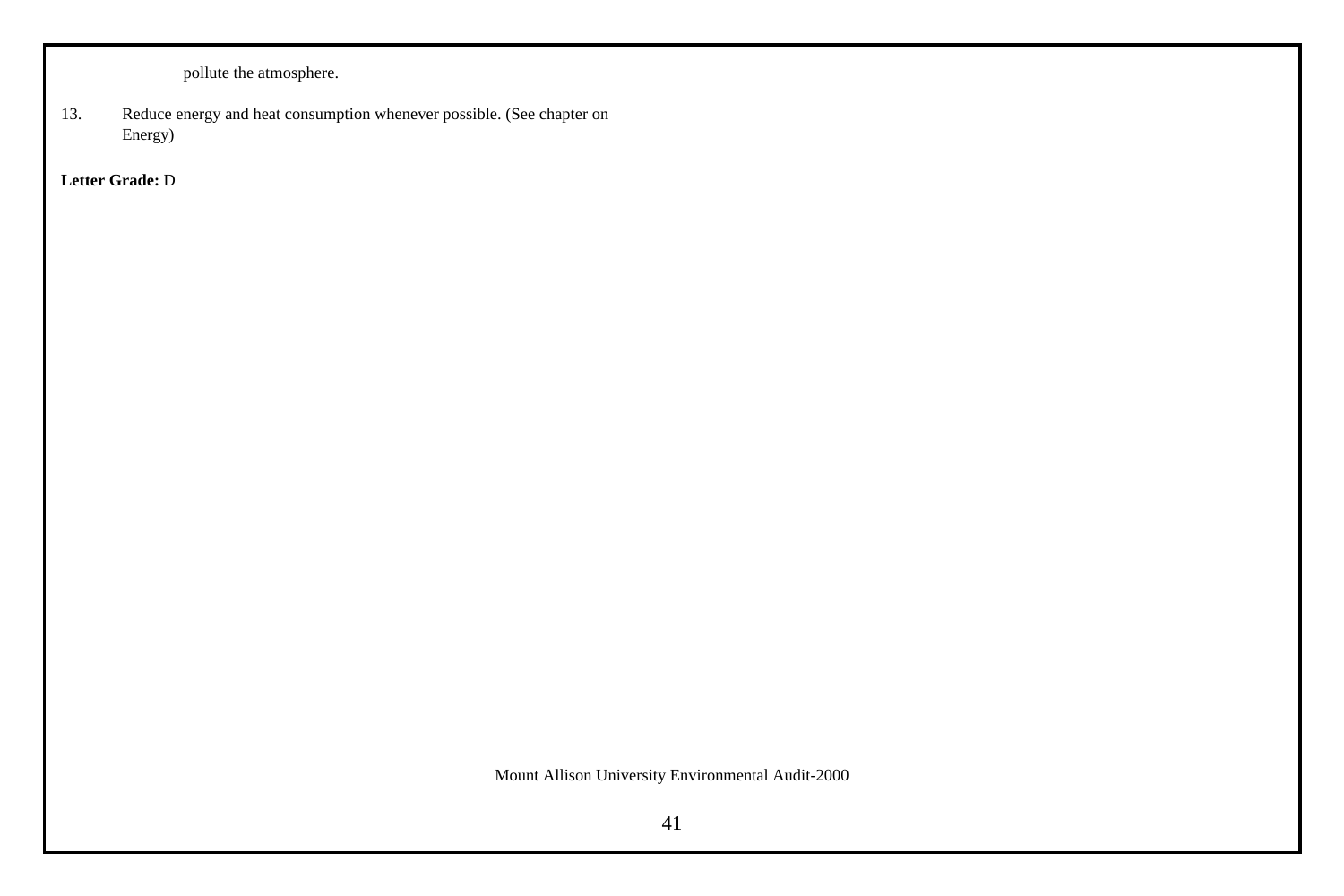

## **Hazardous Materials**

### **Introduction**

In 1999-2000 Mount Allison University disposed of approximately 11 370.25 litres and 1 101.2 kilograms of hazardous waste (for this calculation, "disposed of" encompases waste going out of science stores and waste flowing into the waste water stream). No comparison with the 1998 audit on the amount of hazardous waste can be made because of the nature of the disposal system in place. The wastes are not disposed of at regular intervals, rather, they are disposed of when the quantity is sufficient. A sufficient quantity of a certain type of chemical can occur, for example, once a year or once every three years depending on the rate of use. This makes a comparison between the amount of waste generated in 1998 and the amount generated in either 1999 or 2000 invalid.

Because the sources and volume of hazardous materials being used in an intricate system such as a university are often hard to track, the impact of these materials can be largely unknown and difficult to locate. Although Mount Allison does not use a unified database for the purchasing, storage, and disposal of hazardous materials on campus, there are a number of smaller systems regulating their use, including the Science Stores facility and the individual departments who deal with these chemicals.

Hazardous materials are defined in the United States Compensation Liability Act as

"Any substance that, when released into the environment may cause substantial danger to public health, welfare or the environment". This definition was used in the 1998 audit as a means of classifying hazardous materials. A very similar definition is used by Environment Canada and states that "'Hazardous wastes' are those wastes that are potentially hazardous to human health and/or the environment due to their nature and quantity, and that require special handling techniques" (www.ec.gc.ca). Both definitions encompass the materials studied in this chapter.

The sources of hazardous materials at Mount Allison are concentrated in five major areas: science research, fine arts, cleaning materials, materials used in the Facilities Management trades shops, pesticides/herbicides, and other sources. These categories are the same as those studied in the last audit, although further research was conducted in the department of fine arts and in the handling of radioactive materials.

# **Environmental Significance**

According to the World Watch Institute's State of the World 2000 report, "a new chemical substance is discovered about every nine seconds of the working day." Though only 0.5% of these discoveries are released from the lab for commercial use, it is astonishing the number of substances human beings have incorporated into their everyday existence, to the point where life without them seems unimaginable. But the results of this dependency are becoming increasingly apparent in humans and the natural environment alike. Increased incidence of environmental illness<sup>1</sup>, cancer, water contamination, depletion of wildlife and the alarming problem of climate change are all due in part to the abundance of hazardous chemicals that have become part of human existence. In fact, as of late it has been discovered that the highest measured exposure to polychlorinated biphenyls (commonly known as PCBs) is among indigenous people in the Northwest Territories, where there is virtually no use made of these toxins.<sup>2</sup> Thus hazardous chemical usage has been identified as yet another practice wherein humans must take into account the full range of impact, not only on their own health and immediate environment, but on

<sup>&</sup>lt;sup>1</sup> Environmental illness is defined by the EPA as Persons with the diagnostic label of multiple chemical sensitivity are said to suffer multi-system illness as a result of contact with, or proximity to, a spectrum of substances, including airborne agents.

<sup>&</sup>lt;sup>2</sup>The reason for this exposure is described in **State of the World 2000**: "One bit of raw whale blubber, an Inuit delicacy...can contain more PCBs than Canadian scientists say should be consumed in a week.".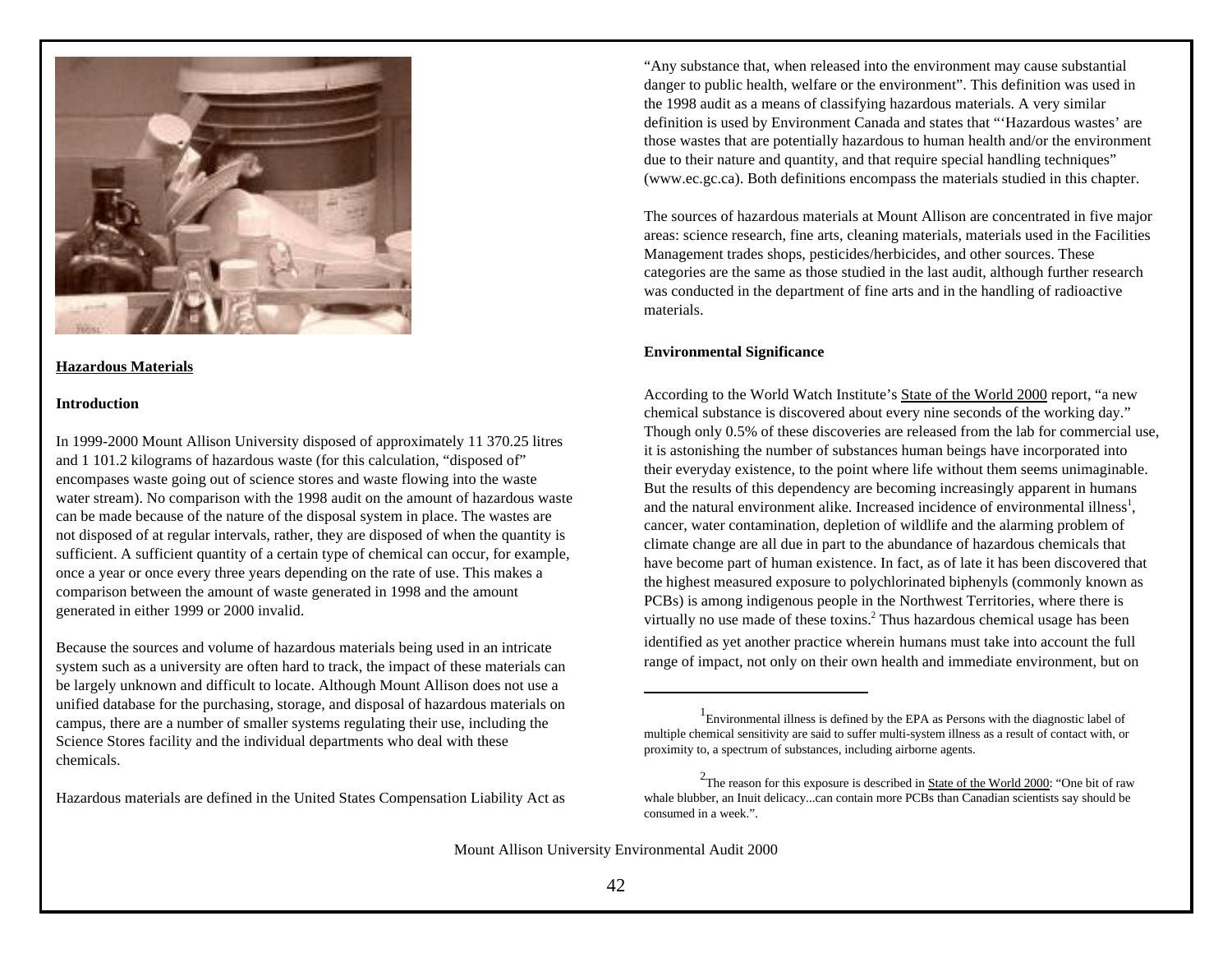the health of people and ecosystems around the world. Following this consideration, decisions must be made to reduce or eliminate reliance on these substances accordingly. Some of the most significant hazardous materials, their use, and their effects are contained in Figure 8.1.

# **Figure 8.1**

| <b>Chemical</b>  | <b>Use</b>                                                                                                                                                                            | <b>Effects</b>                                                                                                                                                                                        |
|------------------|---------------------------------------------------------------------------------------------------------------------------------------------------------------------------------------|-------------------------------------------------------------------------------------------------------------------------------------------------------------------------------------------------------|
| <b>PCBs</b>      | Found in paints, dyes, copy paper heat transfer fluids and<br>lubricants.                                                                                                             | Highly toxic and carcinogenic                                                                                                                                                                         |
| <b>Dioxins</b>   | A family of chemicals used in lawn care, agriculture and forest<br>management. It is also produced as run-off from pulp and paper<br>mills, and is created in the combustion of PCBs. | A defoliant and mutagen.                                                                                                                                                                              |
| SO <sub>2</sub>  | Produced through the burning of fossil fuels.                                                                                                                                         | Causes chlorophyll loss at concentrations as low as 2ppm.<br>Cereal crops are damaged at levels less than 50 ppm and<br>pine trees cannot survive when annual concentrations<br>exceed 0.07-0.08 ppm. |
| <b>Ethylene</b>  | Found in many cleaning agents.                                                                                                                                                        | Causes injury to flowers and plant life.                                                                                                                                                              |
| <b>Fluorides</b> | This group of chemicals is emitted by metal refineries and<br>fertilizers.                                                                                                            | Damage to fruit trees: every increase of 50 ppm of<br>atmospheric fluoride levels decreases the average yield of a<br>fruit tree by 27%                                                               |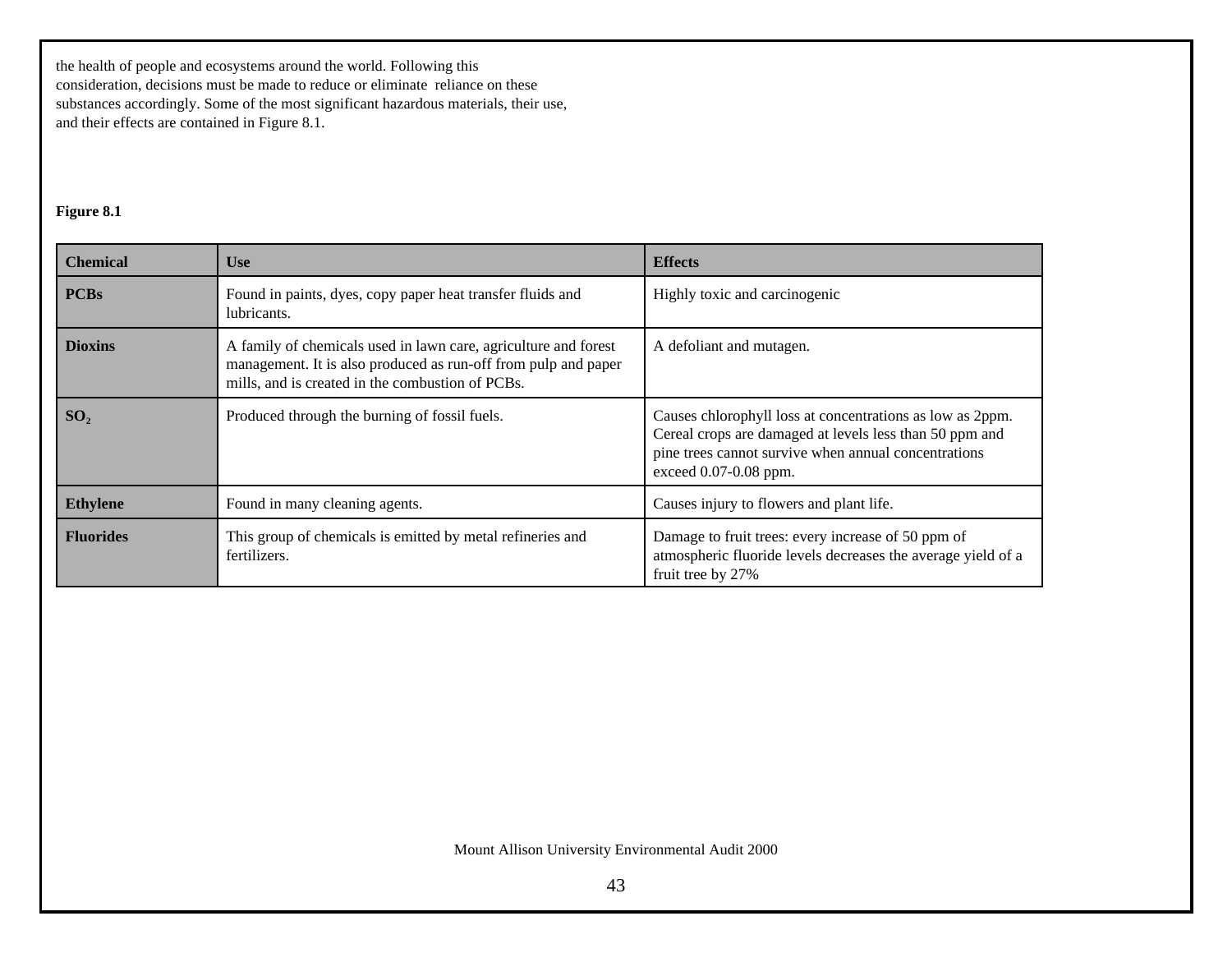### **Current Environmental Policy**

"Under this policy, the university will endeavour, through the Fine Arts and Safety Committee, to limit the use of Hazardous Materials as follows:

- Pesticides are used on campus only when required
- Micro-scale laboratories are used
- Effective, environmentally friendly cleaning supplies are used
- The transportation of all hazardous materials is monitored." (Section 2.3, Mount Allison University Environmental Policy, www.mta.ca/environment)

# **Science Research**

## **Responsible Parties**

Chemicals used in the university labs are ordered by professors on an individual basis, however, the chemistry department is generally considered central in possession of chemicals as it houses the Science Stores facility, which is directed by Roger Smith.

# **Audit**

As was mentioned in the last audit, third and fourth year laboratories are done using micro scale chemistry whenever possible. Micro scale work reduces cost and toxic waste by using chemicals in minute quantities. Micro scale lab experiments have also been implemented in the first and second year Chemistry courses.

The Science Stores is a centralized service that provides chemicals and coordinates the disposal of hazardous wastes on campus. This facility is located on the ground floor of the Barclay building. Science Stores makes use of a database into which all departmental and research purchase orders are compiled. Certain departments on campus, including physics and fine arts, obtain small quantities of chemicals from the chemistry department. These include such chemicals as alcohol and ethanol, both used to clean equipment. It was generally felt that the creation of an

interdepartmental chemical exchange board or database, as recommended in the 1998 Audit (p.30) would not be necessary as the majority of purchasing takes place within Science Stores and because faculty tend to purchase materials only as they are needed in the quantities required. The Director of Science Stores did inform the auditors that when unused portions of hazardous materials were returned they were recorded and placed on the store's shelves, thereby making them available to faculty and researchers for further use.

In terms of disposal, hazardous chemicals are returned to Science Stores. Upon return, chemicals are separated according to content under the Lab Pack<sup>3</sup> categories and stored in large containers on site in the Barclay Building. When sufficient waste has been accumulated in the facility, Laidlaw Environmental Services Ltd. transports it to their facility at Debert, Nova Scotia. Between May 1999 and April 2000 Mount Allison sent 3 229.2 litres of hazardous materials to this facility (for a breakdown of disposal, refer to Appendix I) This volume has more than doubled since the time of the last audit, an increase that can likely be attributed to the cleaning out of the PEG prior to this summer's renovations, the need to clean out the labs belonging to retired or departed researchers and the possibility that more lab packs happened to reach capacity in this period. In the past there has been a problem when researchers in the sciences leave the university and fail to properly clean out their lab space, leaving behind unidentifiable wastes that are much more difficult and costly to dispose of simply because they cannot be dealt with as wastes in known Lab Pack categories can. The auditors were informed that as a result of stricter regulations and wider awareness among faculty, this problem has gradually decreased as of late<sup>4</sup>.

Science Stores is licensed by the provincial government as a hazardous waste generator and is audited by them for compliance with environmental regulations.

Radioactive materials on campus are currently regulated by Dr. Ralf Brüening in the

 $3A$  lab pack is "a recognized packaging unit of the U.S. Department of Transportation...that allows different chemicals from the same hazard class to be packaged together in specified containers for treatment and disposal." (Kaufman, p.169)

<sup>&</sup>lt;sup>4</sup>Information obtained through an interview with Roger Smith, manager of Science Stores and Dr. John Read of the Chemistry Department, May 2000.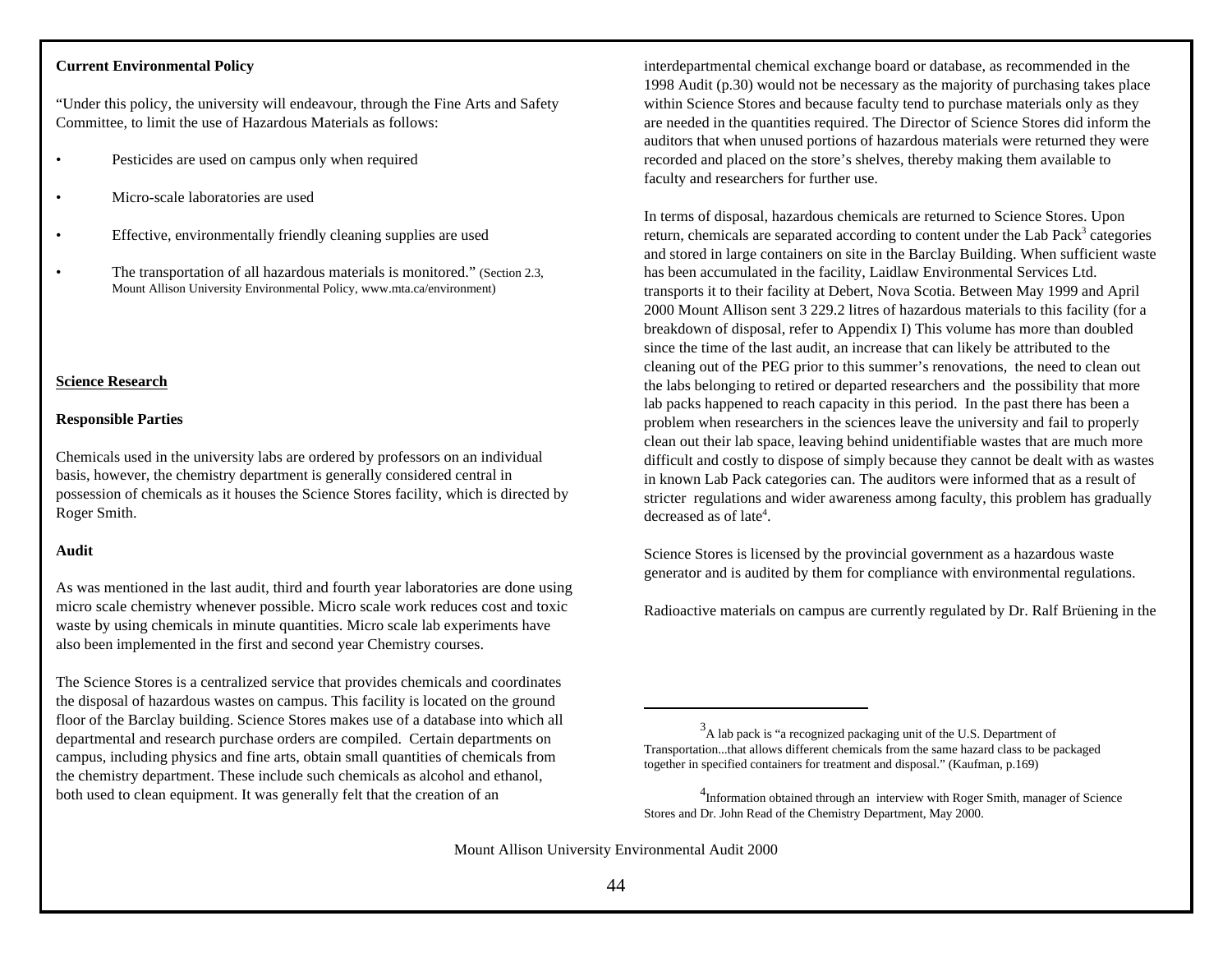Physics Department and are licensed through the Atomic Energy Control Board<sup>5</sup> (the license can be found in Appendix J). Use of this material is limited to the Barclay, Flemington and P.E.G. buildings, and a research lab in St. Andrews, New Brunswick. Because of the shift away from research using radioactive materials, and because the material is quite expensive, when used in the classroom, all labs are done in micro-scale. What little radioactive materials that are currently purchased are funded through the operating budgets of the individual departments or specific research grants.

There are two categories of radioactive materials used in the Physics Department: those that are covered under the Atomic Energy Control Board License and those that do not require a license. As research shifts away from radioactive materials in the Physics Department, very little material of either category is being purchased, used, or disposed of. According to department faculty, only a few sources were purchased for teaching and these particular sources did not require a license. What little material is possessed by the department is labelled and stored in a refrigerator. The most recent inventory of radioactive materials possessed by the department is contained in Appendix K. Because radioactive materials are only useful when still radioactive, for material to be considered waste (ie. not useful in experimenting for radioactivity) it must be neutral and thus is not considered radioactive waste by disposal companies. When the Physics Department tried to dispose of their radioactive waste recently, they were told to dispose of it as they would any other garbage on campus. As of yet, the department is still storing this material until an alternative method of disposal is found. As a general statement, the handling, and disposal of radioactive material in this department is as per Atomic Energy Control Board (AECB) regulations.

There are no radioactive materials used by the Chemistry department, although the Barclay building is licenced to accommodate Biochemistry research which uses some radioactive materials.

As per the general trend noted in the Physics and Chemistry departments, the Biology department is no longer using much radioactive material in its research labs. What little is still contained in the department tends to be devoted to teaching, although some is still used for research. Carbon 14 and Tritium are the main radioactive elements currently being used. The department houses a refrigerator for

storing these elements. Wastes are disposed of in two ways: gases are vented out of the fume hood and liquid wastes are evaporated and disposed of in the garbage. This is as per the AECB license for neutral radioactive waste.

### **Science Research Recommendations**

## **For Faculty:**

- 1. Continue to meet regulations for purchasing, using, disposing of hazardous materials. Consider exceeding regulations for the sake of environmental safety beyond human health.
- 2. Establish and maintain a comprehensive inventory of radioactive materials in all departments.
- 3. Consult Science Stores before purchasing hazardous materials to avoid overlap.
- 4. Ensure proper labelling of all hazardous chemicals in labs so as to avoid unknowns in the disposal procedure.
- 5. Take all first year students on a tour of the chemical disposal site and identify procedures at Mount Allison, to increase awareness of responsible disposal methods and hazards.
- 6. Educate students on the effects of toxic laboratory chemicals on wildlife and their larger environmental impacts when they are poured down the drain, both in teaching and through signs posted in the labs.
- 7. Continue to prepare laboratory assignments in groups of two or more, when feasible, to reduce chemical wastage.
- 8. When feasible utilize micro-scale lab techniquess in the laboratory portion of classes.

## **For Students:**

<sup>5</sup>Mount Allison's Atomic Energy Control Board license was due to expire on January 9. Use proper disposal methods when dealing with any chemical waste.

<sup>31, 1999</sup> but was extended without amendments to January 31, 2001. A copy of the letter from the AECB and the original license can be found in Appendix J.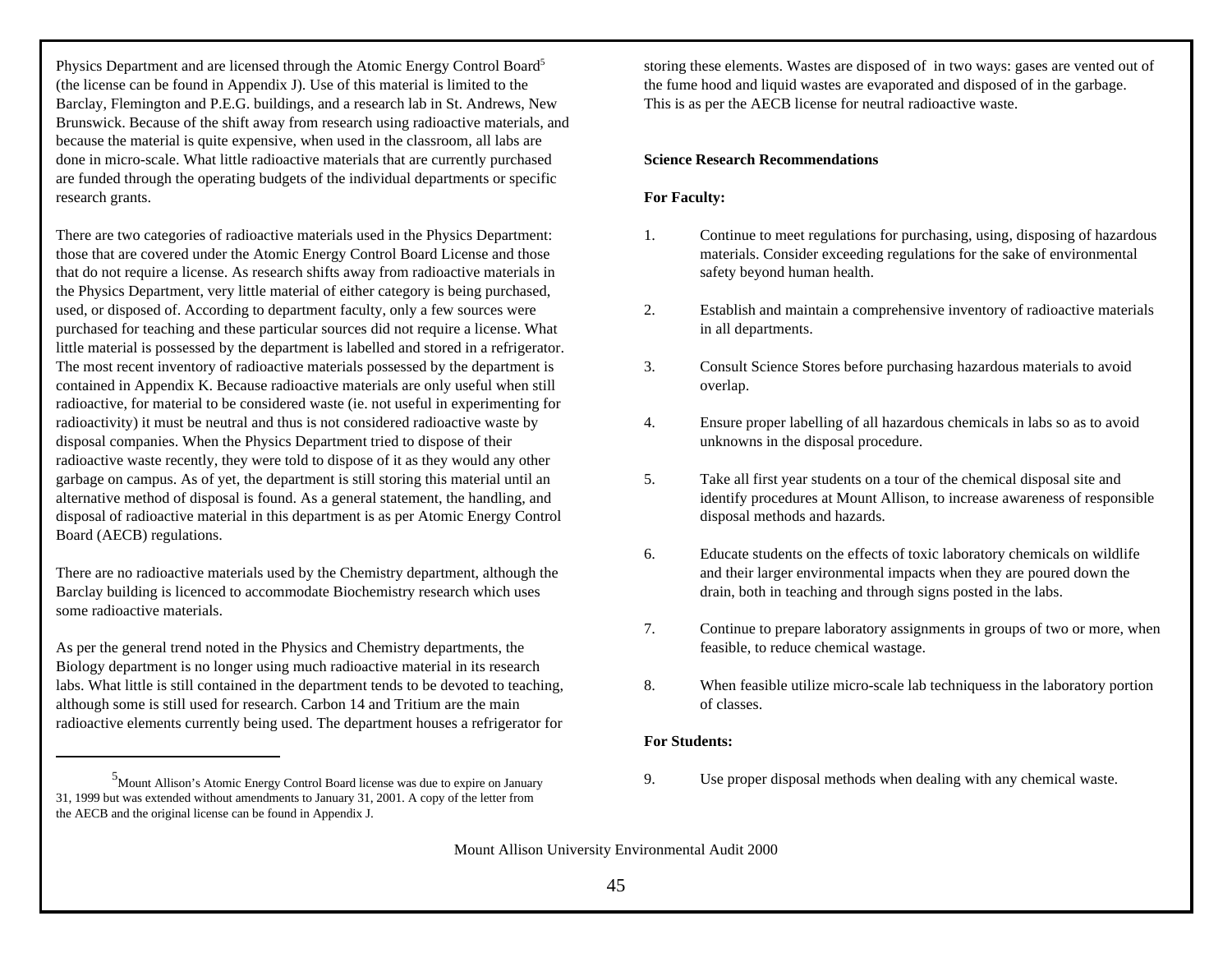10. For senior research students, consult Science Stores when ordering chemicals to avoid overlap.

# **Fine Arts**

# **Responsible Parties**

Thaddeus Holownia, head of the Fine Arts department, is responsible for the purchase of chemicals for the photography lab. Paul Griffin, the photography technician, is responsible for the mixing and storing of all photo chemicals. Dan Steeves is responsible for the ordering, storage and disposal of the chemicals used in the printmaking facilities.

# **Audit**

# Photography

Disposal of all hazardous waste, except selenium toner, from the photography department is done by flushing the spent chemical into the wastewater stream without treatment. The selenium toner is collected throughout the year and is disposed of by Science Stores when the quantity is sufficient.

Although fixer has notable silver content it continues to be flushed down the drain with the other chemicals, despite the department's plan to rectify this infraction of American environmental regulations two years ago. The town of Sackville does not have a by-law specific to silver, although it does have a by-law concerning the disposal of contaminants which states: "no person shall discharge water or wastes containing cyanides, chromium, cadmium, copper, or sulfides; or containing a toxic or poisonous substance in sufficient quantity to infure or interfere with any sewage treatment or constitute a hazard to humans or animals." Silver is not considered a toxic or poisonous substance in this by-law. The Head of Fine Arts is currently looking into initiating a silver recovery program for the photography department.

**Figure 8.2 Quantities of Chemicals used in Photo lab (May 1998 to May 2000)**

| <b>Product</b>                   | Quantity      |
|----------------------------------|---------------|
| <b>TMax RS developer</b>         | 304 litres    |
| <b>Dektol Developer</b>          | 1140 litres   |
| <b>Rapid Fix</b>                 | 1710 litres   |
| <b>Hypoclearing Agent</b>        | 76 litres     |
| <b>Rapid Selenium Toner</b>      | 19 litres     |
| <b>Flexicolor Developing Kit</b> | 19 litres kit |
| <b>E-6 Developing Kit</b>        | 30.4 litres   |

# Printmaking and Lithography

The printmaking studio uses numerous different types of chemicals, most of which are hazardous both to the human body and to the natural environment (a complete list of chemicals used by the printmaking department can be found in Appendix L). Varsol is now being used as a cleaning agent instead of lithotine, which is a more volatile and expensive chemical. The Varsol is recycled into a machine parts washer and is used until it is no longer useful for cleaning. When no loner useful, the Varsol is stored until a sufficient amount can be disposed of through Science Stores. A small amount of Varsol is lost through evaporation during its use. The facility uses two 45 gallon drums of Varsol in a year.

Various types and concentrations of acids are use in the printmaking process. Most acids are diluted to a 10:1 concentration, but some solution are more concentrated depending on the intended use and the desired result. All acids are neutralized with sodium bicarbonate before being poured into a marble vat where it is further neutralized before being disposed of into the wastewater stream. All acids go through this procedure when they are handled by the staff. Students, on the other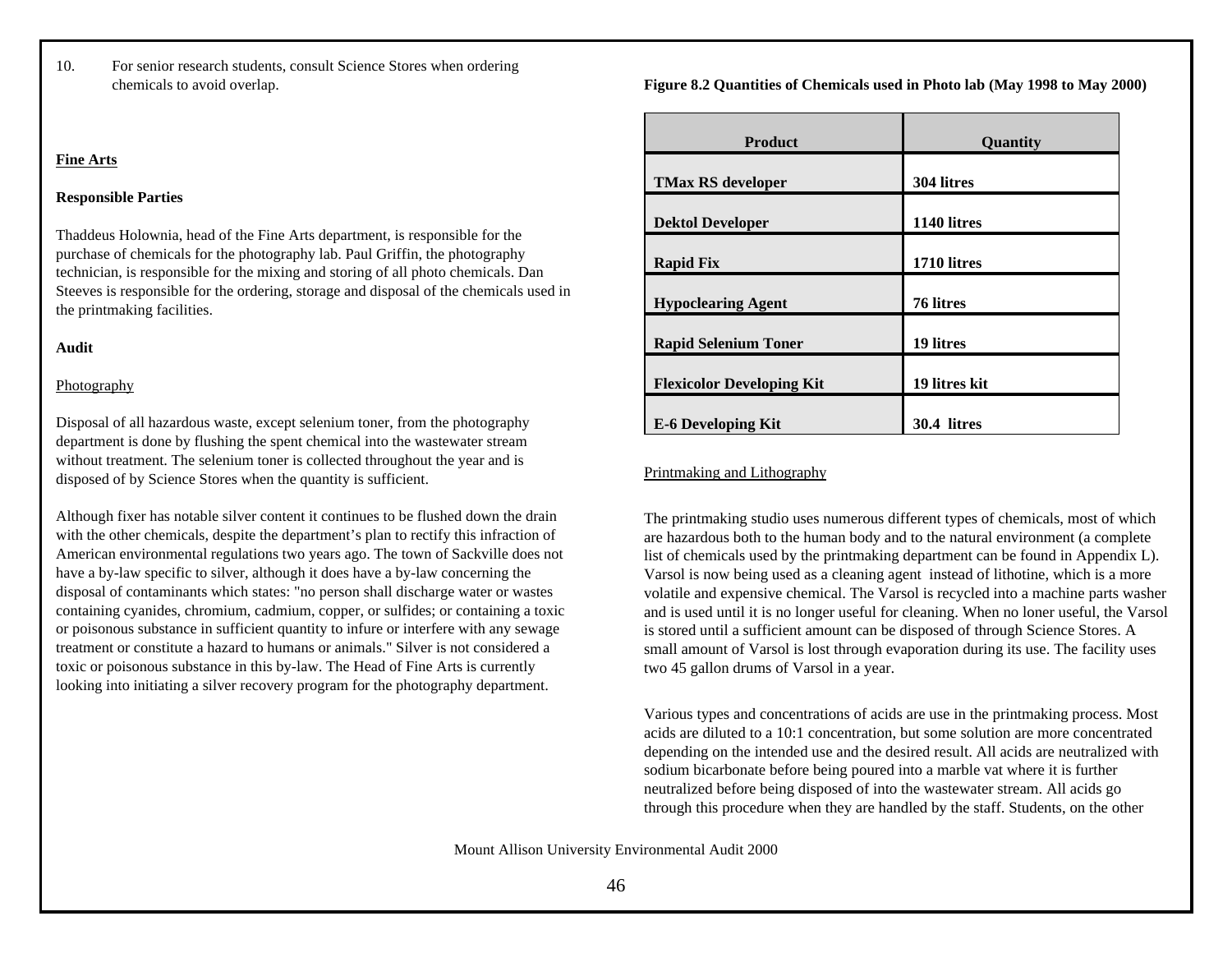hand, do not always comply with the proper disposal methods, though there is no way of measuring this variable.

A rag service is provided by the Canadian Linen company for approximately \$400 a year. The service picks up dirty rags in exchange for clean ones. The dirty rags are then taken to their facilities to be washed. This procedure is as per the chapter on Health and Safety in "Impressions: A Canadian Printmaker's Handbook" which states: "Large commercial laundries are required to have a pre-treatment system which collects contaminants from the rags before the wash water goes into the municipal sewage treatment plant." (Krickhan and McGuigan, p.67)

The staff associated with the printmaking lab have done their best to provide students with the knowledge and equipment for the safe use and disposal of hazardous waste, they have also actively sought out alternatives for the most toxic substances used.

# **Case Studies**

The University of Alberta's printmaking studio actively seeks out less hazardous alternatives to the chemicals they currently use. The department has significantly cut down on the amount of solvents (Varsol) used by changing to Ecoloclean products where possible. The amount of acids produced by the department has also diminished due to the use of ferric chloride for an etchant instead of various acids. A Chemical Recycling program has been in place on the campus for approximately the past 10years. This program acts as a vehicle for the exchanges of chemicals. Chemicals that are no longer needed within a department can be taken to the program's storage site and is made available to the rest of the university community.

In past years the department had a holding tank into which all of the sinks in the facility drained. The waste was stored in the tank until a sufficient amount was collected. The tank was then emptied by the University Hazardous Disposal Team. The chemicals were subsequently disposed of at hazardous waste facilities, either in an incinerator or a deep disposal well. This method of disposal is no longer practised since the amount of hazardous waste has been reduced by a significant amount and the Chemical Recycling program has been initiated.

The disposal of hazardous waste at the University of Alberta adheres to the regulations set forth by the government. At the same time, the department has taken it upon themselves to reduce their use of hazardous chemicals overall. "We believe the best way to dispose of hazardous chemicals is to reduce the active use of them in the first place and we are always looking at non-toxic alternatives."

# **Fine Arts Recommendations**

# **For Senior Administration:**

11. Make funds available for a silver recovery program on campus.

### **Faculty:**

- 12. Conduct workshops for staff, students and faculty teaching them methods for establishing an environmentally sensitive studio.
- 13. Reuse, recycle and share chemicals whenever possible.
- 14. Continue to seek out less hazardous alternatives to chemicals used in Fine Arts, where feasible.
- 15. Develop a proposal for the administration outlining what would be required to establish a silver recovery program on campus.

# **For Students:**

- 16. Learn proper disposal methods of chemicals.
- 17. Encourage safe disposal of chemicals amongst fellow students.

# **Herbicides and Pesticides**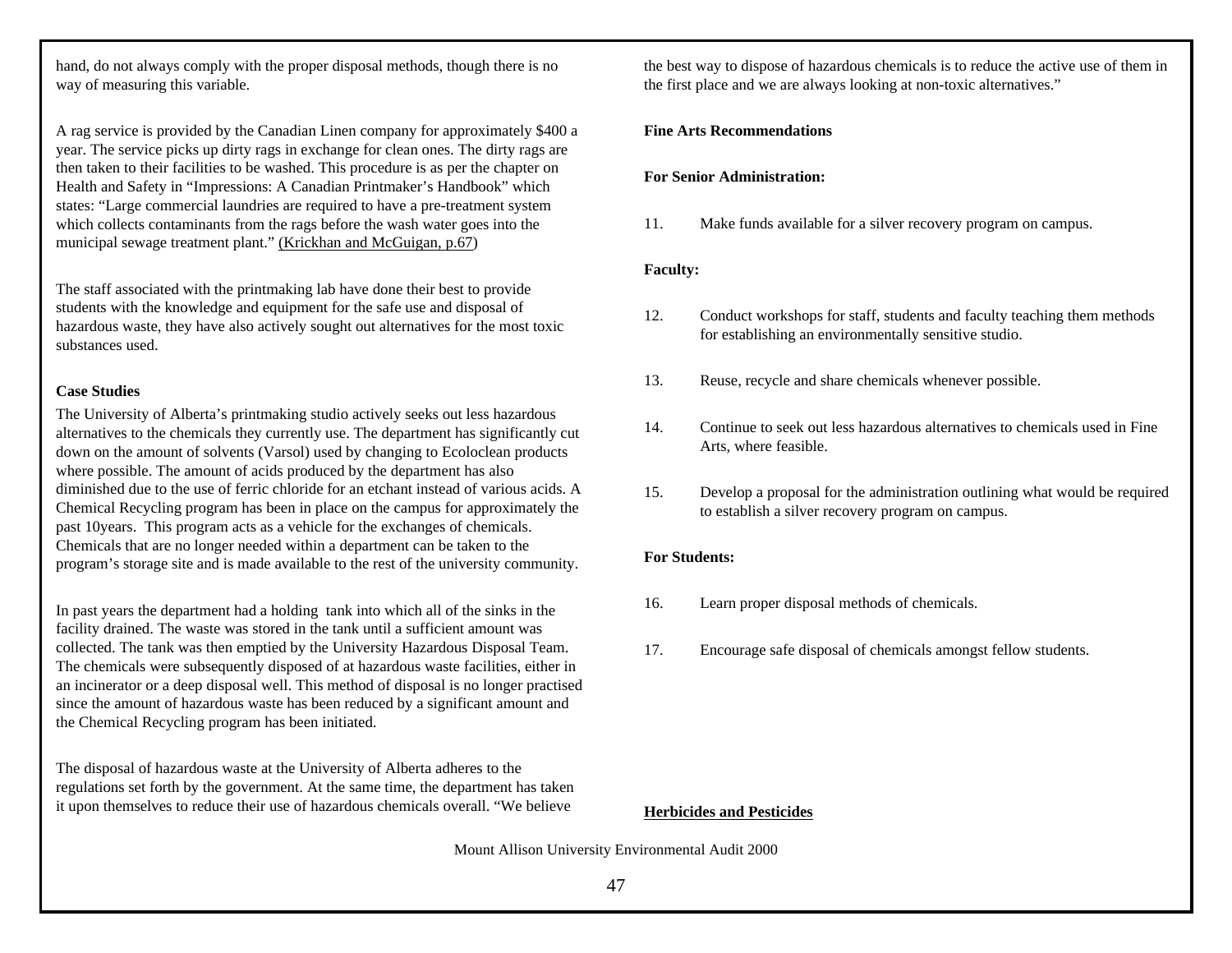## **Responsible Parties**

The maintenance of Mount Allison grounds is the responsibility of the Grounds Superintendent who is assisted by approximately 11 full time grounds staff. Outdoor pesticide application is the responsibility of the pesticide company granted the contract for a given session. Indoor pest control is the responsibility of the Custodial Supervisor and the custodial staff. Its application is the responsibility of a company contracted by the university.

# **Audit**

Pesticide use at Mount Allison has fluctuated over the last two decades. Between 1983 and 1994, the university ceased all applications of fertilization and pesticides, as a result of improper application of a broadleaf herbicide and poor equipment. When spraying resumed it was through a licensed landscaping company contracted by the university. Between 1994 and 1997, a complete spraying program was practised. This involved two applications of fertilizer, insecticide, and herbicide which cost approximately \$8000 per year. The company contracted to apply these materials varied, depending on the bids received each year.

Since the publication of Rachel Carson's book Silent Spring in 1962, there has been a gradual rise in public resistence to pesticides. The government of New-Brunswick`s House of Commons Environment Committee has recently published a report on the use of pesticides in the province. One recommendation put forth by the report is a five year plan to phase out and eventually ban the cosmetic use of pesticides in the province. Here at Mount Allison, some members of the university community have taken up this cause and are pushing for a ban on campus pesticide use. In response to this pressure, a reduced spraying program began in the summer of 1998 and continues today. This program involves a single application of herbicide. In response to the question: "Do you support the spraying of the campus with herbicides in order to maintain a weed free campus" in the Environmental Audit Campus Questionnaire, 97 of 119 respondents answered no.

The reduced spraying program is significantly cheaper, costing the university approximately \$4000, a savings of 50%. It is understood that under this program, insecticide will be applied only if cinch bugs (burrowing insects which damage grass root structure) are sighted, and has not been applied since 1997. Though the reduced

spraying program represents a willingness on the part of the university to acknowledge the environmental and health risks involved in pesticide use, many members of the university and local community would like to see a complete ban of these materials on the Mount Allison campus. This desire has been heightened by the recent decision by the municipality of Halifax, Nova Scotia to instill a ban on landscape pesticides throughout the city. However, pesticides are, at this point, considered to be the only financially feasible means of ensuring the healthy looking grounds which are generally perceived to be a direct reflection of a healthy university. The Grounds Supervisor informed the auditors that the increased maintenance and watering that was required to keep a pesticide-free campus aesthetically healthy and safe (for liability reasons) would cost the university approximately \$30 000 in labour. Spot spraying was also suggested as a method of further reducing the amount of herbicides used. This would involve spraying only those areas that received extensive traffic and/or where grass was weakening. However, this was not selected as it was predicted to be less cost-effective and thought to pose more of an inconvenience to the university community overall because it could not be done in one weekend the way a general spraying can. Nonetheless, the Grounds Supervisor continues to research alternatives to chemical herbicides, including one fungus-based product that should be available in the next two years, as was mentioned in the last audit (p. 37).

The spraying program for 2000, included one application of a set of three herbicides, the same as those sprayed in 1998 and 1999, as well as one application of granular fertilizer See figure 8.3 for full ingredient list.

| <b>Figure 8.3</b> |  |
|-------------------|--|
|-------------------|--|

| Herbicide                                           | <b>Chemical Components</b>                     |
|-----------------------------------------------------|------------------------------------------------|
| Mecoprop:                                           | 2-(4-chloro-2-methylphenoxy)-<br>popanoic acid |
| Dicamba:                                            | 3,6-Dichloro-2-methoxybenzoic acid             |
| $2.4-D:$                                            | (2,4-Dichlorophenoxy) acetic acid              |
| Fertilizer                                          | <b>Chemical Components</b>                     |
| 28% nitrogen fertilizer: urea(in<br>granular form): | NH2-CO-NH2                                     |

Indoor pesticides are used to exterminate insects and rodents within buildings.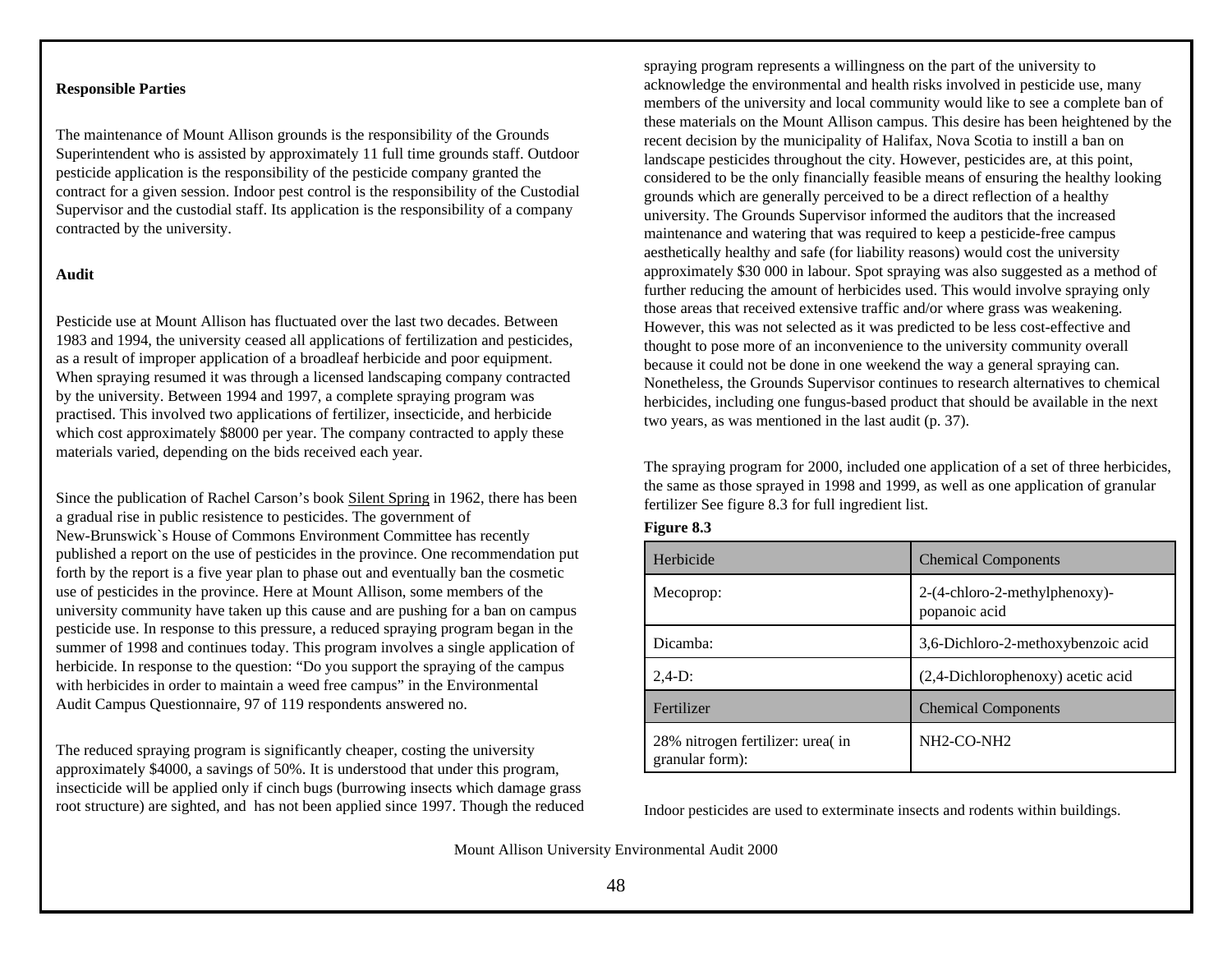Between 1997 and 1999, 3732 grams, plus 2 litres of indoor pesticides were used at Mount Allison. These products were used to combat a variety of insects. A complete description of spraying for these years is contained in Appendix M.

# **Case Studies**

The University of Waterloo's campus is comparable to Mount Allison's in terms of the high percentage of land covered by turf, shrubs, and trees. Like Mount Allison, they have taken a phased approach to reducing pesticide/herbicide use on their grounds. Their WATGreen website notes that "The landscaping practices at University of Waterloo have changed. Instead of 350 acres being sprayed with chemicals at least twice a year and often four times, there has been a gradual reduction of pesticide spraying. For general turf area, the target is 0% pesticide use (exceptions for infestations and hard surface maintenance). For sports turf, spot spraying is done only as required to maintain safe playing conditions. Also 10% of the campus is now naturalized landscape instead of grass. The WATgreen Task Force on Turf Grass Maintenance was established to investigate the options and alternatives to turf grass maintenance. The result was the Turf Grass Maintenance Action Plan, held in Plant Operations, which includes a target of 0 pesticides by the year 2000." By transforming a portion of the campus from turf to naturalized landscape, the university eliminated the maintenance that is necessary for nonnative species in a particular bioregion. By erecting a task force on grass maintenance, the university can "institutionalize environmental stewardship efforts and bring stakeholders to the table"(Creighton, p.21) with a more specific focus than is contained in a general environmental steering committee.

# **Herbicides and Pesticides Recommendations**

## **For Senior Administration:**

- 18. Make funds available for increased upkeep of grounds and/or alternatives to pesticides/herbicides.
- 19. Research alternatives to turf, such as native species of grass, moss, mulch, or vines.
- 20. Lift any pressure on the grounds maintenance staff to keep the campus

completely weed free.

- 21. Ban pesticide and herbicide use everywhere on university grounds excluding the main athletic fields.
- 22. Notify university and local community as to spraying schedule at least one week in advance.

# **For Staff:**

- 23. Experiment by setting aside a patch of lawn to keep pesticide/herbicide free. Use this to measure the potential result of a ban.
- 24. Continue to actively investigate organic alternatives for lawn care; look into the possibility of corn gluten, fungus based and other alternatives.
- 25. If Mount Allison does make the switch to chemical free grounds, make sure that people know about it through articles in "The Tribune", "Times and Transcript", "The Argosy" and through signs that read "This lawn is pesticide and herbicide free".
- 26. Consider environmental impacts when selecting a pesticide/herbicide contractor, during the phase out process.

## **For Faculty and Students:**

- 27. Educate yourself on the issues surrounding pesticide/herbicide spraying, considering what defines a healthy lawn or healthy campus.
- 28. Do not spray your own lawns with chemicals and educate those around you who do.

# **Cleaning Materials**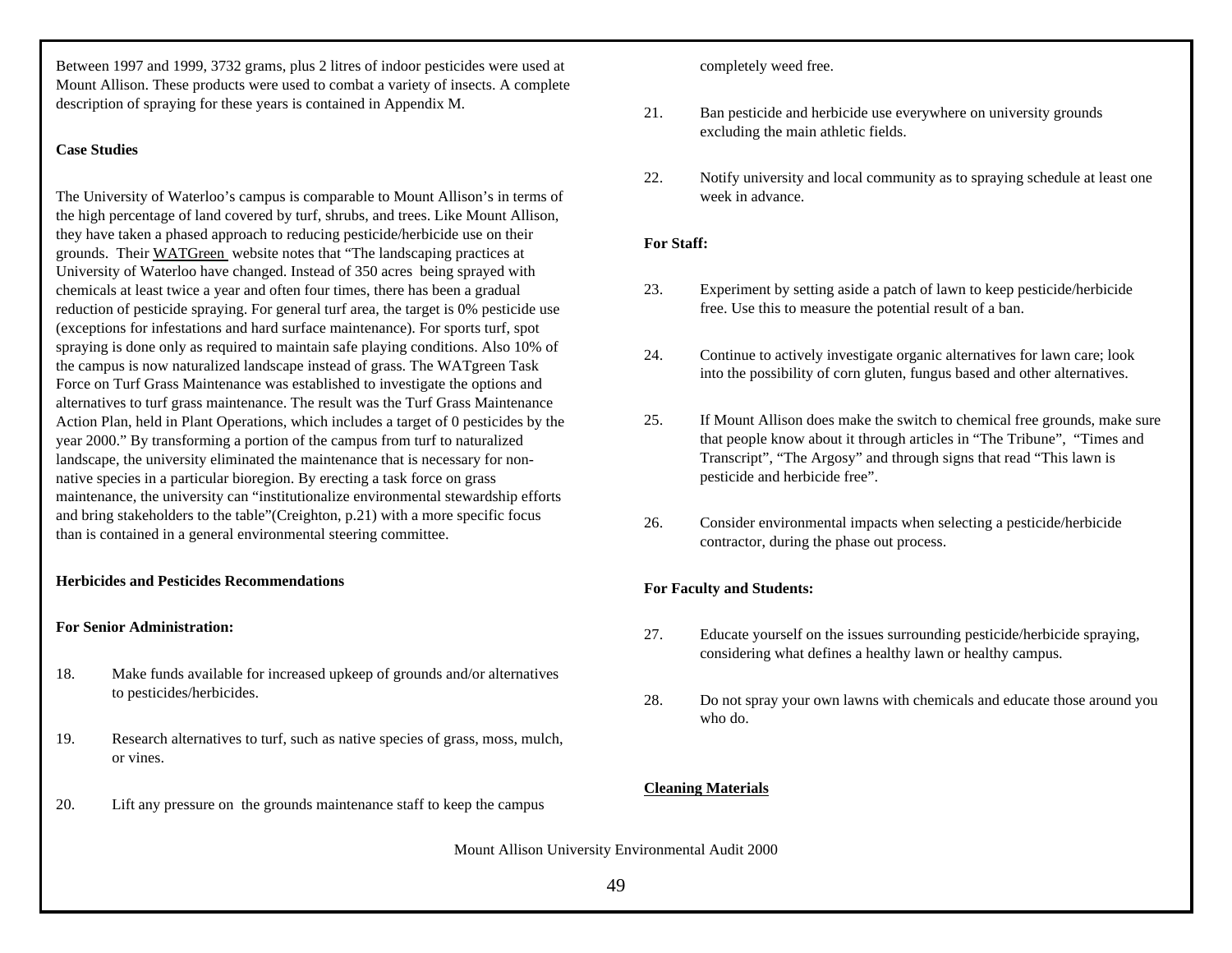### **Responsible Parties**

Cleaning materials are purchased by two departments: Facilities Management and Sodex'ho Alliance. In Facilities Management this purchasing is the responsibility of the Custodial Supervisor. At Sodex'ho Alliance, these supplies are purchased through the director of Sodex'ho Alliance on the Mount Allison campus.

## **Audit**

In the past year (May 1999-May 2000), 6 081.45 litres and 1 100.8 kilograms of cleaning products requiring Materials Safety Data Sheets were used by Facilities Management, mainly for Custodial Services. Materials Safety Data Sheets, more commonly known as MSDS, are required for all products containing ingredients hazardous to human health and requiring specific handling and disposal procedures. The MSDS information for all products purchased by the department is kept in a labelled binder at the MSDS Centre in Facilities Management and is updated by the Senior Supervisor of Custodial Services. A list of these products, the supplier, use and toxicology data is contained in Appendix N. Custodial services is open to trying new products and making changes to the list of products purchased by the department. The Senior Supervisor buys on the basis of both effectiveness and chemical content, striving to find products that contain as few hazardous materials as possible without making a job more time consuming for staff. Products are added or dropped from orders based on the level of satisfaction reported by staff. While Envirosolutions (sold by Swish) products were included as a Case Study in the Cleaning Materials chapter of the last audit, these products were tested by the custodial staff at Mount Allison and found to be less efficient. However, the department remains willing to test other environmentally friendly alternatives.

At Sodex'ho Alliance, all cleaning supplies are purchased from Ecolab, under a national contract. The auditors were informed by the Sodex'ho Alliance manager at Mount Allison that Ecolab products are all biodegradable and thus do not require any specific disposal methods. Ecolab has a list of environmental principles that are posted on the company website. For a complete list of the cleaning products used by Sodex'ho Alliance at Mount Allison, refer of Appendix O. Unfortunately, the manager failed to provide the auditors with accurate estimates on the volume of cleaners used annually.

## **Cleaning Materials Recommendations**

## **For Staff:**

- 29. Ensure that M.S.D.S. centers are kept up to date, including information on all hazardous products in use on campus.
- 30. Request full disclosure for all products and procedures from contracted cleaning supply companies, and companies contracted to do cleaning work on campus.
- 31. Purchase cleaning materials based on environmental indicators beyond human health.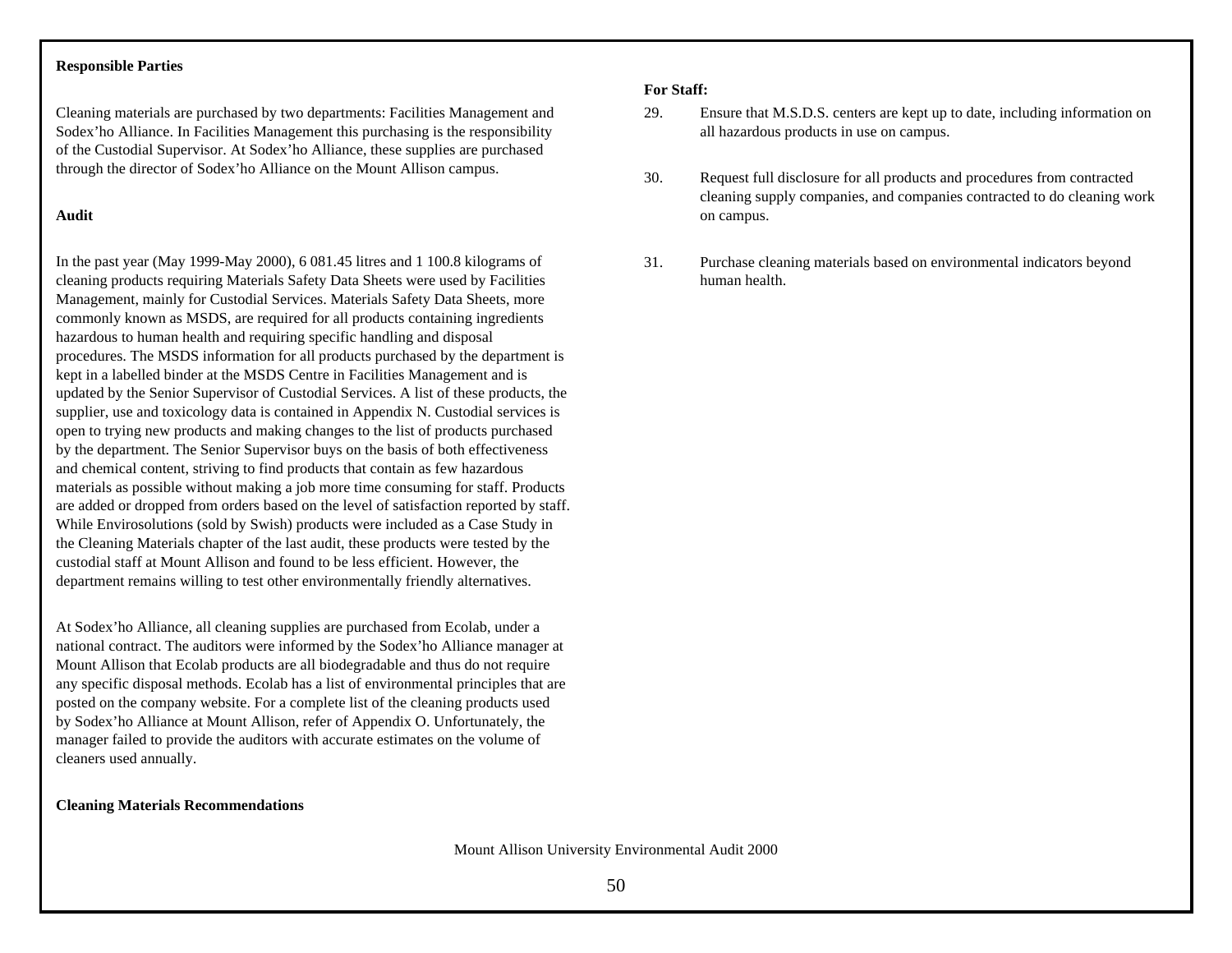- 32. Support the use of nontoxic and biodegradable options in cleaning methods whenever possible.
- 33. For Sodex'ho Alliance, keep an accurate inventory of the volumes of cleaning products used in food services.

# **Shop Chemicals**

# **Responsible Parties**

Wendell Richards, the trades supervisor at the university's Carpentry shop is responsible for the purchasing, storage, and disposal of all hazardous materials used by shop staff. Perry Eldridge is responsible for the Plumbing shop and the hazardous chemicals in it.

# **Audit**

At the time of the last audit, materials for the Carpentry shop were purchased on a monthly basis. This system has since been replaced by one wherein materials are purchased as the need arises. No inventory of products is currently kept by the shop. The main sources of hazardous material in the shop are paints, varnish, solvents, batteries, and various adhesives (see Appendix P). Of the paints currently in stock, approximately 75 per cent are water based. Approximately 50 per cent of all stains are water based. When possible, new paint purchased by the shop is water based. There is a financial incentive to choose water-based paints as they are less expensive than the oil based alternatives. Paint is stored until it dries out and everyone in the shop makes use of the same supplies, thus preventing unnecessary waste. The shop has investigated water based alternatives to traditional contact cement and other adhesives but found that these products cost twice as much and were not as effective. With the exception of the batteries used for drills, batteries used by the shop are not rechargeable. There are two main methods of disposal from the shop. Batteries and flourescent lights (which contain acid) are clearly labelled and disposed of with the regular garbage. Other materials including paints, Varsol, varnish, adhesives and contact cement are collected and at the end of the fiscal year they are transported to the Westmorland-Albert waste facility.

The Plumbing shop makes use of two chemicals. In the past two years the university plumbers utilized approximately 16 kilograms of 222 (Sewer Line and Drain Cleaner), this product is very toxic and therefore used only when there is no other alternative available. For regular plumbing maintenance, Scram, a sulfuric acid drain cleaner, is used. Roughly 288 litres of Scram were used in the last two years. Super Ream 2 was used prior to Scram but is no longer being used due to health concerns raised by the plumbers. Both chemicals used have M.S.D.S. sheets, the toxicology information given on these refers to both chemicals as slight eye, skin, respiratory tract irritants, Scram can also cause severe chemical burns.

# **Shop Chemicals Recommendations**

# **For Staff:**

- 34. Request full disclosure of procedures from all companies supplying toxic substances to the Mount Allison community. Divest from those companies with violations of environmental regulations.
- 35. Keep a complete inventory of all items purchased for the Shop.

# **Other Sources of Hazardous Waste**

The photocopiers on campus use toner cartridges and fuser lubricant that contain some hazardous materials. The fuser lubricant used by the machines consists of Polydimethylsiloxane. The toner cartridges contain Styrene/butadiene copolymer, steel powder, iron oxide and carbon. While these substances are classified as hazardous according to the Material Safety Data Sheets, none of them are particularly dangerous; the most serious threat posed by these materials is minor respiratory irritation. All chemicals are used up in the photocopy process and the empty cartridges are sent to a recycling company where they are either re-filled or disposed of.

The Owens Art Gallery uses approximately 189.5 litres of latex paint each year when repainting the walls for various shows. Paint is kept by the gallery until it is completely used.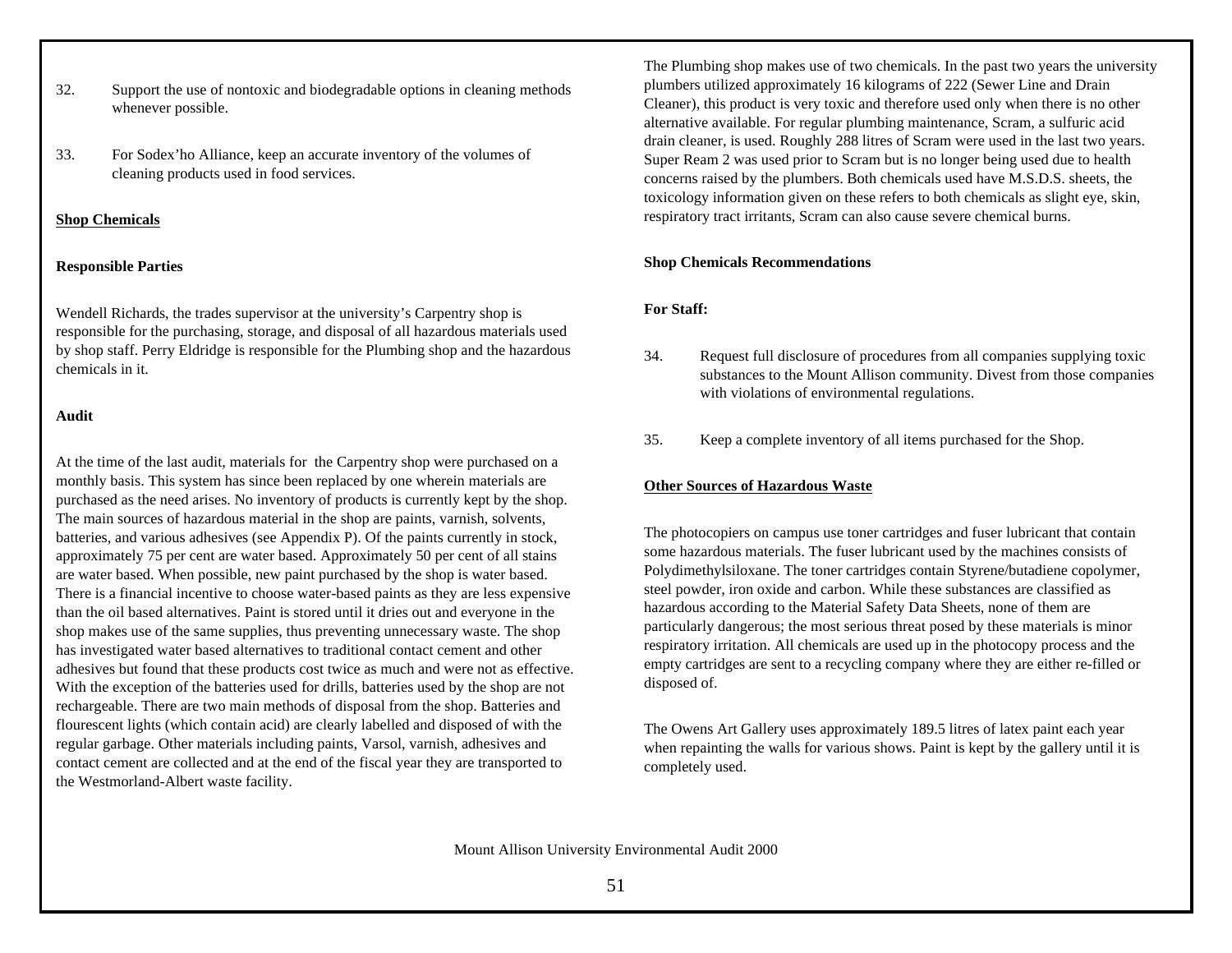There are currently 42 full size refrigerators on campus and every year residents bring mini fridges for personal use. As old refrigerators are replaced or left behind by students, the university collects them and pays \$50.00 for the reclamation of the refrigerant (CFCs), thereby diverting them from the waste stream. There are no figures for the quantity of these products used by residents and there are no regulations relating to what can or cannot be brought onto residence property, apart from conventionally forbidden drugs. Batteries containing mercury cause damage to fish and aquatic ecology when released. However, they are rarely recycled by students. Rechargeable batteries are available at various retail outlets in Sackville, and other batteries can be dropped off at Wheatons to recycle their mercury.

The pool in the Athletic Centre utilizes approximately 4 344.6 litres and 901 kilograms of chemicals during a two year period. For information regarding the types and quantities of chemicals used in the Athletic Centre pool refer to Appendix Q. Various alternatives to the chemicals used can be found and have been used quite frequently in the past. Some of these alternatives included ozone, ionizers and magnets. Information on these and other alternatives can be found at www.enviro.org.

Hazardous materials are sometimes brought in by contractors and used for various maintenance work around campus. The university does not currently track the use of these chemicals or their respective disposal procedures.

# **Other Sources Recommendations**

# **For Senior Administration:**

- 36. Establish regulations limiting the quantity and type of products with hazardous materials that residents are permitted to bring onto campus.
- 37. Request a \$50 deposit for any mini fridges that are brought onto campus to ensure their removal.
- 38. Continue to recycle Freon from all fridges on campus.

# **For Staff:**

39. Request full disclosure on hazardous materials used by companies contracted to do work on the campus. Consider including a request for less hazardous alternatives to these materials in work conracts.

# **Students:**

- 40. Use the fridges in residence kitchens, instead of mini-fridges installed in each residence room.
- 41. Request information on the chemical ingredients of products that you purchase. Avoid products with toxic components and any companies refusing to provide ingredient disclosure.

# **General Recommendation**

# **For Senior Administration:**

42. Ensure that a consolidated system of monitoring the purchase, use, and disposal of *all* hazardous materials at Mount Allison University is established.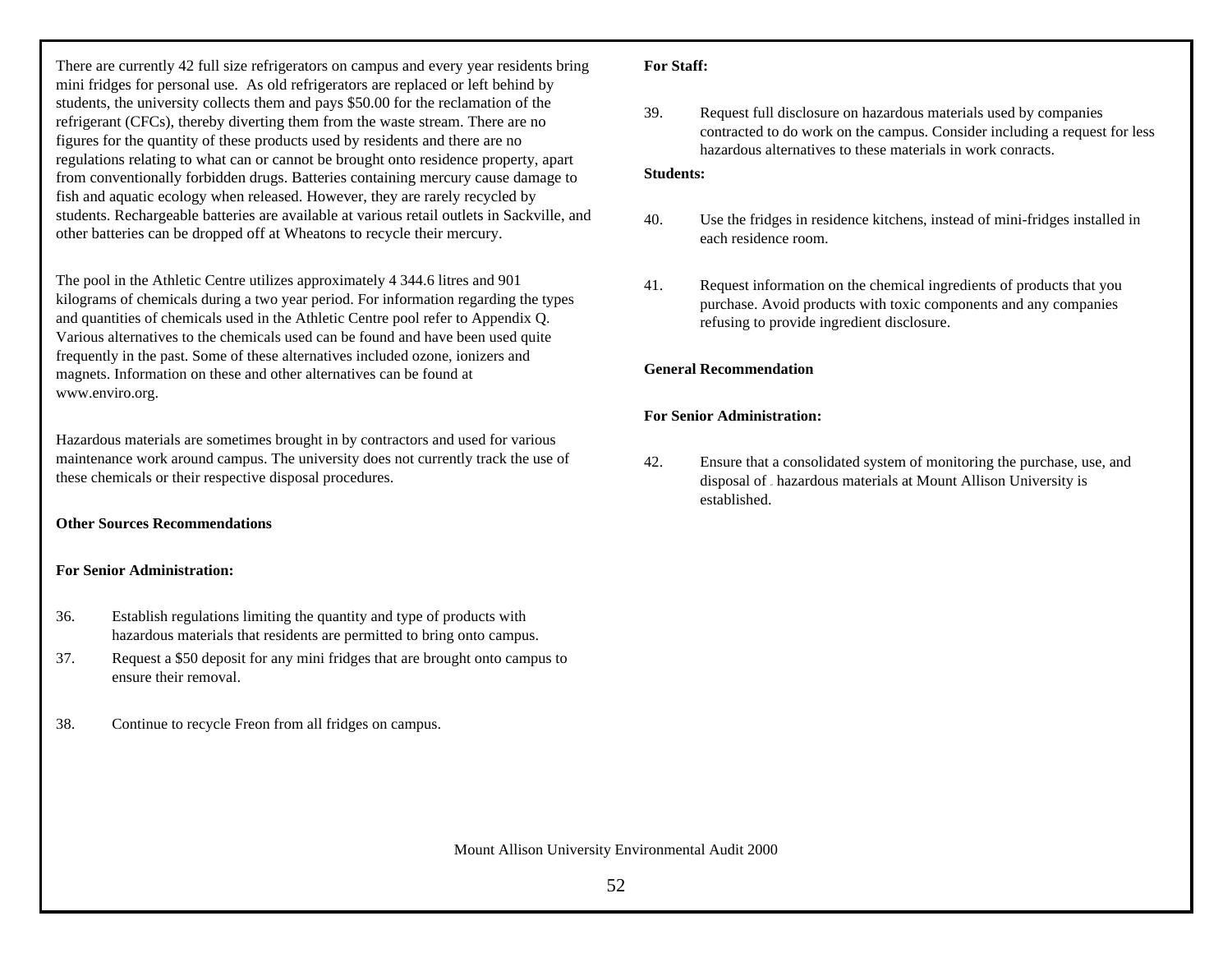# **Figure 8.4 Review of Current Environmental Policy**

| <b>Current Performance Indicator</b>                               | <b>Current State of Affairs</b>                                                                                                                                                                       | Proposed Change to Performance Indicator                                                                                                                                        |
|--------------------------------------------------------------------|-------------------------------------------------------------------------------------------------------------------------------------------------------------------------------------------------------|---------------------------------------------------------------------------------------------------------------------------------------------------------------------------------|
| Pesticides are used on campus only<br>when required                | One application of herbicides is applied each year, pesticides<br>are used only if pests are sited. Spraying is $\lrcorner$ limited to problem<br>areas.                                              | The term 'required' should be backed with further definition and<br>specifications as to areas and types of pesticide permitted on<br>campus.                                   |
| Micro-scale laboratories are used                                  | The micro-scale method is increasingly being implemented at<br>this university, especially in first-year chemistry laboratories.                                                                      | No change proposed.                                                                                                                                                             |
| Effective, environmentally friendly<br>cleaning supplies are used. | Cleaning supplies tend not to be purchased with price foremost<br>in mind. Human health is the primary factor in purchasing.                                                                          | Change policy to encourage custodial staff to evaluate cleaning<br>products based on a broader environmental impact, beyond human<br>health.                                    |
| The transportation of all hazardous<br>materials is monitored.     | Hazardous materials are monitored in a series of smaller<br>systems, including the Fine Arts department and Science Stores.<br>A university-wide monitoring database has not yet been<br>established. | A target date should be set for the implementation of a university-<br>wide monitoring system to track the transportation of hazardous<br>materials to and from the university. |

**Letter Grade:** D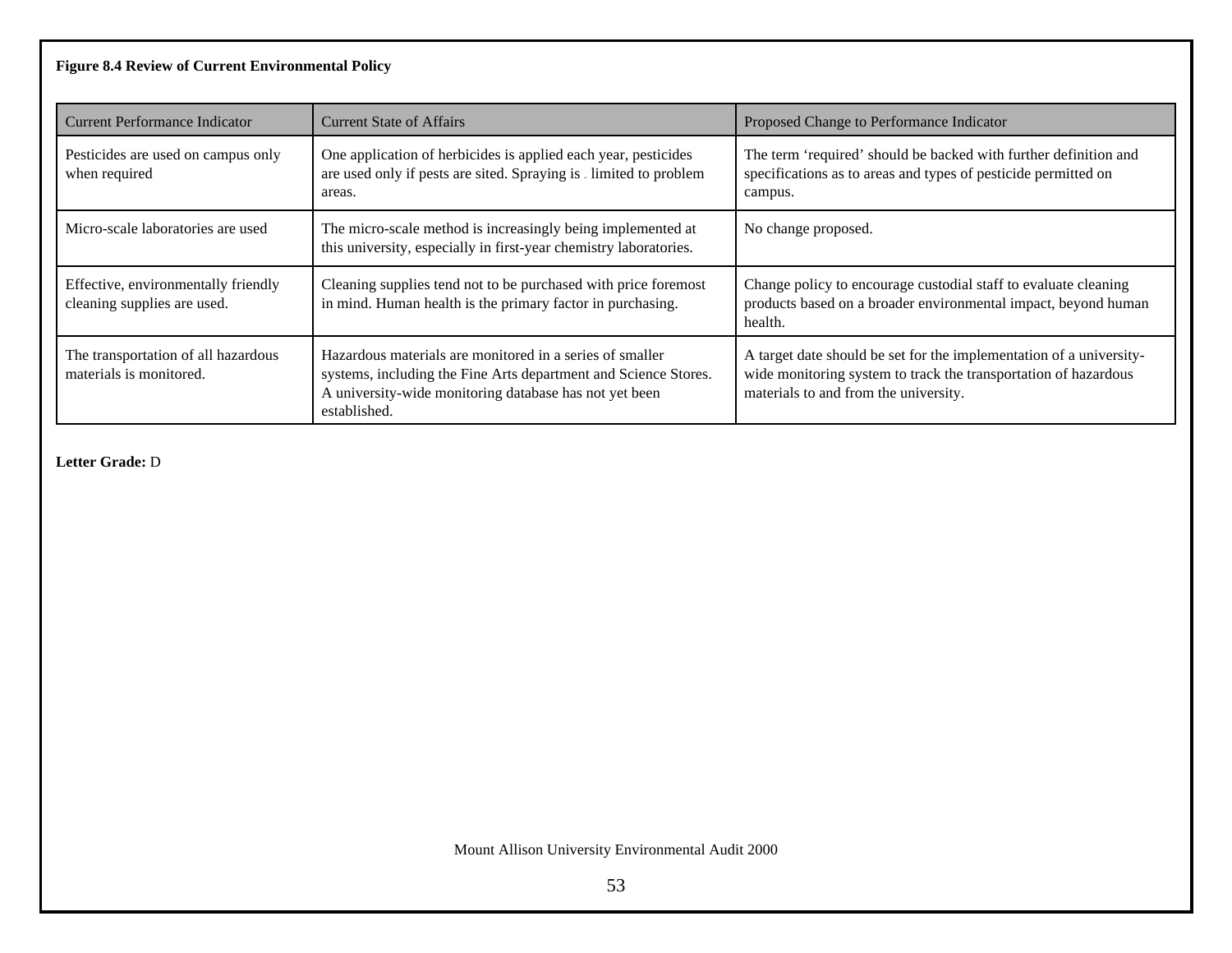

# **Solid Waste**

### **Introduction**

In the past year Mount Allison sent 305.7 tonnes<sup>1</sup> of garbage to landfill. This shows an increase of between 30 and 80 tonnes<sup>2</sup>. There are still many areas where this volume could be further reduced. The auditors found that many members of the university community do not know what and where to recycle on this campus. The number of recycling containers on campus is inadequate, both within buildings, and on the grounds. Remedying both these problems may in future reduce the amount of recyclable material going to landfill each year. At the same time it is very important that the university take into account the other two R's: reduce and reuse. These concepts are examined throughout the audit when discussing purchasing and use of various resources both natural and otherwise.

### **Environmental Significance**

Solid waste operates on a direct input-output relationship, simply meaning that a percentage of what is produced and consumed is present in landfills. In recognizing this direct relationship, human beings worldwide are gradually coming to understand that the solution to overflowing landfills is not more landfills, but a drastic change both in the level of consumption and the means of disposal. The three R's approach has, in the last decade, become the most popular solution to both consumption and disposal, the three R's being Reduce, Reuse, and Recycle. Most likely because it demands the least in terms of personal lifestyle change, recycle quickly became the most preferred of the three R's. When given the option to either a) **reduce** their consumption of a beverage bought in a disposable container altogether, b) purchase a beverage in a **reusable** container (glass or plastic as opposed to cardboard or aluminum), or c) deposit the beverage container in a **recycling** bin in handy proximity to the traditional garbage can, most people have selected c) as being the easiest of the three. But at the current rate of consumption, extensive energy is required to operate recycling facilities. For this reason, and because more of the world's resources are rapidly being depleted each day that recycling is selected over reducing and reusing, it is vital that we reassess our approach to solid waste management to achieve a rate of consumption that is more sustainable.

# **Current Environmental Policy**

"The University will endeavour, under the supervision of the Department of Facilities Management, to minimize solid waste production."

The performance indicators for this section are as follows:

- "Solid waste generated by the university is limited.
- There is an effective paper waste reduction program.
- An effective recycling program is maintained across campus.
- Yard waste is used as mulch on campus grounds
- Furniture is offered for sale or donation prior to disposal." (Section 2.6, Mount Allison University Environmental Policy, www.mta/ca/environment )

<sup>&</sup>lt;sup>1</sup>This figure calculated using total loads sent to fill in that period multiplied by the average weight of a load of garbage, as weighed by grounds staff in April 1998.

 $2$ There is a discrepancy between the volume of garbage listed in the 1998 audit which states 224 tonnes, and the figures contained in a report produced by the Grounds Manager in April 1998 which states 269.87 tonnes.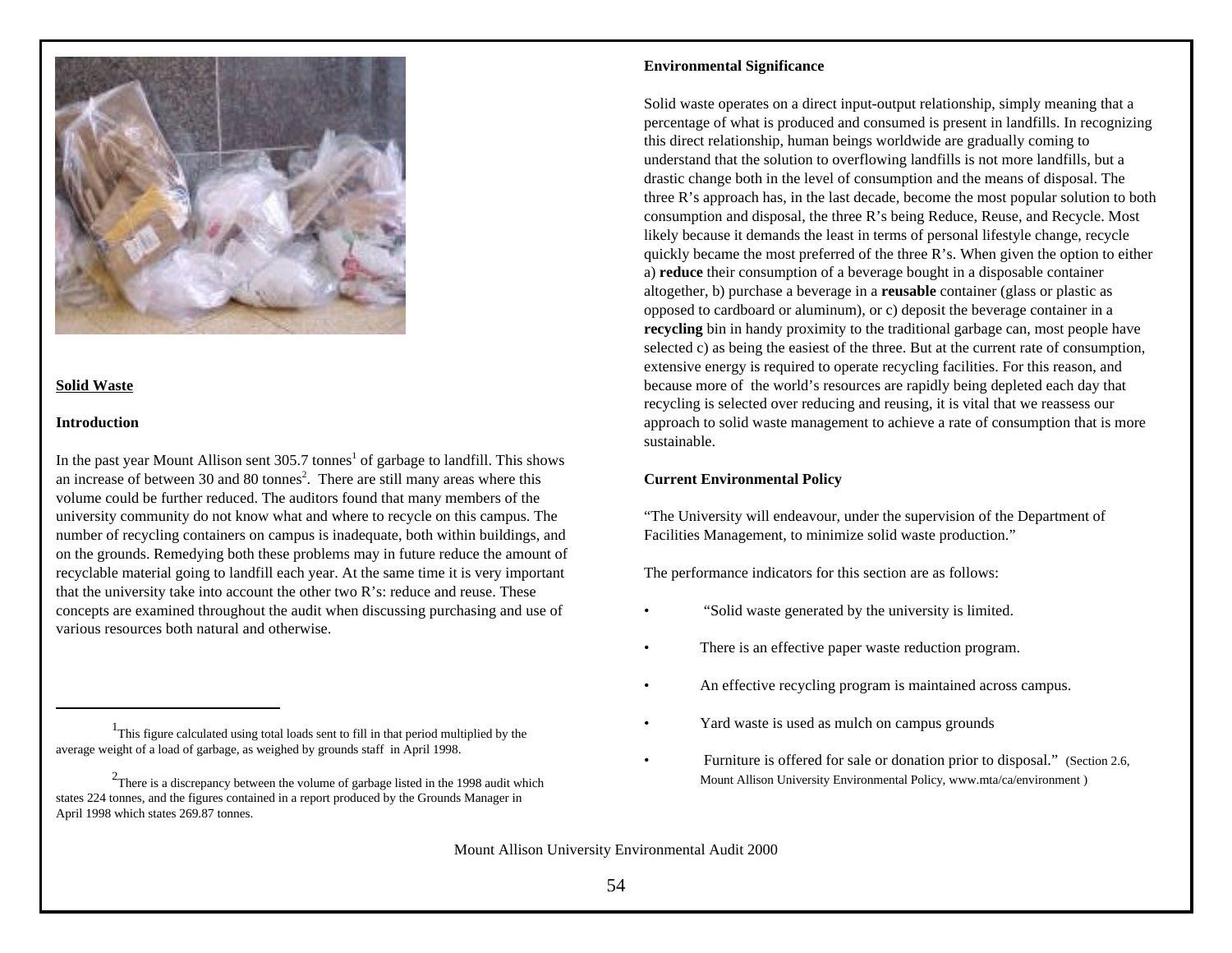### **Responsible Parties**

The custodial and grounds staff and their respective supervisors, working within the operations of Facilities Management, are responsible for the collection and disposal of solid waste at Mount Allison.

### **Audit**

At Mount Allison, solid waste falls into two categories: material sent to landfill, and material which is recycled.

# Material Sent to Landfill

Between September 1998 and September 1999, approximately 305.7 tonnes of garbage were transported to landfill. The 1998 audit reported 224 tonnes, although the report prepared by the Grounds Supervisor shows 269.87tonnes as the total for that year. The significant increase in loads removed from the university since the time of the last audit could be due in part to the decision to transport all waste from construction jobs with university vehicles as opposed to contracting a sanitation company to move the waste. This decision was made for financial reasons. There may also be a discrepancy between how full different grounds staff fill the truck before transporting it from the campus. If a truck is not filled to capacity, more loads are transported overall<sup>3</sup>.

Solid waste sent to landfill is transferred from individual garbage cans in buildings and on the grounds to central locations by the custodial and grounds staff. Following this, it is collected from these sites and transported by the school grounds vehicles to the Tantramar Sanitation facility. Tantramar Sanitation then transports the waste to the landfill at Westmorland-Albert**,** a solid waste facility outside Moncton. Apart from landfill, the scrap wood produced by the Trades Shop in building and grounds repairs is burned off site. Currently, the grounds department at Mount Allison sends yard waste-grass clippings, leaves, and branches-to landfill. This material should be composted and/or turned into mulch to be reused in landscaping as stipulated by the policy.

As furniture wears out or is deemed unsuitable for use in the university buildings, it is replaced. Decisions on what pieces to replace are made by the Facilities Requirements Manager. Some items are stored for future or short term use on

<sup>3</sup>Information on loads sent to fill obtained in a phone interview with Grounds Manager Debby Wynberg, July 11, 2000.

campus, while most things are sold at a yearly sale coordinated by the Purchasing Manager.

The amount of waste produced in food services has greatly decreased as a result of the renovations to Jennings Hall. Combining two meal halls into one facility means less food is thrown out. This waste continues to be sent to a nearby pig farm for slop. This amount could be further reduced if students took only as much food as they needed. The director has no objections to posting signs reminding students to do so.

At Sodex'ho Alliance, much waste is produced from packaging. The director informed the auditors that products are purchased in bulk wherever possible. While this is primarily a financial consideration, it does help reduce the amount of packaging per volume of food. In addition, many products that were once packaged in boxes are now packaged in bags, which has in turn decreased the amount of waste produced. Upon encouragement from various students, the director has purchased cream and sugar dispensers to replace the individual packages used in the past. These will be available at both Jennings and the Golden A Cafe in September. China and stainless steel cutlery make the amount of solid waste produced considerably lower than it might be. Currently, food services uses disposables in the Golden A Café, for catering conferences, at outdoor events, in emergencies, and for sick trays and bag lunches. In the past two years since the last audit, approximately 25 500 styrofoam cups, 6 000 paper plates, and 4 500 pieces of plastic cutlery have been used in the Golden A Café. Approximately 66 000 styrofoam cups, 66 000 paper plates, and 88 000 pieces of plastic cutlery were used for all other events during this period. The director of Sodex'ho Marriot informed the auditors that meal hall staff would be willing to put food in reusable containers for sick trays if students provided their own, but that is becuase it would be difficult to monitor return of the containers, the facility would not supply them. The meal hall already loses a substantial amount of china and cutlery each year to theft and breakage. Disposables are currently used in the Golden A Café because the dishwasher in the cafe does not have the capacity to wash the number of dishes produced each day, and because it is feared that the lay-out of the room makes it hard to prevent theft. However, the cafe does offer a discount to those who bring their own coffee mug. Of 60 respondents to the Environmental Audit Campus Questionnaire question: "Do you support the use of reusable containers, and/or reduced packaging overall in food services on this campus", 59 answered yes.

It was recommended in the last audit that food services consider switching to recycled napkins. As of yet, Sodex'ho Alliance continues to purchase "White Swan" <sup>3</sup>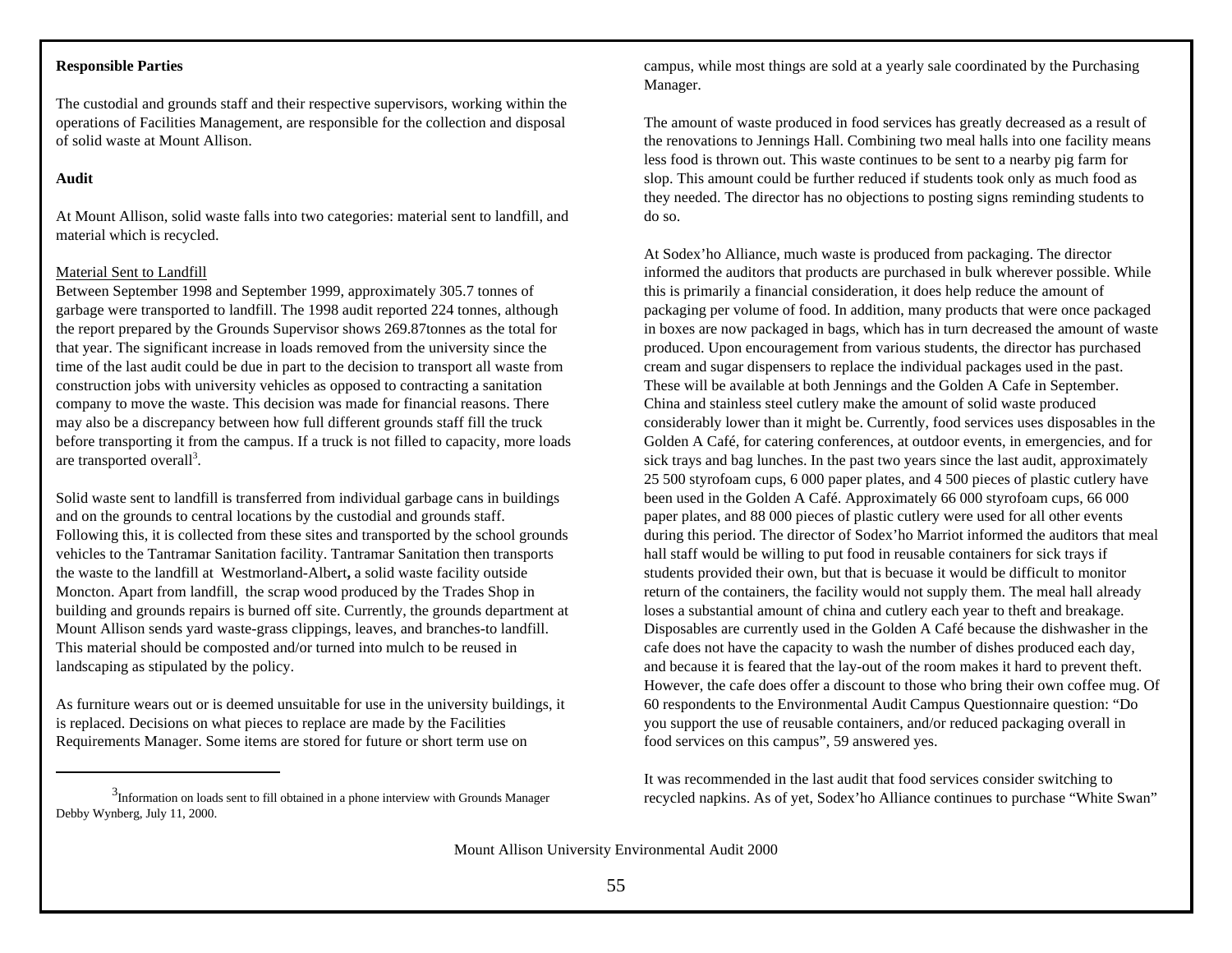napkins from Scott, made with 100% virgin fibre. The auditors were informed that white napkins are purchased for aesthetic purposes, but that with sufficient student support, the director would consider switching to recycled napkins. Overall, the number of napkins used has decreased from 1.5 cases to 1 case per day since the opening of the new Jennings. This is likely the result of the individual napkin baskets placed in each table in the new facility, replacing the dispensers that were once located at the entrance to the meal hall.

## Recycling

The university first began separating out recyclable materials in 1989. This began as a student initiative, but was institutionalized in 1994 and made the responsibility of the custodial and grounds staff in terms of containers, collection, and transportation from the campus through contracted recycling facilities. The scope of the program remains virtually unchanged since its beginnings, with paper products and beverage containers being the two types of materials recycled by the university. Currently, paper is sent to the Dorchester Penitentiary where it is shredded and used as animal bedding. This began in September 1998, prior to which time paper was picked up by Ergon. Between September 1998 and September 1999 approximately 3 238 bags of paper were sent to the Penitentiary. For the past two years, beverage containers have been recycled by Wheatons, although this was done by Valley Glass for five years prior. The Wheatons depot located at the Industrial Park in Sackville accepts both glass and plastic containers (for information on the quantity of beverage containers recycled from October 1998 to April 2000, refer to Appendix R). The collection of both paper and beverage containers is similar to the collection of waste destined for landfill. Individuals deposit their recyclables into the appropriate bins on their floor or building, after which custodial and/or grounds staff transfer the material to central locations. In the case of paper, material is collected in a room on the ground floor of Harper Hall

In food services, recycling has changed little since the last audit. Paper products are recycled wherever feasible. Cardboard cannot be recycled as it requires too much space to store on site. A cardboard baler would minimize the amount of space required to store boxes. Cans are not recycled because rinsing them would require additional labour and wages, which the company cannot afford at this time.

Despite the relatively long history of recycling at Mount Allison, participation in the program remains quite low. When conducting an examination of the composition in a days worth of garbage from Centennial Hall, the auditors found it

contained approximately 50% recyclables and 50% waste<sup>4</sup>. The study done by Amelia Clarke in November 1994 showed 52% recyclables on average. These figures, show virtually no change in the level of recycling taking place on this campus<sup>5</sup>. In the Environmental Audit Campus Questionnaire sent to all members of the university community, 56% of those who responded answered no to the question "Do you feel you have an adequate understanding of recycling on this campus?" Although the recycling system on campus has changed little since 1994, there appears to be a lack of understanding within the university community which may be contributing to a lack of participation.

As was predicted in the last audit, the municipality of Sackville recently (1999) switched to the Wet-Dry system introduced by Westmorland-Albert Solid Waste Corporation. Some of the confusion associated with recycling on the university campus may have to do with the implementation of a system that is incongruent with the university's. As of yet, Westmorland-Albert is not accepting waste from institutions, although they plan to phase this in over the next year<sup>6</sup>. The Custodial Supervisor is currently researching the logistics of implementing the program when the phase-in begins.

The Wet-Dry garbage separation system is a simple measure used to divert the maximum amount of solid waste from landfill. The basis for the proper working of the system is public participation. Garbage in the home is separated into a blue bag (for the dry garbage) and a green bag (for the wet garbage). The garbage is then picked up by the municipality at curb side and transported to the Westmorland-Albert facility. When the garbage arrives on the site it is separated into its respective pile. The Dry garbage goes through a series of sorting stations where recyclables such as paper, plastics, metal and cardboard are removed (the facility will remove and sell any recyclable for which there is a market). The garbage that is not separated for recycling is sent to landfill. The Wet garbage is mechanically sorted to

 $4$ This percentage was obtained from a composition study of a day's worth of garbage produced by Centennial Hall in May, 2000. This building was selected as one of the buildings on campus that runs closest to the typical September-April capacity in the summer months.

<sup>5</sup> Amelia Clarke's figures were referred to in the 1998 Audit and assumed to be relatively accurate at that time as the recycling system had changed little since then.

<sup>&</sup>lt;sup>6</sup>Information obtained through a telephone interview with Marc Ducette, public relations at Westmorland-Albert. May 2000.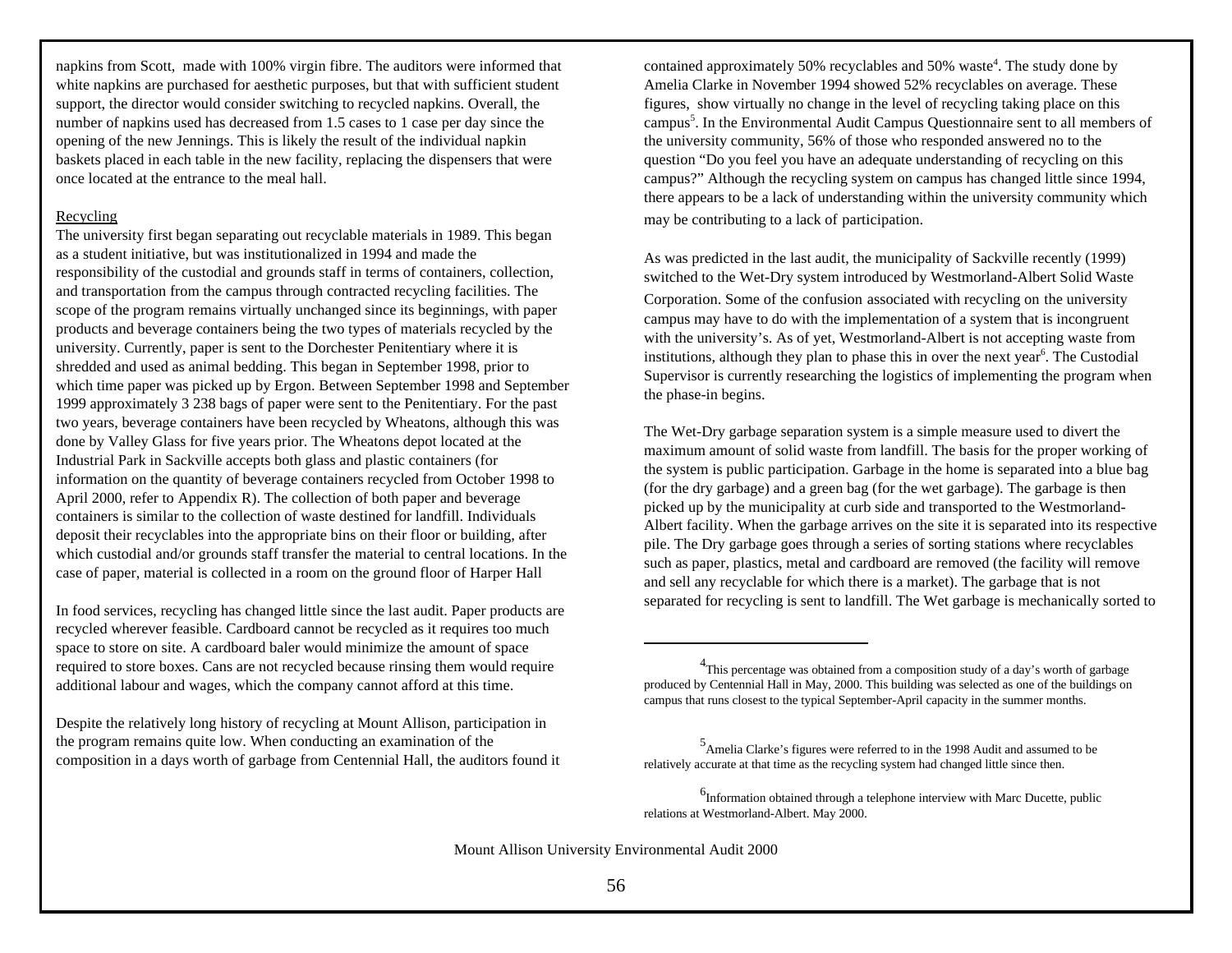remove all that is not compostable (this is done by sifting the waste, the smaller bits of garbage are sent to be composted). The compostable materials are then sent to long horizontal silos where they will become compost over time. The garbage that is not sent to the compost silos is diverted to landfill. The sorting of the garbage into Wet and Dry is done as shown in figure 9.1.

## **Figure 9.1**

| <b>Wet Garbage- Green</b><br>Bag                                                                                                                                                                  | Dry Garbage-Blue Bag                                                                                                                                                                                                                                                                                                                                         |                                                                                                                                                                                                                                                                                                      |
|---------------------------------------------------------------------------------------------------------------------------------------------------------------------------------------------------|--------------------------------------------------------------------------------------------------------------------------------------------------------------------------------------------------------------------------------------------------------------------------------------------------------------------------------------------------------------|------------------------------------------------------------------------------------------------------------------------------------------------------------------------------------------------------------------------------------------------------------------------------------------------------|
| -food scraps<br>-animal waste<br>-sawdust<br>-ashes<br>-bandages<br>-feminine hygiene<br>products<br>-lint<br>-plants<br>-serviettes<br>-vacuum cleaner waste<br>-paper towels<br>-facial tissues | -aluminum cans<br>-pie plates<br>-foil paper<br>-plastic bags<br>-binders<br>-books<br>-glass/metal/plastic<br>-bottles<br>-cardboard<br>-bubble packaging<br>-cereal box liners<br>-clothes<br>-coat hangers<br>-drink boxes<br>-deodorant<br>-combs<br>-computer discs<br>-audio/video cassettes<br>-egg cartons<br>-frozen juice containers<br>-furniture | -magazines<br>-milk cartons<br>-overheads<br>-packaging<br>-paint brushes<br>-pizza boxes<br>-bottles<br>-containers<br>-posters<br>-pencils/pens<br>-nylons<br>-potato chip bags<br>-Styrofoam<br>-telephone<br>directory<br>-utensils<br>-wrapping paper<br>- printer cartridges<br>-etc, etc, etc |
|                                                                                                                                                                                                   | -leather                                                                                                                                                                                                                                                                                                                                                     |                                                                                                                                                                                                                                                                                                      |

The amount of material going to landfill from this university could potentially decrease if the Wet-Dry system were implemented. It is important to note that while the system is designed to be as simple and all-inclusive as possible, there are a number of steps an institution of this size can take to get the most out of waste

material beyond the two bag approach. This includes on-site composting and separation of paper from the Dry material. Mount Allison could reap the benefits of creating its own fertilizer from the compost, and could continue to donate its recyclable paper to the Dorchester Penitentiary.<sup>7</sup> To supplement the changeover, better signage and more recycling containers around the campus (both inside and outside), could also improve the current system.

# **Case Studies**

# **Acadia University**

Acadia University in Wolfville, Nova Scotia recently implemented an upgraded waste management program on their campus. Though the program is currently running in only a handful of buildings, there are plans in place to expand throughout the university. In two of the residences, each room is equipped with a two-slotted recycling bin for paper and beverage containers. Attached to this is a container for compostable material. On each floor there is a central bin for recyclables and compost. Students are responsible for emptying their waste into these bins. Following this the custodial staff transfers each floor's waste to a main bin on the ground floor. The grounds staff are responsible for transporting garbage, recyclables, and compost to the local solid waste facility. In addition, the university is currently constructing a botanical garden and research station on campus. When this facility is finished, composting will be done on site and the biodegrading process studied by the science departments.

# **University of Waterloo**

The University of Waterloo has an extensive composting program in place. This program has three main components:

> • **Windrow composting** is used mainly for yard wastes."Windrows are long rows of organic material stacked into elongated piles with a triangular cross-section

(approximately five metres across and two metres high). Leaves, yard waste and flowers from the beds on campus have been

 $^{7}$ Information on the Wet-Dry system obtained throught a meeting with public relations personnel Marc Ducette, May 2000.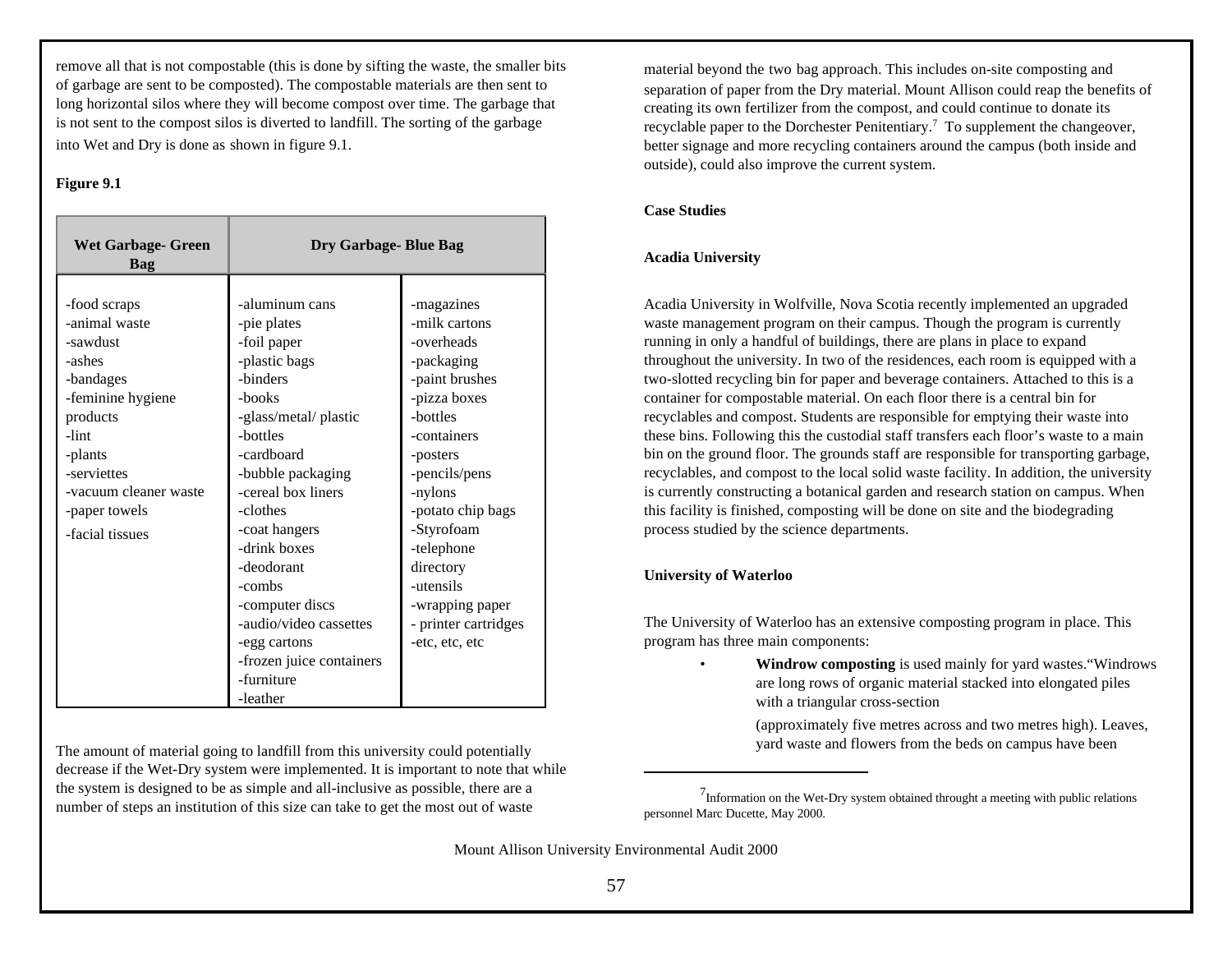composted since the early 70's... The windrow is turned with front-end loaders on a regular basis, as time permits or as needed (approximately every 2-3 months). The resulting compost is used for greenhouse potting soil, fill for tree holes, and topsoil. Branches and tree parts are collected and chipped. The wood chips are used on campus gardens and walkways."

- **"Backyard" composting** is used for smaller scale operations such as "Minota Hagey Residence and the Environmental Studies coffee shop. In 1996, students made 3-bin composters for implementation at Colleges and other small coffee shops, where this type of composting is recommended."
- **"Vermicomposting** is the process of using earthworms and other micro-organisms to convert organic waste into a dark, nutrient-rich soil conditioner." This method is recommended for office use. Currently several offices on the Waterloo campus are using this method.

By using organic waste to produce compost, not only does the university have an inexpensive source of fertilizer for house plants, gardens, shrubs, lawns and trees but a significant quantity of waste is diverted from the landfill. (http://www.adm.uwaterloo.ca/infowast/composting.html)

## **Recommendations**

## **For Senior Administration:**

- 1. Make funds available to purchase a cardboard baler for Jennings Hall.
- 2. Secure funds for the implementation of an effective campus wide recycling program.

### **For Staff:**

- 3. In addition to regular garbage cans outside add a bin for recycling drink containers next to all garbage cans on the main campus grounds.
- 4. Label garbage cans with a sign reading: Please put all paper, cardboard, and drinking containers in the bins provided.
- 5. Sodex`ho Alliance should pursue the possibility of recycling more of their solid waste materials. These materials could either be picked up by  $\Box$ , or be transported to the Westmorland-Albert Solid Waste Corporation. These materials include plastic, cardboard and aluminum/tin cans.
- 6. Further research the possibility of mulching and composting yard waste on campus. With proper composting methods the concerns over the spread of disease might be avoided.
- 7. Initiate a paper recycling program in all academic buildings and in all offices. This program should be constructed so that a blue paper recycling box should be found in every classroom and in all offices. A common paper collection site should be in place on each floor of the buildings where individual boxes can be emptied.
- 8. The time line illustrated in figure 9.2 is a plan for improving solid waste management on this campus beginning with maximizing the potential of the existing recycling program, through to implementation of the Wet-Dry program, and the creation of an on-site compost.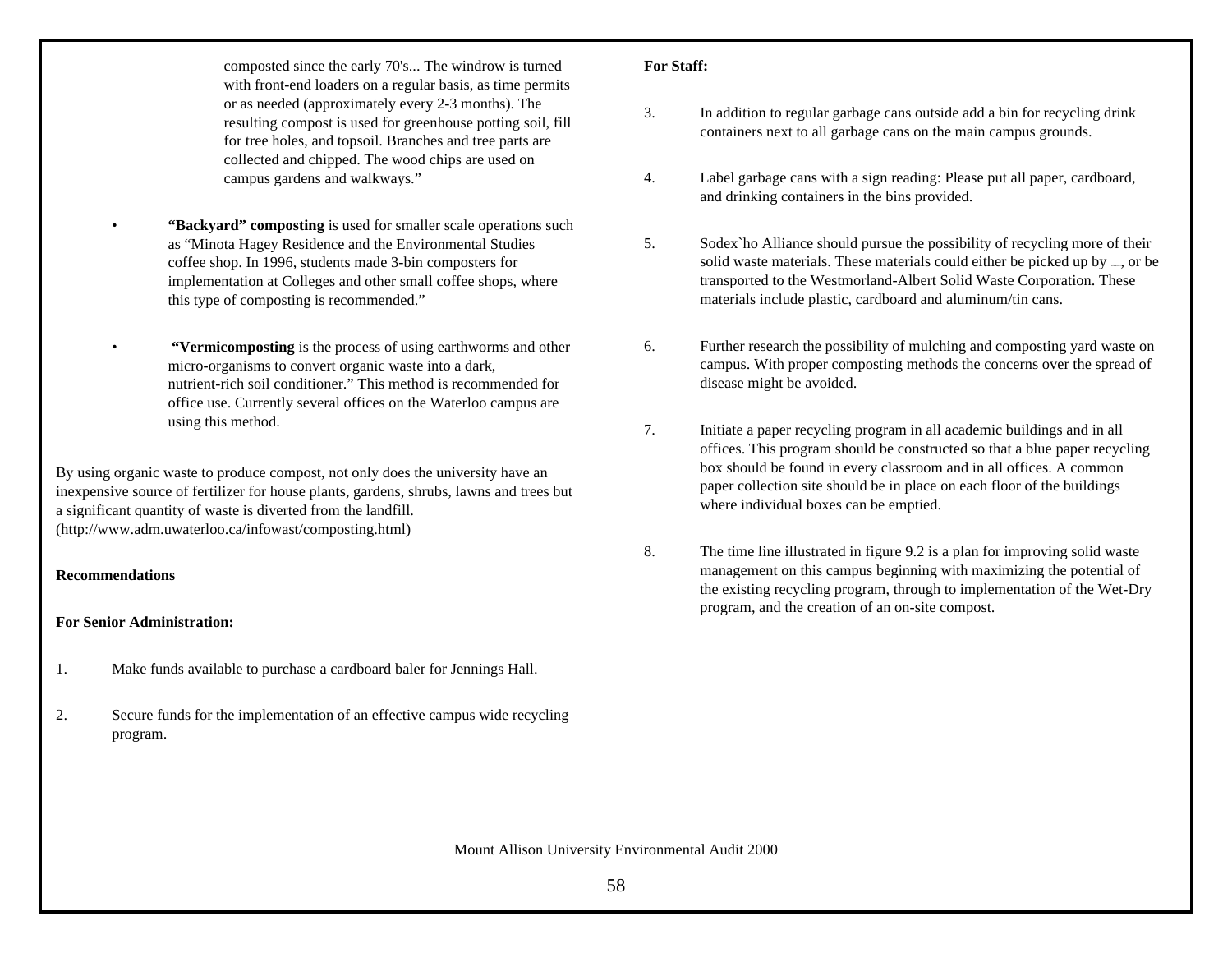| Figure 9.2                                 |                                                                                                                                |                                                                                                                                                                                                 |  |
|--------------------------------------------|--------------------------------------------------------------------------------------------------------------------------------|-------------------------------------------------------------------------------------------------------------------------------------------------------------------------------------------------|--|
| <b>Time Frame</b>                          | Goal                                                                                                                           | <b>Plan of Action</b>                                                                                                                                                                           |  |
| August-September<br>2000                   | 1. Increase awareness amongst students, staff, faculty<br>and administration on Mount Allison's existing<br>recycling program. | -increased signage on recycling bins and garbage cans<br>-announcements at meetings (staff, residences, administration,<br>etc) to educate about the system and encourage increased<br>usage    |  |
|                                            | 2. Continue researching the logistics of<br>implementing the Wet-Dry system at the<br>university                               | -set up a group of students, custodial staff and supervisors,<br>grounds staff and supervisors, and the appropriate<br>administrators to conduct this research                                  |  |
| -when funding<br>options become<br>clearer | 3. Expand the existing recycling system to<br>include<br>a) bins for beverage containers outside the library                   | -locate the funding required, either in the Facilities<br>Management budget or through outside funding grants                                                                                   |  |
|                                            | and the Student Centre                                                                                                         |                                                                                                                                                                                                 |  |
|                                            | b) a bin for drinking containers next to every paper<br>recycling box                                                          |                                                                                                                                                                                                 |  |
|                                            | c) bins in each office for paper recycling                                                                                     |                                                                                                                                                                                                 |  |
| October 2000                               | 4. Create a compost site on campus                                                                                             | -have those members of the university community who have<br>expertise in composting work on creation and maintenance                                                                            |  |
|                                            | 5. Start a campus-wide composting system                                                                                       | -place buckets on each floor of the administrative, academic,<br>and residence buildings for compost material.<br>-set up student volunteers to empty buckets daily into the<br>central compost |  |
|                                            |                                                                                                                                |                                                                                                                                                                                                 |  |
| ongoing                                    | 6. Monitor recyclable and compostable content in<br>garbage sent to landfill                                                   | -conduct monthly inspections of garbage bags prior to<br>removal from campus, record results                                                                                                    |  |
|                                            |                                                                                                                                | -increase education and encouragement on recycling and<br>composting according to findings                                                                                                      |  |
| January 2001                               | 7. Have funding and infrastructure prepared for<br>implementation of the Wet-Dry system                                        | -to be decided by the group proposed to meet goal #2                                                                                                                                            |  |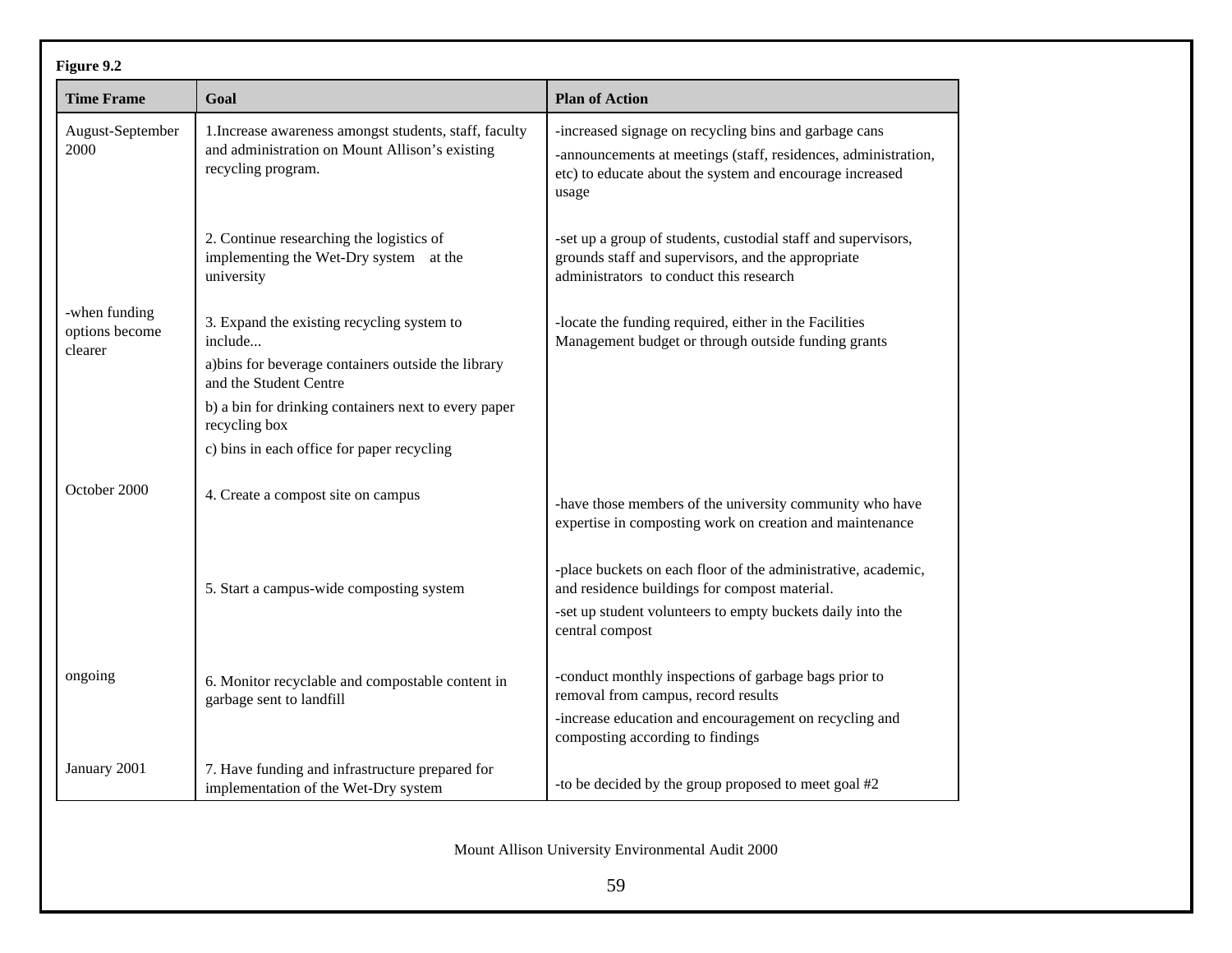# **For Faculty and Staff:**

9. Ask suppliers of products to minimize packaging and inquire as to whether they`ll pick up and reuse bubble paper, Styrofoam packing pieces, etc.

# **For Students:**

- 10. The recycling representative in each residence should have a much larger role than making sure all bottles are ready for pick up. Duties could include:
	- Posting signs over bins instructing what can and can't be recycled and ensuring that they are followed.
		- Setting up containers for reusables like yogurt containers and plastic bags and taking them to preschools, the Salvation Army,etc .
	- Putting out a box in September and April to collect discarded clothes and other items, when students are packing or unpacking, to take to the Salvation Army.

# **For Staff, Faculty and Students:**

- 11. Make an effort to ensure that everything that can be reused or recycled is not thrown out.
- 12. If living off campus Wheatons (536-0351) will pick up recyclables and also give information about what can and can`t be recycled.
- 13. Canvas bags and backpacks can be used instead of plastic bags. If you do have plastic bags, the Salvation Army will accept them and reuse them.
- 14. Daycares, kindergarten class rooms etc. will often gladly take old yogurt containers, etc. for arts and crafts.
- 15. Bring unwanted clothing, books, furniture, etc. to the Salvation Army.

- 16. Educate those around you if you notice them throwing out something which could be recycled or reused.
- 17. Before making any purchase, business related or personal, consider the following questions before making a decision:
	- Do I really need this product?
	- Can I buy it used ?
	- Could I repair or refurbish the old item instead ?
	- Can I loan or lease it from someone else?
	- Does it contain recycled/recovered materials ?
	- Will this product reduce waste in my office ?
	- Is it made from non toxic materials ?
	- What kind of packaging is used?
	- Is it reusable or recyclable ?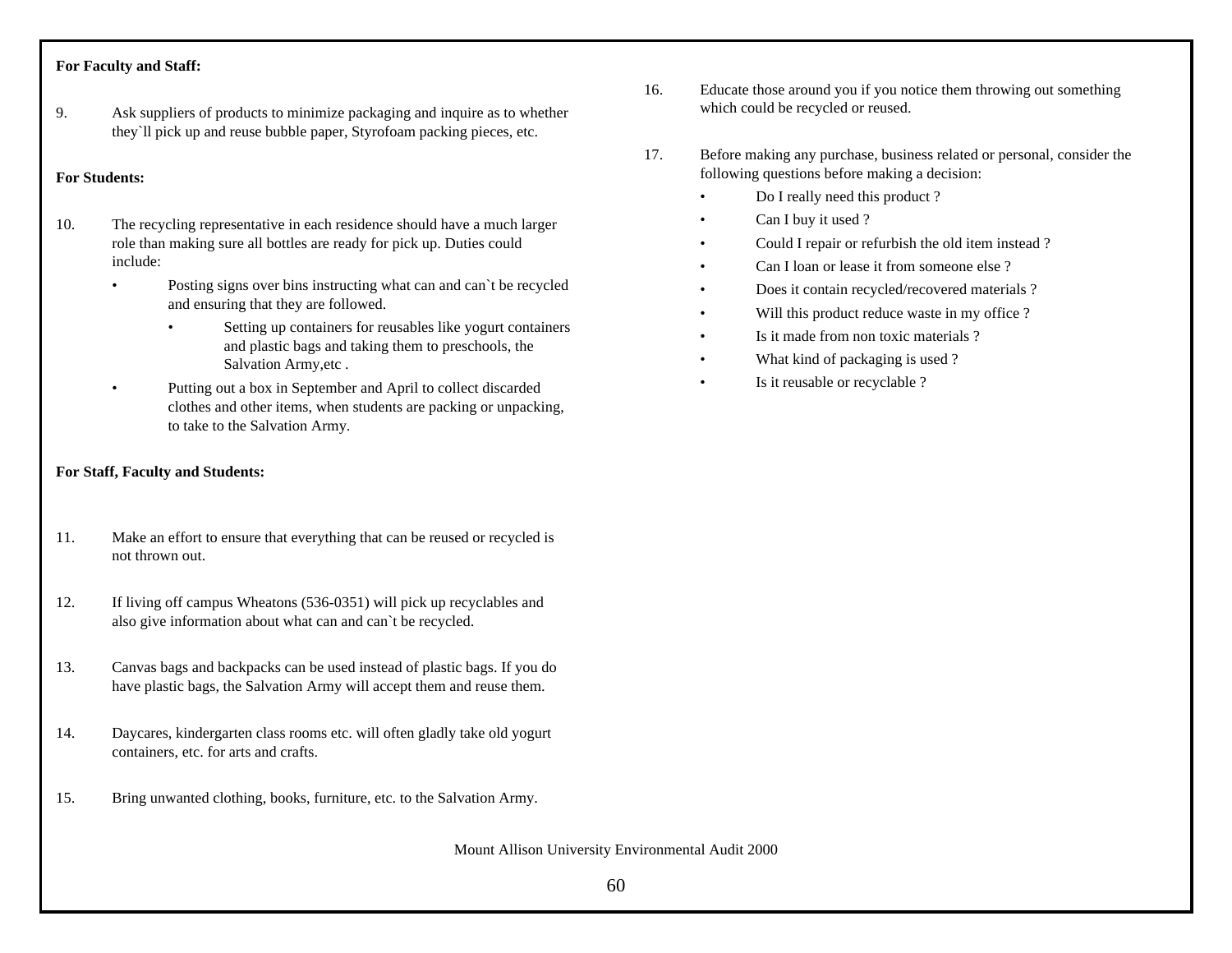# **Figure 9.3 Review of Current Environmental Policy**

| Current Performance Indicator                                   | <b>Current State of Affairs</b>                                                                                              | Proposed Change to Performance Indicator                                                       |
|-----------------------------------------------------------------|------------------------------------------------------------------------------------------------------------------------------|------------------------------------------------------------------------------------------------|
| There is an effective paper waste reduction program.            | Paper waste is still a major issue at Mount Allison<br>University. The amount of paper consumed has<br>increased since 1998. | Establish specific policies on paper consumption with<br>target dates for implementation.      |
| An effective recycling program is maintained across<br>campus.  | In order to increase participation, the current recycling<br>program requires improved signage, and more bins.               | Adopt the time line proposed in this audit to<br>accompany the existing performance indicator. |
| Furniture is offered for sale or donation prior to<br>disposal. | Limited effort is made to make furniture available for<br>sale or donation.                                                  | No change proposed.                                                                            |
| Yard waste is used as mulch on campus grounds.                  | Yard waste is sent to landfill.                                                                                              | No change proposed.                                                                            |

**Letter Grade:** D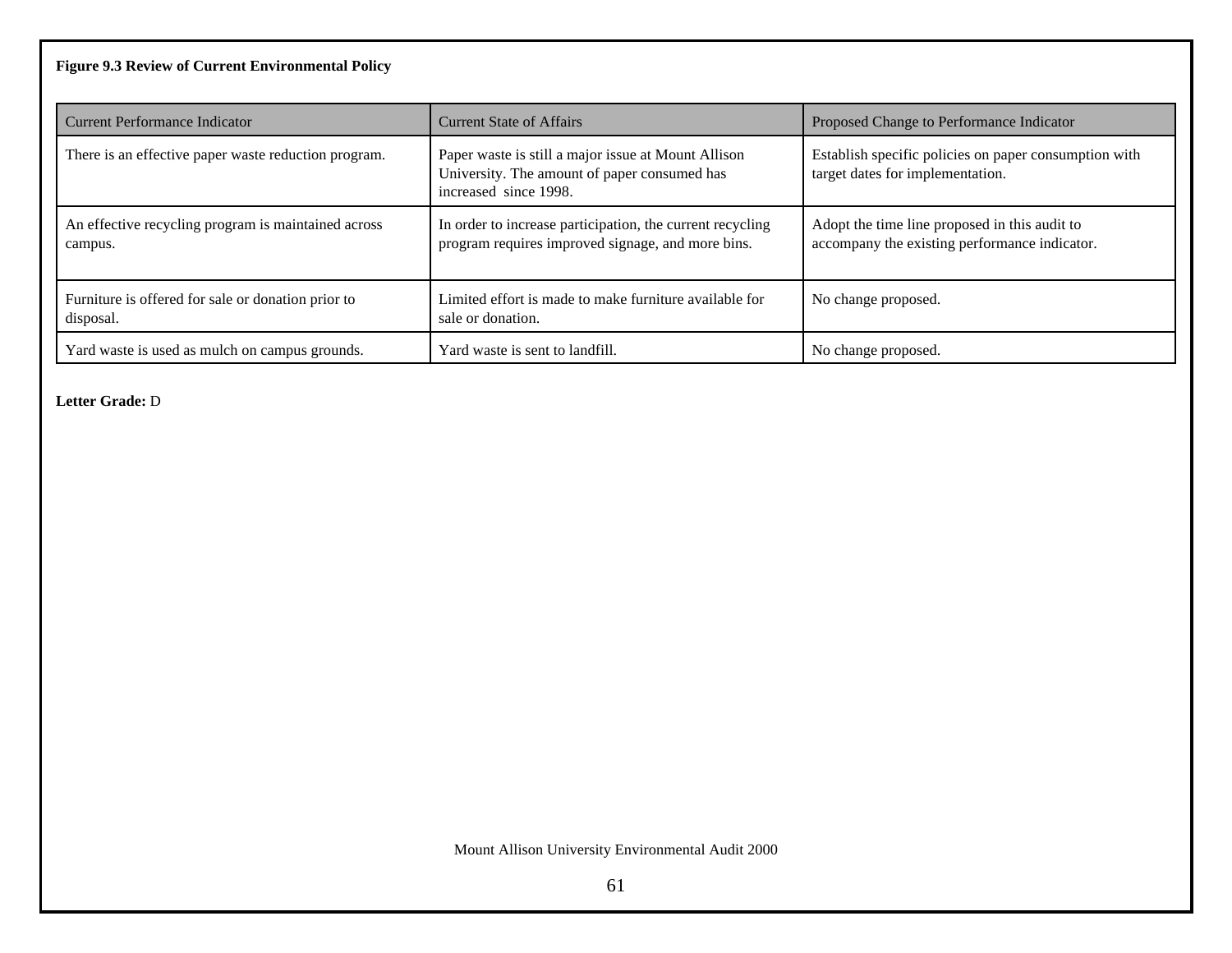

### **Paper**

### **Introduction**

The last audit reported that 4 498 218 sheets of paper were consumed between 1997 and 1998. The total paper consumed in 1998-1999 was approximately 6 450 000 sheets. This increase in paper consumption has two sources. First, the 1997-1998 total did not include speciality papers such as coloured and card stock paper (it is estimated that approximately 900 000 sheets of speciality paper were consumed during 1997-1998). The remaining increase can be attributed to higher paper consumption at Repro Graphics in 1999-2000 (approximately 630,000 sheets).

### **Environmental Significance**

Consumption of paper products has a direct and significant impact on the natural environment. In the past, we used Canada's size and seemingly endless resources to justify our wasteful habits. However, we can no longer ignore the connection between the products we consume and the health of our environment. According to the State of the World 2000 report, "[i]n 1997...the world produced 299 million tons of paper. Global demand for paper is expected to rise by nearly 31 percent by 2010. Since 1980, global paper consumption has jumped by 14 percent while that of printing and writing has skyrocketed by 110 percent. Currently, printing and writing papers account for 30 percent of all paper use. Growth in demand for

printing and writing paper is expected to exceed growth in demand for paper in general."<sup>1</sup> As consumption of paper products grows so too will the environmental consequences. Mounting demands for paper products place pressure on remaining forest land. "Canada's national territory includes about 10 percent of the world's forests, 35 percent of the world's boreal forests and 20 percent of the world's temperate forest. Canada contains about one fourth of the Earth's remaining frontier forest– the large, relatively undisturbed forest areas with sufficient area to maintain all of their native biodiversity."<sup>2</sup> Production of paper products has a number of serious environmental consequences. "Converting [trees] into paper requires large amounts of energy, water, and chemicals, and it generates vast amounts of air and water pollution and solid waste" 3Declining forest land results in the loss of biodiversity and natural habitat, loss of freshwater reservoirs and reduction in carbon storehouses. "North American forest ecosystems store a significant proportion of the global total of biotic carbon"<sup>4</sup> As such, forests play an important role in reducing the effects of climate change. Clearcutting of forests has severe ecological consequences including erosion, pollution of water bodies and loss of species habitat. In light of the escalating consumption of paper products and the environmental consequences of such consumption, we must seek to eliminate unnecessary paper usage, reuse whenever possible, and, when no longer useful, recycle.

### **Current Environmental Policy**

There is currently no policy regarding paper, save a performance indicator in the Solid Waste section that states: "There is an effective paper waste reduction program."

### **Responsible Parties**

Michelle Strain, Manager of Support Services at Mount Allison, co-ordinates the ordering of paper for photocopy machines and printers in all campus departments. Support Services also oversees the activities of Repro graphics.

<sup>&</sup>lt;sup>1</sup>State of the World 2000, The Worldwatch Institute, Chapter 6, 101-106

<sup>&</sup>lt;sup>2</sup>World Resources Institute http://www.wri.org/gfw/canada.html

 $3$ State of the World 2000, The Worldwatch Institute, Chapter 6, 107

<sup>4</sup>World Resources Institute http://www.wri.org/gfw/canada.html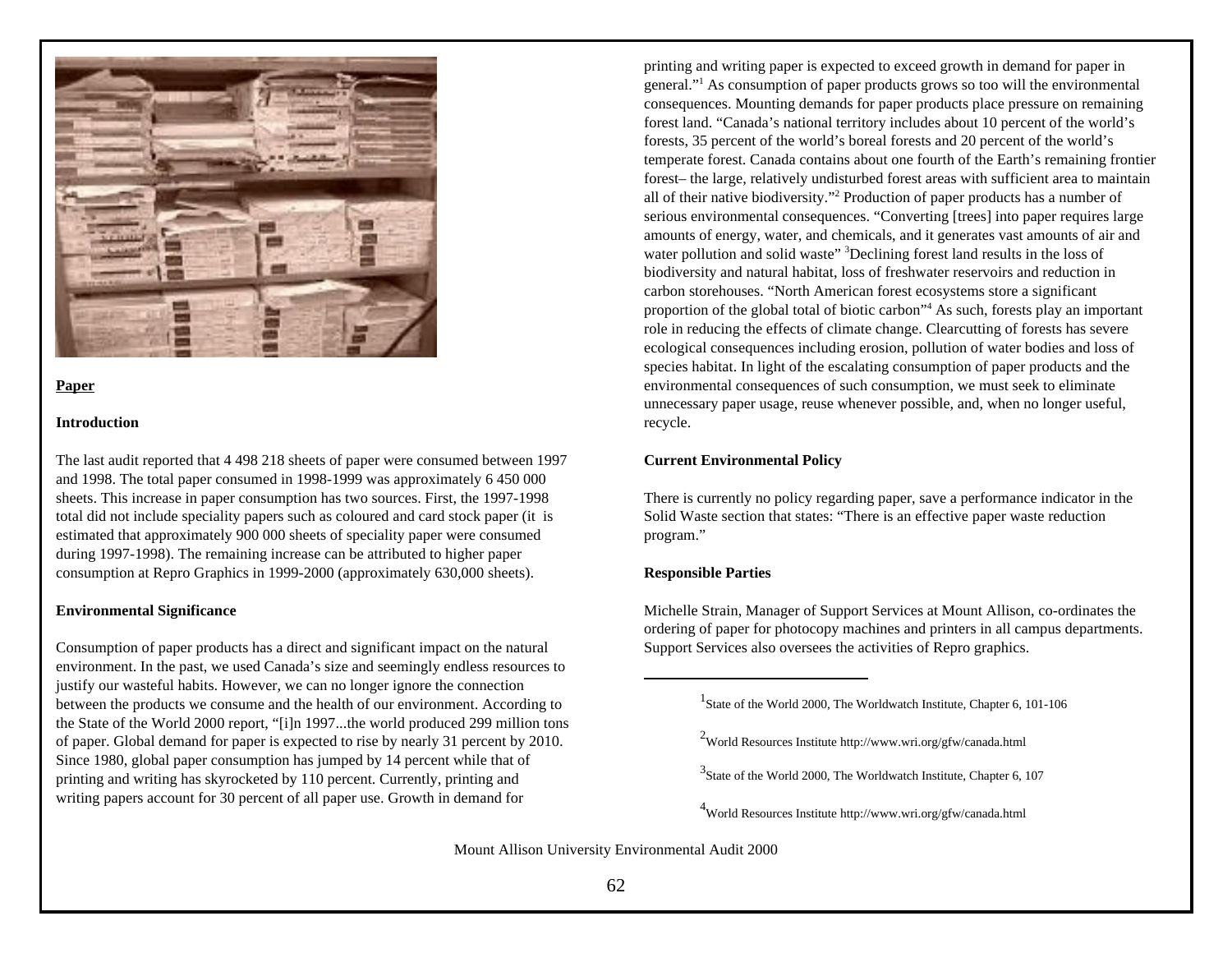### **Audit**

The majority of paper consumption on campus is attributed to the library (20.33%), followed closely by Centennial Hall (20.28%), and the larger academic buildings (between about 5 and 10% each). The library's paper consumption is a result of the four photocopiers located in the building. These machines are the main ones available to students and are used extensively during the academic year. Centennial Hall's consumption is due to the Financial Services department communications, and the admissions mailings from Student Administrative Services. In addition, much of the university's communications occurs in the President's and Vice Presidents' offices located here. In the academic buildings, photocopiers and staff use of paper are the main sources of consumption. Each academic department purchases a given amount of paper using their departmental budget.

# **Figure 10.1**



**Paper Consumption Ratios 1998-1999**

Mount Allison has recently entered into a new contract with Xerox for all the paper purchased by the university. Xerox has a policy to purchase paper only from the companies that "are committed to sound environmental practice and sustainable forestry management...[these] companies must be in full compliance with environmental regulatory requirements in the countries where they operate." In Canada the regulations are not consistent for all the provinces but vary from one to the next. It is unknown from which company Xerox purchases its paper. Xerox was unable to answer the auditors' questions regarding the content of old-growth wood fibre in their paper.

Photocopying and printing are two major sources of paper consumption at the university. Mount Allison, along with all other Maritime universities, makes a collective contract for photocopy suppliers. For the 1999-2000 academic year, the university had a photocopier contract with Xerox. A new contract with Canon copiers comes into effect in August, 2000. Canon has an environmental policy and manufactures its analogue machines from recycled parts. Canon's environmental policy can be found on the company web site:

http://www.canon.com/environment/a-01.html The university currently uses 45 computer printers and 28 photocopy machines. During the 1999-2000 academic year, the combined use of these resulted in 2.8 million one sided sheets being used every year. In 1999-2000, Repro graphics printed approximately 3.6 million sheets. Approximately 20 per cent of Repro graphics' paper consumption was due to external users such as the Town of Sackville. In an effort to reduce paper consumption, Support Services will be replacing the majority of the existing photocopiers and printers with 26 digital machines that will be able to copy and print. These machines will be set to print double-sided as the default. Six of the most efficient printers and six analog copiers will be kept in addition to the new machines. Mount Allison is the only university in the maritime contract making the change to digital machines. While there have been increased costs associated with the more efficient digital machines, it is hoped that these costs will be recovered in paper savings. As part of the new system, copy card scanners will be connected to computers. After a job is sent to print, the card will automatically be charged. Support Services hopes that this initiative will result in decreased paper wastage.

The "Record", the alumni magazine published by the external relations office is approximately 40 pages long and is distributed three times a year to 18,000 alumni. A notable change from the last audit is that this publication is now printed on recycled paper.

The paper towel used by the university is 100% recycled with 80% post consumer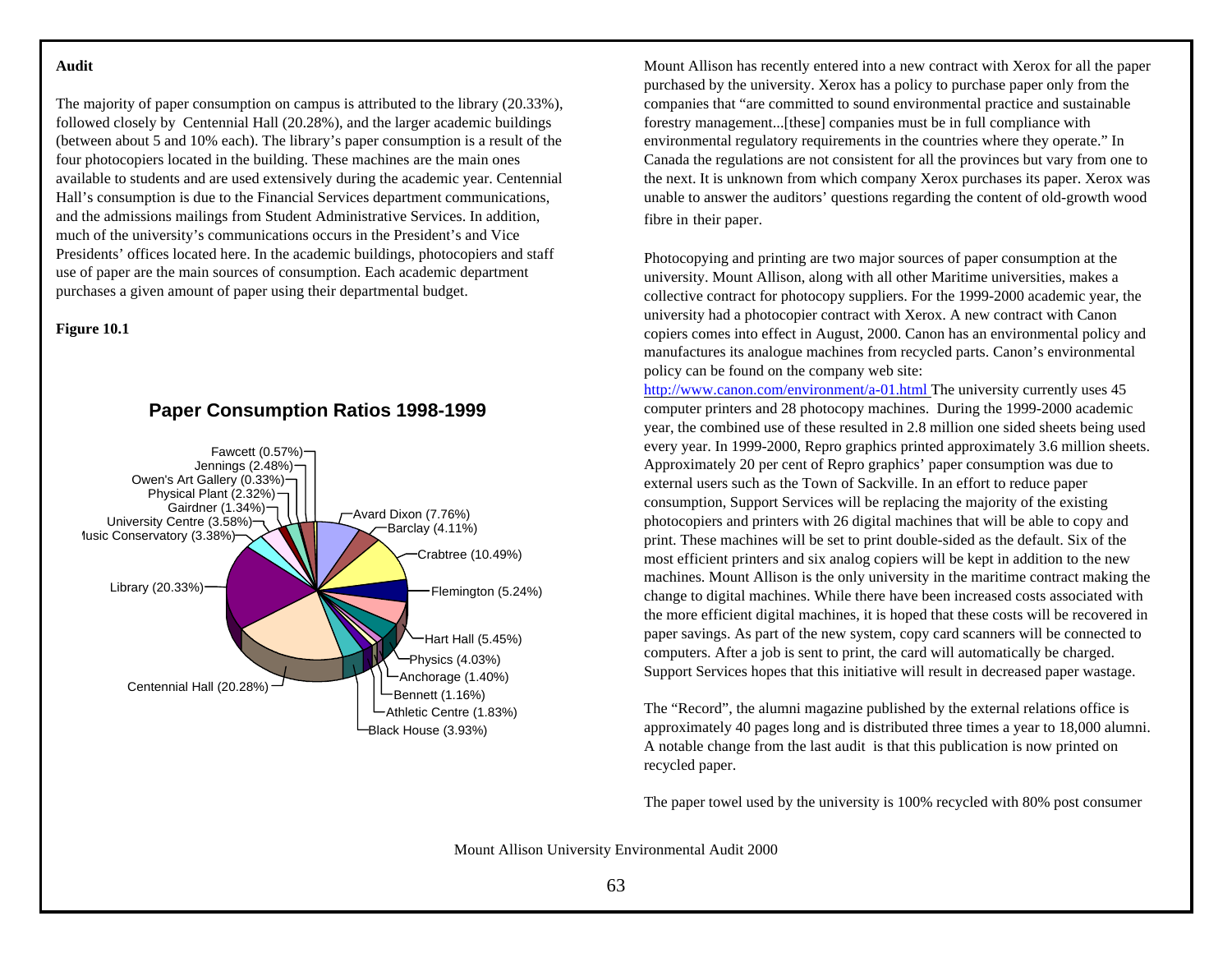content, this product is supplied by Unisource. The toilet paper is purchased from G.H. Wood and is also 100% recycled.

The last audit states that "Letterhead used by the university has no recycled content." However, this year's auditors were informed that the letterhead has, for many years, been printed on 50% pre-consumer and 20% post-consumer recycled paper with the Mount Allison watermark.

When asked "Would you use unbleached and/or recycled paper if it was offered?", 98% of respondents to the Environmental Audit Campus Questionnaire answered yes. Recycled paper is currently available for sale in the university bookstore. In addition, Repro graphics can copy onto recycled paper for a small additional cost. The premium for recycled paper (20 % post consumer) in the inter-university contract has lowered, from 20 % to 7 %, making it more financially feasible. While offices on campus continue to use unrecycled paper, it is hoped that money saved from using the more efficient digital machines can help to offset the additional cost of recycled paper.

At Mount Allison, a paper recycling program has been in place since 1989. Currently most kinds of paper can be recycled including newsprint, foolscap, white and coloured paper, and cardboard (except corrugated). Paper placed in recycling bins continues to be shredded and sent to the Penitentiary in Dorchester where it is used as animal bedding. This practice began in September 1998. Unfortunately, as is mentioned in the Solid Waste chapter, close to 50% of the waste in a sample of campus garbage consisted of recyclable paper products. Facilities Management is presently examining the feasibility of purchasing small plastic bins for each office on campus in the hopes that this will make recycling easier for people as well as serving as a reminding tool. It was mentioned in the 1998 audit that the improved recycling program designed by Tim Bezel, then Custodial Supervisor, was not implemented for reasons of cost and increased work load for the custodial staff. This summer the issue was readdressed by the current Custodial Supervisor, Audrey Kenny. If the program is implemented it will provide each office and residence room with individual-size plastic recycling containers, and larger bins on each floor or area.

Email and the university website continue to be used for mass communication within the university community. In response to the Questionnaire question "What initiatives have you or your department taken to decrease your environmental impact?", some faculty mentioned placing material for courses on the departmental website instead of printing off individual copies for students. The library recently

switched to E-mail for overdue notices. Between May 1999 and April 2000, the library sent 14,000 notices, each on a large sheet of paper. It is expected that the transition to email notices will result in significant paper savings. Student Administrative Services maintains an online application form on the university website. Since January 1999, 703 students have applied via this site, out of approximately 2000 in each of the two application sessions. Although the S.A.S. is required to print these applications for processing, much paper is saved in the reduced amount of applications mailed out. The academic calendar is now available in full on the Mount Allison website, although the university continues to print 9000 copies each year. However, the director of the department informed the auditors that once the technology is in place for online registration, students will be asked to rely on the web version of ther calendar and a limited number of paper versions will be available. This change is scheduled to take place in the next year<sup>5</sup>.

The university's bulk E-mail policy has not been amended from the version that appears in the 1998 audit. Certain departments are given standing permission to send out one mass E-mail per week. Beyond this, permission is required on a peremail basis from one of the vice presidents. It is feared that without this policy in place, the amount of mass E-mails would become bothersome and the important messages would not be read. There are still a wide variety of intra-university mailings that use paper, often unnecessarily. In addition, many people persist in printing out hard copies of E-mails. This was identified by several Questionnaire respondents as an area of obvious wastage on campus.

In response to the question "Would you accept assignments via E-mail from students?", only 58% of faculty answered yes. Difficulty reading long assignments off the computer screen, the problem of how to provide comments, and lack of professional appearance were listed as reasons for not accepting assignments this way. In response to the question, "Would you accept assignments double-sided?" 90% of faculty answered yes. This is the same percentage as was found when the survey was conducted in 1998. 92% of faculty responded yes to the question "Would you accept assignments on one-sided paper (paper which has been used on one side) from students?". The high percentage of positive responses to these two questions is indicative of a willingness on the part of the faculty to accommodate paper conserving measures on the part of their students. One faculty member noted that not only are assignments accepted double-sided, "in most courses I *only* accept

<sup>5</sup> Information obtained from an interview with Sara Lochhead, Director of Student Administrative Services, July 2000.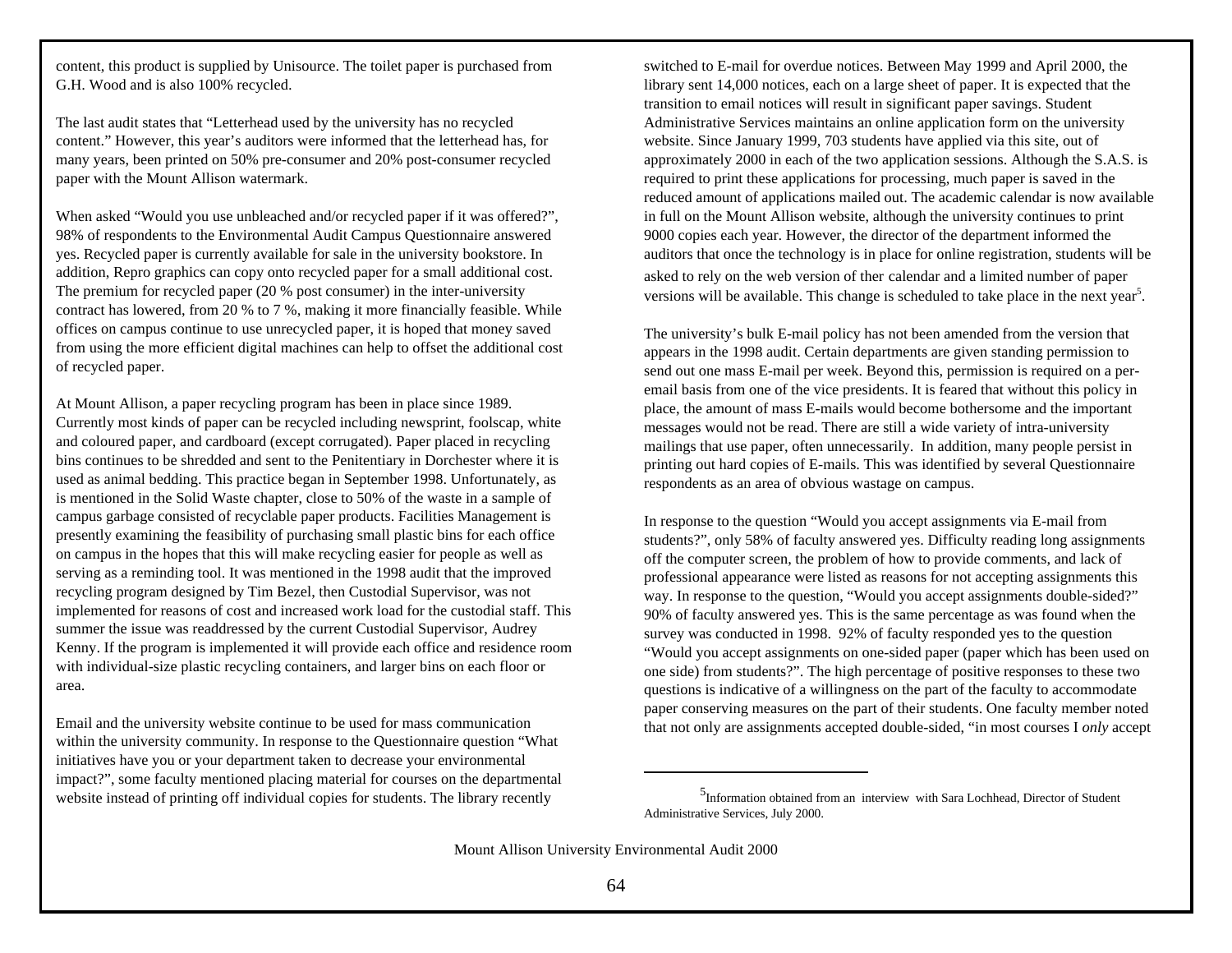# assignments this way".

# **Case Study**

The University of Vermont has introduced a competitively-priced copier paper which is 60 per cent post consumer content and chlorine free. This paper is bleached with oxygen or hydrogen peroxide instead of chlorine, thus eliminating a source of harmful dioxins. The university's decision to convert to chlorine free, recycled paper is supported by a policy which calls for using "paper with a minimum of 30% recycled post consumer waste whenever possible. A preference has also been set for paper produced without chlorine bleaching." (http://esf.uvm.edu/envcncl/paper/paper.html)

## **Recommendations**

### **For Senior Administration**:

- 1. Create a section on paper consumption for the Environmental Policy, complete with performance indicators.
- 2. Make a commitment to eliminate purchases of all paper products containing old growth wood fibre.
- 3. On all paper bought by the university be sure that it states clearly the recycled content. This should be something that the university is proud of and advertises. Prospective students and alumni alike will be impressed with Mount Allison's commitment to the environment.
- 4. Continue to investigate the possibility of offering higher post-consumer content paper.
- 5. Make it policy to have Repro print on both sides of the paper whenever possible. The only time it would not be possible would be when there is only one page of information.
- 6. Inform all contracted companies of the university's concerns as to paper wastage, and ask that all things to be printed on both sides and on recycled paper.
- 7. Make it university policy that all intra-university communication and as

much external communication as possible be done on E-mail to save paper.

- 8. Request that Xerox disclose the forest management practices of the timber companies that supply the pulp. Almost all recycled paper has some virgin wood used in its manufacturing.
- 9. Encourage prospective students to use the Mount Allison website for information and applying instead of hard copies received in the mail.
- 10. Contact other Universities under the inter-university tender and urge them to switch to recycled paper.
- 11. Co-ordinate the selection of environmental representatives from each department (both academic and non-academic) on campus. These representatives would be responsible for implementing the policy in their departments. They could hold a "training session" on environmentally friendly practices in the office and classroom, including how to copy on paper that has already been used on one side, how to copy on both sides, what can be recycled, and energy conservation tips.

# **For Faculty:**

- 12. Inform students that assignments must use both sides of the paper, either by printing double-sided or by using paper already used on one side.
- 13. Encourage students to submit shorter assignments via E-mail and allow students to use this method when submitting longer essays as well.
- 14. Reuse all departmental paper that has only been used on one side. One sided paper can also be made into scratch pads free of charge at Central Stores. One sided paper should not be recycled, half of it is still perfectly good.
- 15. Reduce your own paper consumption by using E-mail as much as possible and not printing anything you don't have to.
- 16. Suggest a departmental policy that all copying be done on both sides of the paper
- 17. When possible, use overheads instead of handouts.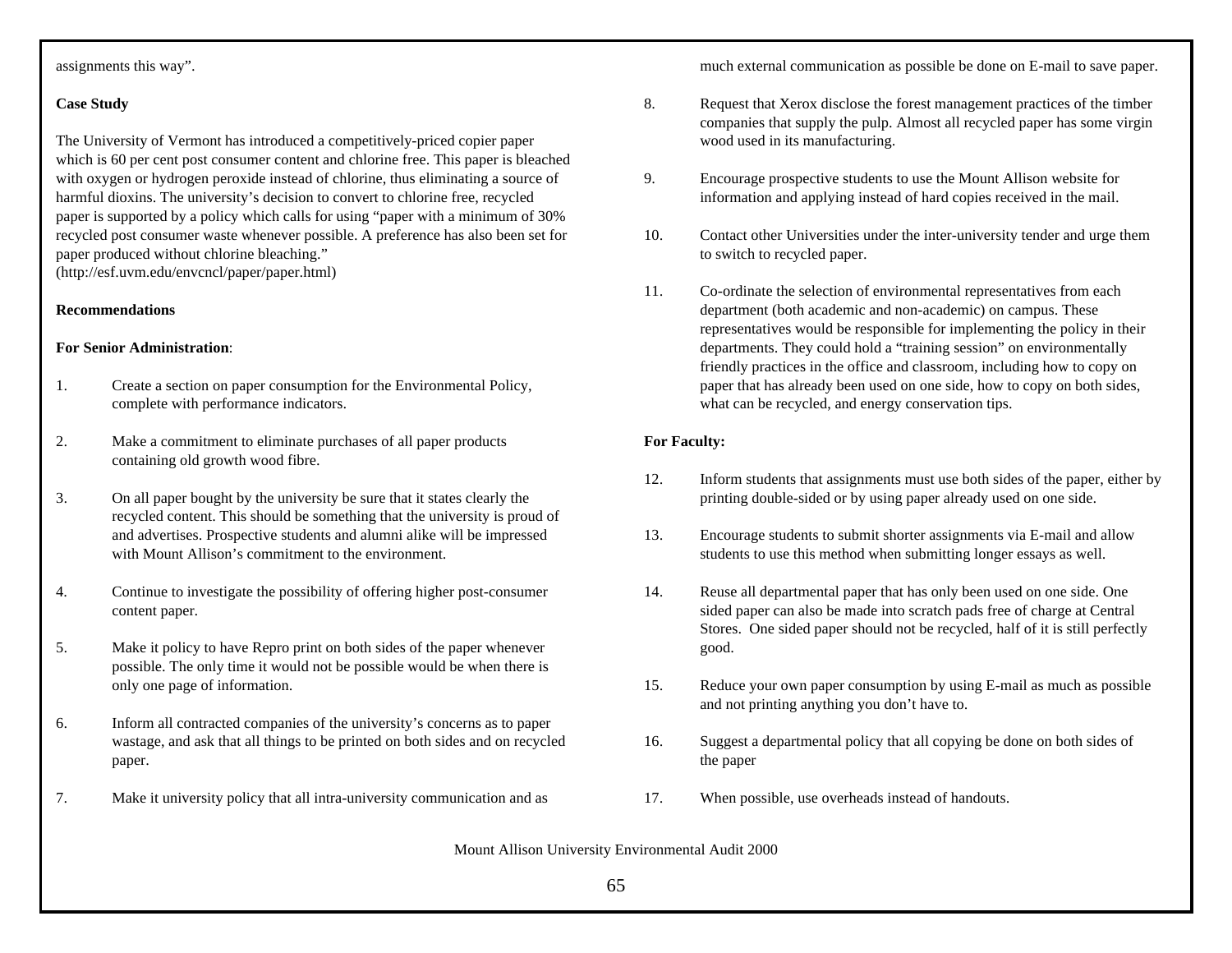- 18. Keep a box in your office and classrooms for paper that you empty periodically into the main recycling boxes in your building.
- 19. Consider using part of the department's budget for a paper shredder so that confidential documents can be recycled.

# **For Staff:**

- 20. Stop giving course calendars to upper year students. Require that students use the website instead. Upon request students could receive a calendar for special circumstances.
- 21. Reuse all departmental paper that has only been used on one side. One sided paper can also be made into scratch pads free of charge at Central Stores. One sided paper should not be recycled, half of it is still perfectly good.
- 22. Reduce your own paper consumption by using E-mail and not printing anything that you don't have to.
- 23. Make a department policy that all photocopies are done on both sides of the paper.
- 24. Keep a box in your office for paper to be emptied periodically into the main recycling box
- 25. Consider using part of the department's budget on a paper shredder so confidential documents can be recycled.
- 26. Print all exams and exam booklets on both sides of the paper. Provide extra paper at exam locations for students who will need it for rough work.
- 27. Put signs on all garbage cans reading: "Please put paper, cardboard and drink containers in the appropriate bin for recycling."

# **For Students:**

28. Encourage the SAC office to purchase recycled paper products.

29. Ask your professor if you can hand in assignments single spaced and/or double sided or via E-mail. If told that you can't, ask why not.

- 30. Read books on course reserve in the library rather than photocopying the pages.
- 31. Use posters minimally, and if you do make them, use paper that has already been used on one side.
- 32. Reuse all one sided paper (to print assignments on the other side, for signs, for rough work, for class notes, etc.)
- 33. If you live in residence, keep a box in your room to be emptied periodically into the main recycling bin. If you live off campus, keep paper products and all other recyclables separate (including cardboard) and Wheatons will come and pick them up. Call 536-0351.
- 34. When buying new paper, buy unbleached and with the greatest postconsumer content you can find. If the store does not carry recycled paper, request it.
- 35. Student groups could make desk top boxes out of cereal containers and distribute them to staff and students to use for recycled paper.

# **Letter Grade:** C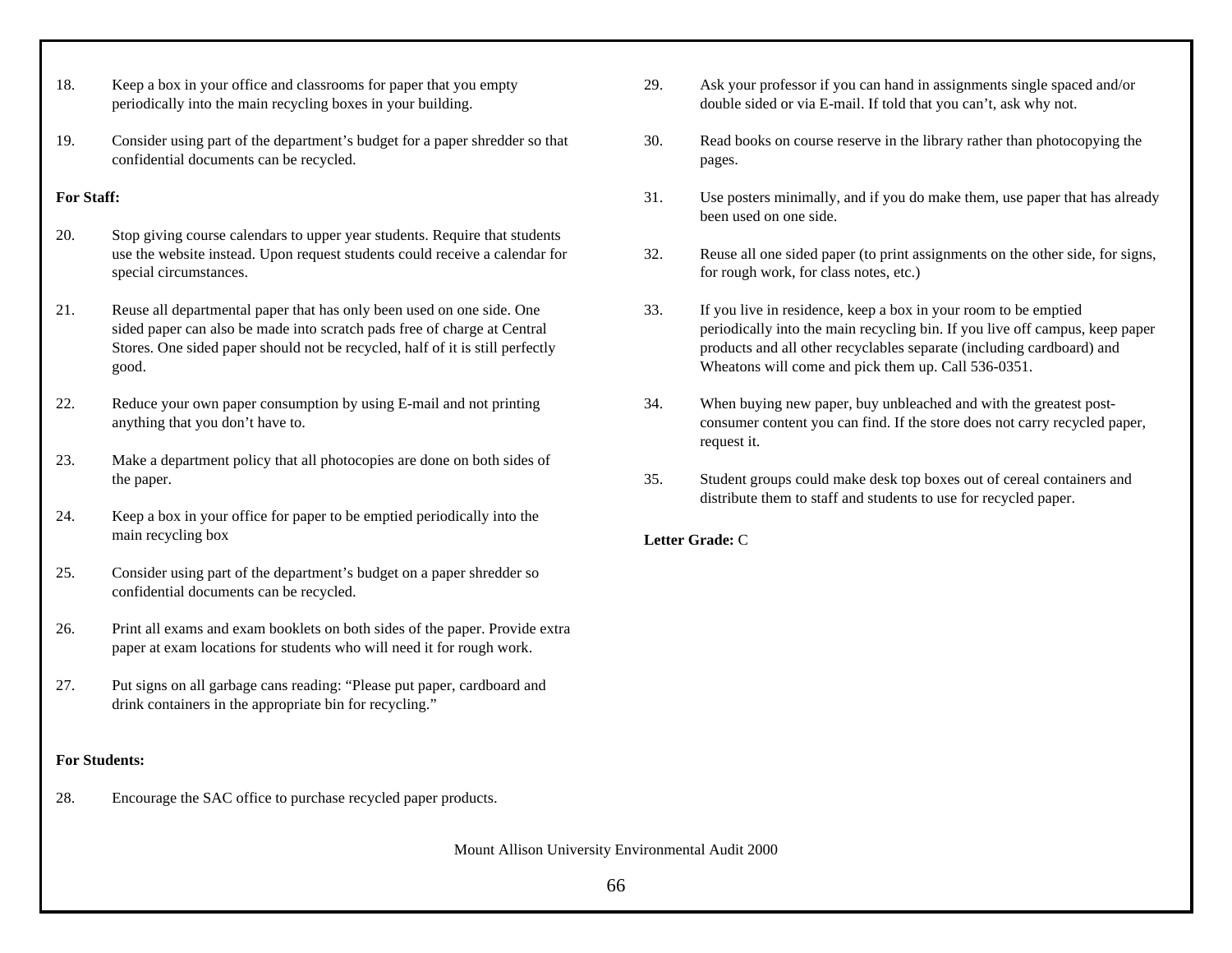

# **Food**

## **Introduction**

In 1999-2000, the Mount Allison community consumed approximately 10 205.77 kilograms per week of food and beverages in the meal hall and Golden A Café. This amounts to roughly 306 173.1 kg over the academic year. This figure is 25 917.98 kg more than the total reported in 1998. The increase can be partly attributed to the inclusion of beverages in this year's total.

## **Environmental Significance**

There is a strong interrelationship between food and environmental quality. On one hand, the choices we make about what foods we will consume directly impact the health of our environment. On the other hand, environmental conditions determine the kind and quantity of food that can be produced. In a world of limited resources, growing population places pressure on the world's agricultural systems. Global population now exceeds six billion. Even if the world were to adopt a reduced, plant-based diet, feeding everyone would still prove a great challenge. It goes without saying, therefore, that the North American diet, which derives 25% of its calories from animal products is highly unsustainable. Indeed, the excesses of the North American diet have consequences not only for the environment but also for individual health. A diet high in fat and low in plant material has been linked to cancer, coronary heart disease and diabetes. Our animal based diet is not only unhealthy but it can support only a small proportion of the world's population.

According to Earthsave Canada, the grain used to feed cattle needed to produce one pound of hamburger could make 8 loaves of bread or 24 plates of spaghetti. The water used to produce one pound of hamburger (2,500 gallons) could be used to grow more than 50 pounds of fruits and vegetables. Cattle consume 70 percent of all grain in the United States. Half of all water consumed in the US is used to grow feed and provide drinking water for cattle and other livestock.<sup>1</sup> By choosing to consume foods lower on the food chain, we improve the earth's ability to sustain all of its inhabitants.

The world's agricultural land is very sensitive to environmental change. Problems such as acid rain, soil salinisation, climate change and erosion have a devastating effect on agricultural productivity. Thus if we are to protect our environment, we must make responsible choices about what foods we consume and if we wish to ensure future food production, we must consider our environment.

As a large institution, representing a few thousand students, faculty and staff, Mount Allison holds significant power of choice. Our purchasing choices will, to a large degree, determine the extent of our environmental impact. Poor decisions (for example, the decision to buy tropical fruits, which result in fossil fuel emissions from transportation) have the potential to cause great environmental damage. By the same token, decisions that consider ecological consequences (for example, the decision to purchase food from local sources) can lead the way for positive environmental change.

## **Current Environmental Policy**

"The University will endeavour, through the Department of Administrative Services, to minimize the ecological impact of food consumption on campus."

The performance indicators for this section are as follows:

- " Packaging and waste are minimized.
- Organic(pesticide/herbicide free) and seasonal options(food that does not have to be preserved) are used.

1 Earthsave Canada http://www.earthsave.bc.ca/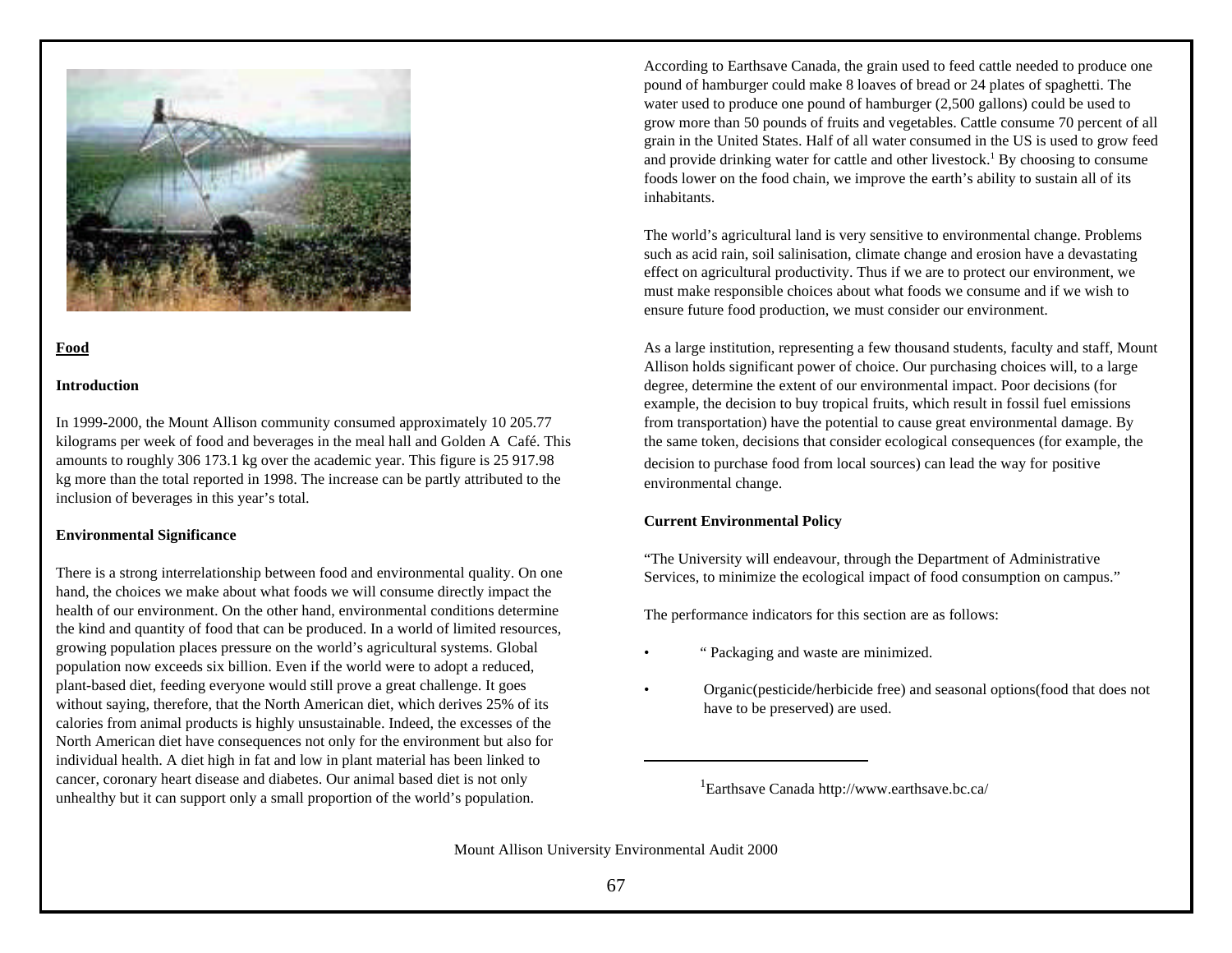- Food is procured from local sources
- Information regarding ingredients and processing practices are made available to students
- Products which meet or exceed the standards outlined by the National Ecology labelling system are purchased.
- Environmentally friendly cleaning supplies are being used
- China or reusable plastics are used
- Food and cardboard recycling programs are used" (Section 2.7, Mount Allison University Environmental Policy, www.mta.ca/environment/)

### **Responsible Parties**

All food on campus, with the exception of that served by the President's Cottage and Cranewood, is supplied by Sodex'ho Alliance. Under the direction of Mark Henchey, Sodex'ho Alliance is responsible for the operation of the Golden A Café and the Jennings meal hall. Changes to food service are made through a suggestions board and through residence representatives.

### **Audit**

With the exception of the food served at the President's Cottage and at Cranewood, all food on campus is prepared by Sodex'ho Alliance. This food is served at the Golden A Café and at the Jennings meal hall. Food at the café is sold on an item by item basis. All students living in residence, with the exception of those in the Pavilion Bousquet, are required to purchase a meal plan which entitles them to 14 or 19 all-you-can-eat meals per week. Those not on the meal plan can purchase meals individually.

Since the opening of the Jennings meal hall, the Director of Sodex'ho Alliance has noticed a shift in food consumption patterns. Whereas the McConnell meal hall offered vegetarian options next to non-vegetarian items, the new facility includes a separate vegetarian section. The Director estimates that since Jennings' opening, consumption of vegetarian entrées has increased by six times (from approximately 30-50 vegetarian dishes a meal to 300 vegetarian dishes a meal). However, the majority of the students consuming vegetarian dishes also consume meat dishes.

While this would seem to indicate an improved vegetarian menu, all of the twelve vegetarians who responded to the Environmental Audit Campus Questionnaire felt there were too few vegetarian options available at the meal hall.

Currently,the information available on the ingredients of individual dishes is limited. In many cases, the only way of knowing if a dish is compatible with one's diet (for example, if it contains ingredients one is allergic to or if it is vegetarian) is to consult a member of the Sodhex'ho staff. In the future, the Director hopes to have available for student reference a binder containing the nutritional information and ingredients of all dishes offered.

Sodex'ho Alliance has a national food purchasing contract with Serca Foods (formerly Clover Distributers). Because of the large-scale nature of the contract it is at times difficult to determine the source of food purchased. The auditors contacted Serca, as well as Ben's Bakery (which supplies Sodex'ho's bread) and Baxter Milk (Sodex'ho's dairy supplier). Ben's Bakery reported a number of environmental initiatives including emission controls on their ovens, a recycling program and diversion of its food scraps to a pig farm. Despite this, Ben's does not make use of organic or locally grown ingredients and has no environmental policy. The auditors were not able to obtain information on the environmental practices of Serca Foods or Baxter Milk.

The meal hall and the café offer only limited quantities of locally grown food. Neither the meal hall nor the café offers organic options. According to the Director, these items are too expensive and not available in large enough quantities for the university's needs. Local suppliers of organic foods might also fail to meet Sodex'ho Alliance's guidelines relating to sanitation, workplace hazards and liability clauses. Of the meal hall and café users who responded to the question "would you purchase organic food if it were offered?", 54 respondents out of 61 (89%) answered yes. The Director is interested in the possibility of introducing locally grown or organic options, but indicated that such a change would not be made unless clearly supported by a majority of students.

### **Case Study**

Bates College (approximately 1600 students) in Lewiston, Maine has an innovative, environmentally-friendly dining program."The goals of the Food Service are simple: reduce waste, reduce cost, support the local economy, provide healthy, high-quality food, and protect the environment. All of these objectives are being met. Initiatives include food purchasing changes, recycling, pre and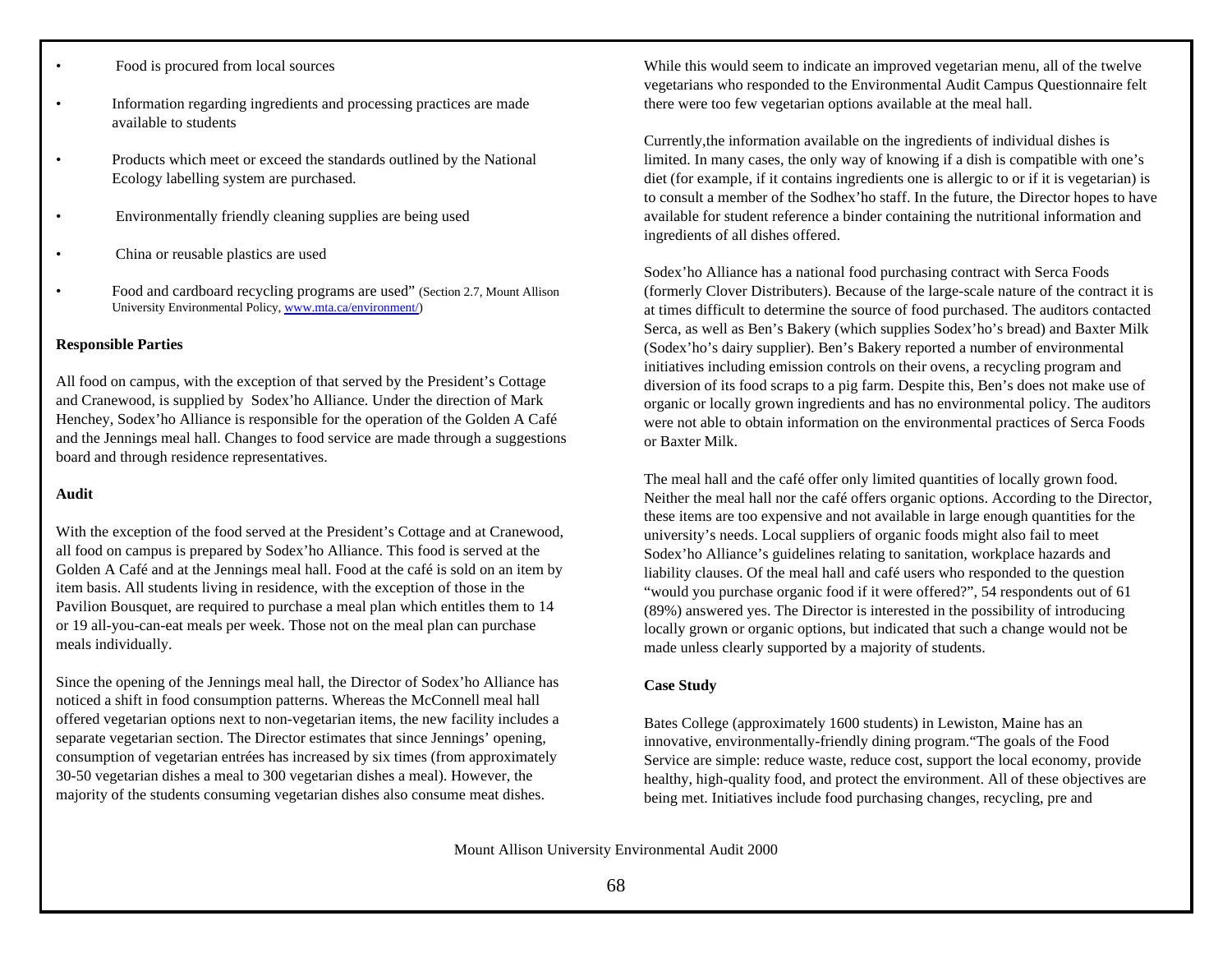post-consumer food composting, source reduction strategies, cooperative arrangement with organic farmers and shelters, and constant innovation. Two percent of Bates' fruits and vegetables are locally and organically grown. All food scraps are diverted from the landfill, and some resulting compost is returned to the campus for use in plantings; local farms compost pre-consumer food scraps, and use post-consumer food scraps for pig feed. All pre-consumer food waste is composted by a local farmer who mixes it with the city of Lisbon's yard trimmings. (Bates receives a certain amount of compost back each year.) All post-consumer food waste is collected in the dish room by specially designed strainers, and hauled to a pig farmer for feed. Bates' Food Service supports the local economy by buying locally grown organic food whenever possible. A collaborative purchasing effort by the Maine Organic Farmers and Gardeners Association, the Maine Department of Agriculture, the University of Maine Cooperative Extension, the Executive Chef at Bates, and other Bates key players led to a loose co-op of local farmers who provide seasonal, organic food for the College. Bates' emphasis on locally produced, organically grown food provides economic stability to local organic farmers, helps protect the environment by reducing transportation and pesticide impacts, and provides healthy, high quality food to the Bates community. An outreach component of the program, started in 1992, is to provide Hope Haven Gospel Mission, a Lewiston Christian soup kitchen and shelter, with food on a daily basis. Each day, uneaten food from the Bates cafeteria is picked up and used to feed poor and homeless city residents. The food from Bates feeds fifty to a hundred people daily." <sup>2</sup>

# **Recommendations**

## **For Sodex'ho Alliance:**

- 1. Purchase products made without chemical additives or pesticides, whenever they are less than 5% more expensive in price. Label these products or ingredients as *Organic* in the meal hall and Golden A Café.
- 2. Begin offering an organic option in the meal hall by providing one meal with organic components every week. With sufficient student demand, increase this quantity over four years until most meals include an organic option.
- 3. Request product information regarding ingredients, processing methods and suppliers for all food items supplied by Sodex'ho Alliance and make it available to students.
- 4. Consider donating extra food to a charitable cause, such as a soup kitchen or a Meals-on-Wheels program.

## **For Students:**

- 5. Request product information from Sodex'ho Alliance regarding ingredients, processing methods and suppliers for all food items.
- 6. Avoid eating those foods which do not meet environmental and socially acceptable standards.
- 7. Reduce portions and meat content from your diet.

 ${}^{2}$ Campus Greening http://www.nwf.org/campus/yearbooks/yb99/yrbkbates.htm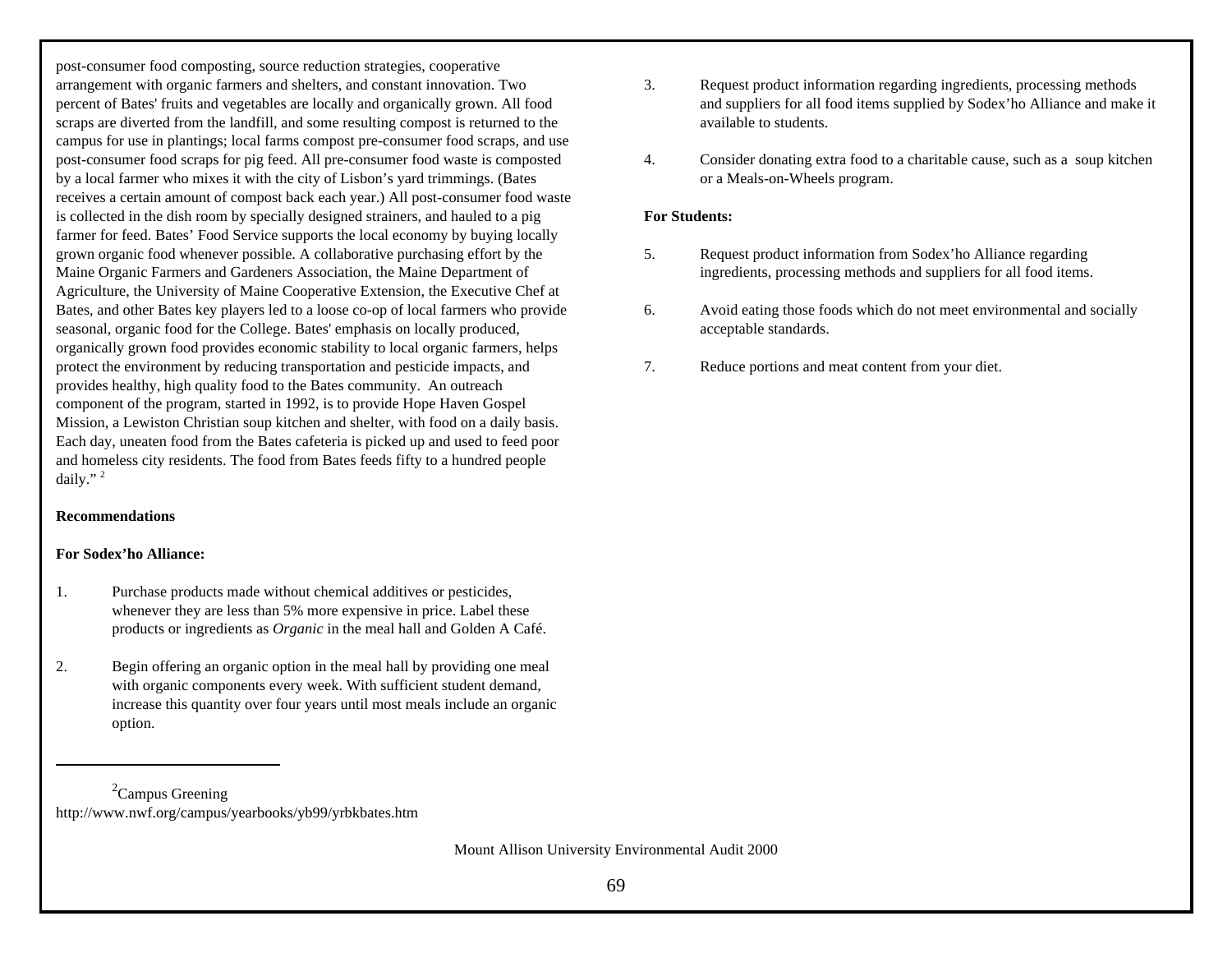# **Figure 11.1 Review of Current Environmental Policy**

| <b>Current Performance Indicator</b>                                                                             | <b>Current State of Affairs</b>                                                                                                                                            | Proposed Changes to Performance Indicator                                                                          |
|------------------------------------------------------------------------------------------------------------------|----------------------------------------------------------------------------------------------------------------------------------------------------------------------------|--------------------------------------------------------------------------------------------------------------------|
| Packaging and waste are minimized.                                                                               | Targets have not been established to reduce packaging<br>and waste.                                                                                                        | No change proposed.                                                                                                |
| Organic (pesticide/herbicide free) and seasonal<br>options(food that does not have to be preserved) are<br>used. | No organic options are currently available; some<br>changes in foods offered depending on the season.                                                                      | No change proposed.                                                                                                |
| Food is procured from local sources                                                                              | Majority of food not purchased from local sources.                                                                                                                         | No change proposed.                                                                                                |
| Information regarding ingredients and processing<br>practices are made available to students                     | The Director of Sodex'ho has plans to make available<br>to students a binder listing the ingredients and<br>processing practices of all dishes served in the meal<br>hall. | No change proposed.                                                                                                |
| Products which meet or exceed the standards outlined<br>by the National Ecology labelling system are purchased.  | The National Ecology labelling system does not<br>contain many food products in its listings.                                                                              | Research a labelling system specific to the food<br>industry and revise this performance indicator<br>accordingly. |
| Environmentally friendly cleaning supplies are being<br>used                                                     | The products used are biodegradable.                                                                                                                                       | No change proposed.                                                                                                |
| China or reusable plastics are used                                                                              | China is used in the meal hall. The Golden A Café<br>utilizes Styrofoam and picnics/outdoor functions also<br>used Styrofoam.                                              | Indicate where and in what circumstances that china or<br>reusable plastics should be used.                        |
| Food and cardboard recycling programs are used.                                                                  | Food is currently being sent to a pig farm and used as<br>pig feed. Cardboard continues to be recycled.                                                                    | No change proposed.                                                                                                |

**Letter Grade:** C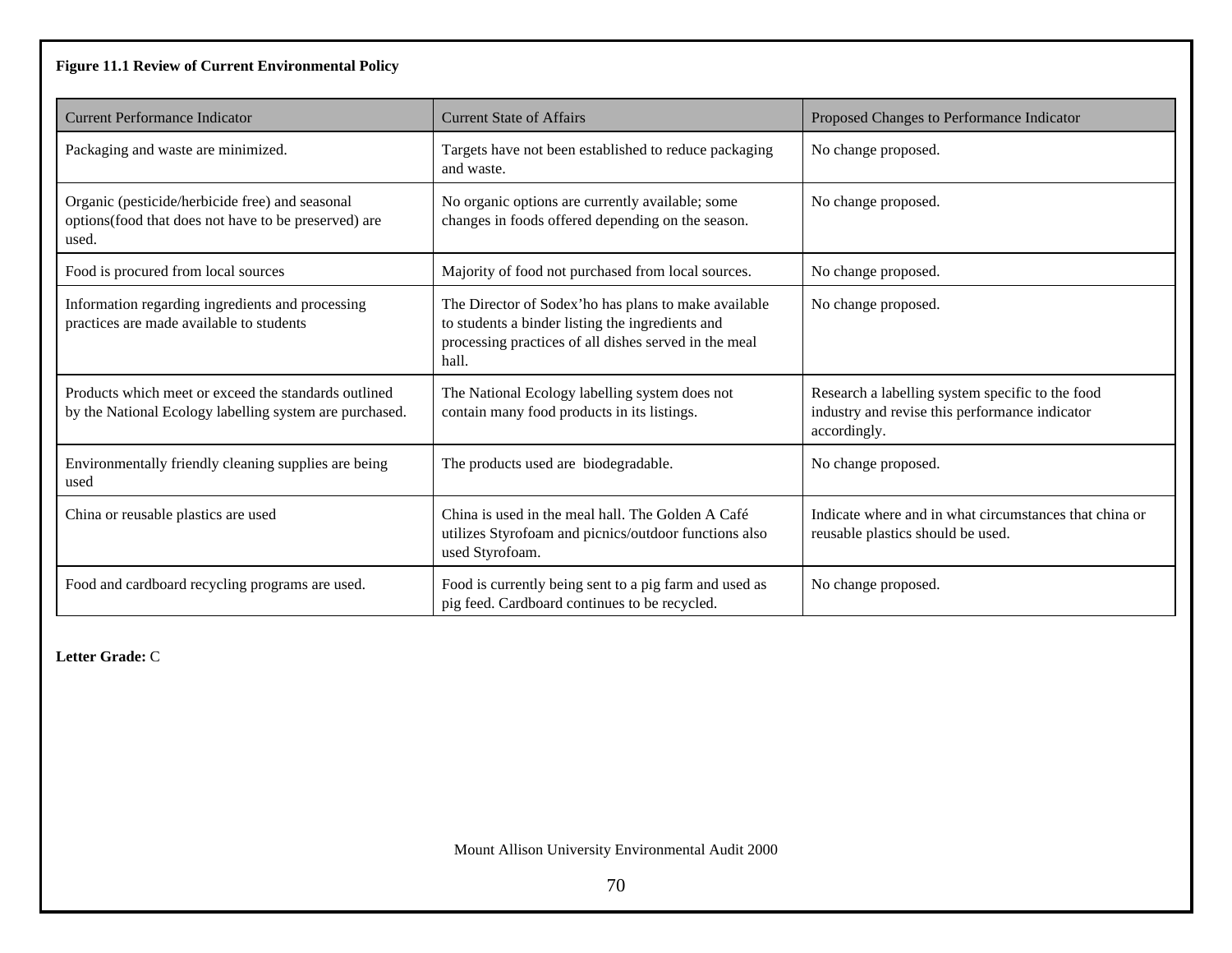

### **Water**

### **Introduction**

In 1999 Mount Allison was billed for 178 382 000 litres of water. No comparison can be made because the billing system was changed in 1998 from a fixture oriented system to a system that actually meters the amount of water used. The data for the amount of water used in 1998 was not available to the auditors because of the change in the billing system.

## **Environmental Significance**

The planet is covered by approximately 70% water, of which only 2.5% is freshwater, and two thirds of this freshwater is frozen in icecaps and glaciers. After we take accessibility and timing (floods and monsoons) into account we are left with about 0.8% of the world's water as being available for use.<sup>1</sup> If we take into account the growing population of the human race and the unchanging amount of water, conservation seems only logical.

"Water is not a renewable resource. Renewable resources can reproduce themselves... Water cannot reproduce itself. Water is recycled by means of the hydrological cycle: evaporation plus transpiration by plants, to cloud formation, to rain and snow, back to plants, rivers and ground water, to the oceans and cycling

around again by means of evaporation, transpiration and precipitation."<sup>2</sup> "A point that is not often understood is that only about 1% of the water in the Great Lakes is replaced every year through the natural water cycle... The other 99% is fossil water, from the melting of glaciers about 12 000 years ago."<sup>3</sup>

"During the last several decades, as the number of groundwater wells skyrocketed, aquifer depletion has spread from isolated pockets to large areas of irrigated cropland."<sup>4</sup> The demand for water in the industrial, agricultural and urban sectors is putting increasing strain on our aquifer and water reserves. "Groundwater is a very important source of water supply in the Atlantic Region; nearly 1.2 million people rely entirely on groundwater for their home water needs."<sup>5</sup> Sackville is no exception to this rule and therefore neither is Mount Allison.

Our freshwater supply is continually being threatened by human induced pollution, either in the form of runoff contamination or acid rain. The human species constantly degenerates other species habitat: freshwater reservoirs block fish spawning runs, acidification of lakes and rivers caused by acid rain adversely affects many aquatic organisms, and the drainage of wetlands for expansion of cities and towns destroys insect and waterfowl habitat as well as valuable natural water filtration sites.

Another threat to our water supply is in international politics and trade agreements. Both the North American Free Trade Agreement, and the General Agreement on Tariffs and Trade contain clauses that prohibit quantitative controls on exported goods. This means that under these systems, and as long as water is termed a "good", an "investment' or a "service", a nation's decision to limit exports of water for environmental or other reasons is considered a barrier to trade. (General Agreement on Tariffs and Trade, Article XI). Water conservation experts predict that as long as water is subject to these regulations, no amount of domestic legislation will be able to halt bulk water exports. The long-term result of removing large volumes of water from lakes and rivers will be devastating, as bodies of water are

<sup>3</sup> Villiers, M., Water, exert from Globe and Mail, A15, November 18 1999

<sup>4</sup>State of the World 2000, The Worldwatch Institute, Chapter 3, page 41

<sup>5</sup>Eaton, P. et al., State of the Environment in the Atlantic Region, Environment Canada, 1994

<sup>1</sup>World water use to soar to crisis levels: study, Globe and Mail, March 14 2000

<sup>&</sup>lt;sup>2</sup> Shirley Conover, letter to the Globe and Mail cited in Villers, M Water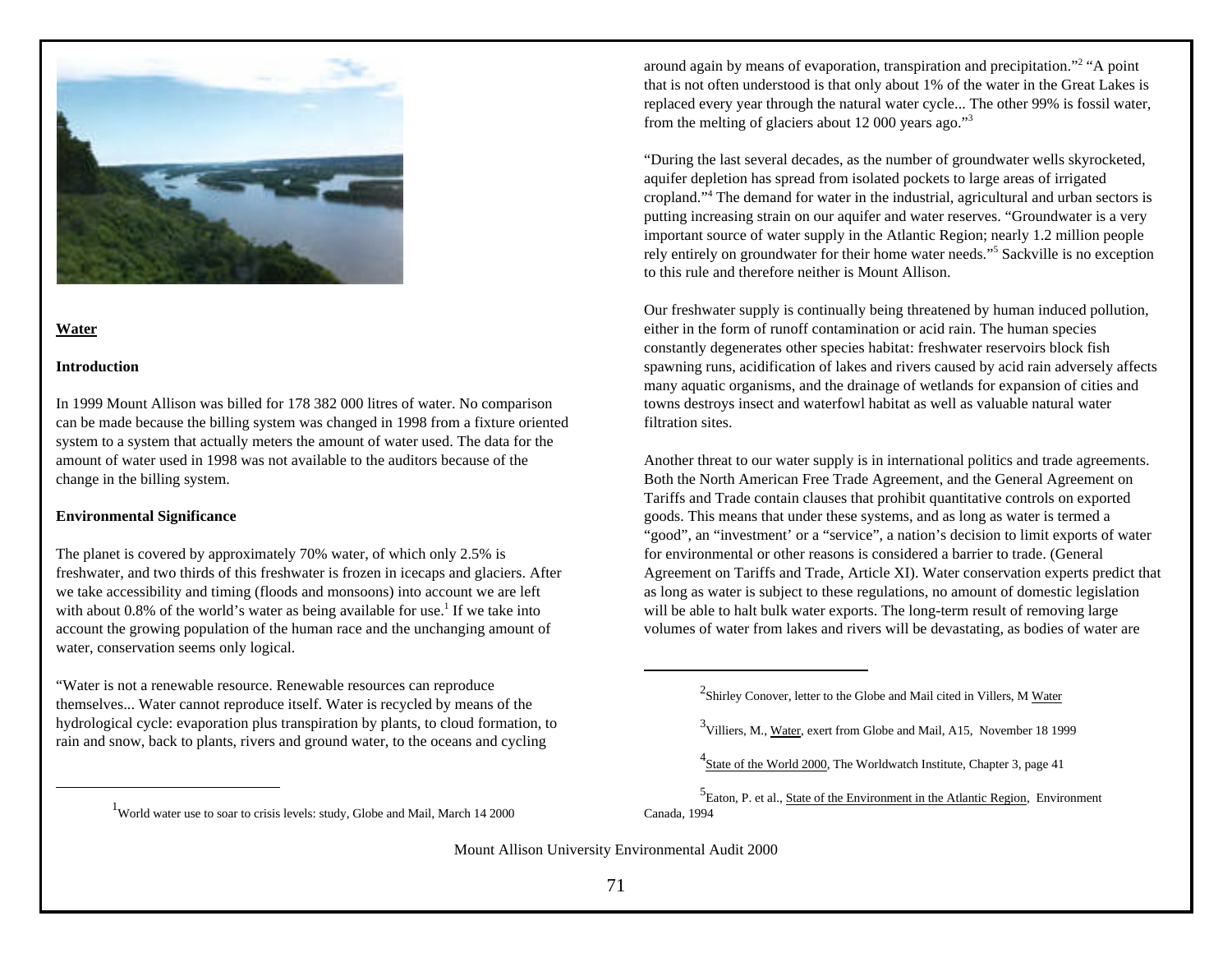drained faster than they can naturally be replenished eliminating not only the resource itself, but also the habitat of numerous species and the livelihood of the people dependent on these sites. Already, numerous lakes in Canada have been targeted for bulk exports, including Gisborne Lake in Newfoundland, and the Great Lakes. Instead of promoting bulk exports as a means of repairing damage caused by wastage, what is required is sustainable management of water resources globally.

## **Current Environmental Policy**

"Under this policy, the university will endeavour, through the supervision of Facilities Management, to minimise water consumption.

The performances indicators for the following section are as follows:

- Water efficient models are installed when replacing any water fixtures on campus.
- Projects are undertaken to decrease water usage.
- Longevity and water efficiency are primary considerations when purchasing water fixtures." (Section 2.5, Mount Allison University Environmental Policy, www.mta.ca/environment)

## **Audit**

In 1999, Mount Allison was billed for 178 382  $m<sup>3</sup>$  of water at a cost of \$278 376.10. This is almost one hundred cubic metres more than was used between May 1997 and April 1998. The university purchases water from the Town of Sackville. The price of water increased from 75 cents per cubic metre at the time of the last audit, to \$1.53 in August 1998 as a result of the change in billing. When new water meters were installed on individual buildings, billing became more accurate. Prior to this, the university was charged a flat rate based on the number of fixtures in each building. The sewer rate corresponded to the water used per fixture. When the new treatment plant was installed, the town fitted the university buildings with individual meters. At that time, rates were adjusted to pay for the new treatment plant. The university is billed twice per year, as of March, 1999. Prior to this, billing occurred four times yearly, making it easier to determine seasonal water usage trends. Appendix S shows the university's total water consumption per 6 month period for 1999 and the first half of 2000.

In descending order, the locations on campus with the highest water consumption are Trueman/McConnell, Barclay, Harper/Jennings, the Athletic Centre, Windsor, and Edwards/Thorton. This ranking is comparable to that found in the 1998 report with the exception of Trueman/McConnell. Water consumption in this building increased drastically last year as McConnell was the only meal hall open while renovations took place in Jennings. Generally speaking, water consumption is quite varied between the two halves of the year for which the university is billed. In Crabtree, for example,  $9348 \text{ m}^3$  of water were consumed between January 1 and June 30, 1999. This dropped to  $2554m<sup>3</sup>$  in the July 1-December 31, 1999 billing. Some efforts have been made to conserve water by installing water saving fixtures, such as low-flow toilets, however the Technical Services Manager informed the auditors that these replacements have been minimal since it is not financially feasible for the university to replace fixtures unless they are broken. Fluctuations in water use are likely due to seasonal needs and the academic year.

The town of Sackville's water supply comes from an underground water table. The water is first pumped out of two deep wells into what is called a raw well. From the raw well the water is run through a green sand filter and into the clear well, it is at this stage that the water is chlorinated. After the chlorination process the water is pumped out for circulation into the town. When the used water returns to the town's system it is pumped from twelve pump houses to one of two sewage treatment ponds. These lagoons accept mostly residential waste. These ponds are located in Middle Sackville and behind the municipal garage in the industrial park. These are open air ponds and therefore aerated by the wind from the marsh. The sewage is left in these ponds until it separates into its solid and liquid by-products. The liquid, water, is drained out of the pond and recirculated into the waterways of the Tantramar Marsh and ultimately into the Bay of Fundy. The solid waste that is left is dredged when necessary and is brought to landfill for disposal. The last time that the sewage lagoons were dredged was in 1991. The ponds are monitored by the provincial Department of the Environment.

Closer contact and increased communication between the Town and the university has resulted in some water savings. The Town is able to access and read Mount Allison's water metres and can therefore pinpoint buildings with excessive water consumption compared to the buildings' normal consumption. The Town can then notify the Technical Services Manager who can investigate and repair the problem.

Hart Hall's basement is the location for the Fine Arts photo processing lab. Water wastage in this department is in part due to the lack of student awareness. The photo lab makes use of the market's most water-efficient black and white print washing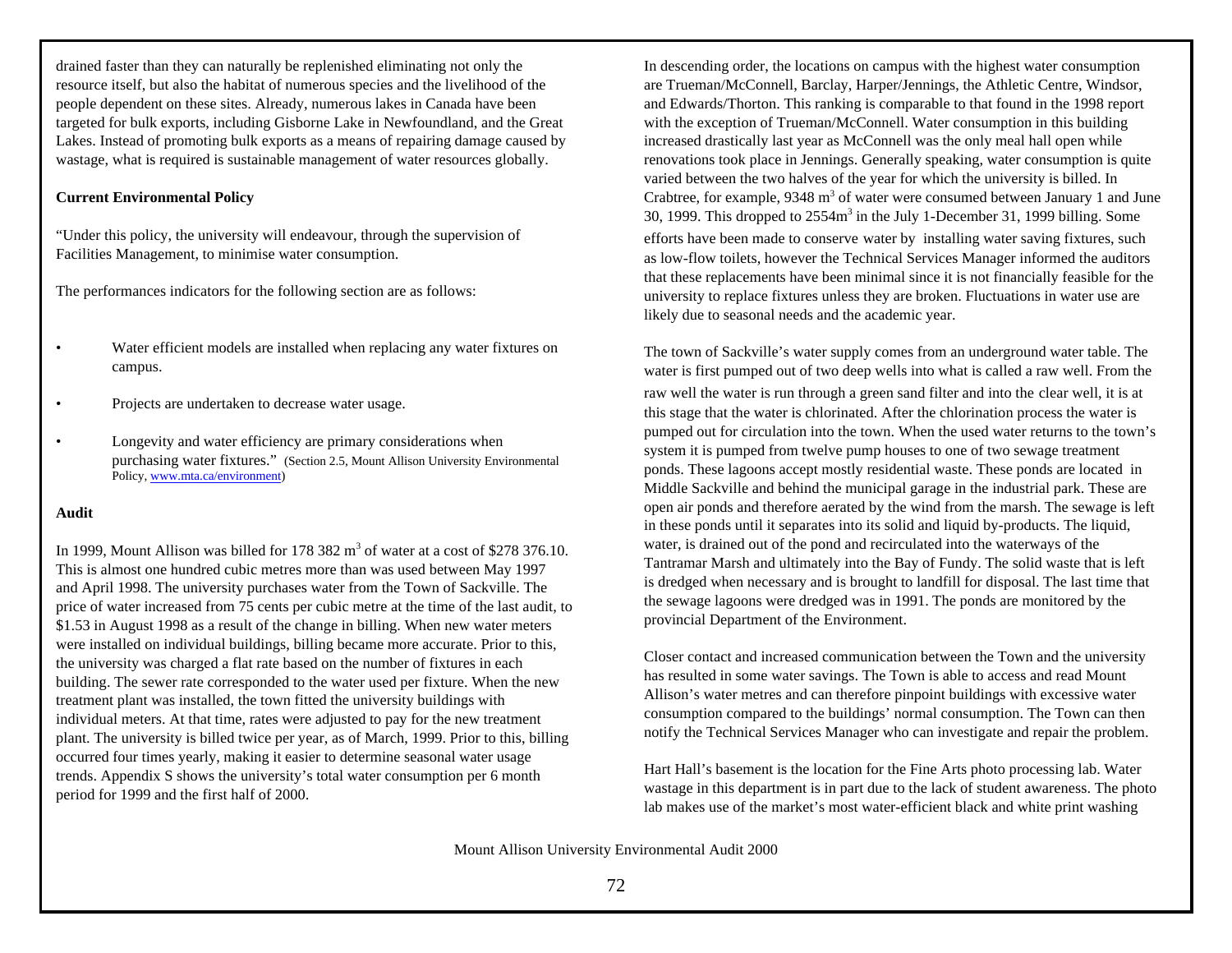basins which run at approximately 3.79 litres per minute. Print washing requires the basin to have water flowing through them for no more than one hour for a fibre based print and five minutes for a resin coated print. During the academic year, wash basins are often found to be running all night long, this prematurely wears the filter system and adds additional cost to its operation.

Allison Gardens uses water in the winter months to maintain an ice surface in the building. Three years ago the Icemaking Plant was altered to include a closed loop that would continuously recirculate the water used to make ice.

The 1998 audit recommended that the Chemistry department seriously consider a recirculation pump for the aspirator. This measure would save a great amount of water from being used, but would remain economically and environmentally unfeasible since the energy needed to operate the pump would not offset the cost for the water consumption and would consume energy produced by non-renewable resources.

The water used in the heating system is part of a closed loop and therefore the system has minimal water input. Some water is lost through inefficiencies such as leaks in the buildings or in the steam pipes. There is considerable amount of effort put into making the heating system leak free since this makes it more energy efficient and therefore more economical..

Outdoor water use is still of little concern compared to the indoor use. The turf on campus is currently still not being watered in part due to the lack of an efficient watering system. In the summer of last year, the water source for the swan pond fountain was converted to a well. Previous to the town's water metering system the amount of water utilised by the fountain remained unknown and paid for by the town. After the implementation of the metering system the university considered shutting the fountain down instead of paying approximately \$10 000 for the water bill. The town, which regards the fountain as a tourist attraction, proposed that a well should be dug to supply the fountain its necessary water. The town and the University funded the well.

As part of the 1998 audit, a survey of water fixtures on campus was conducted to estimate the areas where retrofits should be made. This survey was not repeated for this report as the amount of retrofits since 1998 has been very minimal and because no record of individual retrofits is kept by the Facilities Management department. Such records would allow for a more accurate understanding of how and where water savings are occurring on campus.

### **Case Studies**

In 1993, the University of British Columbia added the C.K. Choi building to its campus. Among other environmentally friendly features, the building uses excellent water conserving techniques and equipment "Composting toilets installed in this project do not require water for flushing. City water is generally only required for the low flow lavatory faucets (spring loaded to further reduce waste) and kitchen sinks. Irrigation of site planting material is provided solely from collected rain water (stored in an 8,000 gallon subsurface cistern) and recycled gray water from the building. Projected water usage is approximately 300 gallons per day."(www.iar.ubc.ca/choibuilding/matsuzaki.html)

## **Recommendations**

## **For Staff:**

- 1. Accurate records of water saving measures should be compiled and unified by Facilities Management. These records should include all low-flow toilets, showers, and faucets installed on campus, as well as a current list of all water saving features included in new and renovated buildings.
- 2. Look into alternatives to water consuming appliances such as composting toilets.
- 3. Wash vehicles only when needed.
- 4. Conserve water on a individual basis.

## **For Faculty:**

- 5. Report any leaks immediately to Facilities Management (fixit@mta.ca)
- 6. In labs, encourage students to conserve water whenever possible (ie washing test tubes all at once rather than individually).
- 7. Conserve water on a individual basis.

## **For Students:**

8. Limit shower length to about 8 minutes.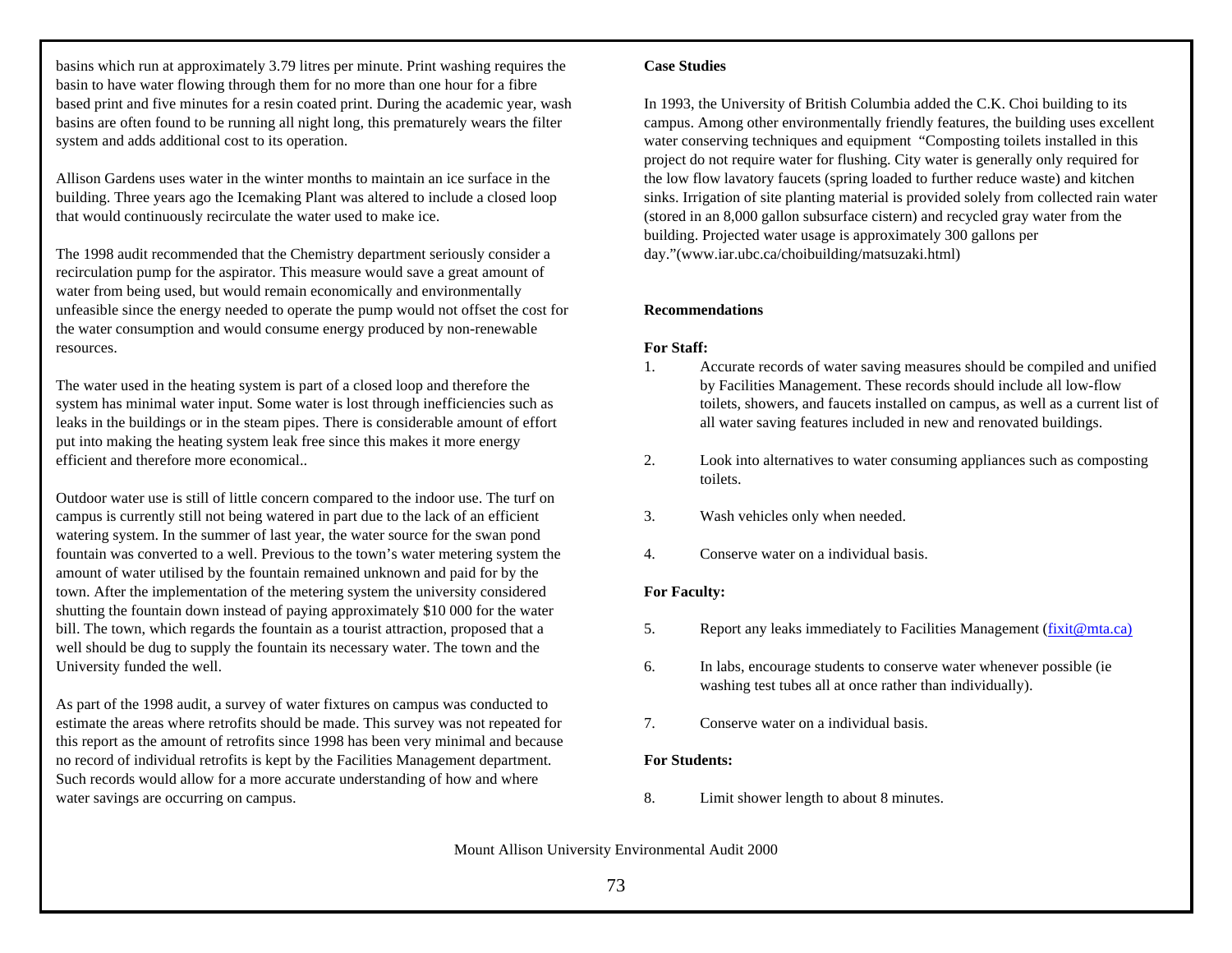- 9. Turn off water taps when brushing your teeth.
- 10. Report any leaks or dripping faucets immediately to Facilities Management (fixit@mta.ca)
- 11. Post a sign in your residence bathroom asking people to conserve water.

## **Figure 12.1 Review of Current Environmental Policy**

| <b>Current Performance Indicators</b>                                                        | <b>Current State of Affairs</b>                                                                                                                                                               | Proposed Changes to Performance Indicators                                                                                                                   |
|----------------------------------------------------------------------------------------------|-----------------------------------------------------------------------------------------------------------------------------------------------------------------------------------------------|--------------------------------------------------------------------------------------------------------------------------------------------------------------|
| Water efficient models are installed when replacing any<br>water fixtures on campus.         | Water fixtures are replaced by more efficient models<br>unless the building is up for renovation in the near<br>future.                                                                       | No change proposed.                                                                                                                                          |
| Projects are undertaken to decrease water usage.                                             | Projects are undertaken to make various systems more<br>efficient (which in turn decreases water usage), but no<br>education or awareness projects have been undertaken<br>by the university. | Specify the different types of projects that should be<br>pursued to decrease water consumption both on the<br>facilities aspect and on the personal aspect. |
| Longevity and water efficiency are primary<br>considerations when purchasing water fixtures. | These two factors are considered when purchasing water<br>fixtures.                                                                                                                           | No change proposed.                                                                                                                                          |

**Letter Grade:** C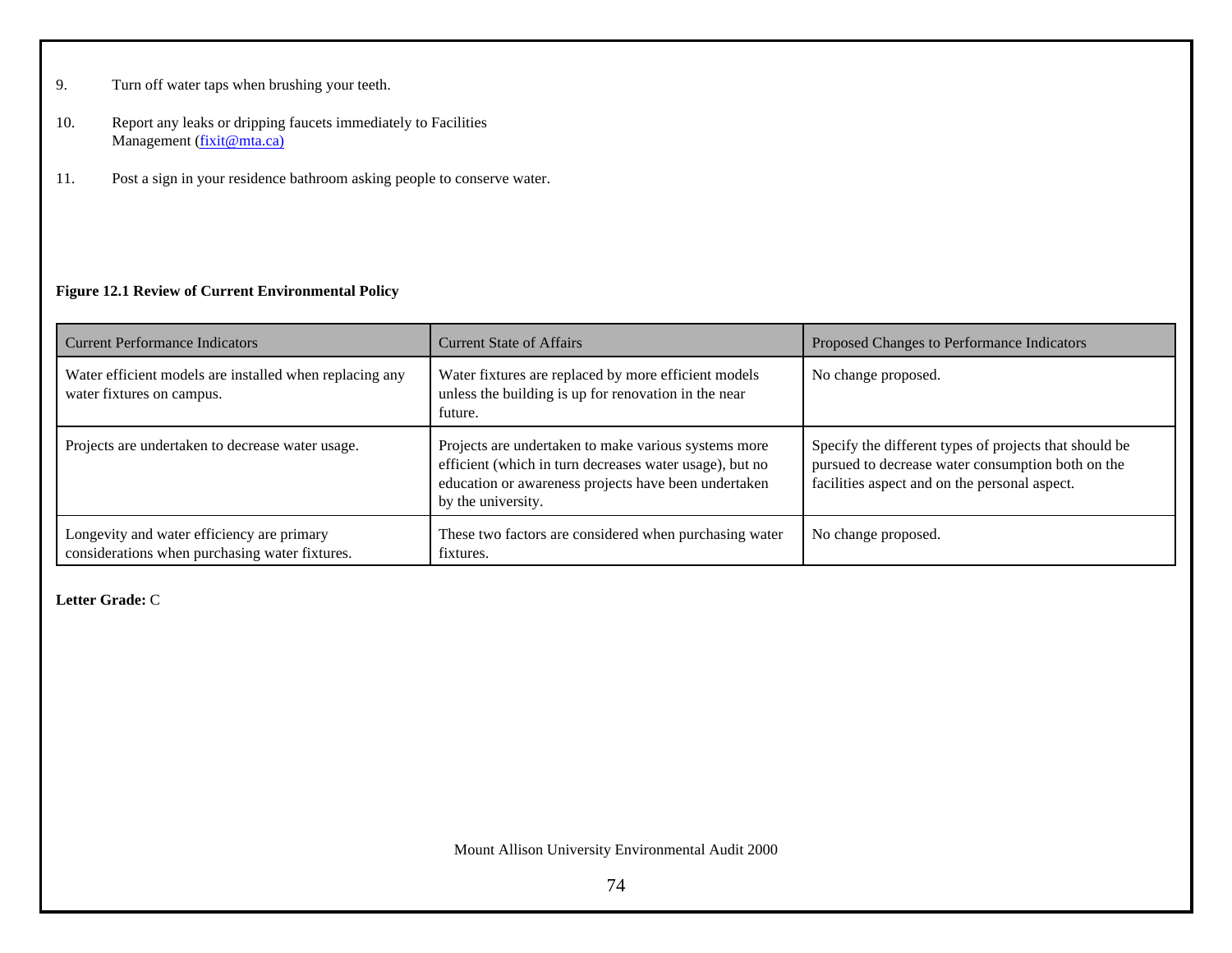

#### **Finance**

#### **Introduction**

Finances influence all aspects of Mount Allison's operations. The university receives fees from students and funding from various governmental and corporate organizations. The university uses its money to hire faculty and staff and to purchase the wide variety of goods needed to maintain an institution. Funding for 2000-2001 is projected to be \$38 315 485. In 1999-2000, the university received \$38 577 208 in funding. In 2000-2001, the university has budgeted for expenditures of \$38 340 485. Because finances play such a fundamental role within the university, it is important to examine the environmental practices of both funding bodies and companies with which the university does business.

#### **Environmental Significance**

In a market driven economy, the choices made by individuals as well as institutions can have a direct impact on the natural environment. The natural environment affects the economy as much as the economy effects the environment. "The

Intergovernmental Panel on Climate Change predicts damage caused by climate change could cost developed countries up to 2 per cent of GDP. For Canada, so dependent on natural resources, this figure would likely be much higher."<sup>1</sup> Investing in companies that do not have environmentally friendly practices can have serious consequences. Supporting businesses with destructive practices can only serve to accelerate the process of environmental degradation. Moreover, the choice to purchase non-environmentally friendly products (eg. virgin fibre paper over 100% post consumer) may in fact slow the development of an environmentally conscious market based on the supply-demand model of the economy. Unsustainable practices will ultimately result in the destruction of the resources upon which our economy depends. Choosing to support environmentally-friendly organizations can have both short term and long term benefits. In the short term, environmentally friendly purchasing and investment practices can serve to strengthen the reputation of an institution. In the long term, environmentally sound purchasing has numerous benefits. Supporting environmentally responsible businesses promotes the protection of resources, the conservation of energy, and the reduction of pollution. All of these measures help to ensure that reasonably-priced production will be possible in the future. An environment which has been depleted of resources is of no benefit to the economy. Ultimately then, choices which protect the environment will also protect the economy.

#### **Current Environmental Policy**

"The University will endeavour, under the supervision of the Controller to minimize the ecological impact of the products and services purchased in support of campus operations.

The performance indicators for this section are as follows:

- 1. Photocopiers and printers minimize the required use of paper.
- 2. Recycled and post-consumer paper is purchased.
- 3. Unbleached recycled paper is available in the Bookstore.
- 4. In the purchase of products, the following factors are taken into consideration:

<sup>1</sup> http://www.davidsuzuki.org/economyatrisk.htm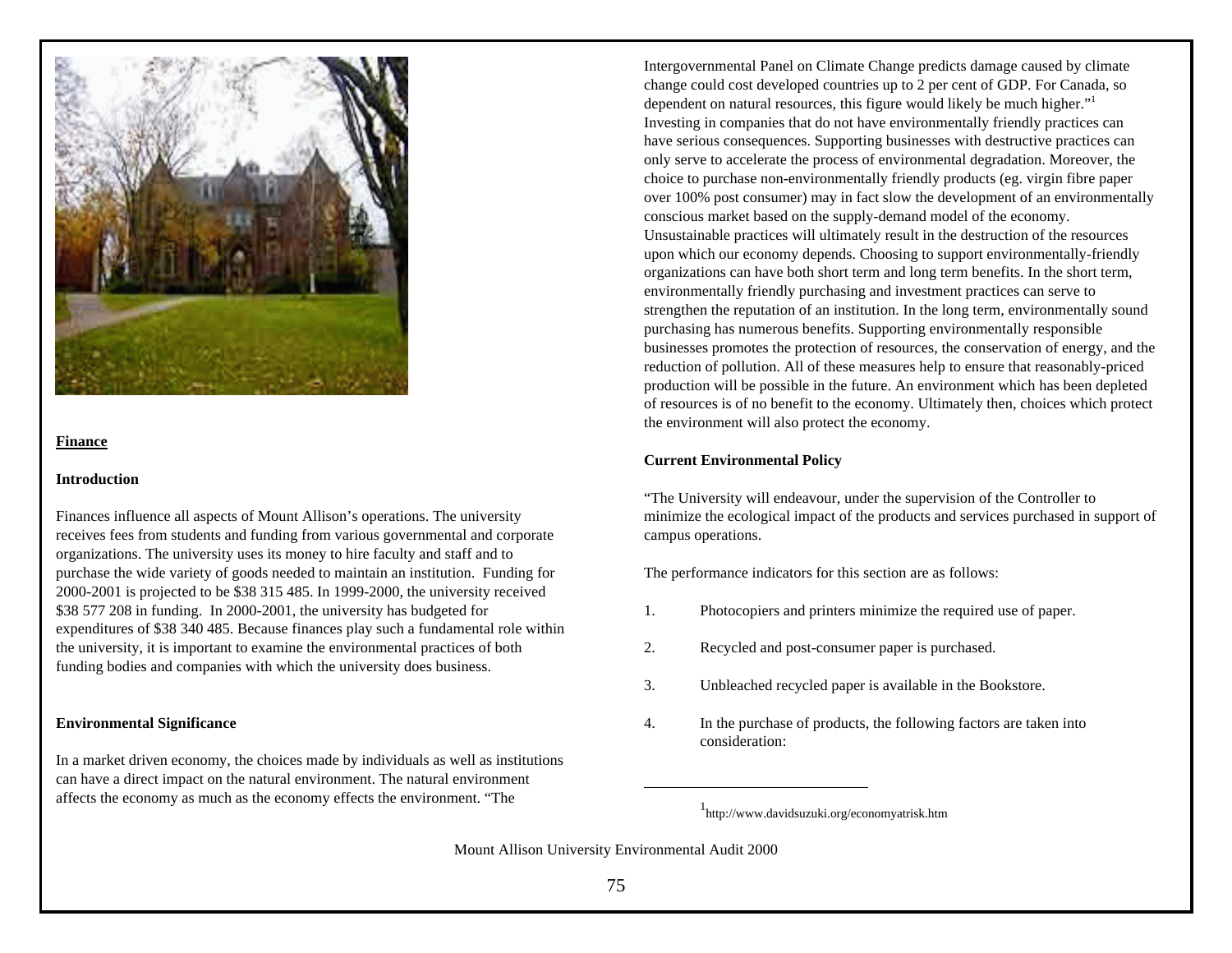a) reduced packaging; b) environmental performance(i.e. energy saving), c) reduced consumption; d) construction (i.e. recycled materials rather than tropical hardwoods, PVC); and longetivity.

5. Information is provided to departments comparing the environmental performance of different products. I.e. Fax machines that can use recycled paper, etc." (Section 2.8, Mount Allison University Environmental Policy, www.mta.ca/environment )

#### **Responsible Parties**

The Purchasing Manager in the Financial Services department is responsible for all purchase orders from the university, the External Relations office is responsible for all incoming funds to be used for the university's operations, and the Board of Regents University Investment Committee is responsible for the university's investment portfolios.

#### **Audit**

#### University Funding

Mount Allison receives funding from four main sources for use in the university's consolidated budget. The see total funds available from these sources refer to figure 13.1.

#### **Figure13.1 Funding Sources**

| Source                          | Amount:<br>$99-00$ | Amount:<br>$00 - 01$ |
|---------------------------------|--------------------|----------------------|
| Government grants               | 13 335 330         | 13 596 160           |
| Student fees                    | 17 228 760         | 18 041 655           |
| Sales, rentals and other income | 5 739 145          | 3 961 737            |
| Endowment and trust income      | 2 2 7 3 9 7 3      | 2 7 1 5 9 3 3        |
| <b>Total:</b>                   | 38 577 208         | 38 315 485           |

Government grants account for approximately 36 percent of the total funding received each year. An increase in government funding for both the 1999-2000 and 2000-2001 academic years was insufficient to offset the university's additional requirements. Consequently, student fees increased 4.5 percent (from \$4 040 to \$4 220 for Canadian students) in 1999-2000. In the 2000-2001 year, fees increased by another 4% to \$4 390 for Canadian students. Income from sales and rentals increased in the 1999-2000 year as a result of the Francophone Summit and a cadet camp. Income in this area decreased to normal levels in the 2000-2001 year. Income from endowment and trusts is discussed under "University Investments".

The environmental conduct of these sources has become somewhat more accountable since the time of the last audit. Although it is difficult to track the level of individual awareness among students, a representation of growing concern for environmental issues can be inferred from the conduct of the Student Administrative Council. An environmental audit of the S.A.C. was completed in the fall of 1999 and an environmental policy based on the findings passed on February 16, 2000. This policy is contained in Appendix T. The various groups that rent university buildings for summer conferences are not screened for environmental responsibility, and the books sold at the university bookstore are not selected on the basis of the suppliers' environmental conduct. Information on the environmental conduct of the university's endowments and trust funds is discussed under "University Investments".

The External Relations department at Mount Allison is responsible for soliciting outside funds for improving the university. In 1998 the university embarked on a capital campaign known as "Campaign Mount Allison", the goal being to raise money "to help meet the evolving needs of our students and faculty...to ensure that Mount Allison continues to offer the best undergraduate education in the country."(Donors Report for May 1, 1998-April 30, 1999, p.15) On April 25, 2000 the campaign reached its \$20-million goal. The campaign has since been extended to May 1, 2001 with the hopes of raising another \$3-million. The projects funded by the campaign include scholarships and bursaries, student research, teaching fellowships, lab equipment, library acquisitions, building improvements, faculty innovations, multimedia technologies and student leadership. External Relations does not currently screen donors for environmental or social ethics, although the auditors were informed that controversial corporations are generally avoided under the direction of the cabinet. The auditors requested a list of the top ten donors and their environmental practices/policies, but did not receive this information.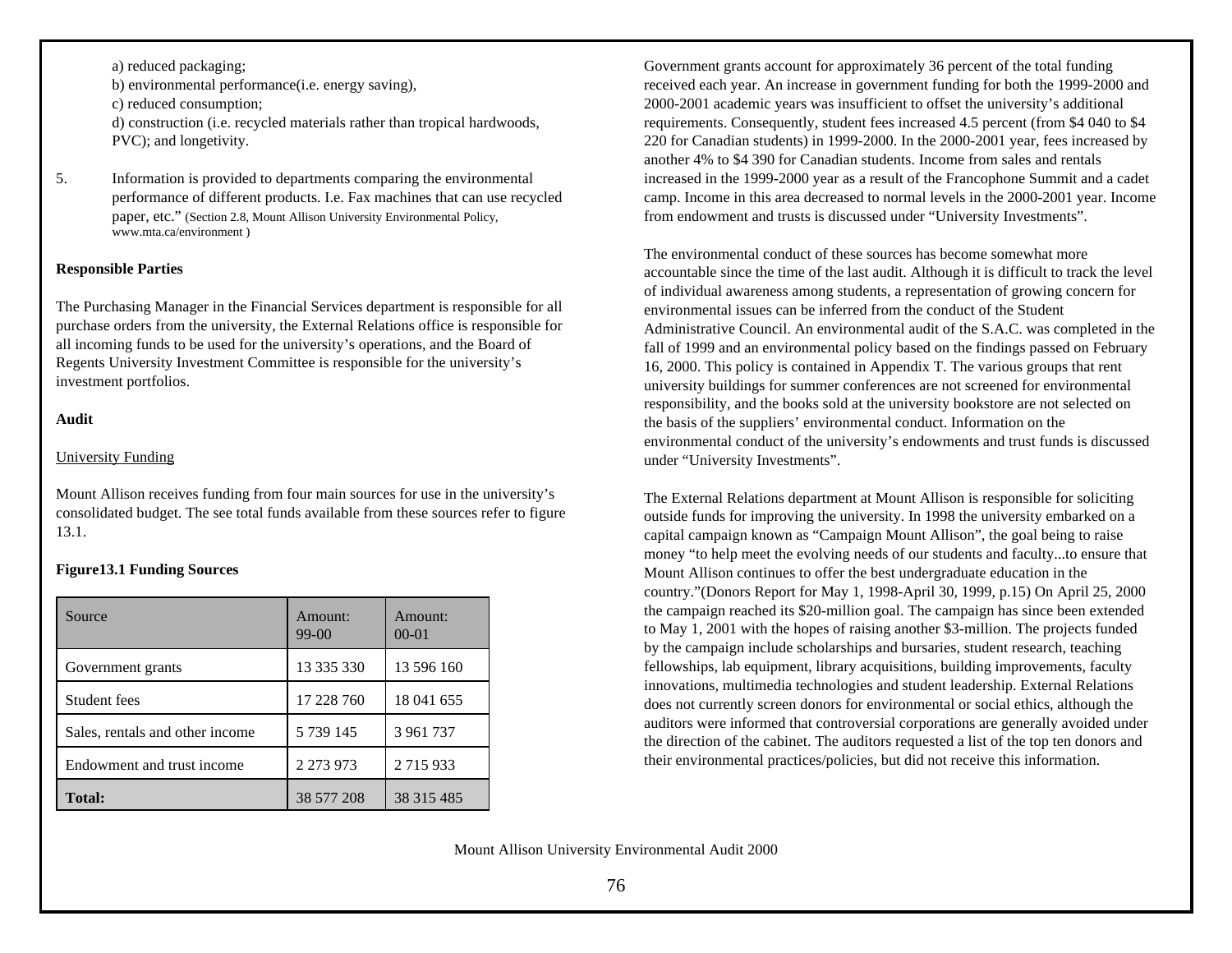As was the case in 1998, the allocation of funds per department is determined by the budget committee and approved by the board. Figure 13.3 illustrates the direction of funds to the various academic and administrative departments and the percentage of total funds directed to each of these areas<sup>2</sup>.

## **Figure 13.2 Funding per Department**

| Department                        | Amount in<br>1998-1999 | $\frac{0}{0}$ | Amount in<br>1999-2000 | $\%$  | Amount in<br>2000-2001 | $\frac{0}{0}$ |
|-----------------------------------|------------------------|---------------|------------------------|-------|------------------------|---------------|
| <b>Faculty of Arts</b>            | 4 971 409              | 13.9          | 5 081 823              | 13.2  | 5 392 019              | 14.1          |
| Faculty of Social Science         | 2 230 933              | 6.3           | 2 5 8 4 0 7 5          | 6.7   | 2 787 609              | 7.3           |
| Faculty of Science                | 4 2 8 1 3 7 1          | 12.0          | 4 341 390              | 11.3  | 4 4 7 8 1 3 1          | 11.7          |
| Academic Affairs and Con't<br>Ed. | 2.541.616              | 7.1           | 2 357 648              | 6.1   | 2 186 680              | 5.7           |
| Library                           | 1 771 863              | 5.0           | 1942 557               | 5.0   | 1998 764               | 5.2           |
| <b>Computing Services</b>         | 1 075 744              | 3.0           | 1 237 017              | 3.2   | 1 247 338              | 3.3           |
| Admin, and General Services       | 4 437 794              | 12.4          | 4 678 317              | 12.1  | 4 743 276              | 12.4          |
| Physical Plant                    | 5931891                | 16.6          | 7 042 005              | 18.3  | 7 136 934              | 18.6          |
| <b>Student Services</b>           | 2 2 2 2 1 4            | 6.2           | 2 308 248              | 6.0   | 2 510 626              | 6.6           |
| Direct ancillary expenditures     | 4 9 8 4 5 2 5          | 14.0          | 5 174 745              | 13.4  | 4 690 107              | 12.2          |
| Other Budgets                     | 592435                 | 1.7           | 457 289                | 1.2   | 689 000                | 1.8           |
| <b>Interfund Transfers</b>        | 643 450                | 1.8           | 1 362 094              | 3.5   | 480 000                | 1.3           |
| Total:                            | 35 690 245             | 100.0         | 38 567 208             | 100.0 | 38 340 485             | 100.1         |

 $^2$ This information is taken out of the Mount Allison University 1999-2000, and 2000-2001 Budgets. The data for 1998-1999 is adjusted from the original budget for that year, which was used in the 1998 audit report.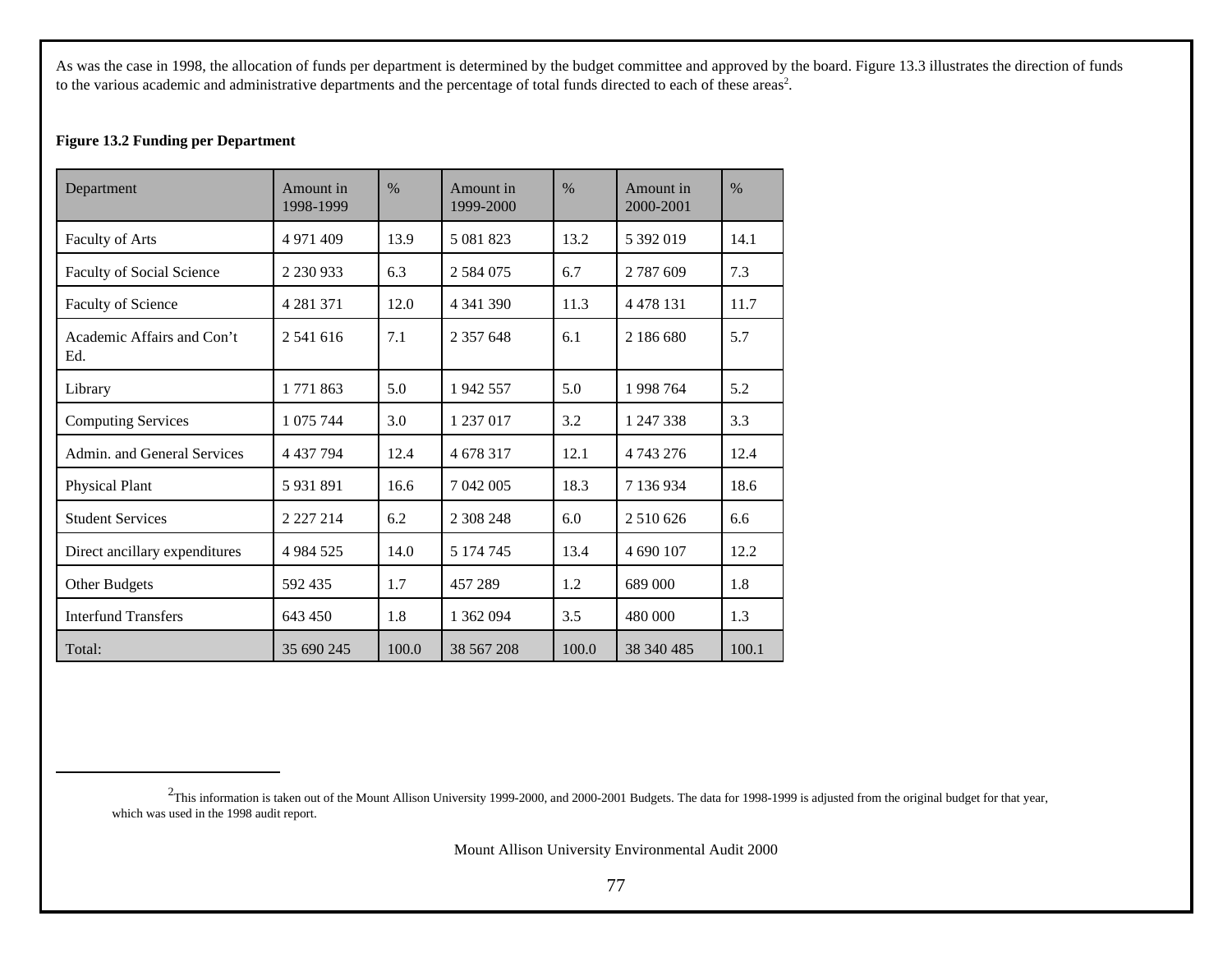This break-down shows a decrease in the percentage of funds directed to the Faculty of Arts and the Faculty of Science in 1999-2000, though the percentage of funds being directed to all three academic faculties is budgeted to increase for the next academic year.

The academic departments receive additional funding for research puposes from national foundations to supplement that which is included in the annual budget. The primary foundations are the National Research Council of Canada (NCERC), the Social Sciences and Humanities Research Council (SSHRC), and the Medical Research Fund of New Brunswick. The amounts received from these sources for the past two academic years were as in figure 13.4

## **Figure 13.3 Research Grants Received**

| Foundation   | <b>Amount Received 1998-99</b> | Amount<br>Received 1999-<br>00 |
|--------------|--------------------------------|--------------------------------|
| <b>NSERC</b> | \$539,634                      | \$476,591                      |
| <b>SSHRC</b> | \$173,821                      | \$127,252                      |
| <b>MRF</b>   | \$17,367                       | \$17,000                       |

Each of the professors applies for research funding on an individual basis. It is therefore difficult to pinpoint the nature of the various research projects being conducted on campus. A number of professors do focus on the environment. In the Sciences, most environment-related research takes place in the Biology and Geoscience departments. These are some of the projects that were facilitated in the last two years:

| <b>Professor:</b>    | <b>Project:</b>                                  |
|----------------------|--------------------------------------------------|
| Dr. Jeff Ollerhead   | marine nearshore tidal erosion processes         |
| Dr. David Mossman    | geological processes                             |
| Dr. Irena Kaczmarska | marine plant ecology and effects of UV radiation |
|                      | on freshwater plankton                           |
| Dr. Doug Campbell    | effects of UV radiation on aquatic plants and    |
|                      | microorganisms                                   |
| Dr. Felix Baerlocher | effects of disturbances on aquatic fungi         |
| Dr. Robert Ireland   | nitrogen metabolism in tidal marsh plants        |
| Dr. Ron Aiken        | community ecology of freshwater insects and      |
|                      | marine invertebrates                             |
|                      |                                                  |

Funding for these projects was primarily through NSERC. Appendix A of this foundation's application form asks for a description of the "Anticipated Environmental Impact" and "Mitigation of the Anticipated Environmental Impact". Researchers are required to fill out this portion of the application if their research has a known environmental impact, uses hazardous substances, involves field work, or if it takes place in a marine environment. This allows for a certain measure of environmental screening on the part of the foundation. Additional significant sources of funding for science research at Mount Allison include Environment Canada., Canadian Foundation for Innovation (CFI), and the New Brunswick Heart and Stroke Foundation<sup>3</sup>.

In the Social Sciences and Humanities, the bulk of outside funding for research comes from the Social Sciences and Humanities Research Council. There are fewer projects with environmental focus in these departments than in the sciences, however. Projects that received SSHRC funding in the 1998-99 and 1999-00 academic years include, "Traditional Circumpolar Ecological Knowledge", "Change in Inland Aboriginal Fishery", and "Municipal Wastewater Treatment"<sup>4</sup> .

#### University Procurement

The procedure for making purchases using university funds is essentially the same as it was at the time of the last audit. A request form is submitted to Financial Services. Once the request has been approved, a purchase order is placed with the

<sup>&</sup>lt;sup>3</sup>Information obtained from Dr. Jean-Guy Godin, Dean of Science, Mount Allison University, August, 2000.

<sup>4</sup> Information obtained from Dr. Patrick Baker, Dean of Social Science, Mount Allison University, August, 2000.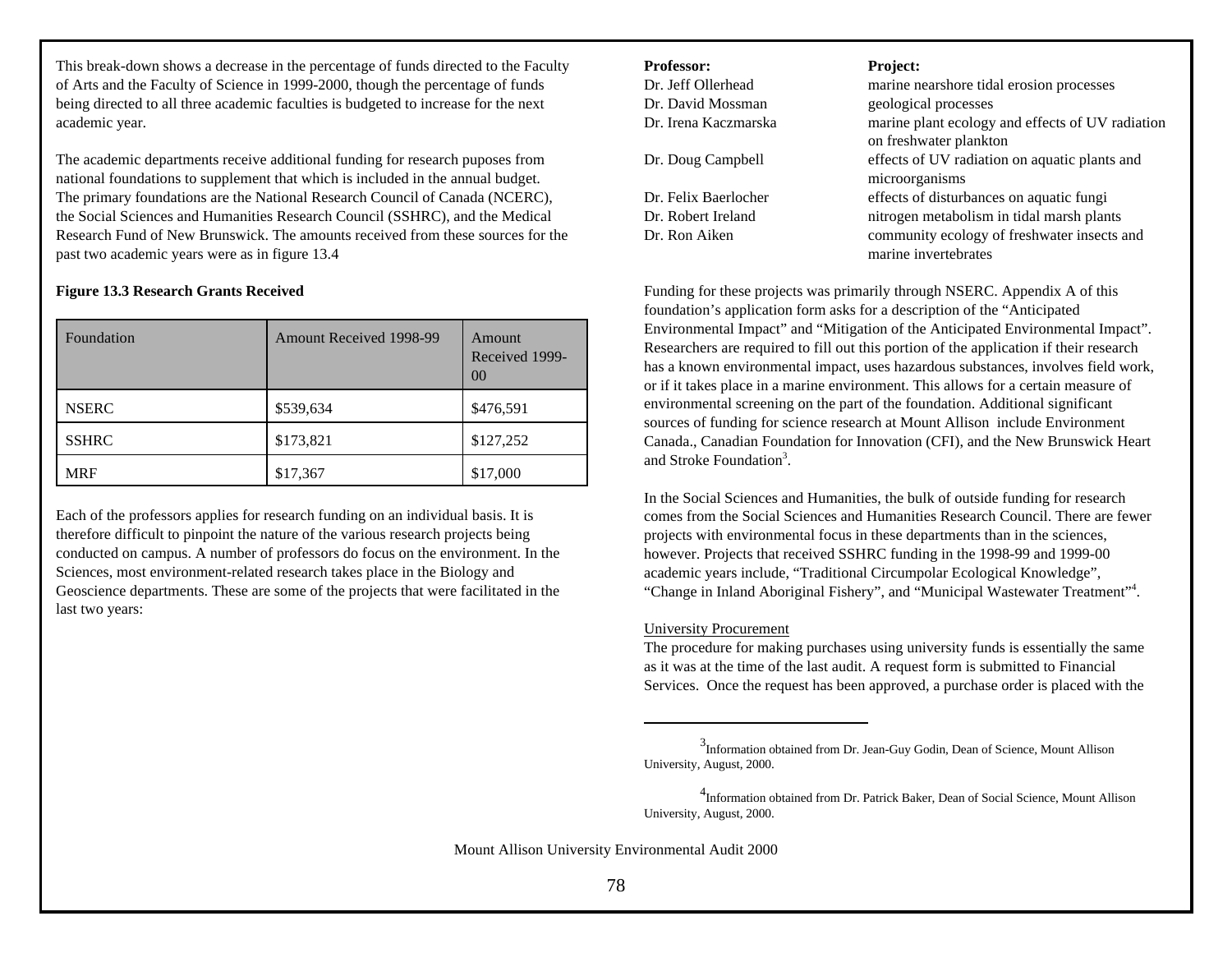specified company and the invoice paid following the delivery of the product to the end user. Roughly 4000 request forms are processed through the purchasing department each year.

The university purchasing policy has not changed since 1998. The auditors were informed that currently no formal policy exists within the purchasing department to govern purchasing on environmental grounds. However, informal control is exerted by the department to ensure that things such as energy efficiency are taken into account when departments purchase equipment. Thus, suggestions are limited to the purchasing manager's knowledge of environmentally friendly alternatives.

The percentage of survey respondents in favour of a policy that allowed for the purchase of environmentally friendly products that were more expensive than the unfriendly alternative are as follows: 32% of respondents favoured a policy that allowed for a 10% increase in price, 46% favoured a policy that allowed for a 5% increase, 19% favoured a policy that allowed for the purchased of products equal in price, and 3% favoured various other purchasing policies. These numbers indicate a relatively strong willingness on the part of the university community to increase the amount of spending for the sake of the environment. It also indicates support for the policy which currently governs this increase.

The university has standing contracts with a wide variety of companies for items purchased on a regular basis. Common items that are price-sensitive to volume or large quantities are purchased through an cooperative tenders with other universities within the Maritimes. Wherever possible, the university standardizes specifications for frequently purchased equipment such as computers and printers. The choice of supplier frequently results from a competitive process or government contract that emphasizes quality, price and service issues. Over the past year, university tenders that followed the public tendering process contained a request for information on the environmental practices and policies of bidding companies, although this was by no means the deciding factor in awarding a contract.

Financial Services actively evaluates order placement and invoicing systems for efficiency and value. Current contracts with Grand and Toy for office supplies and Dell Computer Corp. for personal computers employ internet order processing. Under the Grand & Toy agreement, departments prepare and forward requests for supplies to Grand and Toy through the internet. The process reduces the amount of paper used in the process by both university and supplier. Though these suppliers were selected primarily for the quality specifications, supplier service and financial benefits, they result in reduced paper use in ordering, invoicing and packaging.

The university has standing contracts with a wide variety of companies for items purchased on a regular basis. Items ordered in large quantities are purchased through an inter-university tender. This tender includes all Maritime universities. Casual purchases do not require a contract and are generally bought from the supplier that offers the lowest price.

Figure 13.5 lists the university's top ten suppliers and their environmental policies.

.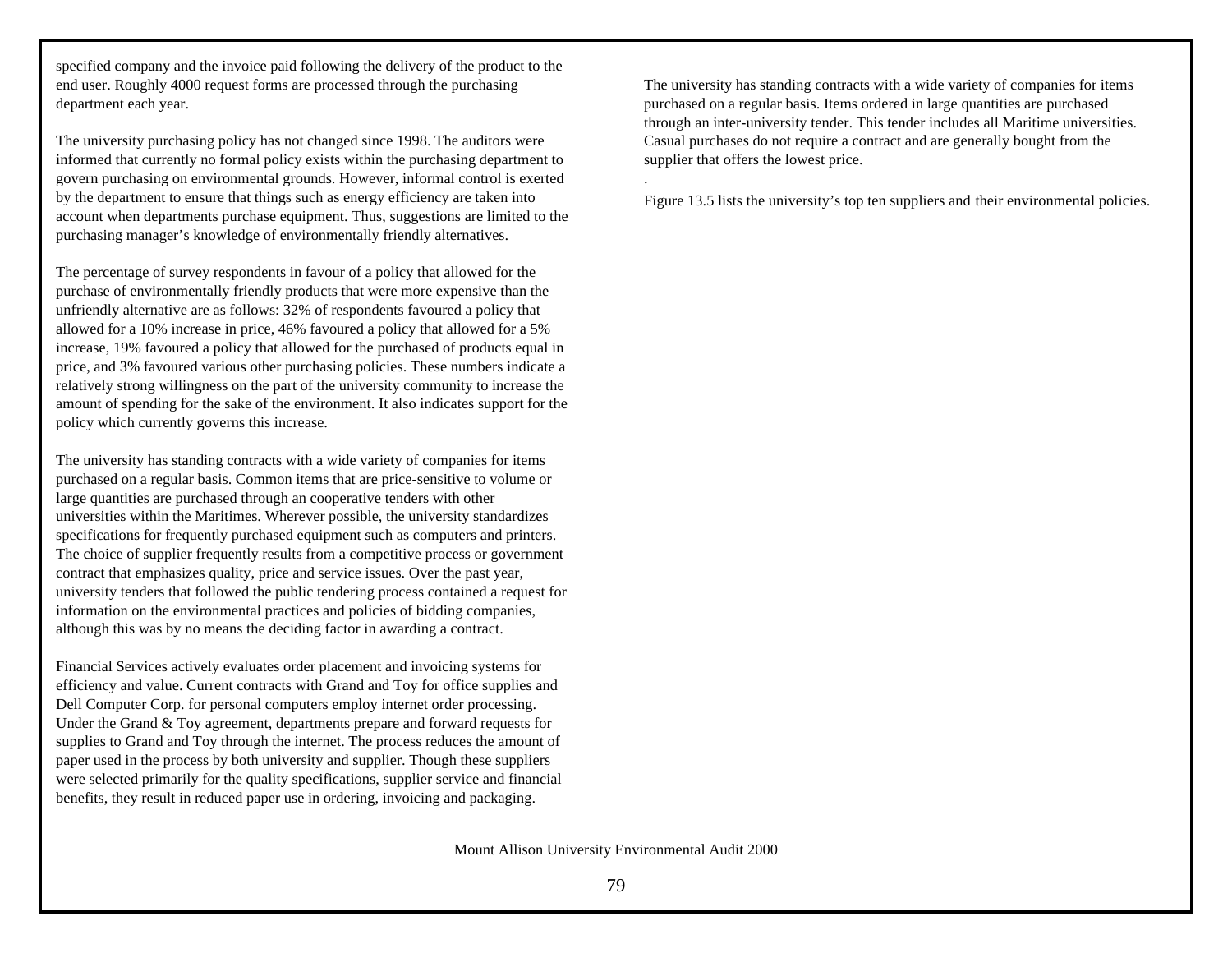| Figure 13.4 Major Suppliers and Environmental Conduct |                           |                                                                                                                            |  |
|-------------------------------------------------------|---------------------------|----------------------------------------------------------------------------------------------------------------------------|--|
| <b>Company/Organization</b>                           | <b>Product</b>            | <b>Environmental Policy</b>                                                                                                |  |
|                                                       |                           |                                                                                                                            |  |
| <b>Blue Cross</b>                                     | Insurance                 | No information available                                                                                                   |  |
| Cardinal Construction                                 | Construction              | Cardinal Construction does not have an environmental policy                                                                |  |
| <b>CIBC</b> Mellon                                    | <b>Financial Services</b> | No information available                                                                                                   |  |
| <b>Dell Computer Corporation</b>                      | Computers                 | Dell's environmental policy can be found at<br>http://www.dell.com/us/en/gen/corporate/vision_003_environ.htm              |  |
| Imperial Oil                                          | Heating Oil               | Imperial Oil's environmental policy can be found at<br>http://www.imperialoil.ca/community/environ 2.htm                   |  |
| <b>Jones Masonry</b>                                  | Stone Work                | No information available                                                                                                   |  |
| Sodex'ho Alliance                                     | Food Services             | No information available                                                                                                   |  |
| NB Power Commission                                   | Electricity               | NB Power's environmental policy can be found at<br>http://www.nbpower.com/en/enviro/<br>performancereport/Envir_E_corp.pdf |  |
| Sun Life of Canada                                    | Life Insurance            | No information available                                                                                                   |  |
| Town of Sackville                                     | Water                     | The Town does not have an environmental policy.                                                                            |  |

## University Investments

The University's long term financial investments are in its General Endowment Fund, approximately \$55 million; the Bell Endowment Fund, approximately \$20 million; and a defined benefit pension plan fund, approximately \$12 million. The endowment funds support the university by providing scholarships for students, funds for academic departments, funds for the maintenance of facilities, and so on. The purposes for which the funds can be used were, in most cases, specified by the donors. The pension plan fund provides pensions for non-academic staff of the University.

The University's Board of Regents, on recommendations from its Investment Committee, sets investment policies and appoints investment managers for the General Endowment and pension funds. The Investment Committee also monitors the performance of these managers. The Bell Endowment Fund Committee has purview over the Bell Endowment Fund.

The assets of these funds are held by CIBC Mellon and Royal Trust and are managed by the Common Fund for Nonprofit Organizations, Barclays Global Investors, and Jarislowski Fraser. About 65% of the investments are in bonds, with the remainder in Canadian, US and non-North American equities. More than 75% of the investments are in pooled funds and almost 50% in index funds.

The nature of the Mount Allison's investment portfolios and management is such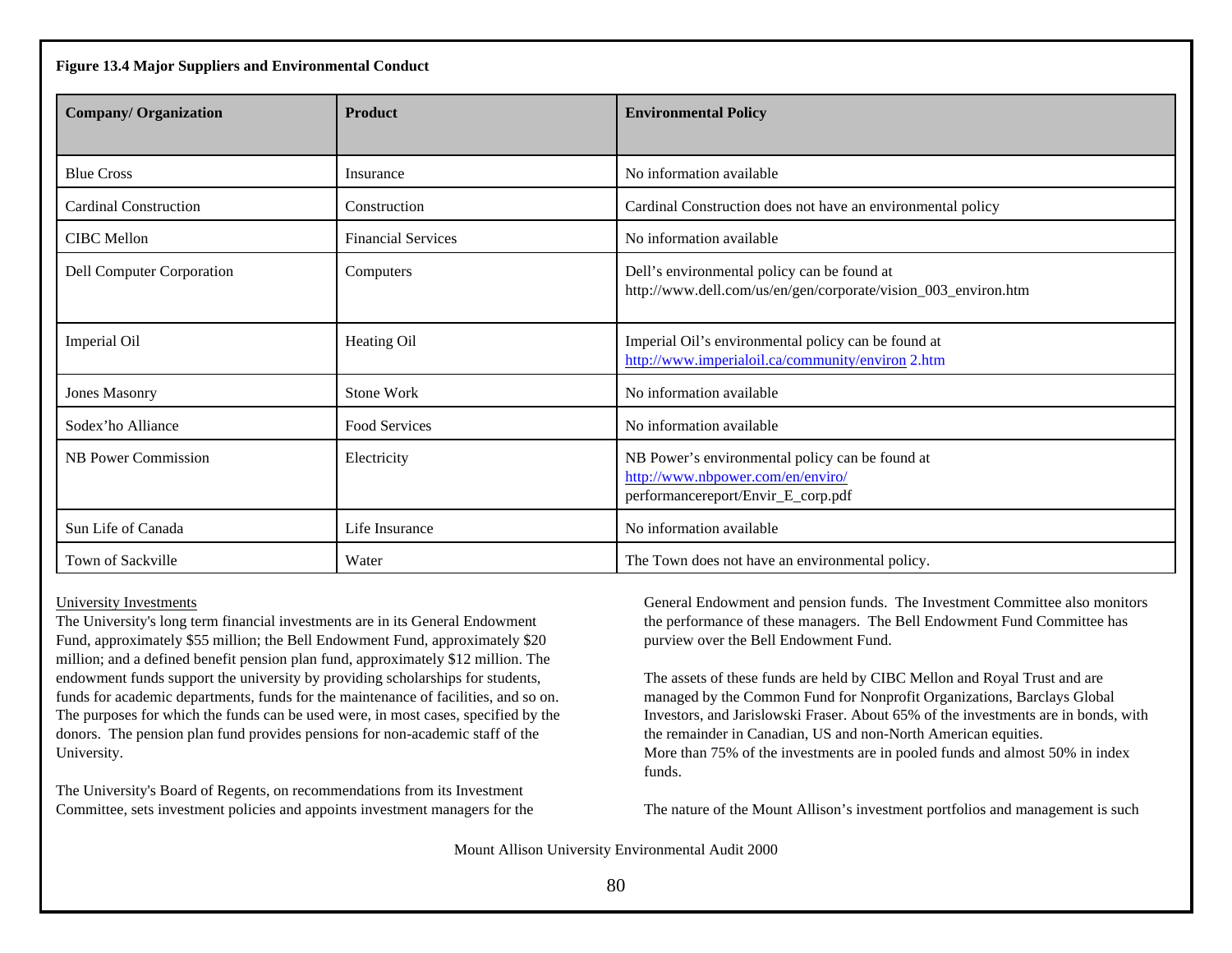that it is nearly impossible to trace the environmental or social accountability of the end companies being supported by the university's investment. Ethical Investment funds and managers are one way to bridge this gap. Ethical Investments promote selective investment based on the environmental and social practices behind the commodities represented by market values. Ethical Investment managers create portfolios of companies that have passed an ethical screening process. Currently, Mount Allison does not employ an Ethical Investments manager, however one of the managers of the university's Common Fund investments is working to create a portfolio of environmentally and socially responsible corporations.<sup>5</sup>

In the spring of 2000, the Students' Administrative Services V.P. Finance, Ted Rutland, produced a report entitled "Aligning Investment with Mission: The Case for Mission-Based Investing at Mount Allison". This report outlines the history and rationale behind screening investments to ensure that they align with the investor's mission. In the case of a university such as Mount Allison, it is critical that investments reflect the social and environmental lessons taught in courses, as well as upholding the university's "espoused virtues of morality and altruism"(p.4). The fourth chapter of the report gives retroactive proof of how the university might have gained by screening out six of the corporations in their investments portfolio that did not match the institution's mission. It was proved that Mount Allison would have had on average, a 3 percent higher return each year of screening between 1994 and 1999. The report ends with a proposed missions-based investing policy that could be adopted by the Board of Regents University Investment Committee. The report is scheduled to be presented at the next Board of Regents meeting this fall. Any action on this front will depend on how the report is received by the committee.

In response to the survey, 60% of respondents indicated their support for Ethical Investments. 14% answered no, while 26% answered non applicable. Most of these people included a statement saying they did not know enough about the concept to answer one way or the other. Should the university pursue an Ethical Investments manager, information on the rationale and benefits of this decision should be made available to the public. It is very likely that with a better understanding of this new form of management, most members of the university community would give their support.

<sup>5</sup>Information obtained from David Stewart, Vice President Administration, August **and Convertising of the Convention** obtained from David Stewart, Vice President Administration, August **and Convertising investments be res** 

2000.

### **Case Study**

In 1987 the Associated Students of UCLA developed a policy allowing anyone from the campus community to scrutinize the companies with whom ASUCLA did business. As a result in 1989, they stopped purchasing *General Electric* products because of their numerous environmental violations.

## **Recommendations**

## **For Senior Administration:**

- 1. Buy only those products which meet or exceed the standards outlined by the National Ecologo labelling system.. Products certified by the Ecologo system "are proven to have less of an impact on the environment because of how they are manufactured, consumed or disposed of. Certification of products and services is based on compliance with stringent environmental criteria that are established in consultation with industry, environmental groups, and independent experts." (http://www.environmentalchoice.com/index\_main.cfm)
- 2. Sign the Valdez Principles and abide by them in all business transactions (see Appendix U for the Valdez Principles)
- 3. Conduct a comprehensive environmental and social audit of all university investments and provide a unified investment portfolio for the public.
- 4. Conduct a comprehensive audit of all donor corporations and foundations from whom the university accepts financial support and make this information available to the public.
- 5. Establish a unified list of all the companies with whom the university has contract agreements and make this information available to the public.
- 6. Establish an Environment Purchasing policy demanding the following:
	- recycled, non toxic and renewable product alternatives be favoured by the purchasing department whenever the product is less than 5% more expensive than its conventional alternative.
	- full disclosure of environmental practices and policies be provided by companies under contract.
		-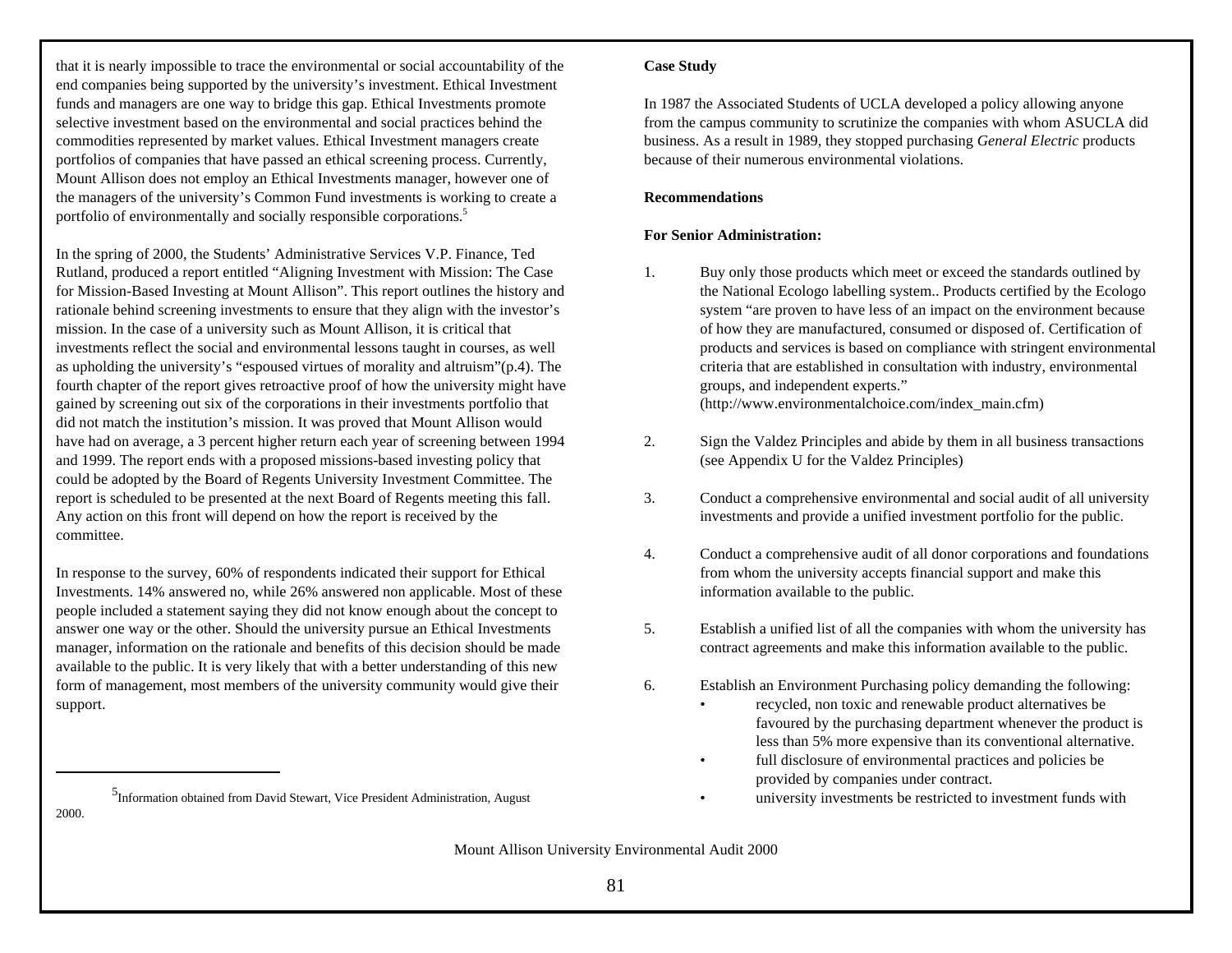commitments to pursue environmental responsibility.

- funding provided by environmentally responsible sources be favoured by the university.
- all funding sources provide full disclosure of any environmental policies and declare any conflicts of interest between the environment and funding sources.

## **Figure 13.5 Review of Current Environmental Policy**

| <b>Current Performance Indicators</b>                                                                                                                                                                                                                                                          | <b>Current State of Affairs</b>                                                                                                                                                                                                                                   | <b>Proposed Changes to Performance Indicators</b>                                                                                                                                                                  |
|------------------------------------------------------------------------------------------------------------------------------------------------------------------------------------------------------------------------------------------------------------------------------------------------|-------------------------------------------------------------------------------------------------------------------------------------------------------------------------------------------------------------------------------------------------------------------|--------------------------------------------------------------------------------------------------------------------------------------------------------------------------------------------------------------------|
| Photocopiers and printers minimize the required use of<br>paper.                                                                                                                                                                                                                               | Under the new contract agreement with Canon most of<br>the printers and photocopiers on campus will have<br>double-sided printing/copying as a default.                                                                                                           | No change proposed.                                                                                                                                                                                                |
| Recycled and post-consumer paper is purchased.                                                                                                                                                                                                                                                 | Number 5 paper contains 30% post-consumer and 20%<br>pre-consumer content. Coloured papers contain 30%<br>post-consumer content.                                                                                                                                  | No change proposed.                                                                                                                                                                                                |
| Unbleached recycled paper is available in the<br>Bookstore.                                                                                                                                                                                                                                    | Recycled paper is available at the Bookstore                                                                                                                                                                                                                      | No change proposed.                                                                                                                                                                                                |
| In the purchase of products, the following factors are<br>taken into consideration: a) reduced packaging; b)<br>environmental performance (i.e. energy saving), c)<br>reduced consumption; d) construction (i.e. recycled<br>materials rather than tropical hardwoods, PVC); and<br>longevity. | Energy efficiency, and longevity are taken into account<br>in the purchase of products for financial reasons.<br>Recycled building materials are used if stipulated in the<br>contract. Reduced packaging is not currently a priority<br>in purchasing decisions. | No change propsosed.                                                                                                                                                                                               |
| Information is provided to departments comparing the<br>environmental performance of different products. I.e.<br>Fax machines that can use recycled paper, etc.                                                                                                                                | This information is provided only when the purchasing<br>manager is aware of alternatives.                                                                                                                                                                        | A mechanism for making this information available to<br>the end users of products ordered should be added as<br>part of this performance indicator so as to clarify at<br>what level this information is obtained. |

**Letter Grade:** D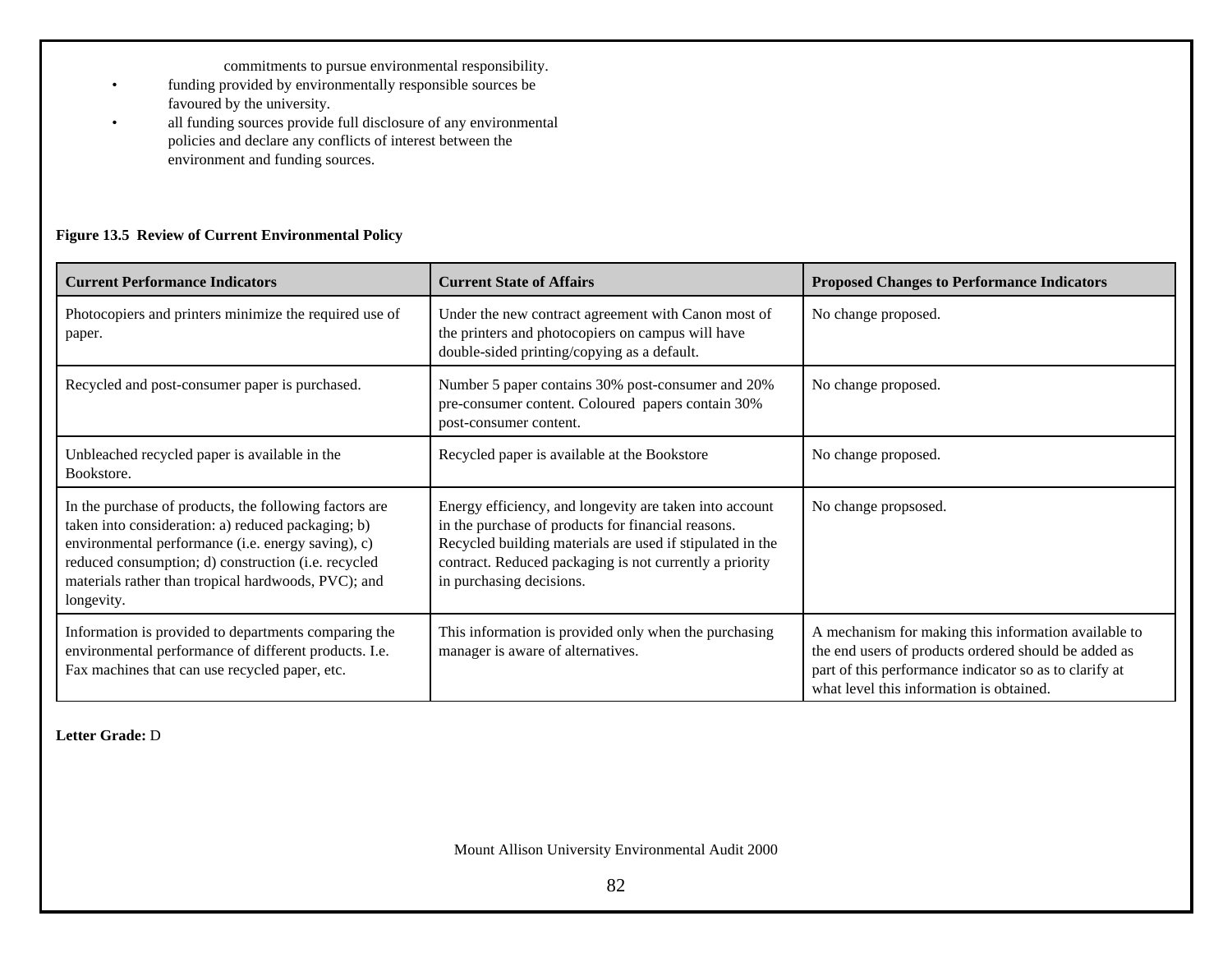#### **Education**

#### **Introduction**

A number of both academic and extracurricular programs at Mount Allison seek to educate students on environmental issues. The university curriculum offers a number of courses with some degree of environmental content. As environmental issues become recognized as contemporary concerns, the number of courses with environmental and ecological concepts has increased. The Environmental Studies and Environmental Science majors have been established since the last audit. The construction of the new Coastal Wetlands Research Facility this year will enable further environmental research as well as partnerships between the university and the local community, thus contributing greatly to the implementation of the Environmental Policy in the Curriculum section. In addition, initiatives led by the Blue Green Society and by the Green Ambassadors have served to educate the university community on environmental issues.

## **Environmental Significance**

The world is currently faced with a vast array of environmental challenges. Among these are the pollution of oceans and rivers, deforestation, water shortage and the threat of global climate change. If these problems are to be addressed, it is necessary that citizens be well educated on environmental issues. Universities have an important role to play in this process. Universities are "leaders in education, innovation, research, and information distribution." <sup>1</sup> Furthermore, universities bring together those with academic expertise and students who represent future citizens and decision-makers. As such, universities have a unique opportunity and a responsibility to act as leaders in environmental sustainability. Given the pervasive nature of environmental problems, all university graduates should have at a least a basic understanding of these issues. By learning about the causes, consequences and possible solutions to environmental degradation, students are better prepared to address these problems.

#### **Current Environmental Policy**

"The University encourages faculty and senate to consider, where appropriate, taking steps to incorporate environmental content throughout existing curriculum, increasing environment related course offerings and programs seeking more resources to dedicate to environmental research"

The performance indicators for this section of the policy are as follows:

- "Cases and examples derived from the audit or other on campus environmental work are incorporated into course-work.
- Local- community resources such as Canadian Wildlife Services are utilized, and local regional issues are integrated into course work.

<sup>&</sup>lt;sup>1</sup> Sierra Youth Coalition Sustainable Campuses Resource Package p.4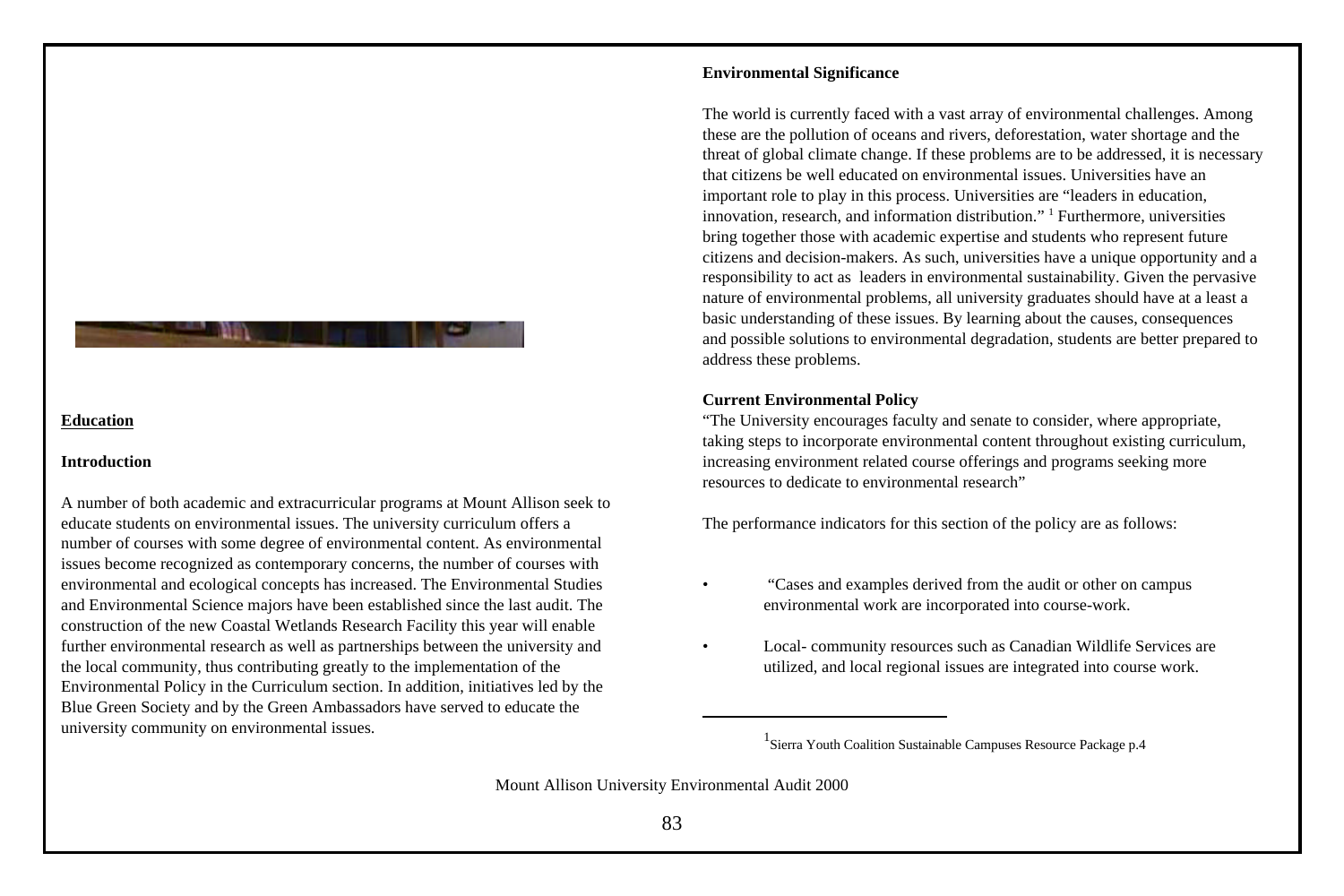- An environmental certificate acknowledging that a student is graduating with an understanding of environmental issues, resulting from taking a certain number of related courses, is awarded upon graduation.
- Speakers, presentations, debates and other such methods are utilized to educate students on environmental topics."(Section 2.1, Mount Allison University Environmental Policy, www.mta.ca/environment )

## **Responsible Parties**

The University Senate is responsible for making decisions regarding academic affairs.

#### **Audit**

There have been a number of changes in environmentally-focused academic offerings since the last audit was conducted. The university currently offers interdisciplinary minor and major programs in Environmental Studies and Environmental Science. In 1998, the Environmental Studies program was limited to a minor consisting of 24 credits to be selected from courses in the Geoscience, Geography, Economics and Philosophy departments. Starting in the 1999-2000 academic year, a major in Environmental Studies was offered in the course calendar. This program is comprised of 72 credits from courses in arts, science, and social science. A mandatory fourth year seminar course is currently being built as a capstone for the degree. A complete description of the requirements for both major and minor in this program is contained in Appendix V. This past year, a director's position for the environmental studies program was created. This hiring is critical to the development of both major and minor as it will help to ensure that the programs are shaped as individual degrees and not only as a collection of courses from other departments.

The Environmental Science program has undergone significant change since the last audit. Prior to that time, the program existed as the Environmental Science Double Major. In the spring of 1998 it was dropped from the course calendar because it was considered to be an inadequate combination of courses with an overly demanding course load. The program was revised and reintroduced in the 1999-2000 academic year as an interdisciplinary major consisting of 84 credits. Students are required to complete a core set of courses from sciences, geography, philosophy and economics and focus on either the Natural, Physical or Chemical Sciences Stream. A complete description of the requirements for the major is contained in Appendix V.

In the university's Environmental Policy, two curriculum performance indicators are "[c]ases and examples derived from the audit or other on campus environmental work are incorporated into course-work." and "Local- community resources such as Canadian Wildlife Services are utilized, and local regional issues are integrated, into course work." While individual professors may take advantage of campus or community resources in their classes, this has not been formalized in any way. To facilitate the integration of local resources into course work, a database could be established with contact details and other relevant information for each organization, possibly on the Mount Allison website.

The Coastal Wetlands Research Facility currently being built between the Barclay and Flemington buildings will undoubtedly promote utilization of Canadian Wildlife Services in course work at Mount Allison. The funding for this facility was provided by the Canadian Foundation for Innovation (CFI) following an application made by several faculty members from science and social sciences, the Canadian Wildlife Service, Environment Canada, and Atlantic Canada Opportunities Association. The building will house new research equipment and will facilitate environmental research partnerships between Mount Allison, the local community, and the federal government. Faculty and undergraduate research will thus take on an environmental focus in the future. Though in the past, Mount Allison has not taken full advantage of its close proximity to the Canadian Wildlife Service's Atlantic regional office, it is hoped that the facility will serve not only as a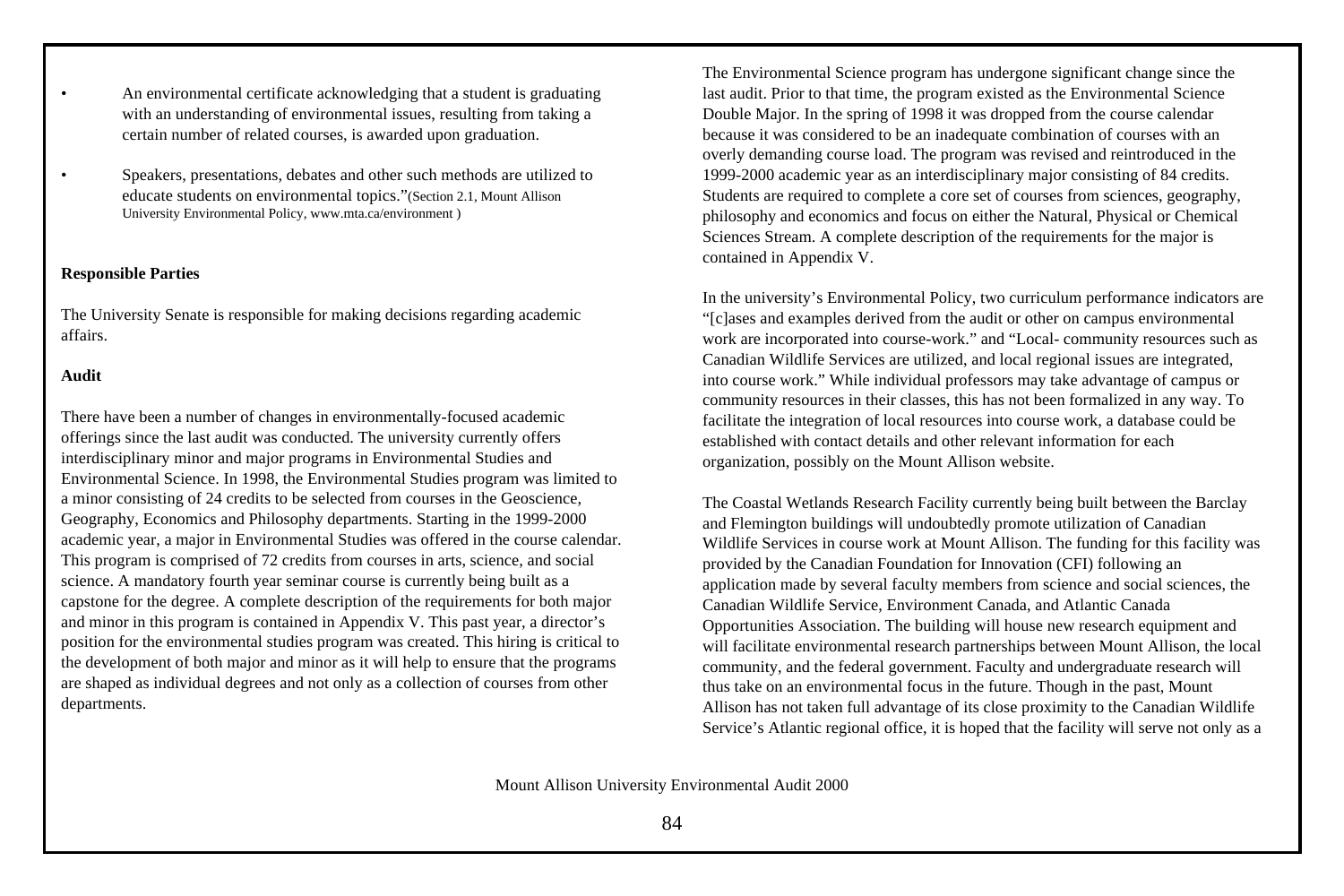research station but as a means of bridging the gap between governmental and university-based studies in this area. This can in turn provide the model for work on local environmental concerns through a research station that allows the gathering and analysis of Sackville and Tantramar specific data.

There are a number of courses currently offered that either include some environmental content or focus specifically on environmental issues. With the exception of Geography 3101, Environment and Development, which was introduced this year, all courses have been listed for at least the past two years. See figure 14.1 for environmental course listings for 2000-2001.

#### **Figure 14.1**

| Biology 1211, 2101, 3011, 3501,                                                                                                                                                                                                                             |
|-------------------------------------------------------------------------------------------------------------------------------------------------------------------------------------------------------------------------------------------------------------|
| Canadian Studies 3400<br>Chemistry 1501<br>Commerce 3371<br>Economics 3551, 3801, 3821<br>Geography 1201, 2221, 2311<br>Geoscience 1001, 2101<br>History 3360<br>Philosophy 3511<br>Religious Studies 1651, 3911, 3921<br>Sociology/anthropology 3021, 3621 |
|                                                                                                                                                                                                                                                             |

Courses dealing specifically with environmental issues are available in chemistry, geography, geoscience, philosophy and sociology/anthropology. Three of a total of ten courses are at the first or second year level. In total, out of 28 academic departments, 11 offer courses with at least some environmental content. The

Director of Environmental Studies hopes to cross-list a number of the current environmental courses in an effort to "green" other departments. For example, the fourth year geography seminar "Seminar in Environmental Issues" focuses on international environmental policies and could easily be listed as an International Relations course. It is hoped that by including such courses in the offerings for other departments, faculty in these disciplines will consider increasing the environmental content of all courses in that department.

When asked, in the Environmental Audit Campus Questionnaire, if faculty members felt that their "knowledge of environmental issues is adequate to incorporate environmental concepts into your daily teaching", 16 of 28 respondents said yes. When asked if they "incorporate environmental content into any of your teaching material", 15 out of 29 said yes.

The Strategic Plan for the university will likely prove to play a role in shaping the nature of environmental education within the academic curriculum. Among other things, the plan will determine the direction of academic hiring and the development of various programs. One of the performance indicators for the Curriculum section of the Environmental Policy states that "An environmental certificate acknowledging that a student is graduating with an understanding of environmental issues, resulting from taking a certain number of related courses, is awarded upon graduation.". While there has been no action on this front since the policy was written, senior administration and academic deans will be discussing the creation of such a certificate when developing their plan of action for implementing the Strategic Plan.

The Millennium Chairs fund is a federally sponsored program that grants multi-year funding to universities for the purpose of hiring researchers. It is a two tiered system, granting positions to both senior and junior researchers. Mount Allison has been allocated funds to hire one senior researcher and four junior researchers over the next five years. The departments receiving these chairs have not yet been determined, as they will play an integral role in the Strategic Plan for the future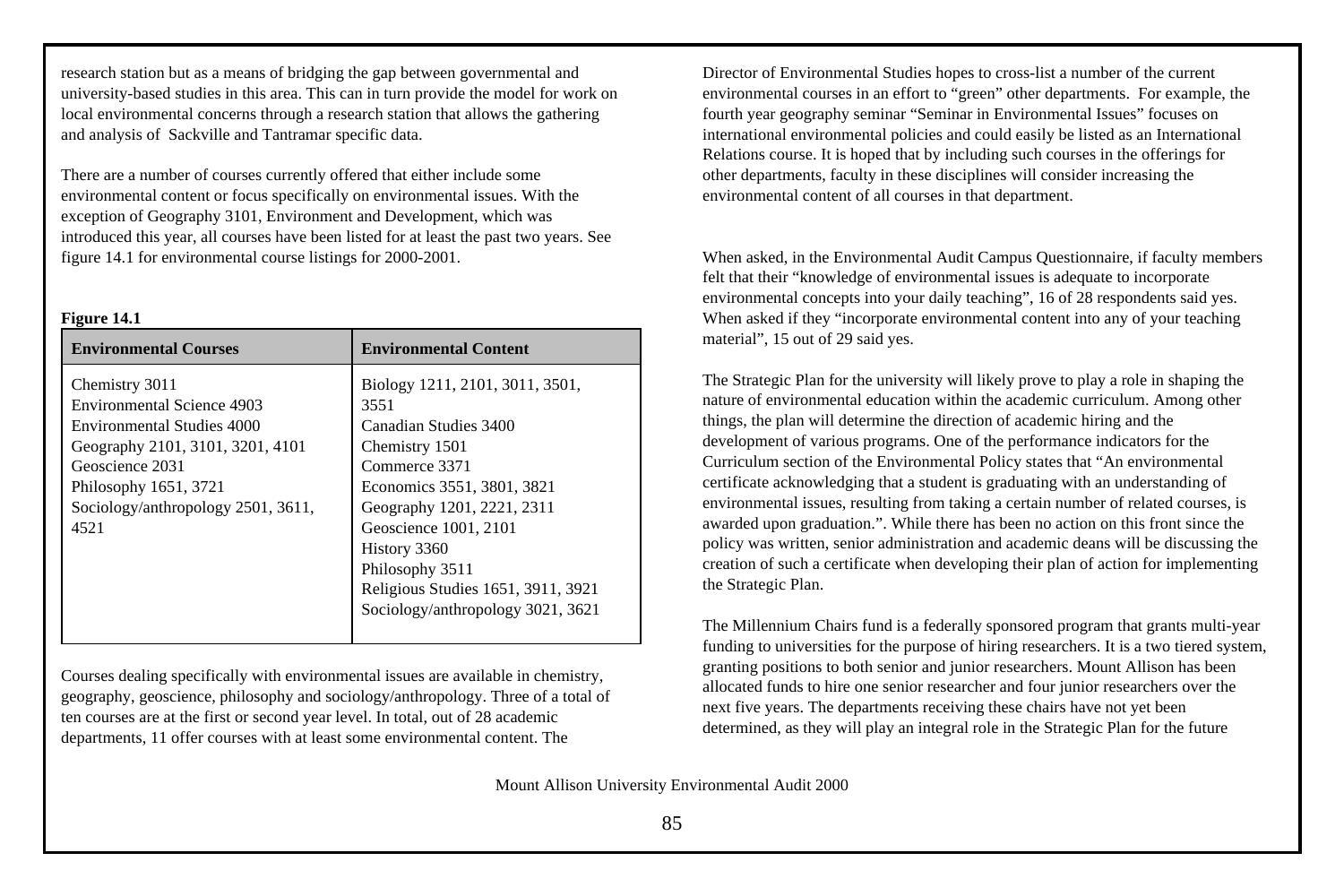direction of the university. Should one of the academics hired have a background in environmental science and/or studies, environmental education stands to improve with research specific to these fields of expertise.

The Blue Green Society has carried out a number of awareness campaigns designed to educate the campus community on environmental issues. During the 1999-2000 academic year, this included campaigns on the World Trade Organization and climate change. In 1998-1999, attention focused on the New Brunswick Protected Areas Strategy and Earth Day. In addition, society meetings, which are open to all members of the university, provide a forum for environmental speakers and presentations on a wide range of topics.

Two separate initiatives have been taken to promote the university's Environmental Policy passed in May, 1999. During Orientation Week in September 1999, the policy was introduced to frosh through "Green Orientation" events, which included handing out reusable mugs, providing china and a mug washing station at the outdoor barbecue, a presentation on the policy at Convocation Hall, and handing out environmentally friendly living tips at registration. These events were designed to raise the profile of the policy and impress upon new students the idea that Mount Allison is working toward becoming a leader in environmental excellence. In February 2000, three students were hired to act as Green Ambassadors. The primary responsibility of this job was to publicize the policy among students, staff and faculty. 55 per cent of survey respondents claimed to be familiar with either the Environmental Policy or the last Environmental Audit. As these two documents become further integrated into the decision making process at Mount Allison, it is predicted that the level of familiarity will increase. Of the staff, students and faculty who responded to the survey question "Do you feel you are adequately educated on environmental issues?", only 34.5% responded yes. This suggests that a large portion of the university community still need to be educated on environmental issues in general and on specific initiatives undertaken on the Mount Allison campus.

## **Case Study**

Widener University in Chester, Pennsylvania has introduced a course on campus environmental issues for first year students entitled "Campus Ecology and Environmental Stewardship". The course covers a wide range of topics including "energy and water use, purchasing, dining services, solid and liquid wastes". Students study environmental initiatives on other campuses and carry out a research project in which they examine "campus operations at Widener University and explore solutions that both reduce environmental costs while also reducing campus operations costs". The course aims to instill in students "a set of learning outcomes that match key components of urban ecological literacy." (http://www.science.widener.edu/~grant/courses/campus.html)

### **Recommendations**

## **For Senior Administration:**

- 1. Appoint an environmental literacy task force to work towards the implementation of the following recommendations:
- 2. Include the statement "all students, upon graduating, will possess the knowledge, skills, and values to work towards an environmentally sustainable future" (Blueprint for a Green Campus) as part of the university's mission statement.
- 3. Develop a mandatory first year course, which would focus on the problem of environmental degradation and, more importantly, the possible solutions. This course would focus on students' individual responsibility for the environment and provide them with the tools needed to be environmentally responsible citizens. The course could also include a section on the environmental impacts of campus life and methods to reduce that impact.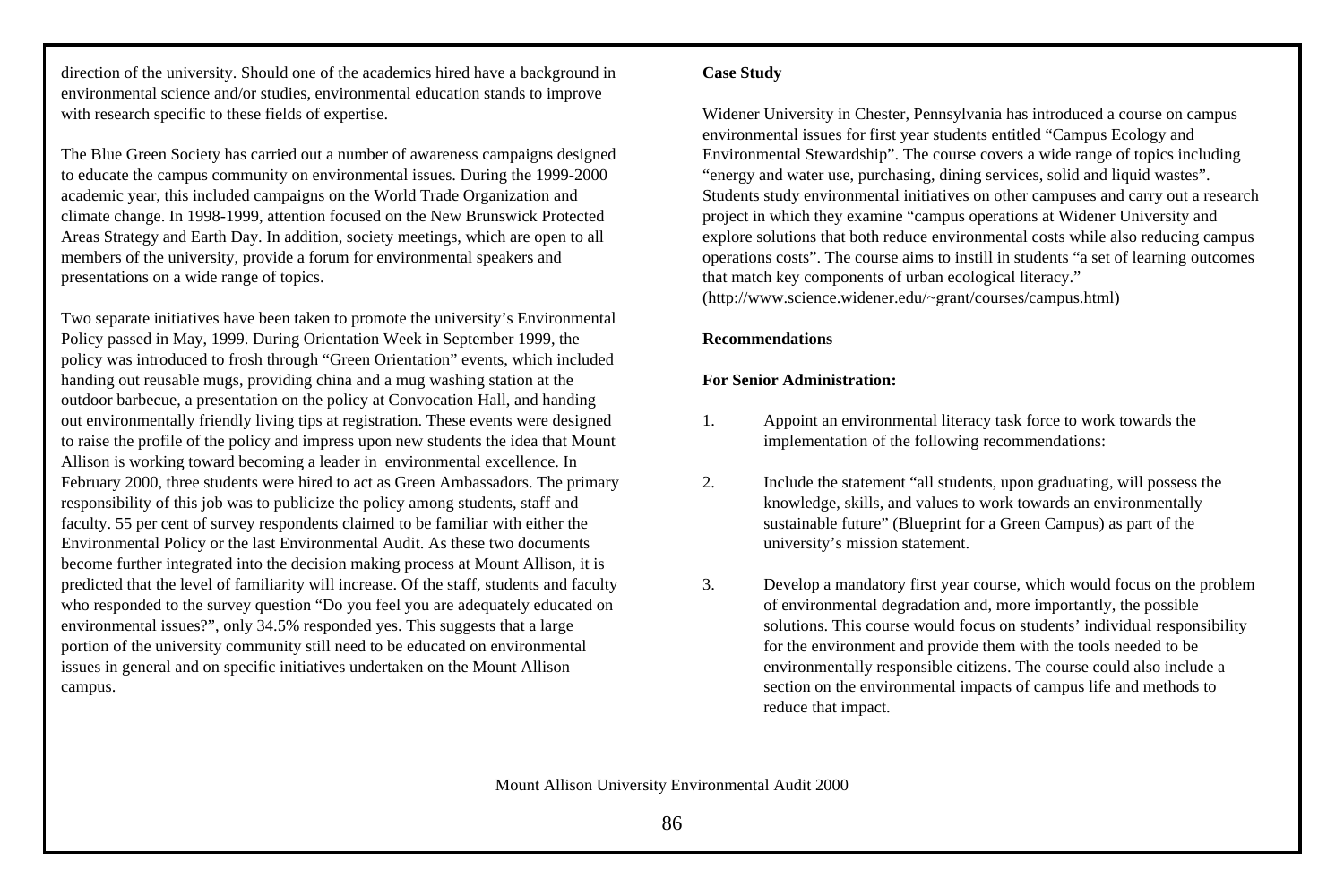- 4. Introduce a "Green Certificate" program similar to one currently used at Princeton University. This certificate would be awarded to all students who have successfully completed the mandatory first year course on the environment (once implemented) as well as one other course with a focus on environmental issues. Other methods of earning the certificate might include the completion of two courses with environmental focus, or one with environmental focus and two others with significant environmental content etc. This certificate would be included with the student's diploma upon graduation.
- 5. Encourage faculty to incorporate and highlight environmental content in their courses.
- 6. Sign and abide by the Talloires Declaration (see Appendix W).
- 7. Hire a professor with a background in Environmental Studies to fill at least one of the five research chair positions funded by the Millennium Chairs fund.

## **For Faculty:**

- 8. Organize workshops for faculty in all relevant disciplines that teach professors how to "green" their courses. This could be done with the help of an organization such as Second Nature, which provides training to faculty so that students will be environmentally literate when they graduate.
- 9. Research environmental issues applicable to your field and "green" first year courses with high enrollment.
- 10. When discussing an environmental problem in class be sure to carry through on the subject by informing students of actions they can take. For example: while discussing global warming in geoscience class, be sure to

mention that turning off lights and computers when not in use and walking or cycling rather than driving can help to reduce the greenhouse effect. These suggestions may seem obvious, but it is only through the constant reinforcement of these actions that they will become imbedded.

## **For Students:**

- 11. Take the initiative to educate yourself on environmental issues through books, newspapers, television etc.
- 12. Encourage faculty to "green" their courses through questions and comments in class.
- 13. Invite guest speakers to your society meetings to discuss relevant environmental issues. For example, the commerce society could have someone speak about environmental cost analysis.
- 14. Organize and advertise an event such as a Mount A Earth Day to educate fellow students on environmental issues.
- 15. Teach by example, bring a reusable cup when you get coffee and a reusable bag to the grocery store.